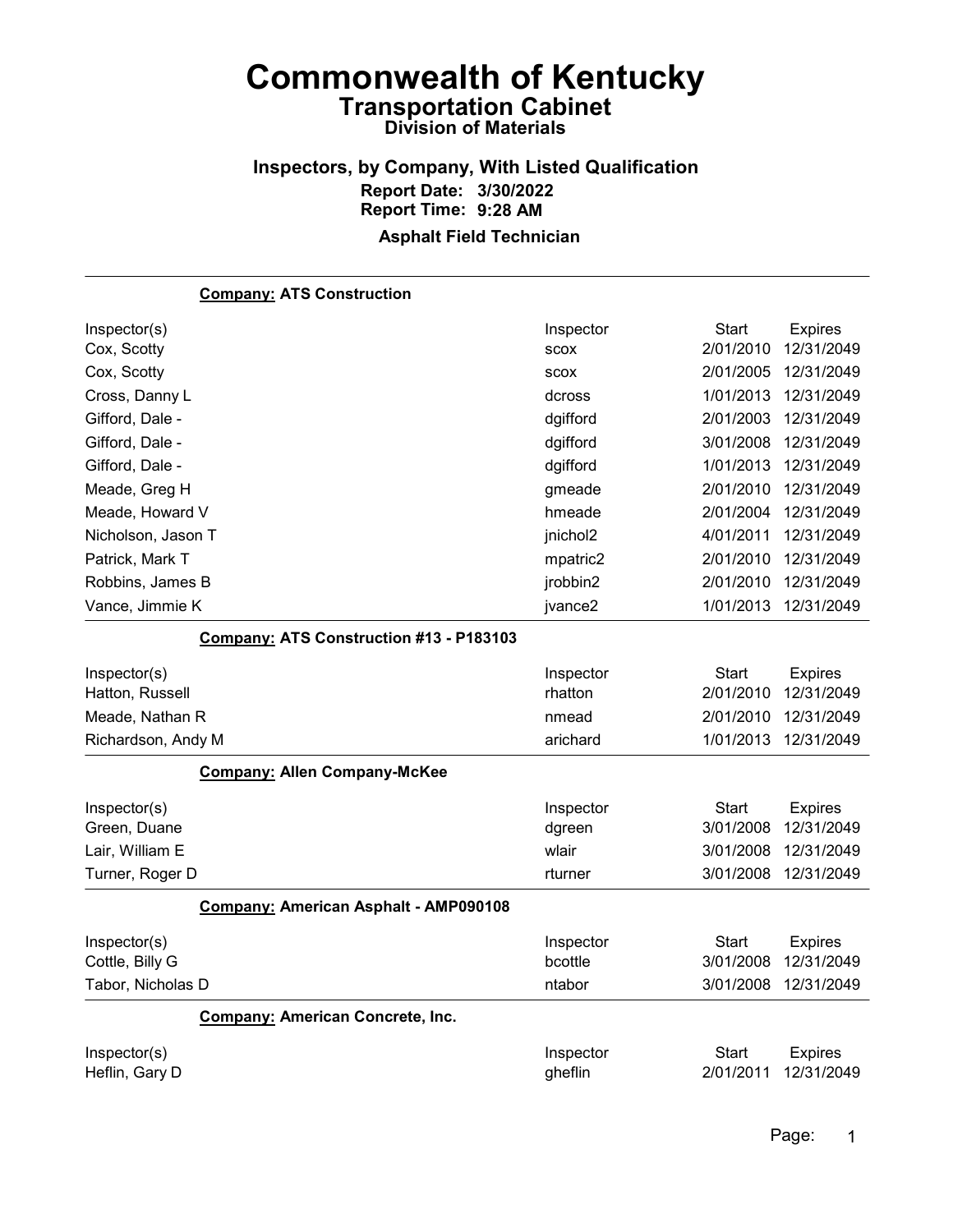#### Inspectors, by Company, With Listed Qualification Report Date: 3/30/2022 Report Time: 9:28 AM Asphalt Field Technician

Company: American Engineers, Inc. - Glasgow Inspector(s) **Inspector** Start Expires Adair, Chris R cadair 6/01/2010 12/31/2049 Chaney, Joseph L jchaney2 5/01/2016 12/31/2049 Ervin, Thomas E tervin 5/01/2016 12/31/2049 High, Brad A bhigh 6/01/2010 12/31/2049 Swift, James T jswift 5/01/2016 12/31/2049 Vance, Jr., Kirby J kvance2 6/01/2010 12/31/2049 Weimer, Clintyn R cweimer 6/01/2016 12/31/2049 Company: American Engineers, Inc. - Louisville Inspector(s) **Inspector** Start Expires Stover, Danny A dstover 6/01/2010 12/31/2049 Stover, Danny A dstover 6/01/2016 12/31/2049 Company: American Structurepoint, Inc. Inspector(s) **Inspector** Start Expires Cross, Ryan rcross 4/01/2012 12/31/2049 Davis, Ronald rdavis1 4/01/2012 12/31/2049 Greene, Jason jgreene1 4/01/2012 12/31/2049 Gress, Don D dgress 3/01/2011 12/31/2049 Price, Tyler R tprice 3/01/2011 12/31/2049 Richmond, Jerry **1988** 1999 12:31/2049 12:31/2049 12:31/2049 12:31/2049 Company: Appalachian Paving Inspector(s) **Inspector** Start Expires Duncan, Karen S kduncan 6/01/2008 12/31/2049 Warden, Ted twarden 6/01/2008 12/31/2049 Company: Bahari, I.C.P., L.L.C. - Pee Wee Valley Inspector(s) **Inspector** Start Expires Bahari, James jbahari 3/01/2004 12/31/2049 Company: Barrett Paving - Lockland Inspector(s) **Inspector** Start Expires Jodrey, Robert E rjodrey 2/01/2009 12/31/2049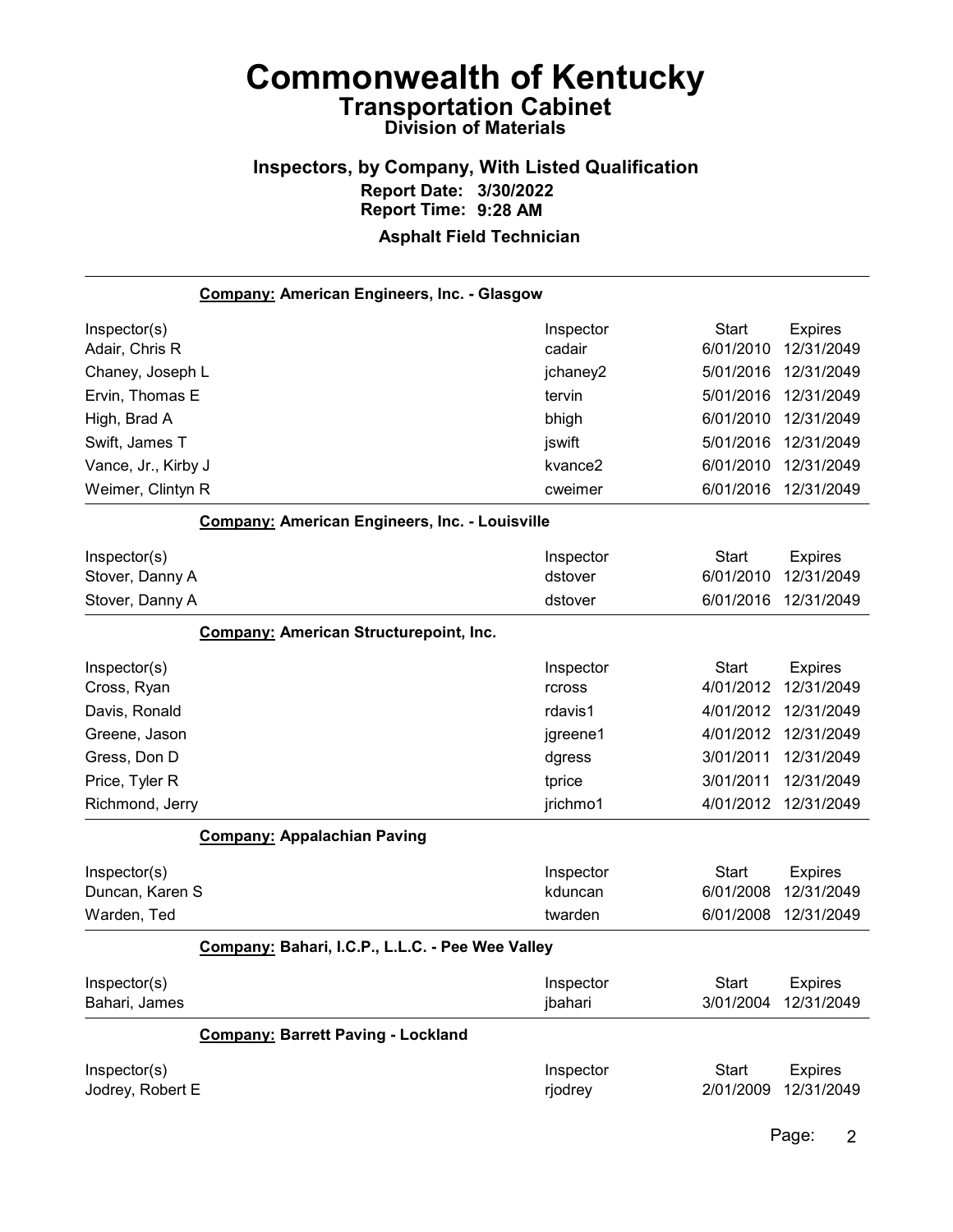#### Inspectors, by Company, With Listed Qualification Report Date: 3/30/2022 Report Time: 9:28 AM

| Company: Barrett Paving - P185701<br><b>Start</b><br>Inspector(s)<br>Inspector<br><b>Expires</b><br>3/01/2008<br>12/31/2049<br>Campbell, Ron<br>rcampbe3<br><b>Company: Barrett Paving - Wilder</b><br><b>Start</b><br>Inspector(s)<br>Inspector<br><b>Expires</b><br>3/01/2004<br>12/31/2049<br>Gibson, Mariza P<br>mgibson<br>2/01/2005<br>12/31/2049<br>Meyer, John A<br>jmeyer<br>3/01/2004<br>12/31/2049<br>Meyer, John A<br>jmeyer<br>2/01/2005<br>12/31/2049<br>Mount, Gary<br>gmount<br><b>Company: Barrett Paving Materials - AMP060101</b><br><b>Start</b><br>Inspector(s)<br>Inspector<br><b>Expires</b><br>3/01/2008<br>12/31/2049<br>Payne, Jeff<br>jpayne2<br><b>Company: Barrett Paving Materials - Cincinnati</b><br><b>Start</b><br>Inspector(s)<br>Inspector<br><b>Expires</b><br>Jebsen, James M<br>2/01/2003<br>12/31/2049<br>jjebsen<br>Jebsen, James M<br>2/01/2013<br>12/31/2049<br>jjebsen<br>3/01/2008<br>12/31/2049<br>Jebsen, James M<br>jjebsen<br><b>Company: Blacktop Industries</b><br><b>Start</b><br>Inspector(s)<br>Inspector<br><b>Expires</b><br>3/01/2009<br>12/31/2049<br>Stapleton, Danny<br>dstaplet<br><b>Company: Bluegrass Contracting Corporation</b><br><b>Start</b><br>Inspector(s)<br>Inspector<br><b>Expires</b><br>12/31/2049<br>3/01/2011<br>Carman, Roy D<br>rcarman<br>Warren, Jacob N<br>2/01/2014<br>12/31/2049<br>jwarren<br>Company: Bluegrass Paving - AMP060301<br><b>Start</b><br>Inspector(s)<br>Inspector<br><b>Expires</b><br>dkohler<br>2/01/2004<br>12/31/2049<br>Kohler, Dan<br>Kohler, Dan<br>dkohler<br>3/01/2009<br>12/31/2049<br>Massey, Tom<br>2/01/2003<br>12/31/2049<br>tmassey | Misch, Charles | cmisch | 2/01/2009 | 12/31/2049 |
|---------------------------------------------------------------------------------------------------------------------------------------------------------------------------------------------------------------------------------------------------------------------------------------------------------------------------------------------------------------------------------------------------------------------------------------------------------------------------------------------------------------------------------------------------------------------------------------------------------------------------------------------------------------------------------------------------------------------------------------------------------------------------------------------------------------------------------------------------------------------------------------------------------------------------------------------------------------------------------------------------------------------------------------------------------------------------------------------------------------------------------------------------------------------------------------------------------------------------------------------------------------------------------------------------------------------------------------------------------------------------------------------------------------------------------------------------------------------------------------------------------------------------------------------------------------------------------------------------------------------------------------------------------|----------------|--------|-----------|------------|
|                                                                                                                                                                                                                                                                                                                                                                                                                                                                                                                                                                                                                                                                                                                                                                                                                                                                                                                                                                                                                                                                                                                                                                                                                                                                                                                                                                                                                                                                                                                                                                                                                                                         |                |        |           |            |
|                                                                                                                                                                                                                                                                                                                                                                                                                                                                                                                                                                                                                                                                                                                                                                                                                                                                                                                                                                                                                                                                                                                                                                                                                                                                                                                                                                                                                                                                                                                                                                                                                                                         |                |        |           |            |
|                                                                                                                                                                                                                                                                                                                                                                                                                                                                                                                                                                                                                                                                                                                                                                                                                                                                                                                                                                                                                                                                                                                                                                                                                                                                                                                                                                                                                                                                                                                                                                                                                                                         |                |        |           |            |
|                                                                                                                                                                                                                                                                                                                                                                                                                                                                                                                                                                                                                                                                                                                                                                                                                                                                                                                                                                                                                                                                                                                                                                                                                                                                                                                                                                                                                                                                                                                                                                                                                                                         |                |        |           |            |
|                                                                                                                                                                                                                                                                                                                                                                                                                                                                                                                                                                                                                                                                                                                                                                                                                                                                                                                                                                                                                                                                                                                                                                                                                                                                                                                                                                                                                                                                                                                                                                                                                                                         |                |        |           |            |
|                                                                                                                                                                                                                                                                                                                                                                                                                                                                                                                                                                                                                                                                                                                                                                                                                                                                                                                                                                                                                                                                                                                                                                                                                                                                                                                                                                                                                                                                                                                                                                                                                                                         |                |        |           |            |
|                                                                                                                                                                                                                                                                                                                                                                                                                                                                                                                                                                                                                                                                                                                                                                                                                                                                                                                                                                                                                                                                                                                                                                                                                                                                                                                                                                                                                                                                                                                                                                                                                                                         |                |        |           |            |
|                                                                                                                                                                                                                                                                                                                                                                                                                                                                                                                                                                                                                                                                                                                                                                                                                                                                                                                                                                                                                                                                                                                                                                                                                                                                                                                                                                                                                                                                                                                                                                                                                                                         |                |        |           |            |
|                                                                                                                                                                                                                                                                                                                                                                                                                                                                                                                                                                                                                                                                                                                                                                                                                                                                                                                                                                                                                                                                                                                                                                                                                                                                                                                                                                                                                                                                                                                                                                                                                                                         |                |        |           |            |
|                                                                                                                                                                                                                                                                                                                                                                                                                                                                                                                                                                                                                                                                                                                                                                                                                                                                                                                                                                                                                                                                                                                                                                                                                                                                                                                                                                                                                                                                                                                                                                                                                                                         |                |        |           |            |
|                                                                                                                                                                                                                                                                                                                                                                                                                                                                                                                                                                                                                                                                                                                                                                                                                                                                                                                                                                                                                                                                                                                                                                                                                                                                                                                                                                                                                                                                                                                                                                                                                                                         |                |        |           |            |
|                                                                                                                                                                                                                                                                                                                                                                                                                                                                                                                                                                                                                                                                                                                                                                                                                                                                                                                                                                                                                                                                                                                                                                                                                                                                                                                                                                                                                                                                                                                                                                                                                                                         |                |        |           |            |
|                                                                                                                                                                                                                                                                                                                                                                                                                                                                                                                                                                                                                                                                                                                                                                                                                                                                                                                                                                                                                                                                                                                                                                                                                                                                                                                                                                                                                                                                                                                                                                                                                                                         |                |        |           |            |
|                                                                                                                                                                                                                                                                                                                                                                                                                                                                                                                                                                                                                                                                                                                                                                                                                                                                                                                                                                                                                                                                                                                                                                                                                                                                                                                                                                                                                                                                                                                                                                                                                                                         |                |        |           |            |
|                                                                                                                                                                                                                                                                                                                                                                                                                                                                                                                                                                                                                                                                                                                                                                                                                                                                                                                                                                                                                                                                                                                                                                                                                                                                                                                                                                                                                                                                                                                                                                                                                                                         |                |        |           |            |
|                                                                                                                                                                                                                                                                                                                                                                                                                                                                                                                                                                                                                                                                                                                                                                                                                                                                                                                                                                                                                                                                                                                                                                                                                                                                                                                                                                                                                                                                                                                                                                                                                                                         |                |        |           |            |
|                                                                                                                                                                                                                                                                                                                                                                                                                                                                                                                                                                                                                                                                                                                                                                                                                                                                                                                                                                                                                                                                                                                                                                                                                                                                                                                                                                                                                                                                                                                                                                                                                                                         |                |        |           |            |
|                                                                                                                                                                                                                                                                                                                                                                                                                                                                                                                                                                                                                                                                                                                                                                                                                                                                                                                                                                                                                                                                                                                                                                                                                                                                                                                                                                                                                                                                                                                                                                                                                                                         |                |        |           |            |
|                                                                                                                                                                                                                                                                                                                                                                                                                                                                                                                                                                                                                                                                                                                                                                                                                                                                                                                                                                                                                                                                                                                                                                                                                                                                                                                                                                                                                                                                                                                                                                                                                                                         |                |        |           |            |
|                                                                                                                                                                                                                                                                                                                                                                                                                                                                                                                                                                                                                                                                                                                                                                                                                                                                                                                                                                                                                                                                                                                                                                                                                                                                                                                                                                                                                                                                                                                                                                                                                                                         |                |        |           |            |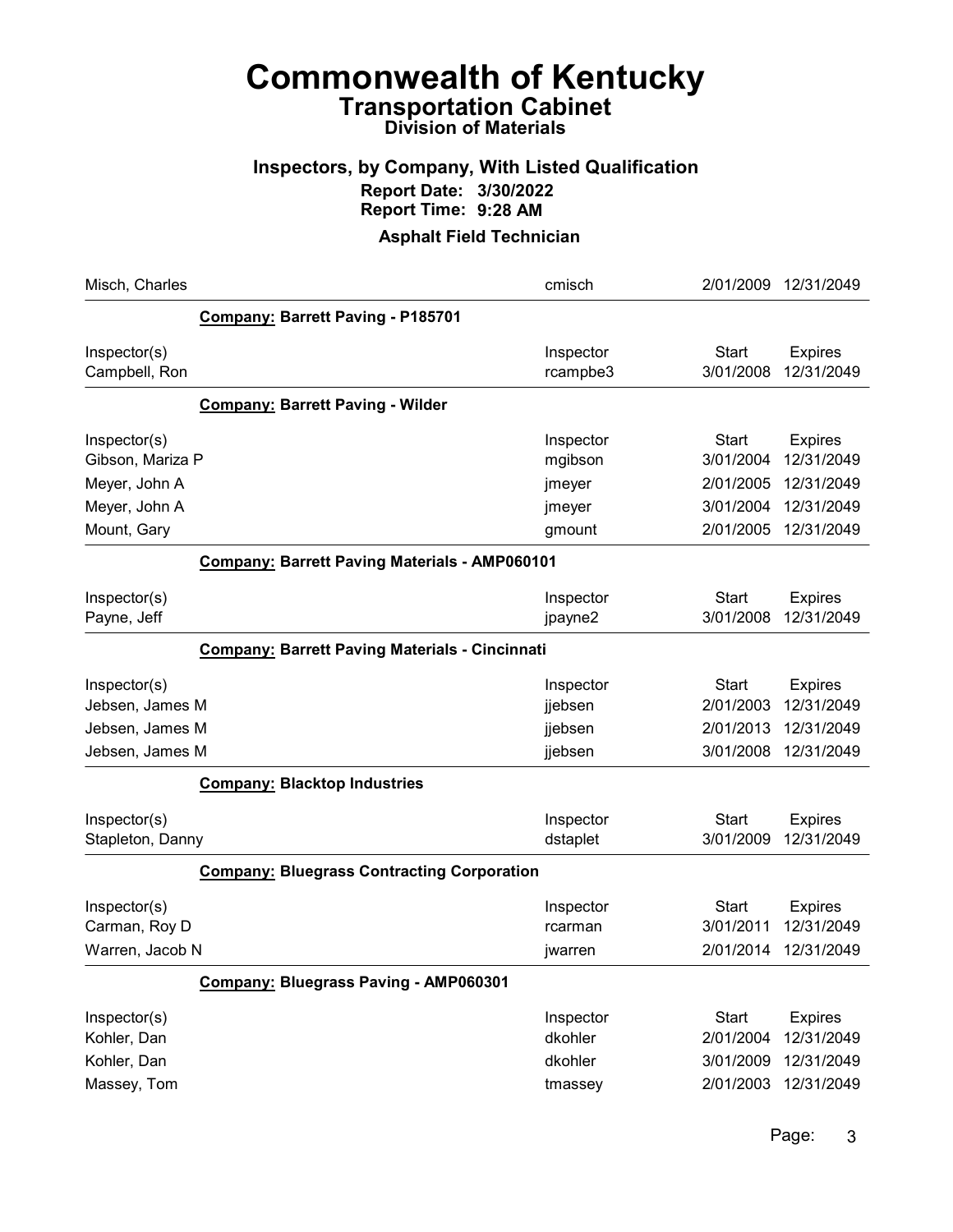### Inspectors, by Company, With Listed Qualification Report Date: 3/30/2022 Report Time: 9:28 AM

| Mullen, Mike R                            | mmullen   | 5/01/2010    | 12/31/2049           |
|-------------------------------------------|-----------|--------------|----------------------|
| Mullen, Mike R                            | mmullen   | 2/01/2012    | 12/31/2049           |
| Mullen, Mike R                            | mmullen   | 2/01/2004    | 12/31/2049           |
| Owens, Ronnie                             | rowens2   | 2/01/2012    | 12/31/2049           |
| Readnour, Jason A                         | jreadnou  | 5/01/2010    | 12/31/2049           |
| Readnour, Jason A                         | jreadnou  | 2/01/2004    | 12/31/2049           |
| <b>Company: Bluegrass Paving - Hebron</b> |           |              |                      |
| Inspector(s)                              | Inspector | <b>Start</b> | <b>Expires</b>       |
| Gentry, Charles                           | cgentry   | 2/01/2006    | 12/31/2049           |
| Gentry, Gery                              | ggentry   | 2/01/2006    | 12/31/2049           |
| <b>Company: Bluegrass Testing</b>         |           |              |                      |
| Inspector(s)                              | Inspector | <b>Start</b> | <b>Expires</b>       |
| Ahl, Bobby D                              | bahl      | 9/01/2012    | 12/31/2049           |
| Ahl, Kevin                                | kahl      | 3/01/2008    | 12/31/2049           |
| Alcorn, Mitch                             | malcorn   | 3/01/2016    | 12/31/2049           |
| Allen, Charles                            | callen2   | 9/01/2012    | 12/31/2049           |
| Ballard, Chad M                           | cballar2  | 3/01/2016    | 12/31/2049           |
| Bierman, Brian A                          | bbierman  | 2/01/2014    | 12/31/2049           |
| Bierman, Brian A                          | bbierman  | 3/01/2016    | 12/31/2049           |
| Browning, Bill                            | bbrowni5  | 3/01/2016    | 12/31/2049           |
| Clapp, Joseph                             | jclapp2   | 3/01/2016    | 12/31/2049           |
| Clark, Stanley J                          | sclark    | 2/01/2014    | 12/31/2049           |
| Clark, Stanley J                          | sclark    | 3/01/2016    | 12/31/2049           |
| Condit, Adam C                            | acondit   | 2/01/2014    | 12/31/2049           |
| Coots, Jeremy R                           | jcoots    | 9/01/2012    | 12/31/2049           |
| Davidson, Jack O                          | jdavison  | 2/01/2014    | 12/31/2049           |
| Dean, Rick A                              | rdean     | 2/01/2005    | 12/31/2049           |
| Dean, Rick A                              | rdean     | 3/01/2016    | 12/31/2049           |
| Dean, Rick                                | rdean2    |              | 3/01/2008 12/31/2049 |
| Dean, Rick A                              | rdean     | 9/01/2012    | 12/31/2049           |
| Dougherty, John T                         | jdougher  | 2/01/2009    | 12/31/2049           |
| Dougherty, John T                         | jdougher  | 2/01/2003    | 12/31/2049           |
| Douglas, Jerry                            | jdougla2  | 3/01/2016    | 12/31/2049           |
| Douglas, Robert J                         | rdouglas  | 3/01/2013    | 12/31/2049           |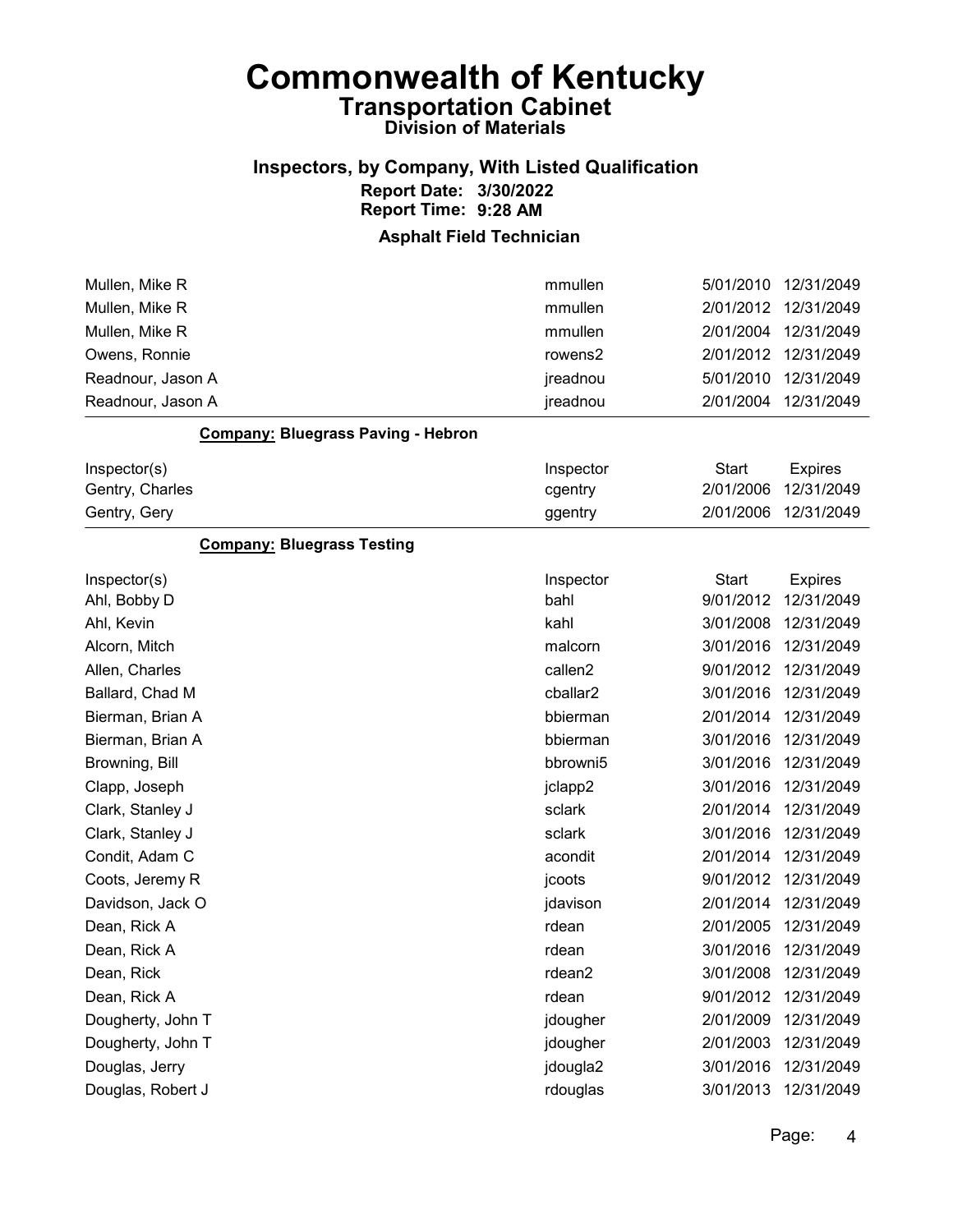# Inspectors, by Company, With Listed Qualification Report Date: 3/30/2022 Report Time: 9:28 AM

Asphalt Field Technician

| Ellery, Luther E    | lellery  | 9/01/2012 | 12/31/2049 |
|---------------------|----------|-----------|------------|
| George, Walter      | wgeorge  | 3/01/2016 | 12/31/2049 |
| Gettings, Donald L  | dgetting | 3/01/2016 | 12/31/2049 |
| Gleis, Kevin G      | kgleis   | 9/01/2012 | 12/31/2049 |
| Harris, Timothy     | tharris  | 2/01/2005 | 12/31/2049 |
| Helm, James D       | jhelm    | 9/01/2012 | 12/31/2049 |
| Hensley, Larry      | lhensley | 3/01/2016 | 12/31/2049 |
| Huffman, Kevin S    | khuffman | 3/01/2016 | 12/31/2049 |
| Ingram, Rector B    | ringram  | 9/01/2012 | 12/31/2049 |
| Ingram, Rector B    | ringram  | 3/01/2016 | 12/31/2049 |
| Jenkins, Chris W    | cjenkin3 | 3/01/2016 | 12/31/2049 |
| Kippes, Brandon S   | bkippes  | 2/01/2014 | 12/31/2049 |
| Kippes, Brandon S   | bkippes  | 3/01/2016 | 12/31/2049 |
| Klain, Kevin J      | kklain   | 3/01/2008 | 12/31/2049 |
| Lewellen, Michael W | mlewelle | 2/01/2005 | 12/31/2049 |
| Liford, Matthew G   | mliford  | 3/01/2016 | 12/31/2049 |
| Mantooth, Waylen J  | wmantoot | 9/01/2012 | 12/31/2049 |
| Mathis, John        | jmathis2 | 3/01/2016 | 12/31/2049 |
| Mattingly, Mike O   | momattin | 9/01/2012 | 12/31/2049 |
| McKinney, Nick      | nmckinne | 3/01/2016 | 12/31/2049 |
| Mingus, Michael S   | mmingus  | 3/01/2016 | 12/31/2049 |
| Morrison, John      | jmorris4 | 3/01/2008 | 12/31/2049 |
| Murphy, Steven T    | smurphy  | 3/01/2016 | 12/31/2049 |
| Newell, Joe L       | jnewell  | 9/01/2012 | 12/31/2049 |
| Payton, Doug W      | dpayton  | 3/01/2013 | 12/31/2049 |
| Payton, Doug W      | dpayton  | 3/01/2016 | 12/31/2049 |
| Quire, Robert S     | rquire   | 4/01/2011 | 12/31/2049 |
| Quire, Robert S     | rquire   | 3/01/2006 | 12/31/2049 |
| Quire, Robert S     | rquire   | 2/01/2003 | 12/31/2049 |
| Quire, Robert S     | rquire   | 3/01/2014 | 12/31/2049 |
| Reynolds, Eric      | ereynold | 3/01/2016 | 12/31/2049 |
| Riggle, Matthew T   | mriggle  | 3/01/2016 | 12/31/2049 |
| Riggle, Matthew T   | mriggle  | 9/01/2012 | 12/31/2049 |
| Sanchez, Cristobal  | csanchez | 3/01/2008 | 12/31/2049 |
| Sanford, Renee      | rsanford | 9/01/2012 | 12/31/2049 |
| Schultz, Richard    | rschultz | 3/01/2016 | 12/31/2049 |
|                     |          |           |            |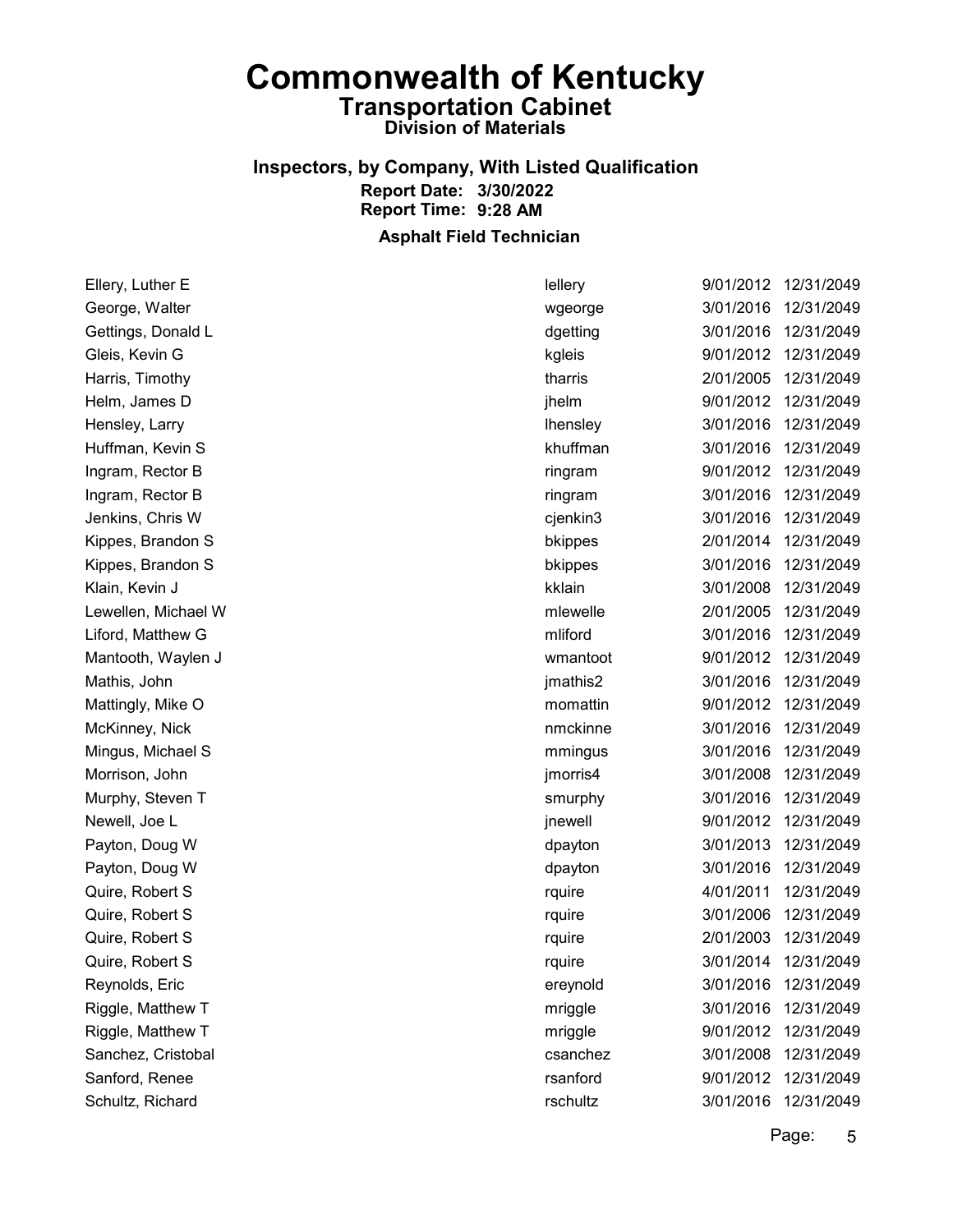### Inspectors, by Company, With Listed Qualification Report Date: 3/30/2022 Report Time: 9:28 AM

#### Asphalt Field Technician

| asears   | 5/01/2013 | 12/31/2049           |
|----------|-----------|----------------------|
| esexton  |           | 9/01/2012 12/31/2049 |
| rshepher | 2/01/2014 | 12/31/2049           |
| jsmith9  | 2/01/2009 | 12/31/2049           |
| hspencer | 3/01/2008 | 12/31/2049           |
| hspencer | 3/01/2016 | 12/31/2049           |
| hspencer | 9/01/2012 | 12/31/2049           |
| tstewar2 | 9/01/2012 | 12/31/2049           |
| jsweet   | 9/01/2012 | 12/31/2049           |
| jtabor   | 3/01/2016 | 12/31/2049           |
| bwise    | 3/01/2016 | 12/31/2049           |
| gwooldr3 | 9/01/2012 | 12/31/2049           |
| jyager   | 2/01/2005 | 12/31/2049           |
|          |           |                      |

#### Company: Bluegrass Testing - AMP050301

| Inspector(s)     |                                                            | Inspector | <b>Start</b> | <b>Expires</b> |
|------------------|------------------------------------------------------------|-----------|--------------|----------------|
| Sweet, Jaime     |                                                            | jsweet2   | 3/01/2008    | 12/31/2049     |
|                  | <b>Company: Brown County Construction</b>                  |           |              |                |
| Inspector(s)     |                                                            | Inspector | <b>Start</b> | <b>Expires</b> |
| Kegley, Bradley  |                                                            | bkegley   | 2/01/2012    | 12/31/2049     |
| Moler, Kevin     |                                                            | kmoler    | 2/01/2011    | 12/31/2049     |
| Moler, Kevin     |                                                            | kmoler    | 5/01/2010    | 12/31/2049     |
| Morrison, Glen R |                                                            | gmorriso  | 1/01/2013    | 12/31/2049     |
|                  | <b>Company: Brown County Construction - AMP090101</b>      |           |              |                |
| Inspector(s)     |                                                            | Inspector | <b>Start</b> | <b>Expires</b> |
| Lee, Matthew     |                                                            | mlee3     | 3/01/2008    | 12/31/2049     |
| Lee, Matthew     |                                                            | mlee3     | 2/01/2011    | 12/31/2049     |
|                  | <b>Company: Bryant Engineering, Inc.</b>                   |           |              |                |
| Inspector(s)     |                                                            | Inspector | Start        | <b>Expires</b> |
| Foster, Chris L  |                                                            | cfoster   | 2/01/2009    | 12/31/2049     |
|                  | <b>Company: Building &amp; Earth Sciences - Louisville</b> |           |              |                |
| Inspector(s)     |                                                            | Inspector | <b>Start</b> | <b>Expires</b> |
| Brooks, Joel W   |                                                            | ibrooks   | 2/01/2005    | 12/31/2049     |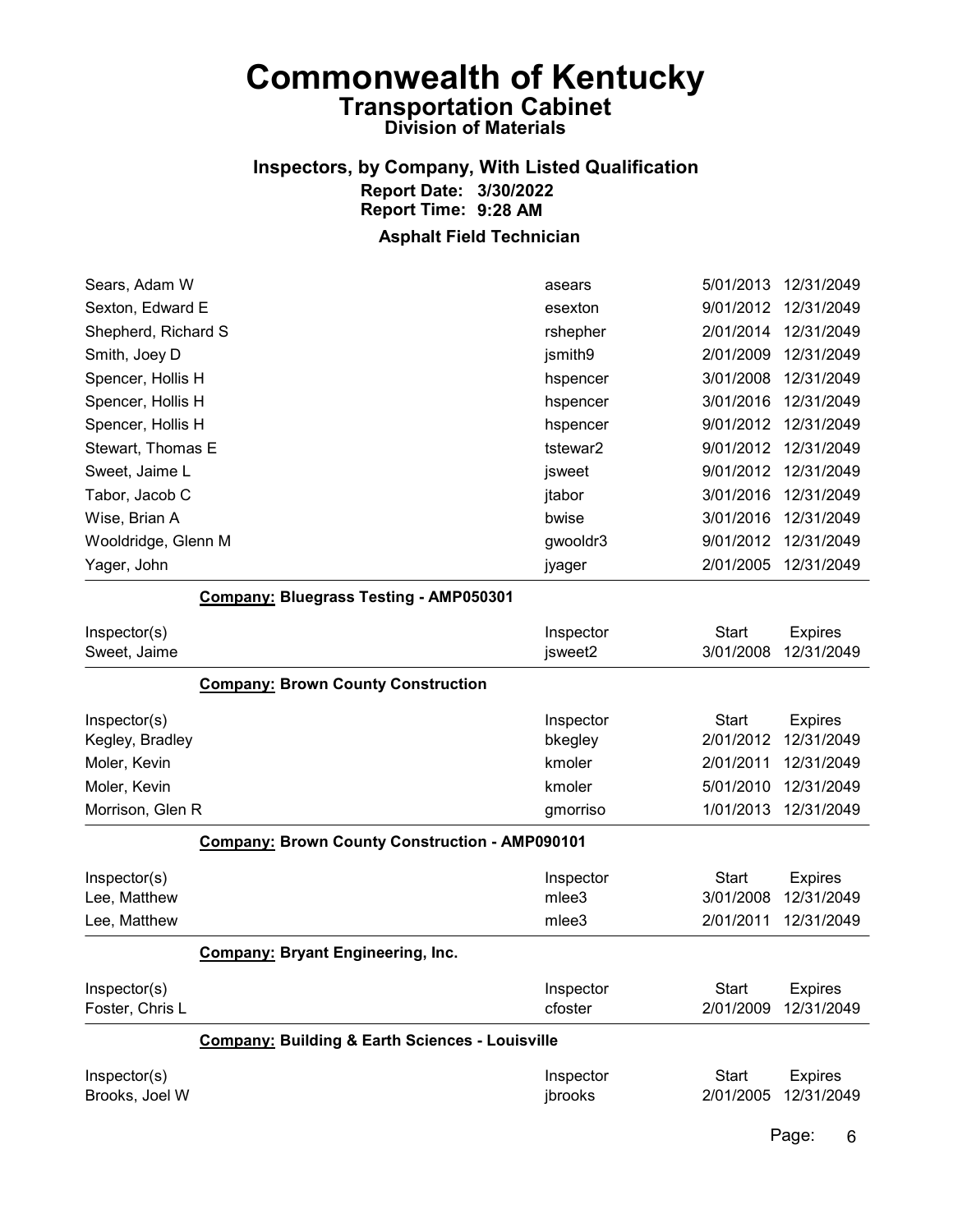# Inspectors, by Company, With Listed Qualification Report Date: 3/30/2022 Report Time: 9:28 AM

|                     | <b>Company: Burton Paving, Inc.</b>       |           |              |                |
|---------------------|-------------------------------------------|-----------|--------------|----------------|
| Inspector(s)        |                                           | Inspector | <b>Start</b> | <b>Expires</b> |
| Burton, William     |                                           | wburton2  | 3/01/2008    | 12/31/2049     |
| Cape, Gary          |                                           | gcape     | 3/01/2008    | 12/31/2049     |
| Coomer, Gerald W    |                                           | gcoomer   | 3/01/2008    | 12/31/2049     |
|                     | <b>Company: Bush &amp; Burchett</b>       |           |              |                |
| Inspector(s)        |                                           | Inspector | <b>Start</b> | <b>Expires</b> |
| Smith, Archie       |                                           | asmith4   | 6/01/2016    | 12/31/2049     |
|                     | <b>Company: Buzzard Roost Paving Inc.</b> |           |              |                |
| Inspector(s)        |                                           | Inspector | <b>Start</b> | <b>Expires</b> |
| Garrett, Wes C      |                                           | wgarrett  | 4/01/2011    | 12/31/2049     |
|                     | <b>Company: CBG Construction</b>          |           |              |                |
| Inspector(s)        |                                           | Inspector | <b>Start</b> | <b>Expires</b> |
| Green, John         |                                           | jgreen2   | 2/01/2012    | 12/31/2049     |
| Green, John         |                                           | jgreen2   | 3/01/2008    | 12/31/2049     |
|                     | <b>Company: CDM Smith</b>                 |           |              |                |
| Inspector(s)        |                                           | Inspector | <b>Start</b> | <b>Expires</b> |
| Cunningham, Jacob   |                                           | jcunnin3  | 2/01/2013    | 12/31/2049     |
|                     | <b>Company: CIC Services, LLC</b>         |           |              |                |
| Inspector(s)        |                                           | Inspector | Start        | <b>Expires</b> |
| Deringer, Gregory L |                                           | gderinge  | 2/01/2007    | 12/31/2049     |
| Owens, Cindy L      |                                           | cowens    | 2/01/2007    | 12/31/2049     |
| Owens, Cindy L      |                                           | cowens    | 2/07/2006    | 12/31/2049     |
| Owens, Cindy L      |                                           | cowens    | 2/01/2013    | 12/31/2049     |
|                     | <b>Company: CSI Kentucky</b>              |           |              |                |
| Inspector(s)        |                                           | Inspector | <b>Start</b> | <b>Expires</b> |
| Agee, James B       |                                           | jagee     | 9/01/2012    | 12/31/2049     |
| Durbin, Dean C      |                                           | ddurbin   | 2/01/2012    | 12/31/2049     |
|                     | <b>Company: Central Kentucky Asphalt</b>  |           |              |                |
| Inspector(s)        |                                           | Inspector | Start        | Expires        |
|                     |                                           |           |              | Page:<br>7     |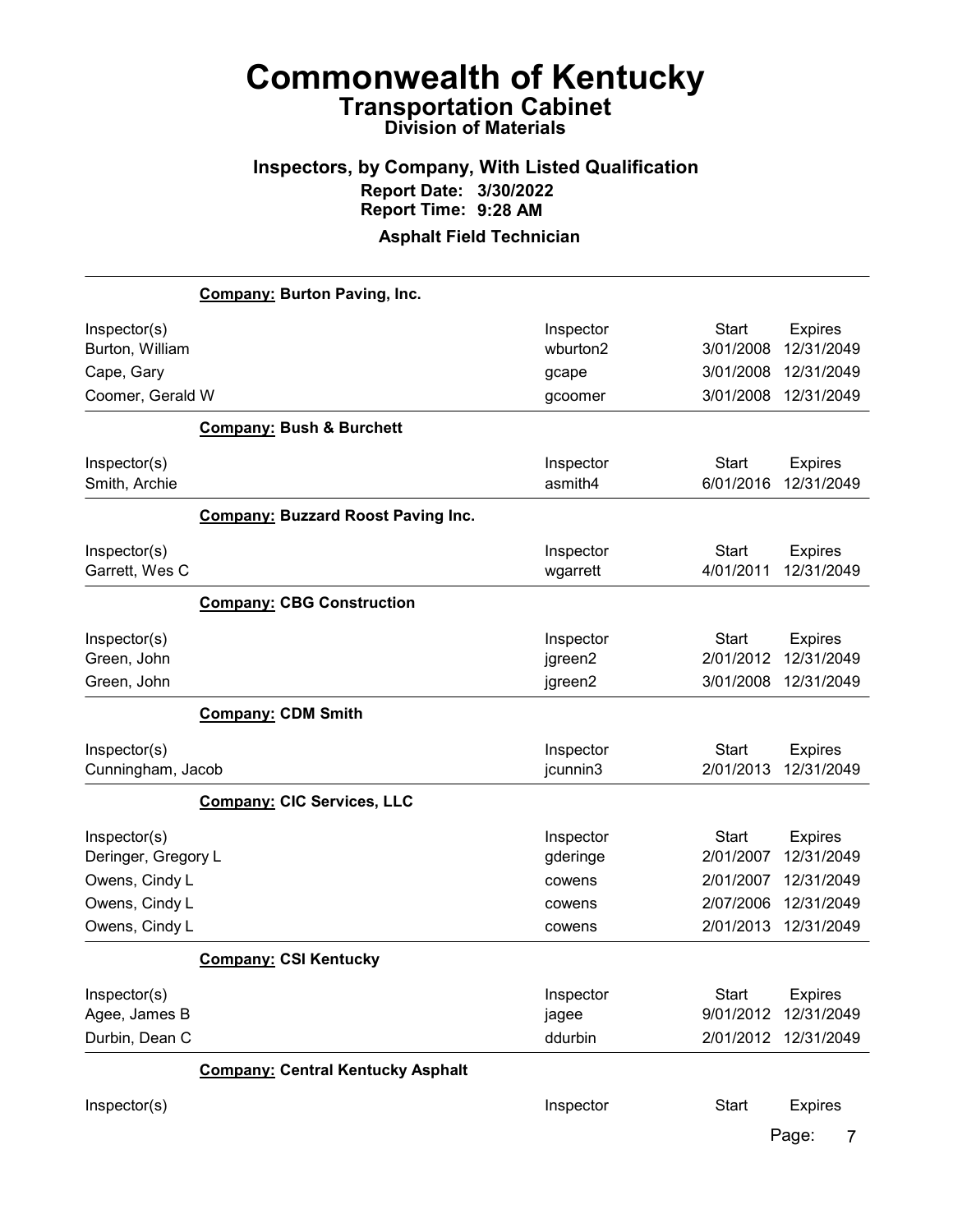### Inspectors, by Company, With Listed Qualification Report Date: 3/30/2022 Report Time: 9:28 AM

#### Asphalt Field Technician

| Hall, Christopher                                      | chall2               | 2/01/2005    | 12/31/2049           |
|--------------------------------------------------------|----------------------|--------------|----------------------|
| Patrick, Mark                                          | mpatrick             | 2/01/2004    | 12/31/2049           |
| Patrick, Mark                                          | mpatrick             | 2/01/2005    | 12/31/2049           |
| Roseberry, Jason                                       | jroseber             | 2/01/2005    | 12/31/2049           |
| Vance, Keith                                           | kvance               | 2/01/2004    | 12/31/2049           |
| Young, II, Carl W                                      | cyoung               | 2/01/2005    | 12/31/2049           |
| <b>Company: Central Office Materials</b>               |                      |              |                      |
| Inspector(s)                                           | Inspector            | <b>Start</b> | <b>Expires</b>       |
| Capito, Todd A                                         | tcapito              | 2/01/2011    | 12/31/2049           |
| Goodrich, Tony E                                       | tgoodri2             | 2/01/2009    | 12/31/2049           |
| Lafoe, Carey D                                         | dlafoe               | 3/01/2009    | 12/31/2049           |
| Stone, John M                                          | jstone2              | 3/01/2013    | 12/31/2049           |
| Stone, John M                                          | jstone2              | 3/01/2004    | 12/31/2049           |
| Young, Danny W                                         | dyoung               | 2/01/2003    | 12/31/2049           |
| Young, Danny W                                         | dyoung               | 3/01/2009    | 12/31/2049           |
| <b>Company: Certified Construction Co. - AMP040307</b> |                      |              |                      |
| Inspector(s)                                           | Inspector            | <b>Start</b> | <b>Expires</b>       |
| Aubrey, Ronnie S                                       | raubrey              | 2/01/2007    | 12/31/2049           |
| Butler, Tommy                                          | tbutler <sub>2</sub> | 1/01/2010    | 12/31/2049           |
| Hazelwood, Raymond D                                   | rhazelwo             | 2/01/2007    | 12/31/2049           |
| Lucas, Darrell K                                       | dlucas               | 2/01/2007    | 12/31/2049           |
| Lucas, Eric W                                          | elucas               | 1/01/2010    | 12/31/2049           |
| <b>Company: Charles DeWeese Construction, Inc.</b>     |                      |              |                      |
| Inspector(s)                                           | Inspector            | <b>Start</b> | <b>Expires</b>       |
| Francis, Mark                                          | mfranci2             | 8/01/2014    | 12/31/2049           |
| Francis, Mark                                          | mfranci2             | 2/01/2009    | 12/31/2049           |
| Smith, Tim                                             | tsmith7              | 8/01/2014    | 12/31/2049           |
| Vaughn, Timmy                                          | tvaughn              |              | 2/01/2009 12/31/2049 |
| <b>Company: Chester Bross Construction</b>             |                      |              |                      |
| Inspector(s)                                           | Inspector            | <b>Start</b> | <b>Expires</b>       |
| Butler, Steve                                          | sbutler              | 3/01/2014    | 12/31/2049           |
| Dowell, Charlie                                        | cdowell2             | 3/01/2014    | 12/31/2049           |
| Dowell, Phillip                                        | pdowell              | 3/01/2014    | 12/31/2049           |
|                                                        |                      |              |                      |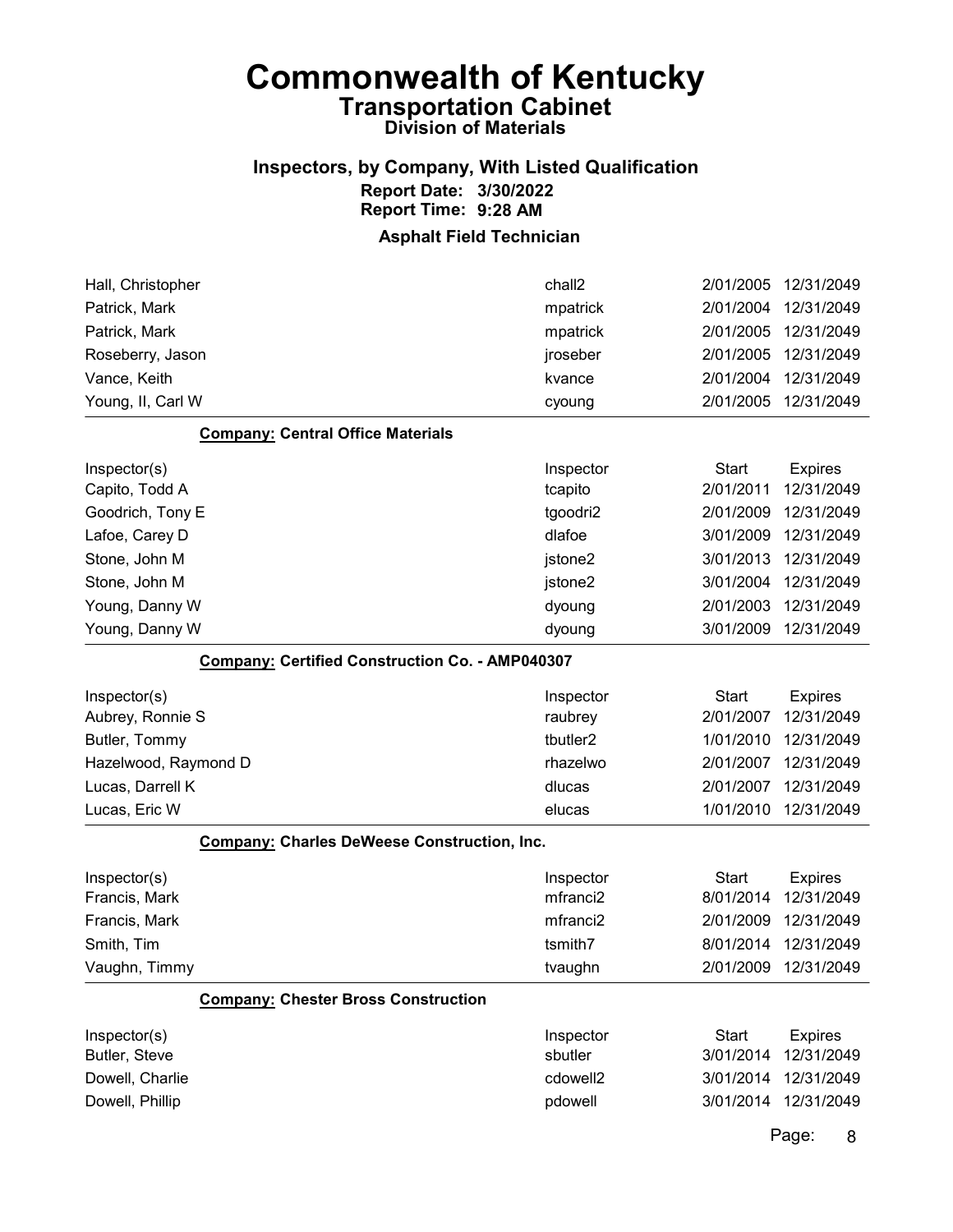#### Inspectors, by Company, With Listed Qualification Report Date: 3/30/2022 Report Time: 9:28 AM

#### Asphalt Field Technician

| Floyd, David                                             | dfloyd2            | 3/01/2014    | 12/31/2049           |
|----------------------------------------------------------|--------------------|--------------|----------------------|
| Fugate, Donald                                           | dfugate            | 3/01/2014    | 12/31/2049           |
| Garner, Dustin                                           | dgarner            | 3/01/2014    | 12/31/2049           |
| Murphy, Robert                                           | rmurphy2           | 3/01/2014    | 12/31/2049           |
| Perrigo, Robert                                          | rperrigo           | 3/01/2014    | 12/31/2049           |
| <b>Company: Christian County Road Department</b>         |                    |              |                      |
| Inspector(s)                                             | Inspector          | <b>Start</b> | <b>Expires</b>       |
| Fincham, Scott                                           | sfincham           | 3/01/2016    | 12/31/2049           |
| Finley, Paul K                                           | pfinley            | 3/01/2016    | 12/31/2049           |
| <b>Company: City Of Ashland - Engineering Department</b> |                    |              |                      |
| Inspector(s)                                             | Inspector          | <b>Start</b> | <b>Expires</b>       |
| Halterman, Bill                                          | bhalterm           | 2/01/2006    | 12/31/2049           |
| Moore, Timothy K                                         | tmoore             | 3/01/2006    | 12/31/2049           |
| Nichols, James M                                         | jnichols           | 3/01/2006    | 12/31/2049           |
| Russell, Marion E                                        | mrussell           | 3/01/2006    | 12/31/2049           |
| Webb, Tim                                                | twebb2             | 2/01/2006    | 12/31/2049           |
| <b>Company: City Of Owensboro</b>                        |                    |              |                      |
| Inspector(s)                                             | Inspector          | <b>Start</b> | <b>Expires</b>       |
| Collignon, Kevin L                                       | kcollign           | 3/01/2008    | 12/31/2049           |
| Edge, Joseph F                                           | jedge              | 2/01/2009    | 12/31/2049           |
| Hamilton, Michael D                                      | mhamilto           | 2/01/2006    | 12/31/2049           |
| Hamilton, Michael D                                      | mhamilto           | 2/01/2005    | 12/31/2049           |
| Johnson, David G                                         | djohnso1           | 3/01/2013    | 12/31/2049           |
| King, Jeff D                                             | jking <sub>2</sub> | 2/01/2005    | 12/31/2049           |
| King, Jeff D                                             | jking <sub>2</sub> | 2/01/2006    | 12/31/2049           |
| <b>Company: City of Bardstown</b>                        |                    |              |                      |
| Inspector(s)                                             | Inspector          | <b>Start</b> | <b>Expires</b>       |
| Burd, Benjamin G                                         | bburd              |              | 2/01/2014 12/31/2049 |
| <b>Company: City of Corbin</b>                           |                    |              |                      |
| Inspector(s)                                             | Inspector          | <b>Start</b> | <b>Expires</b>       |
| Inman, Ronnie E                                          | rinman             | 5/01/2016    | 12/31/2049           |
| Kelly, Gary R                                            | gkelly             | 5/01/2016    | 12/31/2049           |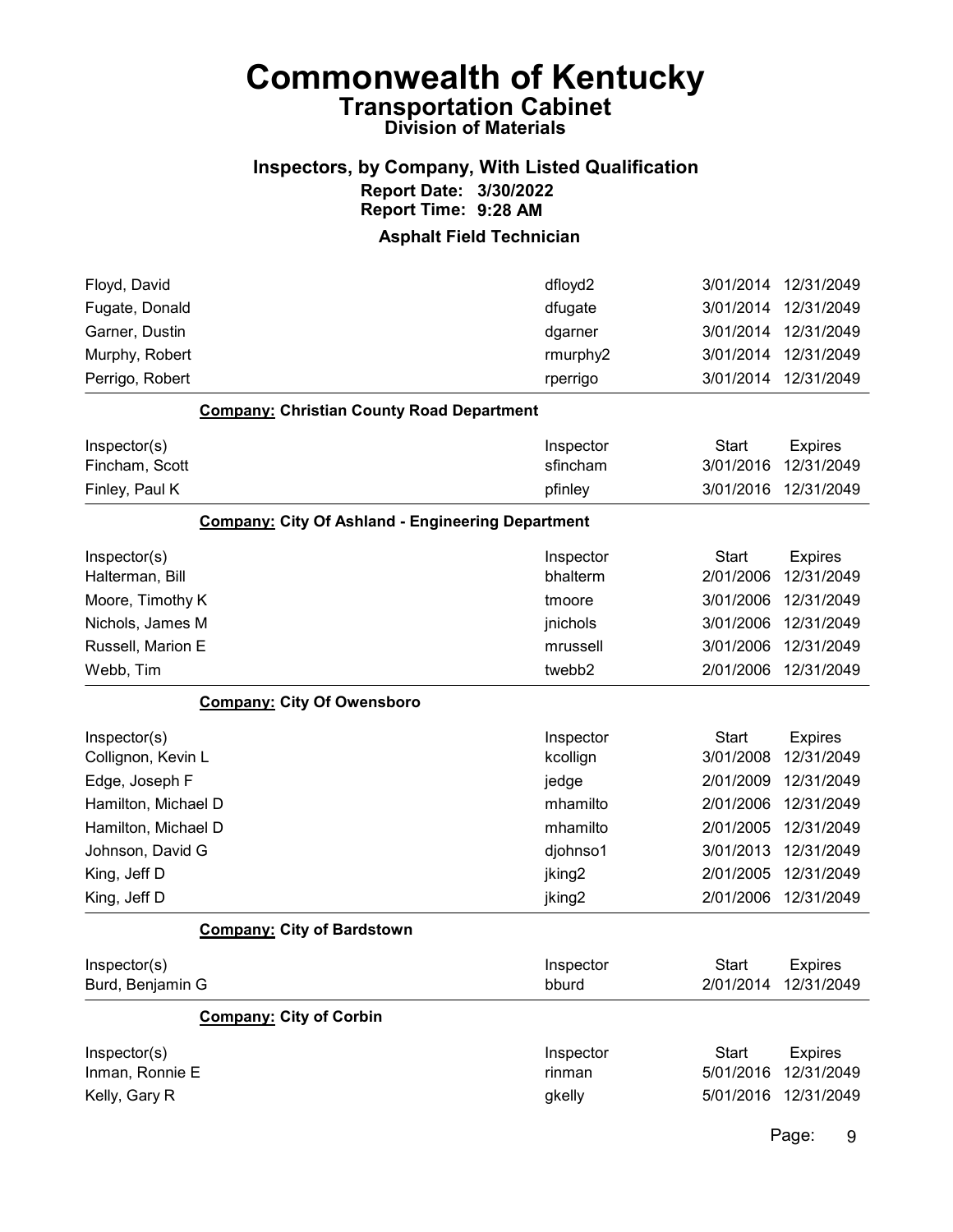### Inspectors, by Company, With Listed Qualification Report Date: 3/30/2022 Report Time: 9:28 AM

#### Asphalt Field Technician

|                                                                     | <b>Company: City of Edgewood</b>        |                                            |                                                     |                                                          |
|---------------------------------------------------------------------|-----------------------------------------|--------------------------------------------|-----------------------------------------------------|----------------------------------------------------------|
| Inspector(s)<br>Whitehead, Chris                                    |                                         | Inspector<br>cwhitehe                      | <b>Start</b><br>6/01/2016                           | <b>Expires</b><br>12/31/2049                             |
|                                                                     | <b>Company: City of Frankfort</b>       |                                            |                                                     |                                                          |
| Inspector(s)<br>Gipson, David<br>Grayveal, Dustin<br>Smith, Zachary |                                         | Inspector<br>dgipson<br>dgrayvea<br>zsmith | <b>Start</b><br>9/01/2011<br>6/01/2016<br>6/01/2016 | <b>Expires</b><br>12/31/2049<br>12/31/2049<br>12/31/2049 |
|                                                                     | <b>Company: City of Ft. Mitchell</b>    |                                            |                                                     |                                                          |
| Inspector(s)<br>Hensley, Brad S                                     |                                         | Inspector<br>bhensle2                      | <b>Start</b><br>6/01/2016                           | <b>Expires</b><br>12/31/2049                             |
|                                                                     | <b>Company: City of Ft. Thomas</b>      |                                            |                                                     |                                                          |
| Inspector(s)<br>Johnson, Bobby<br>Mattingly, Tim R                  |                                         | Inspector<br>bjohns10<br>tmatting          | <b>Start</b><br>6/01/2016<br>2/01/2010              | <b>Expires</b><br>12/31/2049<br>12/31/2049               |
| Scott, Alex                                                         |                                         | ascott2                                    | 6/01/2016                                           | 12/31/2049                                               |
| Inspector(s)<br>Williams, Brian                                     | <b>Company: City of Henderson</b>       | Inspector<br>bwillia7                      | <b>Start</b><br>3/01/2016                           | <b>Expires</b><br>12/31/2049                             |
|                                                                     | Company: City of Henderson Public Works |                                            |                                                     |                                                          |
| Inspector(s)<br>Steele, David M                                     |                                         | Inspector<br>dsteele                       | <b>Start</b><br>3/01/2016                           | <b>Expires</b><br>12/31/2049                             |
|                                                                     | <b>Company: City of Hopkinsville</b>    |                                            |                                                     |                                                          |
| Inspector(s)<br>Jones, Jeremy K<br>White, Jeremy                    |                                         | Inspector<br>jjones11<br>jwhite6           | <b>Start</b><br>3/01/2016                           | <b>Expires</b><br>12/31/2049<br>3/01/2016 12/31/2049     |
|                                                                     | <b>Company: City of Newport</b>         |                                            |                                                     |                                                          |
| Inspector(s)<br>Carson, Dillon<br>Dickerson, Dana K                 |                                         | Inspector<br>dcarson2<br>ddickers          | <b>Start</b><br>6/01/2016<br>6/01/2016              | <b>Expires</b><br>12/31/2049<br>12/31/2049               |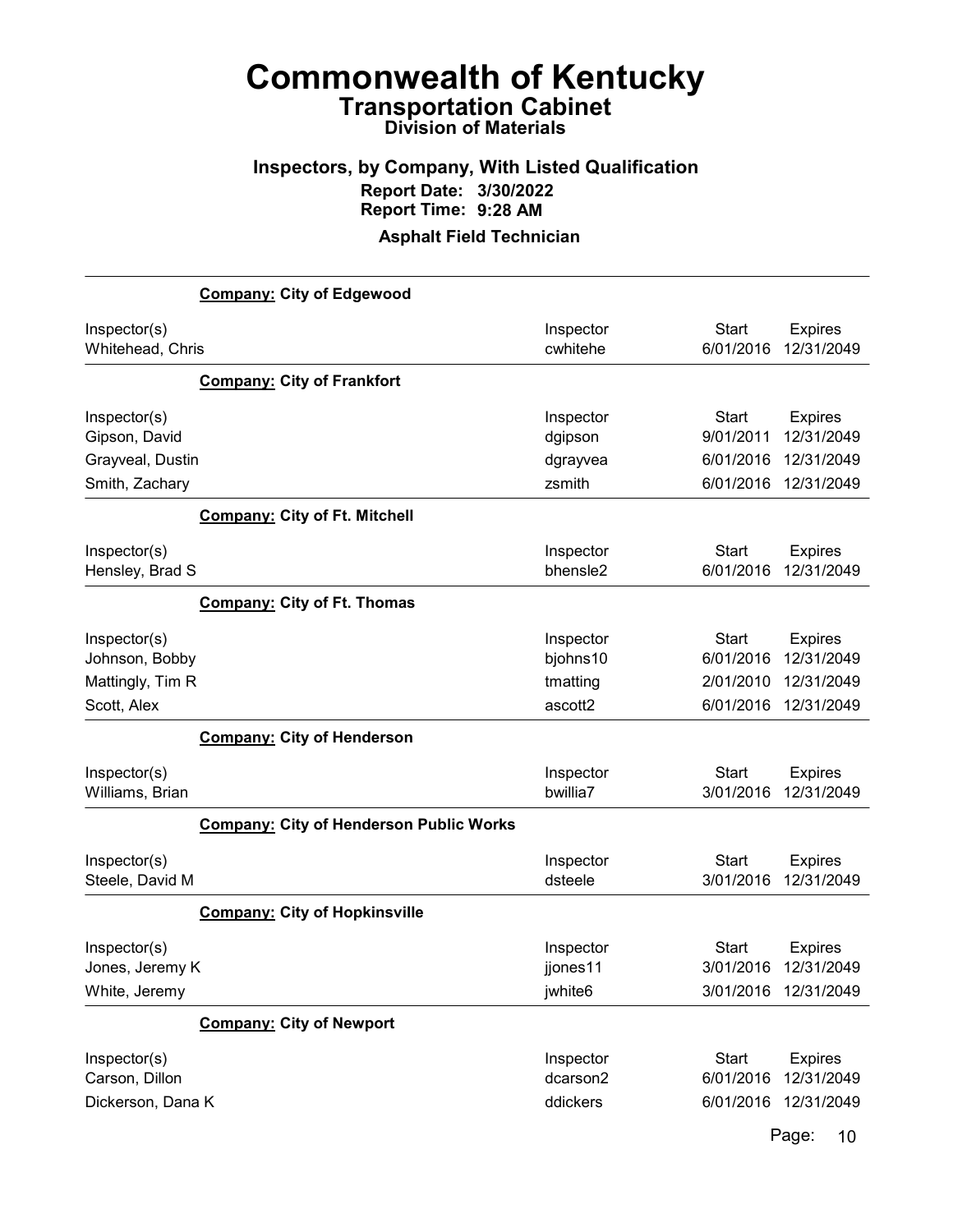#### Inspectors, by Company, With Listed Qualification Report Date: 3/30/2022 Report Time: 9:28 AM

#### Asphalt Field Technician

| Guidugli, David     |                                                          | dguidugl  | 6/01/2016    | 12/31/2049           |
|---------------------|----------------------------------------------------------|-----------|--------------|----------------------|
|                     | <b>Company: City of Wilder</b>                           |           |              |                      |
| Inspector(s)        |                                                          | Inspector | Start        | <b>Expires</b>       |
| Keene, Aaron        |                                                          | akeene    | 6/01/2016    | 12/31/2049           |
| Richardson, Jason W |                                                          | jrichar2  | 6/01/2016    | 12/31/2049           |
|                     | <b>Company: City of Worthington Hills</b>                |           |              |                      |
| Inspector(s)        |                                                          | Inspector | <b>Start</b> | <b>Expires</b>       |
| Stonum, Bob         |                                                          | bstonum   | 6/01/2016    | 12/31/2049           |
|                     | <b>Company: Clark Dietz</b>                              |           |              |                      |
| Inspector(s)        |                                                          | Inspector | <b>Start</b> | <b>Expires</b>       |
| Stalker, Charles R  |                                                          | cstalker  | 4/01/2010    | 12/31/2049           |
|                     | <b>Company: Colston Paving</b>                           |           |              |                      |
| Inspector(s)        |                                                          | Inspector | <b>Start</b> | <b>Expires</b>       |
| Colston, David      |                                                          | dcolston  | 3/01/2008    | 12/31/2049           |
| Colston, Kevin      |                                                          | kcolston  | 3/01/2008    | 12/31/2049           |
|                     | <b>Company: Commercial Pavers - Corydon</b>              |           |              |                      |
| Inspector(s)        |                                                          | Inspector | <b>Start</b> | <b>Expires</b>       |
| Goldsmith, Mark A   |                                                          | mgoldsmi  | 3/01/2008    | 12/31/2049           |
|                     | <b>Company: Commercial Pavers - Louisville</b>           |           |              |                      |
| Inspector(s)        |                                                          | Inspector | <b>Start</b> | <b>Expires</b>       |
| Dugan, Charles E    |                                                          | cdugan    | 2/01/2005    | 12/31/2049           |
| Mattingly, Mike     |                                                          | mmattin2  | 2/01/2009    | 12/31/2049           |
| Mattingly, Mike     |                                                          | mmattin2  | 3/01/2016    | 12/31/2049           |
| Morrison, Eddie R   |                                                          | emorriso  | 2/01/2005    | 12/31/2049           |
| Morrison, Edward T  |                                                          | emorris2  | 3/01/2004    | 12/31/2049           |
| Threlkel, Thomas L  |                                                          | tthrelke  |              | 3/01/2004 12/31/2049 |
|                     | <b>Company: Construction Materials Lab - Sellersburg</b> |           |              |                      |
| Inspector(s)        |                                                          | Inspector | <b>Start</b> | <b>Expires</b>       |
| Belden, Robert E    |                                                          | bbelden   | 3/01/2004    | 12/31/2049           |
| Harshfield, James   |                                                          | jharshfi  | 3/01/2009    | 12/31/2049           |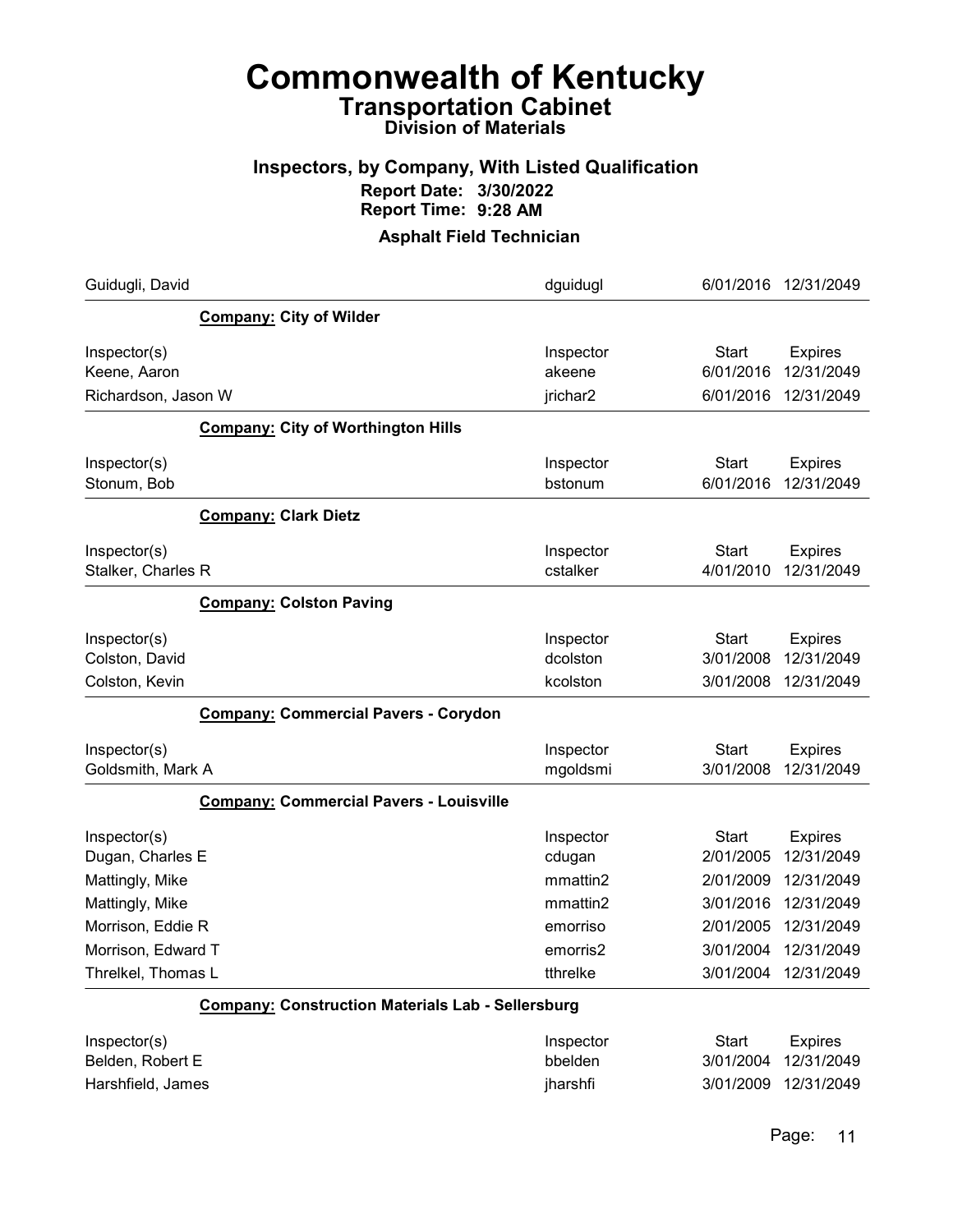#### Inspectors, by Company, With Listed Qualification Report Date: 3/30/2022 Report Time: 9:28 AM

#### Asphalt Field Technician

| Landrum, James R                               | jlandrum             | 2/01/2009                 | 12/31/2049                   |
|------------------------------------------------|----------------------|---------------------------|------------------------------|
| Landrum, James R                               | jlandrum             | 3/01/2004                 | 12/31/2049                   |
| McKnight, Terry                                | tmcknigh             | 3/01/2009                 | 12/31/2049                   |
| Tincher, Brian                                 | btincher             | 3/01/2009                 | 12/31/2049                   |
| <b>Company: Crittenden County Fiscal Court</b> |                      |                           |                              |
| Inspector(s)                                   | Inspector            | <b>Start</b>              | <b>Expires</b>               |
| Holloman, Mark                                 | mholloma             | 3/01/2016                 | 12/31/2049                   |
| Maraman, Densiel                               | dmaraman             | 3/01/2016                 | 12/31/2049                   |
| <b>Company: Crown Contracting &amp; Paving</b> |                      |                           |                              |
| Inspector(s)<br>Brown, Carl W                  | Inspector<br>cbrown3 | <b>Start</b><br>3/01/2008 | <b>Expires</b><br>12/31/2049 |
| <b>Company: D-01 Materials Section</b>         |                      |                           |                              |
| Inspector(s)                                   | Inspector            | <b>Start</b>              | <b>Expires</b>               |
| Hancock, David M                               | dhancock             | 3/01/2011                 | 12/31/2049                   |
| Hancock, David M                               | dhancock             | 2/01/2006                 | 12/31/2049                   |
| Hurt, Donna M                                  | dhurt                | 3/01/2009                 | 12/31/2049                   |
| Turner, Charles K                              | cturner              | 3/01/2011                 | 12/31/2049                   |
| <b>Company: D-01 Mayfield Section</b>          |                      |                           |                              |
| Inspector(s)                                   | Inspector            | <b>Start</b>              | <b>Expires</b>               |
| Looper, Jason W                                | jlooper              | 2/01/2013                 | 12/31/2049                   |
| Summerville, Barry L                           | bsummerv             | 3/01/2008                 | 12/31/2049                   |
| Summerville, Barry L                           | bsummerv             | 2/01/2013                 | 12/31/2049                   |
| Wilson, Everett L                              | ewilson              | 2/01/2013                 | 12/31/2049                   |
| Wilson, Everett L                              | ewilson              | 2/01/2003                 | 12/31/2049                   |
| Womble, Terry L                                | twomble              | 3/01/2008                 | 12/31/2049                   |
| Womble, Terry L                                | twomble              | 2/01/2013                 | 12/31/2049                   |
| Woodsmall, Robert E                            | rwoodsma             | 2/01/2013                 | 12/31/2049                   |
| Woodsmall, Robert E                            | rwoodsma             | 3/01/2008                 | 12/31/2049                   |
| <b>Company: D-01 Murray Section</b>            |                      |                           |                              |
| Inspector(s)                                   | Inspector            | <b>Start</b>              | <b>Expires</b>               |
| Black, Bryan K                                 | bblack               | 3/01/2011                 | 12/31/2049                   |
| Bush, Gary M                                   | mbush                | 3/01/2011                 | 12/31/2049                   |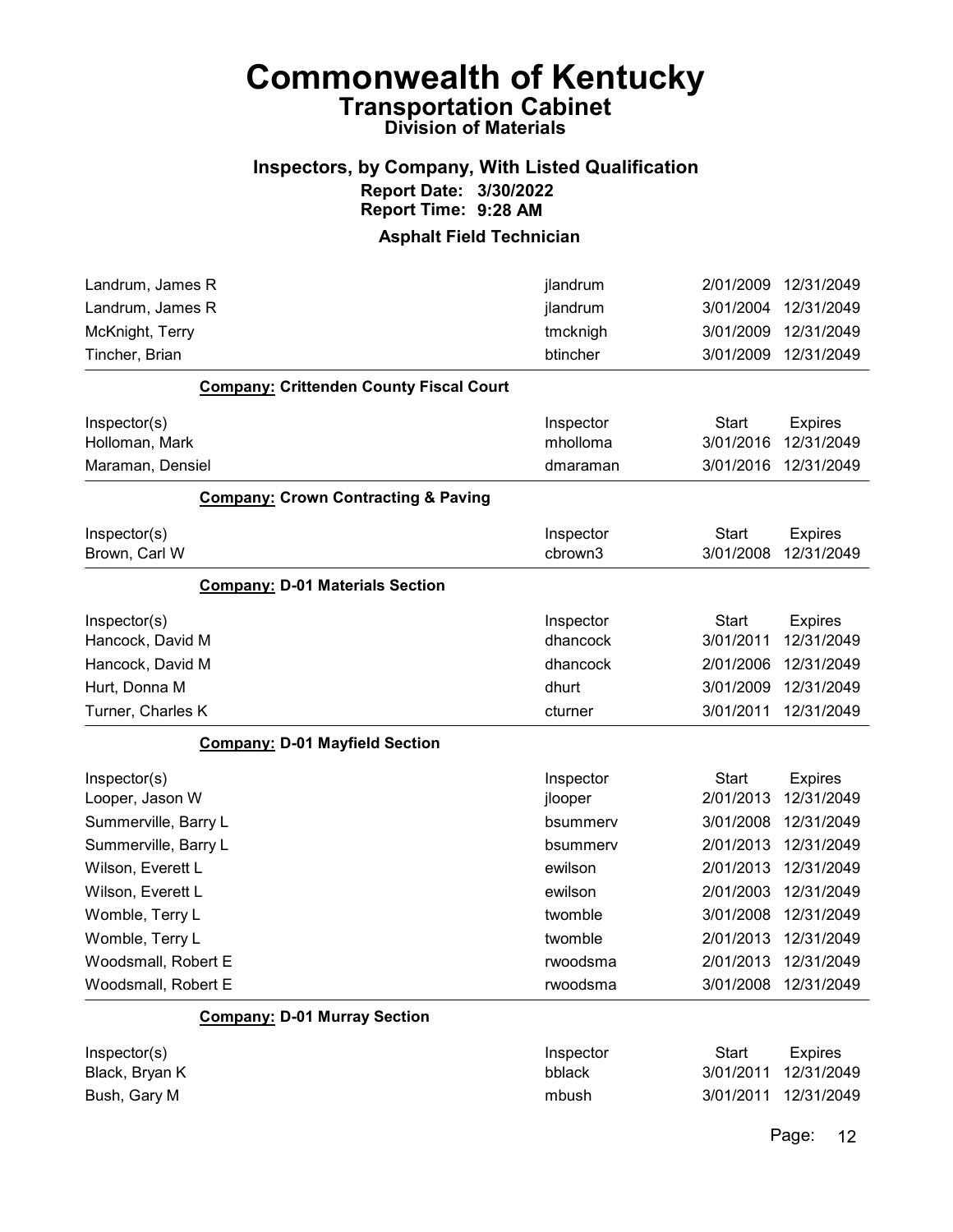### Inspectors, by Company, With Listed Qualification Report Date: 3/30/2022 Report Time: 9:28 AM

| Hargis, Debra A                        | dboyd                | 3/01/2006    | 12/31/2049     |
|----------------------------------------|----------------------|--------------|----------------|
| Hargis, Debra A                        | dboyd                | 3/01/2011    | 12/31/2049     |
| Oliver, Michael R                      | moliver <sub>2</sub> | 5/01/2013    | 12/31/2049     |
| Owen, Tyler J                          | towen                | 3/01/2011    | 12/31/2049     |
| Ray, John A                            | jray                 | 4/01/2010    | 12/31/2049     |
| <b>Company: D-01 Paducah Section</b>   |                      |              |                |
| Inspector(s)                           | Inspector            | <b>Start</b> | <b>Expires</b> |
| Leonard, Jordan A                      | jleonard             | 3/01/2008    | 12/31/2049     |
| Poat, Kyle M                           | kpoat                | 5/01/2013    | 12/31/2049     |
| <b>Company: D-01 Smithland Section</b> |                      |              |                |
| Inspector(s)                           | Inspector            | <b>Start</b> | <b>Expires</b> |
| O'Brien, James C                       | jobrien              | 5/01/2013    | 12/31/2049     |
| Oates, Jason L                         | joates               | 3/01/2009    | 12/31/2049     |
| Oates, Jason L                         | joates               | 3/01/2014    | 12/31/2049     |
| Quertermous, Joe L                     | jquerter             | 3/01/2011    | 12/31/2049     |
| Robertson, Robert N                    | nrobert2             | 3/17/2009    | 12/31/2049     |
| Robertson, Robert N                    | nrobert2             | 3/01/2014    | 12/31/2049     |
| <b>Company: D-02 Henderson Section</b> |                      |              |                |
| Inspector(s)                           | Inspector            | <b>Start</b> | <b>Expires</b> |
| Abell, James G                         | jabell               | 3/01/2013    | 12/31/2049     |
| Abell, James G                         | jabell               | 3/01/2008    | 12/31/2049     |
| Duncan, Matt T                         | mduncan2             | 3/01/2013    | 12/31/2049     |
| Ervin, Debra K                         | dervin               | 1/01/2010    | 12/31/2049     |
| Goad, William T                        | tgoad                | 2/01/2010    | 12/31/2049     |
| Horton, Dennis A                       | dhorton              | 3/01/2013    | 12/31/2049     |
| Horton, Dennis A                       | dhorton              | 3/01/2004    | 12/31/2049     |
| Johnson, Eathan D                      | ejohnson             | 2/01/2014    | 12/31/2049     |
| Jones, Jere B                          | jjones               | 3/01/2004    | 12/31/2049     |
| Stallings, Nick R                      | nstallin             | 3/01/2008    | 12/31/2049     |
| Stott, Michelle D                      | mstott               | 3/01/2011    | 12/31/2049     |
| Stott, Michelle D                      | mstott               | 2/01/2006    | 12/31/2049     |
| Wade, Cassandra L                      | cwade                | 3/01/2012    | 12/31/2049     |
| Wilson, Terry L                        | twilson5             | 9/01/2014    | 12/31/2049     |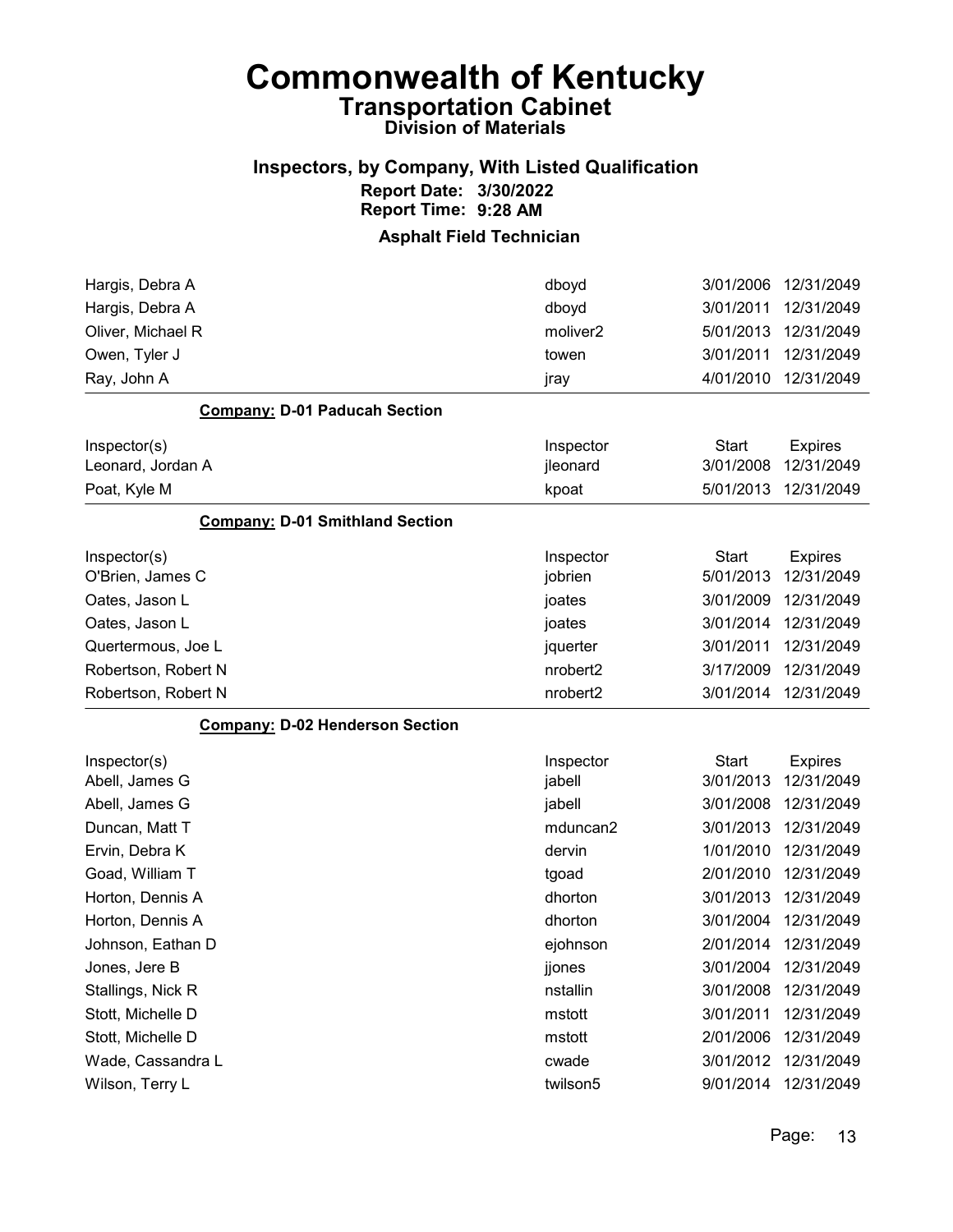# Inspectors, by Company, With Listed Qualification Report Date: 3/30/2022 Report Time: 9:28 AM

| <b>Company: D-02 Hopkinsville Section</b> |                |              |                |
|-------------------------------------------|----------------|--------------|----------------|
| Inspector(s)                              | Inspector      | <b>Start</b> | <b>Expires</b> |
| Gray, Robert B                            | rgray          | 3/01/2004    | 12/31/2049     |
| Gray, Robert B                            | rgray          | 3/01/2011    | 12/31/2049     |
| Hill, Gary R                              | ghill          | 3/01/2006    | 12/31/2049     |
| Reeves, Lynn C                            | <b>Ireeves</b> | 5/01/2013    | 12/31/2049     |
| Short, Stephen L                          | sshort         | 2/01/2004    | 12/31/2049     |
| Ward, Steve B                             | sward          | 3/01/2004    | 12/31/2049     |
| <b>Company: D-02 Madisonville Section</b> |                |              |                |
| Inspector(s)                              | Inspector      | Start        | <b>Expires</b> |
| Burden, Brandon L                         | bburden        | 3/01/2016    | 12/31/2049     |
| Coffman, Kenneth W                        | kcoffman       | 2/01/2006    | 12/31/2049     |
| Deason, Emily A                           | eshockle       | 2/01/2013    | 12/31/2049     |
| Gibbs, Michael T                          | tgibbs2        | 2/01/2009    | 12/31/2049     |
| Gibbs, Michael T                          | tgibbs2        | 2/01/2004    | 12/31/2049     |
| Goodaker, Todd E                          | tgoodake       | 2/01/2010    | 12/31/2049     |
| Hobgood, Jeffrey B                        | jhobgood       | 2/01/2013    | 12/31/2049     |
| Hughes, Cindy I                           | chughes2       | 3/01/2011    | 12/31/2049     |
| Merryman, Jeffrey A                       | jmerryma       | 3/01/2011    | 12/31/2049     |
| Nicholson, Stephen R                      | snichols       | 5/01/2013    | 12/31/2049     |
| Rodgers, Eric N                           | erodgers       | 2/01/2006    | 12/31/2049     |
| Slaton, John S                            | sslaton        | 2/01/2010    | 12/31/2049     |
| Sullivan, David L                         | dsulliv3       | 2/01/2010    | 12/31/2049     |
| Waggoner, Paul D                          | pwaggon2       | 2/01/2013    | 12/31/2049     |
| Young, Tracey S                           | tyoung         | 2/01/2003    | 12/31/2049     |
| <b>Company: D-02 Materials Section</b>    |                |              |                |
| Inspector(s)                              | Inspector      | <b>Start</b> | <b>Expires</b> |
| Back, Chris D                             | cback          | 2/01/2014    | 12/31/2049     |
| Back, Chris D                             | cback          | 2/01/2009    | 12/31/2049     |
| Eison, Curtis G                           | ceison         | 3/01/2016    | 12/31/2049     |
| Johnston, Ethan T                         | ejohnsto       | 5/01/2013    | 12/31/2049     |
| Webb, Kevin W                             | kwebb          | 2/01/2009    | 12/31/2049     |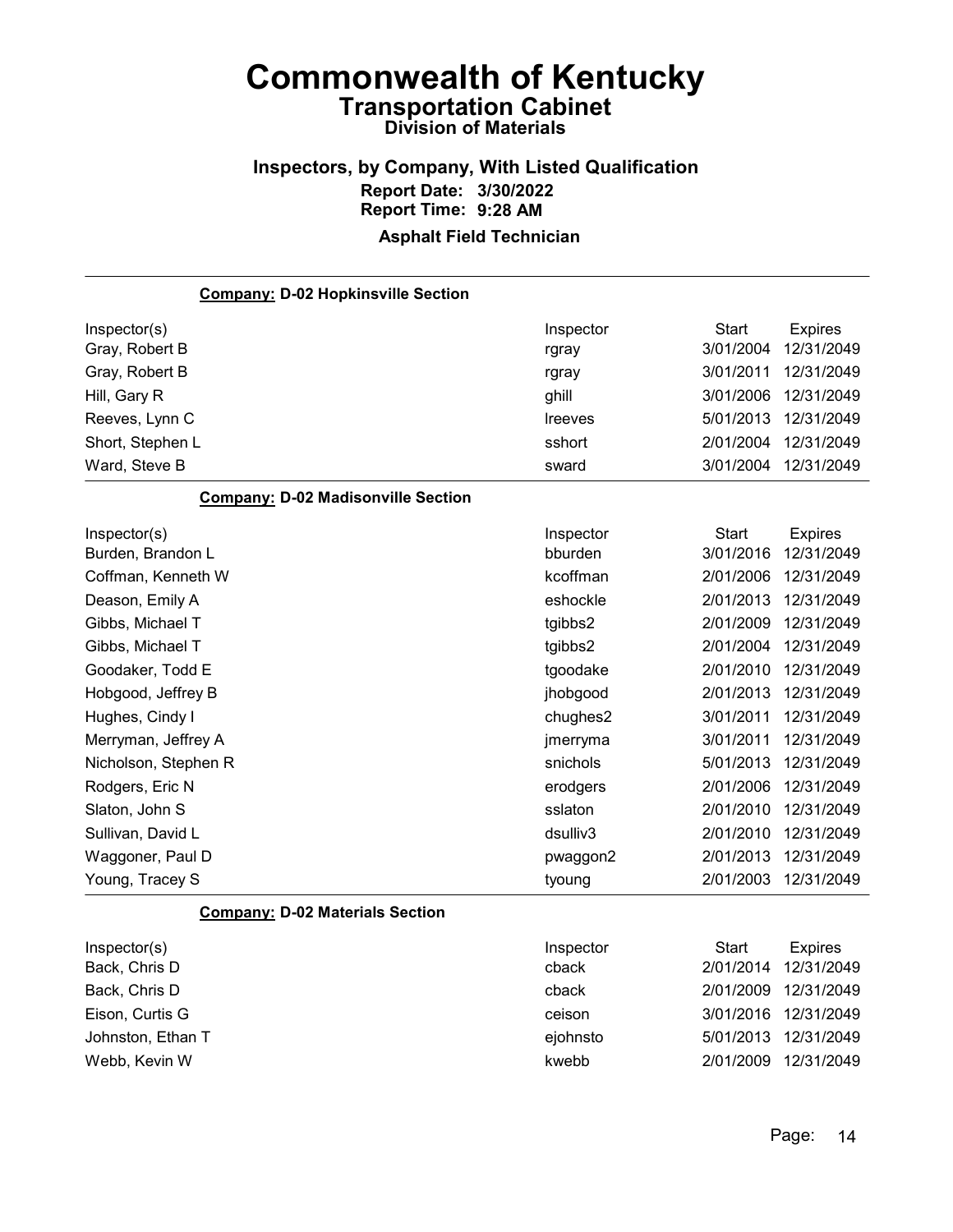#### Inspectors, by Company, With Listed Qualification Report Date: 3/30/2022 Report Time: 9:28 AM Asphalt Field Technician

# Company: D-02 Owensboro Section Inspector(s) **Inspector** Start Expires Baldwin, Regina B **Baldwin** 3/01/2004 12/31/2049 Camp, Jordan P jcamp 3/01/2011 12/31/2049 Cole, Justin L jcole 1/01/2010 12/31/2049 Gray, Samuel N sgray 3/01/2016 12/31/2049 Howard, Cary W choward 3/01/2013 12/31/2049 Howard, Cary W choward 3/01/2008 12/31/2049 Johnson, John D jjohnso2 3/01/2004 12/31/2049 Johnson, John D jjohnso2 4/01/2010 12/31/2049 Mayes, Bryan K bmayes 1/01/2010 12/31/2049 O'Bryan, Roger D robryan 3/01/2012 12/31/2049 O'Bryan, Roger D robryan 3/01/2004 12/31/2049 Ward, Carolyn J cward2 3/01/2013 12/31/2049 Ward, Carolyn J cward2 3/01/2008 12/31/2049 Company: D-03 Bowling Green Section

| Inspector(s)            | Inspector | Start     | Expires              |
|-------------------------|-----------|-----------|----------------------|
| Houchens, Jr., Donnie P | dhouchen  | 3/01/2004 | 12/31/2049           |
| Kemp, Lloyd C           | Ikemp     |           | 3/01/2004 12/31/2049 |
| King, Terry G           | tking     |           | 3/01/2004 12/31/2049 |
| Spidel, Travis M        | tspidel   |           | 3/01/2006 12/31/2049 |

#### Company: D-03 Glasgow Section

| Inspector(s)     | Inspector | Start     | <b>Expires</b> |
|------------------|-----------|-----------|----------------|
| Cline, Richey B  | rcline    | 3/01/2004 | 12/31/2049     |
| Dismon, Joe L    | jdismon   | 3/01/2004 | 12/31/2049     |
| Dismon, Joe L    | jdismon   | 3/01/2011 | 12/31/2049     |
| Edmunds, James C | jedmunds  | 4/01/2010 | 12/31/2049     |
| Gearlds, Kevin L | kgearlds  | 3/01/2004 | 12/31/2049     |
| Haile, Michael F | mhaile    | 3/01/2012 | 12/31/2049     |
| Kidd, Benjamin P | bkidd     | 2/01/2007 | 12/31/2049     |
| Kidd, Benjamin P | bkidd     | 3/01/2012 | 12/31/2049     |
| Lapham, Thomas A | tlapham   | 2/01/2006 | 12/31/2049     |
| Love, Mark A     | mlove     | 3/01/2011 | 12/31/2049     |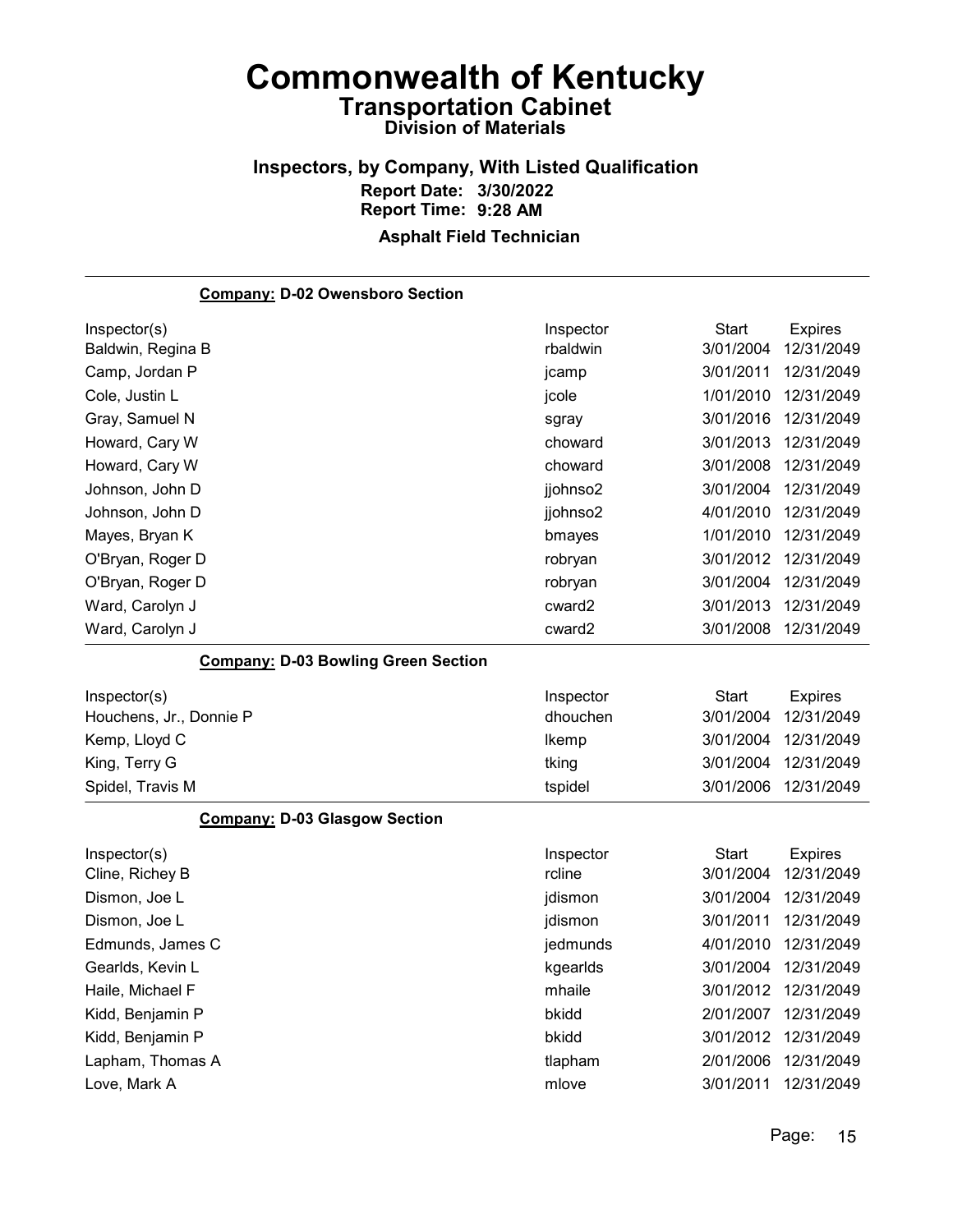#### Inspectors, by Company, With Listed Qualification Report Date: 3/30/2022 Report Time: 9:28 AM

#### Asphalt Field Technician

| Love, Mark A                              | mlove     | 2/01/2006    | 12/31/2049     |
|-------------------------------------------|-----------|--------------|----------------|
| Pedigo, Casey E                           | cpedigo   | 3/01/2011    | 12/31/2049     |
| Thompson, Jeff D                          | jeffthom  | 3/01/2012    | 12/31/2049     |
| Williams, Terry B                         | bwillia3  | 4/01/2010    | 12/31/2049     |
| <b>Company: D-03 Materials Section</b>    |           |              |                |
| Inspector(s)                              | Inspector | <b>Start</b> | <b>Expires</b> |
| Fitzgerald, Patrick L                     | pfitzger  | 3/01/2004    | 12/31/2049     |
| Pardue, Cody S                            | cpardue   | 3/01/2012    | 12/31/2049     |
| <b>Company: D-03 Russellville Section</b> |           |              |                |
| Inspector(s)                              | Inspector | Start        | <b>Expires</b> |
| Gilliam, Lucas J                          | Igilliam  | 8/01/2014    | 12/31/2049     |
| Kemp, Jeffery W                           | jkemp     | 3/01/2004    | 12/31/2049     |
| Outland, Paul R                           | routland  | 3/01/2004    | 12/31/2049     |
| Shields, Nicole L                         | njohnso3  | 3/01/2014    | 12/31/2049     |
| <b>Company: D-03 Scottsville Section</b>  |           |              |                |
| Inspector(s)                              | Inspector | <b>Start</b> | <b>Expires</b> |
| Cockrill, Shannon S                       | scockril  | 2/01/2014    | 12/31/2049     |
| Graves, Ashley R                          | agraves   | 4/01/2010    | 12/31/2049     |
| Netherton, Cory                           | cnethert  | 3/01/2012    | 12/31/2049     |
| Wallace, Aaron D                          | awallac2  | 4/01/2010    | 12/31/2049     |
| <b>Company: D-04 Bardstown Section</b>    |           |              |                |
| Inspector(s)                              | Inspector | <b>Start</b> | <b>Expires</b> |
| Bartlett, III, Jack H                     | jbartlet  | 2/01/2004    | 12/31/2049     |
| Bonzo, Robert E                           | rbonzo    | 2/01/2011    | 12/31/2049     |
| Culver, James E                           | eculver   | 3/01/2011    | 12/31/2049     |
| Culver, James E                           | eculver   | 3/01/2006    | 12/31/2049     |
| Curtsinger, Danny R                       | dcurtsin  | 2/01/2007    | 12/31/2049     |
| Filiatreau, Chad J                        | cfiliatr  | 2/01/2012    | 12/31/2049     |
| Filiatreau, Chad J                        | cfiliatr  | 2/01/2014    | 12/31/2049     |
| Filiatreau, Chad J                        | cfiliatr  | 2/01/2007    | 12/31/2049     |
| Filiatreau, Jude M                        | jfiliatr  | 2/01/2014    | 12/31/2049     |
| Filiatreau, Jude M                        | jfiliatr  | 2/01/2009    | 12/31/2049     |
| Parrish, Dwight D                         | dparish   | 2/01/2004    | 12/31/2049     |
|                                           |           |              |                |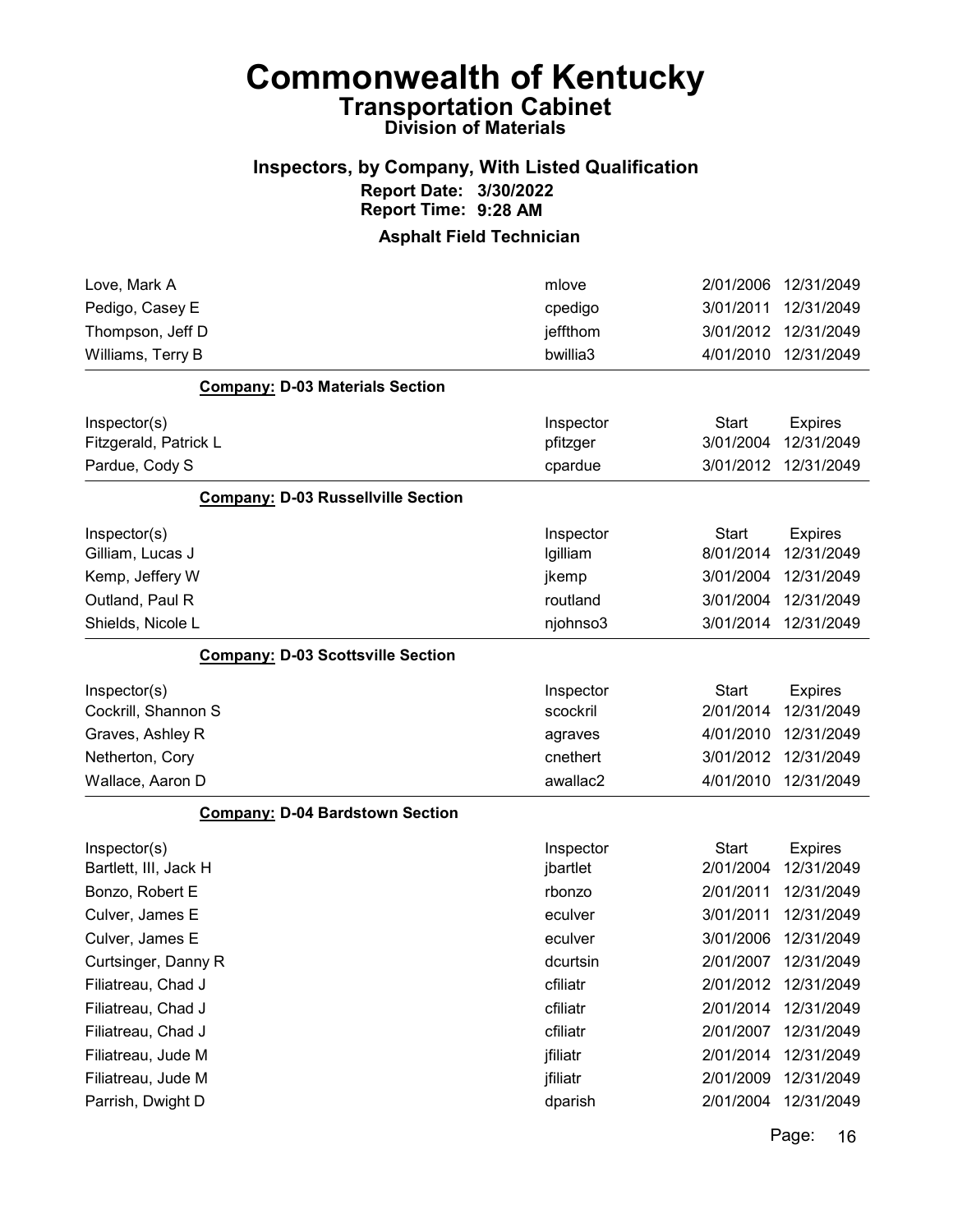### Inspectors, by Company, With Listed Qualification Report Date: 3/30/2022 Report Time: 9:28 AM

| Parrish, Dwight D                          | dparish   | 4/01/2010    | 12/31/2049     |
|--------------------------------------------|-----------|--------------|----------------|
| Woford, David W                            | dwwoford  | 9/01/2012    | 12/31/2049     |
| <b>Company: D-04 Cambellsville Section</b> |           |              |                |
| Inspector(s)                               | Inspector | <b>Start</b> | <b>Expires</b> |
| Bills, Michael H                           | mbills    | 2/01/2010    | 12/31/2049     |
| Boils, Lori S                              | Iboils    | 5/01/2013    | 12/31/2049     |
| Gibson, Wayne                              | wgibson   | 6/01/2004    | 12/31/2049     |
| Hayes, Jason A                             | jhayes    | 2/01/2011    | 12/31/2049     |
| Jewell, William C                          | wjewell   | 2/01/2011    | 12/31/2049     |
| Milby, Mickey V                            | mmilby    | 3/01/2004    | 12/31/2049     |
| Milby, Mickey V                            | mmilby    | 2/01/2009    | 12/31/2049     |
| Pierce, Brian J                            | bpierce   | 3/01/2012    | 12/31/2049     |
| Pierce, Larry D                            | Ipierce   | 2/01/2005    | 12/31/2049     |
| Pierce, Larry D                            | Ipierce   | 2/01/2010    | 12/31/2049     |
| Robison, Michael R                         | mrobison  | 2/01/2006    | 12/31/2049     |
| Robison, Michael R                         | mrobison  | 3/01/2011    | 12/31/2049     |
| Warren, Benjamin O                         | bwarren   | 3/01/2004    | 12/31/2049     |
| Warren, Benjamin O                         | bwarren   | 2/01/2012    | 12/31/2049     |
| Wayne, Daniel J                            | dwayne2   | 3/01/2012    | 12/31/2049     |
| <b>Company: D-04 Elizabethtown Section</b> |           |              |                |
| Inspector(s)                               | Inspector | <b>Start</b> | <b>Expires</b> |
| Bagby, Brandon R                           | bbagby    | 3/01/2013    | 12/31/2049     |
| Cofer, Sean G                              | scofer    | 1/01/2010    | 12/31/2049     |
| Croley, Chuck G                            | ccroley   | 2/01/2011    | 12/31/2049     |
| Croley, Chuck G                            | ccroley   | 2/01/2006    | 12/31/2049     |
| Ditto, Cody C                              | cditto    | 3/01/2006    | 12/31/2049     |
| Ditto, Cody C                              | cditto    | 2/01/2012    | 12/31/2049     |
| Egan, Terry D                              | tegan     | 3/01/2006    | 12/31/2049     |
| Hall, Jarred D                             | jhall     | 3/01/2013    | 12/31/2049     |
| Hall, Jarred D                             | jhall     | 3/01/2008    | 12/31/2049     |
| Hamilton, William E                        | ehami     | 1/01/2013    | 12/31/2049     |
| Hampton, Christopher S                     | champton  | 2/01/2012    | 12/31/2049     |
| Hardin, Darlene S                          | dhardin   | 2/01/2006    | 12/31/2049     |
| Hassell, Ruby S                            | rhassell  | 1/01/2010    | 12/31/2049     |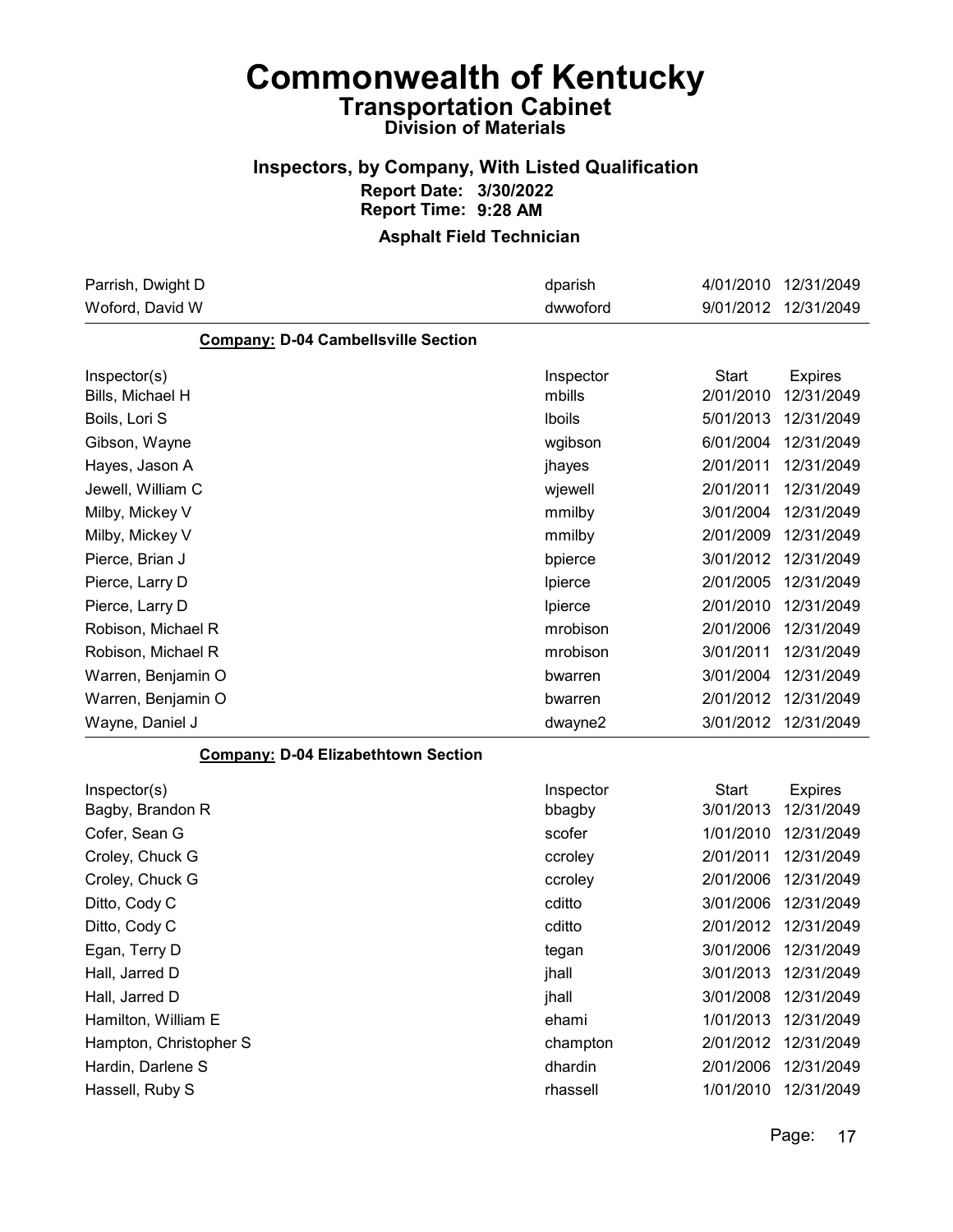## Inspectors, by Company, With Listed Qualification Report Date: 3/30/2022 Report Time: 9:28 AM

| Lee, John E                              | jlee4     | 2/01/2006    | 12/31/2049           |
|------------------------------------------|-----------|--------------|----------------------|
| Lee, John E                              | jlee4     | 3/01/2011    | 12/31/2049           |
| Miller, David W                          | dmiller4  | 1/01/2010    | 12/31/2049           |
| Milliner, Doug S                         | dmillin2  | 3/01/2013    | 12/31/2049           |
| O'Keefe, Tim B                           | tokeefe   | 3/01/2013    | 12/31/2049           |
| O'Keefe, Tim B                           | tokeefe   | 3/01/2008    | 12/31/2049           |
| Sadler, Austin R                         | asadler   | 1/01/2010    | 12/31/2049           |
| Sowders, Christopher A                   | csowders  | 1/01/2013    | 12/31/2049           |
| Wilson, Timothy K                        | twilson   | 2/01/2005    | 12/31/2049           |
| Wooten, Gregory W                        | gwooten   | 2/01/2006    | 12/31/2049           |
| Yarborough, Ronald T                     | ryarabor  | 2/01/2006    | 12/31/2049           |
| <b>Company: D-04 Hardinsburg Section</b> |           |              |                      |
| Inspector(s)                             | Inspector | <b>Start</b> | <b>Expires</b>       |
| Beauchamp, James A                       | jbeaucha  | 2/01/2014    | 12/31/2049           |
| Dennison, Derrick R                      | ddenniso  | 4/01/2012    | 12/31/2049           |
| Goodrich, Gordon L                       | ggoodric  | 2/01/2010    | 12/31/2049           |
| Goodrich, Gordon L                       | ggoodric  | 2/01/2012    | 12/31/2049           |
| Gregory, Brian L                         | bgregory  | 2/01/2009    | 12/31/2049           |
| Hodge, Kevin R                           | khodge    | 2/01/2006    | 12/31/2049           |
| Hodge, Kevin R                           | khodge    | 2/01/2011    | 12/31/2049           |
| Johnston, Joseph M                       | jjohnsto  | 3/01/2004    | 12/31/2049           |
| Johnston, Joseph M                       | jjohnsto  | 2/01/2012    | 12/31/2049           |
| Pierce, Kevin M                          | kpierce2  | 2/01/2010    | 12/31/2049           |
| Smith, Jared D                           | jsmith6   | 3/01/2013    | 12/31/2049           |
| <b>Company: D-04 Materials Section</b>   |           |              |                      |
| Inspector(s)                             | Inspector | <b>Start</b> | <b>Expires</b>       |
| Blain, Timothy E                         | tblain    | 2/01/2010    | 12/31/2049           |
| Blain, Timothy E                         | tblain    | 2/01/2005    | 12/31/2049           |
| Bradshaw, Johnathon K                    | jbradsh2  |              | 2/01/2010 12/31/2049 |
| Clemons, Shawn R                         | sclemons  | 2/01/2005    | 12/31/2049           |
| Riggs, Jacob A                           | jriggs2   | 2/01/2011    | 12/31/2049           |
| <b>Company: D-05 Frankfort Section</b>   |           |              |                      |
| Inspector(s)                             | Inspector | <b>Start</b> | <b>Expires</b>       |
|                                          |           |              |                      |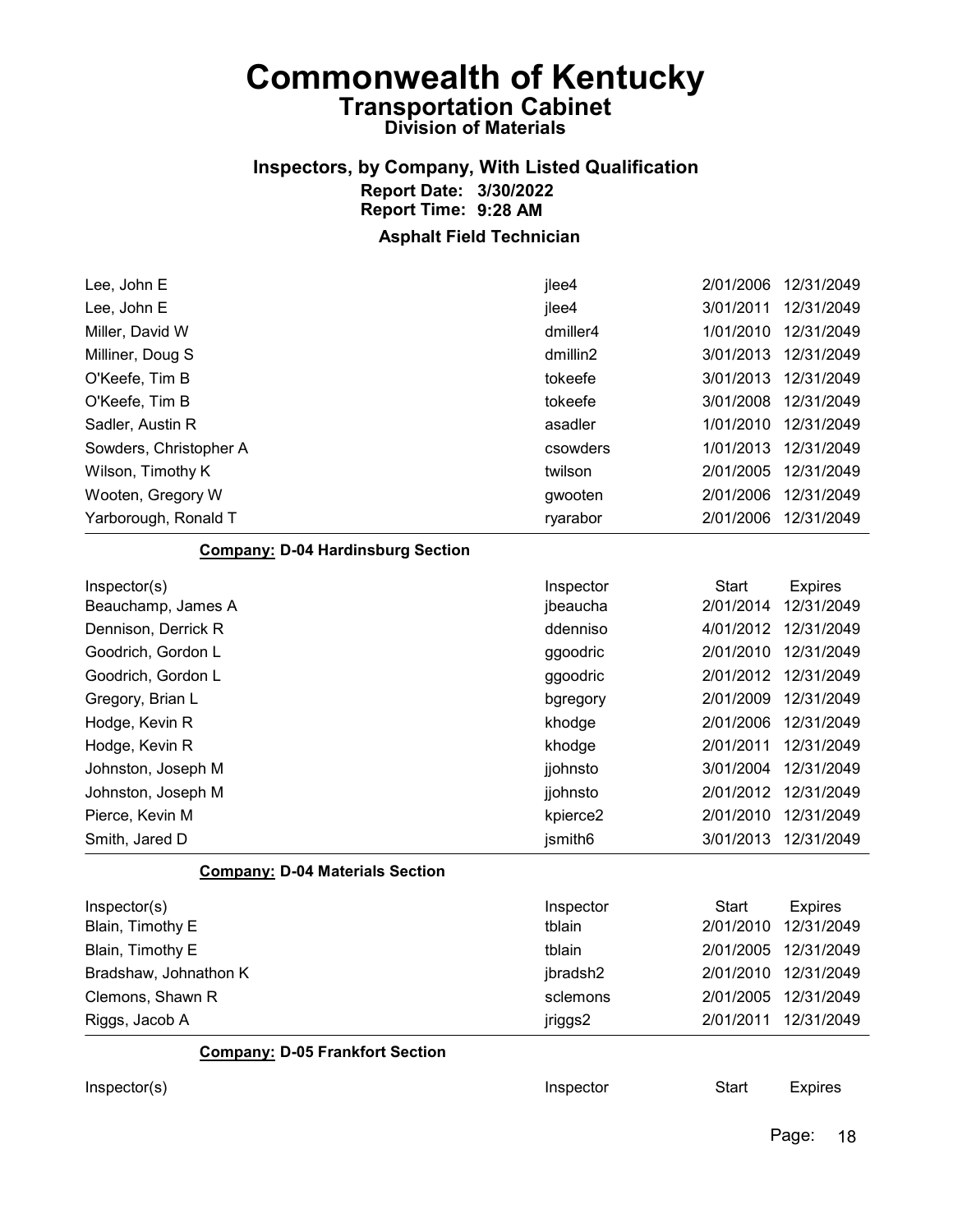# Inspectors, by Company, With Listed Qualification Report Date: 3/30/2022 Report Time: 9:28 AM

#### Asphalt Field Technician

| Baker, Christopher L | cbaker          | 2/01/2006 | 12/31/2049 |
|----------------------|-----------------|-----------|------------|
| Baker, Christopher L | cbaker          | 3/01/2011 | 12/31/2049 |
| Franz, Marianne W    | mfranz          | 2/01/2011 | 12/31/2049 |
| Gatewood, Tim S      | gatewood        | 3/01/2012 | 12/31/2049 |
| Hayden, Steven B     | shayden         | 3/01/2005 | 12/31/2049 |
| Huber, Will J        | jhuber          | 2/01/2010 | 12/31/2049 |
| Lines, Justin M      | jlines          | 1/01/2010 | 12/31/2049 |
| Lines, Justin M      | <b>ilines</b>   | 3/01/2005 | 12/31/2049 |
| Lockett, LaRoyce N   | <b>llockett</b> | 3/01/2005 | 12/31/2049 |
| Looney, James M      | mlooney         | 3/01/2005 | 12/31/2049 |
| McCrystal, Travis M  | tmccryst        | 2/01/2011 | 12/31/2049 |
| Smith, George R      | gsmith          | 2/01/2004 | 12/31/2049 |
| Smith, George R      | gsmith          | 2/01/2009 | 12/31/2049 |
| Sullivan, Donald R   | dsulliva        | 2/01/2004 | 12/31/2049 |
| Sullivan, Donald R   | dsulliva        | 2/01/2009 | 12/31/2049 |
|                      |                 |           |            |

#### Company: D-05 Louisville Section

| Inspector(s)        |
|---------------------|
| Anderson, Gregory L |
| Bailey, Kevin J     |
| Bailey, Kevin J     |
| Barker, Richard L   |
| Branham, Kimberly R |
| Branham, Kimberly R |
| Burgin, Ronald T    |
| Carmona, Rolando H  |
| Carmona, Rolando H  |
| Garvin, Brandon S   |
| Logan, Shawn C      |
| Lyons, Sophea L     |
| Meredith, Royce J   |
| Moore, Jason A      |
| Mudd, Kevin C       |
| Perry, Michelle R   |
| Rains, Clarissa J   |
| Razavi Aman         |

| Inspector(s)        | Inspector | <b>Start</b> | <b>Expires</b> |
|---------------------|-----------|--------------|----------------|
| Anderson, Gregory L | ganderso  | 3/01/2005    | 12/31/2049     |
| Bailey, Kevin J     | kbailey   | 1/01/2010    | 12/31/2049     |
| Bailey, Kevin J     | kbailey   | 2/01/2005    | 12/31/2049     |
| Barker, Richard L   | rbarker   | 3/01/2009    | 12/31/2049     |
| Branham, Kimberly R | kbranham  | 2/01/2007    | 12/31/2049     |
| Branham, Kimberly R | kbranham  | 3/01/2011    | 12/31/2049     |
| Burgin, Ronald T    | tburgin   | 4/01/2010    | 12/31/2049     |
| Carmona, Rolando H  | rcarmona  | 2/01/2006    | 12/31/2049     |
| Carmona, Rolando H  | rcarmona  | 3/01/2011    | 12/31/2049     |
| Garvin, Brandon S   | bgarvin   | 2/01/2013    | 12/31/2049     |
| Logan, Shawn C      | slogan    | 4/01/2012    | 12/31/2049     |
| Lyons, Sophea L     | sloch     | 4/01/2012    | 12/31/2049     |
| Meredith, Royce J   | rmeredit  | 2/01/2009    | 12/31/2049     |
| Moore, Jason A      | jmoore4   | 4/01/2010    | 12/31/2049     |
| Mudd, Kevin C       | kmudd3    | 4/01/2012    | 12/31/2049     |
| Perry, Michelle R   | myoung    | 1/01/2010    | 12/31/2049     |
| Rains, Clarissa J   | crains    | 3/01/2008    | 12/31/2049     |
| Razavi, Aman        | arazavi   | 4/01/2012    | 12/31/2049     |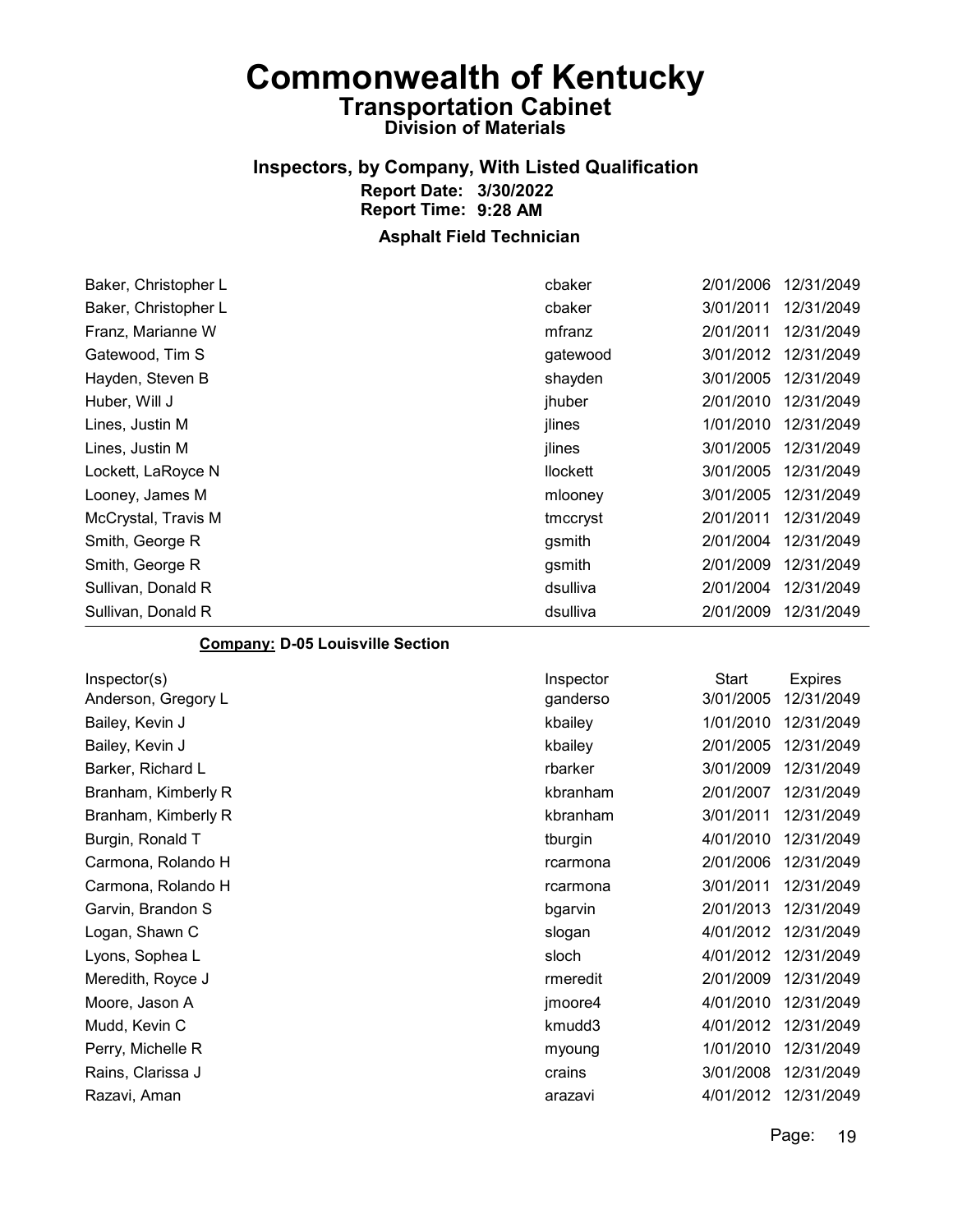# Inspectors, by Company, With Listed Qualification Report Date: 3/30/2022 Report Time: 9:28 AM

#### Asphalt Field Technician

| 9/01/2013<br>12/31/2049<br>Reeb, Todd J<br>treeb<br>4/01/2012<br>12/31/2049<br>Rezvanian, Hamid<br>hrezvani<br>Smith, Charles R<br>3/01/2005<br>12/31/2049<br>csmith <sub>5</sub><br>1/01/2010<br>12/31/2049<br>Smith, Charles R<br>csmith <sub>5</sub><br>2/01/2014<br>ssmith5<br>12/31/2049<br>Smith, Stephen A<br>4/01/2010<br>12/31/2049<br>jwhitake<br>Whitaker, Jason L<br>2/01/2011<br>12/31/2049<br>bwoods<br>Woods, Bradley K<br>3/01/2005<br>12/31/2049<br>Young, Michelle R<br>myoung<br>3/01/2011<br>12/31/2049<br>Young, Jr., Lewis R<br>lyoung<br>2/01/2006<br>12/31/2049<br>Young, Jr., Lewis R<br>lyoung<br><b>Company: D-05 Materials Section</b><br>Inspector<br><b>Start</b><br>Inspector(s)<br><b>Expires</b><br>tbland<br>3/01/2008<br>12/31/2049<br>Bland, Tobias A<br>2/01/2011<br>Holder, Chad A<br>cholder<br>12/31/2049<br>12/31/2049<br>3/01/2005<br>Jones, Franklin K<br>fjones |
|-------------------------------------------------------------------------------------------------------------------------------------------------------------------------------------------------------------------------------------------------------------------------------------------------------------------------------------------------------------------------------------------------------------------------------------------------------------------------------------------------------------------------------------------------------------------------------------------------------------------------------------------------------------------------------------------------------------------------------------------------------------------------------------------------------------------------------------------------------------------------------------------------------------|
|                                                                                                                                                                                                                                                                                                                                                                                                                                                                                                                                                                                                                                                                                                                                                                                                                                                                                                             |
|                                                                                                                                                                                                                                                                                                                                                                                                                                                                                                                                                                                                                                                                                                                                                                                                                                                                                                             |
|                                                                                                                                                                                                                                                                                                                                                                                                                                                                                                                                                                                                                                                                                                                                                                                                                                                                                                             |
|                                                                                                                                                                                                                                                                                                                                                                                                                                                                                                                                                                                                                                                                                                                                                                                                                                                                                                             |
|                                                                                                                                                                                                                                                                                                                                                                                                                                                                                                                                                                                                                                                                                                                                                                                                                                                                                                             |
|                                                                                                                                                                                                                                                                                                                                                                                                                                                                                                                                                                                                                                                                                                                                                                                                                                                                                                             |
|                                                                                                                                                                                                                                                                                                                                                                                                                                                                                                                                                                                                                                                                                                                                                                                                                                                                                                             |
|                                                                                                                                                                                                                                                                                                                                                                                                                                                                                                                                                                                                                                                                                                                                                                                                                                                                                                             |
|                                                                                                                                                                                                                                                                                                                                                                                                                                                                                                                                                                                                                                                                                                                                                                                                                                                                                                             |
|                                                                                                                                                                                                                                                                                                                                                                                                                                                                                                                                                                                                                                                                                                                                                                                                                                                                                                             |
|                                                                                                                                                                                                                                                                                                                                                                                                                                                                                                                                                                                                                                                                                                                                                                                                                                                                                                             |
|                                                                                                                                                                                                                                                                                                                                                                                                                                                                                                                                                                                                                                                                                                                                                                                                                                                                                                             |
|                                                                                                                                                                                                                                                                                                                                                                                                                                                                                                                                                                                                                                                                                                                                                                                                                                                                                                             |
|                                                                                                                                                                                                                                                                                                                                                                                                                                                                                                                                                                                                                                                                                                                                                                                                                                                                                                             |
|                                                                                                                                                                                                                                                                                                                                                                                                                                                                                                                                                                                                                                                                                                                                                                                                                                                                                                             |
| 3/01/2014<br>12/31/2049<br>Jones, Jesse J<br>jjones10                                                                                                                                                                                                                                                                                                                                                                                                                                                                                                                                                                                                                                                                                                                                                                                                                                                       |
| 3/01/2014<br>12/31/2049<br>Micka, Jonathan D<br>jmicka                                                                                                                                                                                                                                                                                                                                                                                                                                                                                                                                                                                                                                                                                                                                                                                                                                                      |
| 2/01/2009<br>12/31/2049<br>Slone, Christopher L<br>cslone                                                                                                                                                                                                                                                                                                                                                                                                                                                                                                                                                                                                                                                                                                                                                                                                                                                   |
| 4/01/2010<br>12/31/2049<br>Thomas, Griffin W<br>gthomas                                                                                                                                                                                                                                                                                                                                                                                                                                                                                                                                                                                                                                                                                                                                                                                                                                                     |
| 2/01/2013<br>12/31/2049<br>Tipton, Michael S<br>stipton2                                                                                                                                                                                                                                                                                                                                                                                                                                                                                                                                                                                                                                                                                                                                                                                                                                                    |
| 2/01/2009<br>12/31/2049<br>Wallace, Carl S<br>swallace                                                                                                                                                                                                                                                                                                                                                                                                                                                                                                                                                                                                                                                                                                                                                                                                                                                      |
| 2/01/2004<br>12/31/2049<br>Wallace, Carl S<br>swallace                                                                                                                                                                                                                                                                                                                                                                                                                                                                                                                                                                                                                                                                                                                                                                                                                                                      |
| swallace<br>8/01/2014<br>12/31/2049<br>Wallace, Carl S                                                                                                                                                                                                                                                                                                                                                                                                                                                                                                                                                                                                                                                                                                                                                                                                                                                      |

#### Company: D-05 New Castle Section

| Inspector(s)       | Inspector | Start     | <b>Expires</b> |
|--------------------|-----------|-----------|----------------|
| Covington, Gayle D | gcovingt  | 2/01/2004 | 12/31/2049     |
| Floyd, Shane       | sfloyd    | 2/01/2011 | 12/31/2049     |
| Hayden, Brandon S  | bhayden   | 2/01/2014 | 12/31/2049     |
| Lyons, Bradley S   | blyons    | 6/01/2016 | 12/31/2049     |
| MaGruder, Thad S   | tmagrude  | 4/01/2011 | 12/31/2049     |
| MaGruder, Thad S   | tmagrude  | 3/01/2006 | 12/31/2049     |
| Middeler, Joseph F | jmiddler  | 2/01/2005 | 12/31/2049     |
| Middeler, Joseph F | jmiddler  | 1/01/2010 | 12/31/2049     |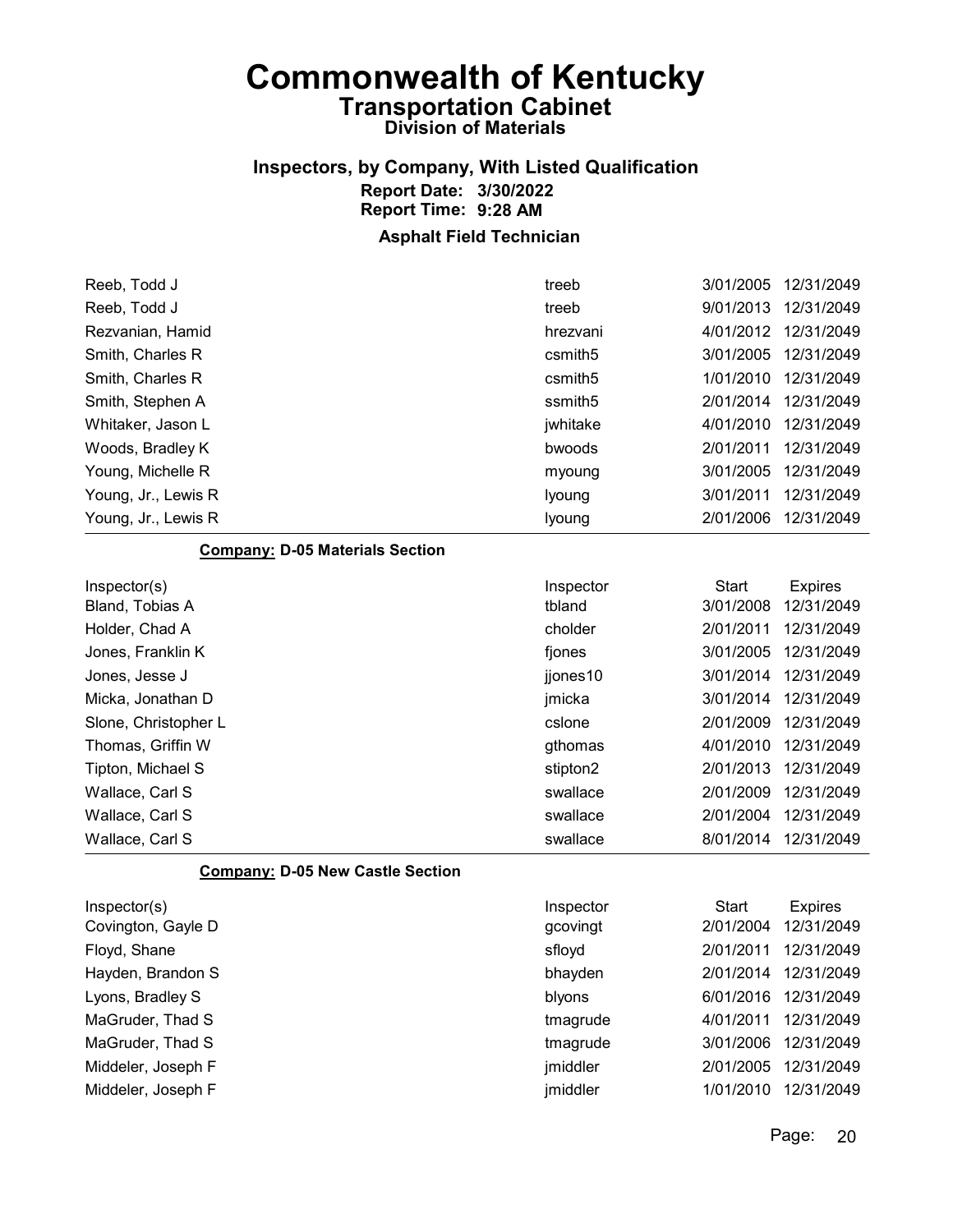### Inspectors, by Company, With Listed Qualification Report Date: 3/30/2022 Report Time: 9:28 AM

Asphalt Field Technician

| Poe, Robert L                               | rpoe2     | 2/01/2010    | 12/31/2049     |
|---------------------------------------------|-----------|--------------|----------------|
| Raisor, John L                              | jlraisor  | 4/01/2011    | 12/31/2049     |
| Raisor, John L                              | jlraisor  | 2/01/2004    | 12/31/2049     |
| Raisor, John L                              | jlraisor  | 2/01/2009    | 12/31/2049     |
| Raisor, Jr., Howard W                       | hraisor   | 2/01/2004    | 12/31/2049     |
| Raisor, Jr., Howard W                       | hraisor   | 2/01/2009    | 12/31/2049     |
| Raisor, Jr., Howard W                       | hraisor   | 2/01/2010    | 12/31/2049     |
| Raizor, John C                              | jcraizor  | 2/01/2009    | 12/31/2049     |
| Raizor, John C                              | jcraizor  | 2/01/2004    | 12/31/2049     |
| Solley, Beau L                              | bsolly    | 2/01/2009    | 12/31/2049     |
| Teague, Jeffery L                           | jteague   | 2/01/2009    | 12/31/2049     |
| <b>Company: D-05 Shelbyville Section</b>    |           |              |                |
| Inspector(s)                                | Inspector | <b>Start</b> | <b>Expires</b> |
| Bonar, Jarrod T                             | jbonar    | 1/01/2013    | 12/31/2049     |
| Brown, Bradley G                            | bbrown2   | 1/01/2010    | 12/31/2049     |
| Gossom, Ryan J                              | rgossom   | 3/01/2008    | 12/31/2049     |
| Haydon, Mark C                              | mhaydon   | 3/01/2014    | 12/31/2049     |
| Kaiser, Christopher L                       | ckaiser   | 2/01/2014    | 12/31/2049     |
| Madras, II, Raymond J                       | rmadras2  | 8/01/2014    | 12/31/2049     |
| Myatt, Richard C                            | cmyatt    | 2/01/2009    | 12/31/2049     |
| Radcliff, Gerald L                          | gradclif  | 2/01/2004    | 12/31/2049     |
| Radcliff, Gerald L                          | gradclif  | 2/01/2009    | 12/31/2049     |
| Ray, James M                                | mray2     | 2/01/2009    | 12/31/2049     |
| Redmon, Jared W                             | jredmon   | 3/01/2014    | 12/31/2049     |
| Roberts, Willie J                           | wrobert4  | 9/01/2013    | 12/31/2049     |
| Smitha, Lee                                 | Ismitha   | 3/01/2012    | 12/31/2049     |
| Ulrich, Adam T                              | aulrich   | 9/01/2013    | 12/31/2049     |
| <b>Company: D-05 Shepherdsville Section</b> |           |              |                |
| Inspector(s)                                | Inspector | <b>Start</b> | <b>Expires</b> |
| Anthony, Curtis D                           | acurtis   | 2/01/2010    | 12/31/2049     |
| Anthony, Curtis D                           | acurtis   | 3/01/2012    | 12/31/2049     |

Bland, Samuel C 6 and 500 spland 3/01/2008 12/31/2049

Farnsworth, John T **implementary and Contract Contract Contract Contract Contract Contract Contract Contract Contract Contract Contract Contract Contract Contract Contract Contract Contract Contract Contract Contract Contr** Gibson, Wayne G <br>
and Contact Contact Contact Contact Contact Contact Contact Contact Contact Contact Contact Contact Contact Contact Contact Contact Contact Contact Contact Contact Contact Contact Contact Contact Contact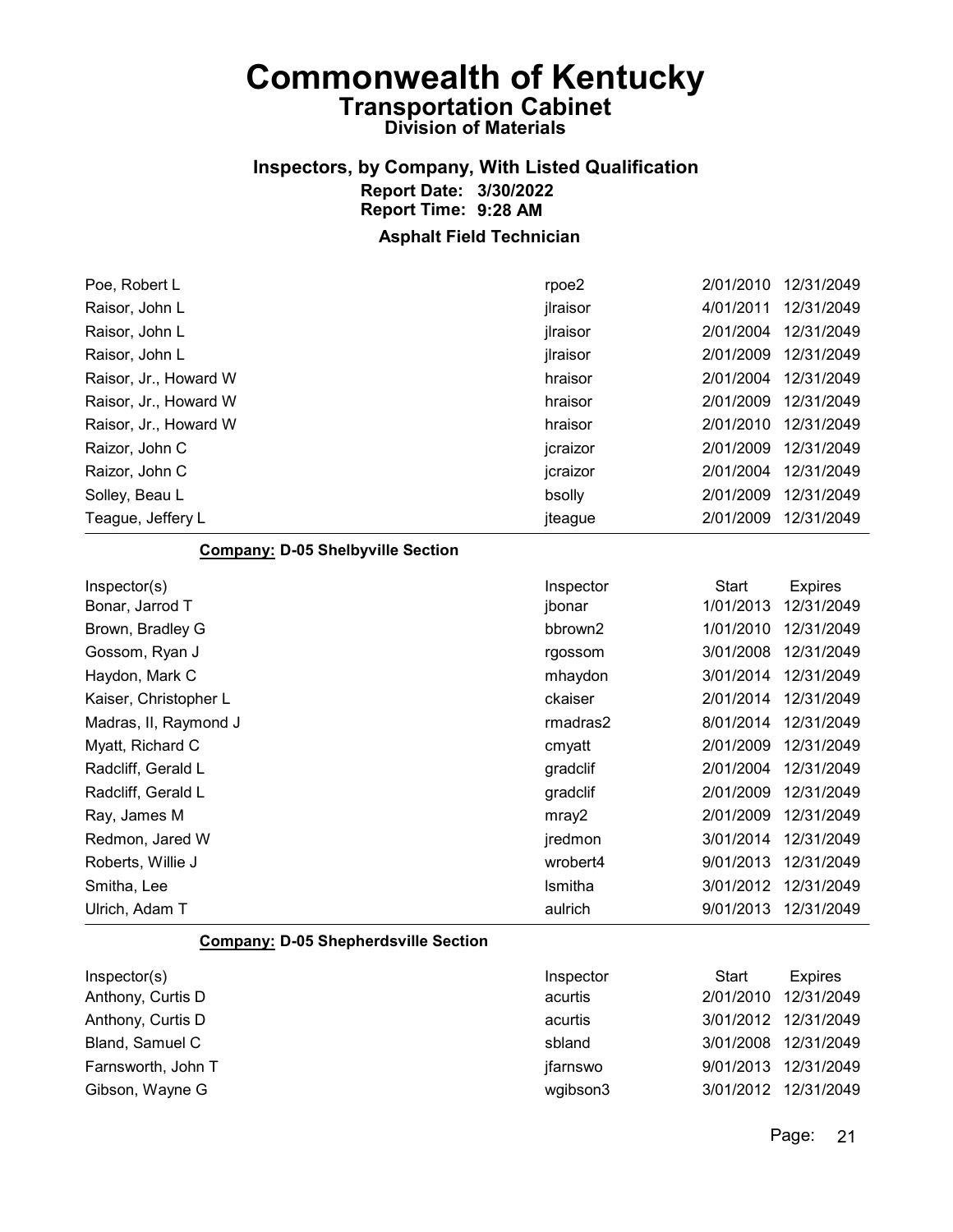### Inspectors, by Company, With Listed Qualification Report Date: 3/30/2022 Report Time: 9:28 AM

#### Asphalt Field Technician

| Harrison, Morris W    | mharriso | 3/01/2004 | 12/31/2049 |
|-----------------------|----------|-----------|------------|
| Hensley, Marty S      | mhensley | 3/01/2004 | 12/31/2049 |
| Hilliard, Jimmy L     | jhilliar | 3/01/2005 | 12/31/2049 |
| Hilliard, Jimmy L     | jhilliar | 2/01/2010 | 12/31/2049 |
| Hodge, Christopher B  | chodge   | 2/01/2014 | 12/31/2049 |
| Jobe, Kevin D         | kjobe    | 2/01/2010 | 12/31/2049 |
| Jobe, Kevin D         | kjobe    | 3/01/2005 | 12/31/2049 |
| Mason, Sr., Charles E | cmason   | 3/01/2004 | 12/31/2049 |
| Nation, Russell D     | rnation  | 3/01/2005 | 12/31/2049 |
| Nation, Russell D     | rnation  | 2/01/2010 | 12/31/2049 |
| Nolan, Bill L         | bnolan   | 1/01/2010 | 12/31/2049 |
| Phillips, Heath A     | hphillip | 9/01/2014 | 12/31/2049 |
| Pickerrell, Sean M    | spicker2 | 2/01/2014 | 12/31/2049 |
| Woods, Kabrel E       | kwoods   | 2/01/2014 | 12/31/2049 |

#### Company: D-06 Burlington Section

| Inspector          | <b>Start</b> | <b>Expires</b> |
|--------------------|--------------|----------------|
| jballard           | 2/01/2007    | 12/31/2049     |
| jballard           | 3/01/2012    | 12/31/2049     |
| jbandy             | 4/01/2012    | 12/31/2049     |
| jbandy             | 4/01/2010    | 12/31/2049     |
| jbandy             | 3/01/2005    | 12/31/2049     |
| jcherami           | 3/01/2009    | 12/31/2049     |
| bldavis            | 3/01/2012    | 12/31/2049     |
| rduncan            | 3/01/2013    | 12/31/2049     |
| rduncan            | 3/01/2008    | 12/31/2049     |
| ddurman            | 3/01/2013    | 12/31/2049     |
| pgraham            | 2/01/2009    | 12/31/2049     |
| pgraham            | 2/01/2004    | 12/31/2049     |
| pgraham            | 1/01/2014    | 12/31/2049     |
| dhunt <sub>2</sub> | 3/01/2008    | 12/31/2049     |
| sking              | 2/01/2004    | 12/31/2049     |
| hwalton            | 2/01/2004    | 12/31/2049     |
| hwalton            | 2/01/2014    | 12/31/2049     |
|                    |              |                |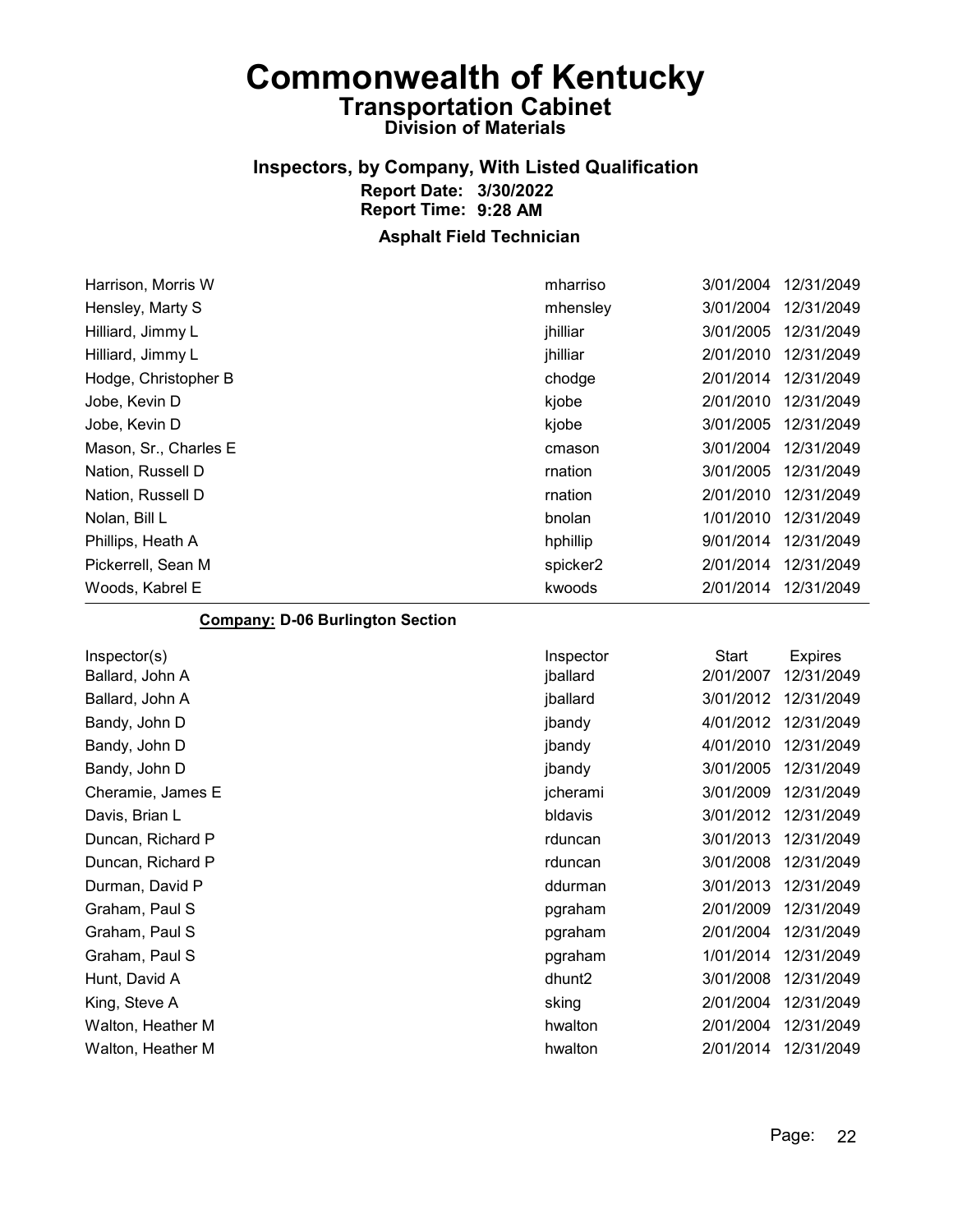#### Inspectors, by Company, With Listed Qualification Report Date: 3/30/2022 Report Time: 9:28 AM Asphalt Field Technician

### Company: D-06 Covington Section Inspector(s) **Inspector** Start Expires Dowling, Scott sdowling 2/01/2014 12/31/2049 Ellis, Steven D sellis 2/01/2014 12/31/2049 Fields, Nathan K nfields 1/01/2010 12/31/2049 Griggs, Anthony D **agriggs** 1/01/2013 12/31/2049 Guenther, Tim E tguenthe the type that the type the type the type that the 1/01/2010 12/31/2049 Howard, Arnett J ahoward3 2/01/2014 12/31/2049 Joering, Bobbie J bjoering 6/01/2016 12/31/2049 Kemble, Sean K skemble 2/01/2010 12/31/2049 Kool, Kenneth H kkool 2/01/2009 12/31/2049 Kool, Kenneth H kkool 2/01/2014 12/31/2049 Noble, Parisanne E pnoble 3/01/2014 12/31/2049 Noble, Parisanne E pnoble 3/01/2008 12/31/2049 Sand, Thomas E tsand2 6/01/2016 12/31/2049 Vogt, Dustin M dvogt 2/01/2012 12/31/2049 Williams, Joseph R jwillia2 2/01/2012 12/31/2049 Company: D-06 Falmouth Section Inspector(s) **Inspector** Start Expires Bruin, Robert W rbruin 2/01/2005 12/31/2049 Bruin, Robert W rbruin 1/01/2010 12/31/2049 Byerly, Thomas C **the CONFINGUARY CONSUMER** TO the three to the three to the three to the to the to the to the to the to the to the to the to the to the to the to the to the to the to the to the to the to the to the to the Ishmael, Donna R dishmael 2/01/2004 12/31/2049 Kalb, Rickie L rkalb 2/01/2009 12/31/2049 Kalb, Rickie L rkalb 2/01/2004 12/31/2049 Platt, Michael C mplatt 2/01/2006 12/31/2049 Platt, Michael C mplatt 1/01/2010 12/31/2049 Reis, Christopher M creis 1/01/2010 12/31/2049 Reynolds, Jeremy N jreynol2 1/01/2010 12/31/2049

| Inspector(s)      | Inspector | Start | Expires              |
|-------------------|-----------|-------|----------------------|
| Grimes, Ricky     | rarimes3  |       | 6/01/2016 12/31/2049 |
| Hensley, Dustin C | dhensley  |       | 2/01/2014 12/31/2049 |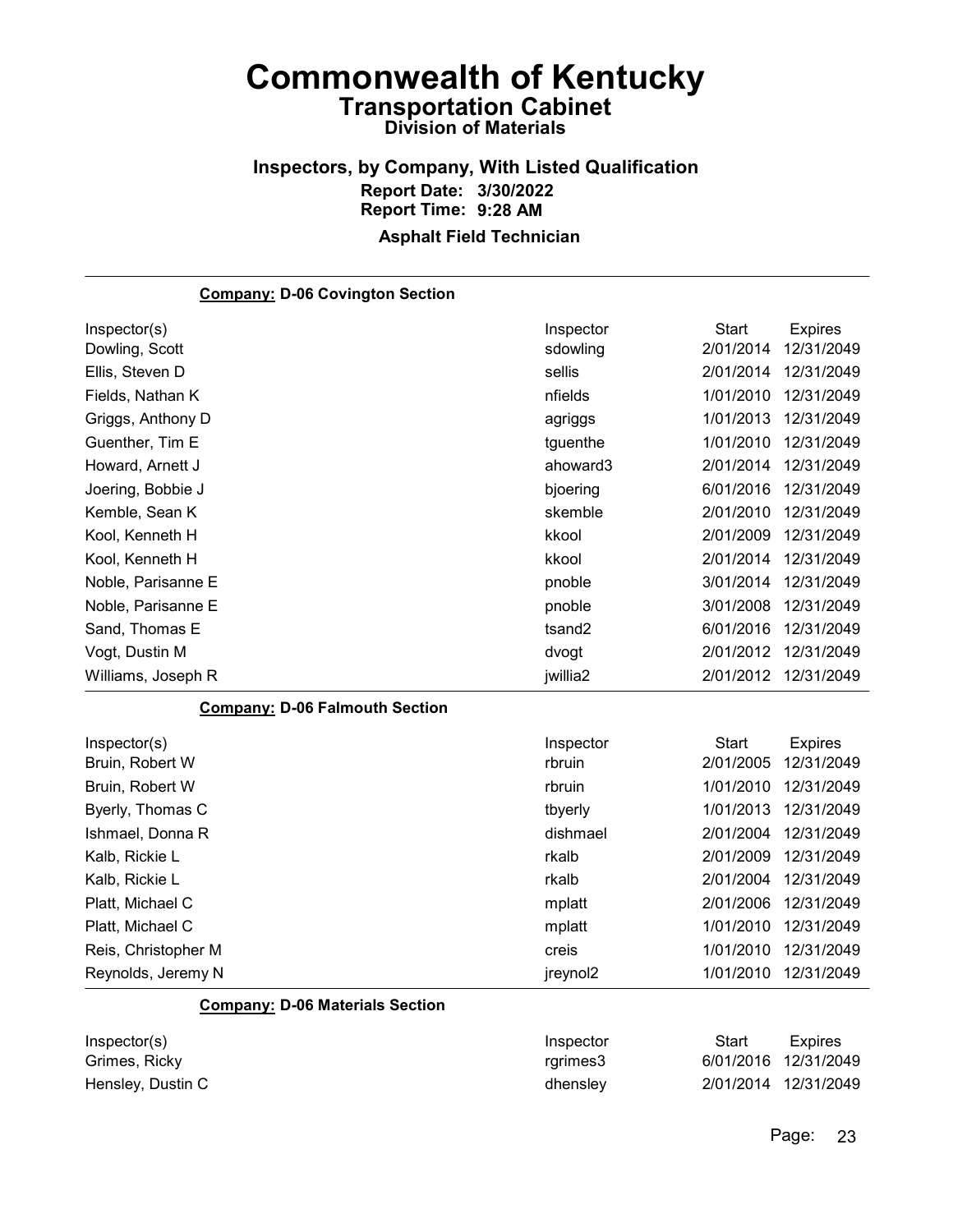### Inspectors, by Company, With Listed Qualification Report Date: 3/30/2022 Report Time: 9:28 AM

| Palladino, Henry W                        | hpalladi  | 2/01/2004    | 12/31/2049     |
|-------------------------------------------|-----------|--------------|----------------|
| Schnitzler, Chris C                       | cschnitz  | 2/01/2010    | 12/31/2049     |
| <b>Company: D-06 Owenton Section</b>      |           |              |                |
| Inspector(s)                              | Inspector | <b>Start</b> | <b>Expires</b> |
| Criswell, John D                          | jcriswel  | 3/01/2008    | 12/31/2049     |
| Criswell, John D                          | jcriswel  | 2/01/2014    | 12/31/2049     |
| Dempsey, Donald S                         | sdempsey  | 2/01/2014    | 12/31/2049     |
| Graves, Matthew S                         | mgraves2  | 2/01/2014    | 12/31/2049     |
| Haddix, Michael J                         | mhaddix   | 2/01/2014    | 12/31/2049     |
| Hylton, Johnnie R                         | jhylton   | 8/01/2012    | 12/31/2049     |
| Hylton, Johnnie R                         | jhylton   | 2/01/2014    | 12/31/2049     |
| Jacobs, Kyle W                            | kjacobs   | 2/01/2004    | 12/31/2049     |
| McCarty, Kenneth M                        | kmccarty  | 2/01/2010    | 12/31/2049     |
| Stivers, Jessica N                        | jstivers  | 2/01/2014    | 12/31/2049     |
| Thompson, Ross D                          | rthomps2  | 2/01/2011    | 12/31/2049     |
| Walker, Jesse W                           | jwalker2  | 4/01/2011    | 12/31/2049     |
| Young, Ashley G                           | ayoung    | 4/01/2011    | 12/31/2049     |
| <b>Company: D-06 Williamstown Section</b> |           |              |                |
| Inspector(s)                              | Inspector | <b>Start</b> | <b>Expires</b> |
| Barnett, Thomas E                         | tbarnett  | 3/01/2009    | 12/31/2049     |
| Barnett, Thomas E                         | tbarnett  | 1/01/2014    | 12/31/2049     |
| Bosse, Ricky J                            | rbosse    | 1/01/2010    | 12/31/2049     |
| Brown, Jacque L                           | jbrown    | 2/01/2010    | 12/31/2049     |
| Brown, Jacque L                           | jbrown    | 2/01/2005    | 12/31/2049     |
| Culbertson, Bret T                        | bculbert  | 2/01/2010    | 12/31/2049     |
| Flinn, Michael F                          | mflinn    | 2/01/2006    | 12/31/2049     |
| Flinn, Michael F                          | mflinn    | 2/01/2011    | 12/31/2049     |
| Hensley, Kevin D                          | khensley  | 1/01/2014    | 12/31/2049     |
| Hensley, Kevin D                          | khensley  | 3/01/2004    | 12/31/2049     |
| Hensley, Kevin D                          | khensley  | 2/01/2009    | 12/31/2049     |
| McLafferty, Patrick A                     | pmclaffe  | 2/01/2011    | 12/31/2049     |
| Osborne, June R                           | josborne  | 2/01/2004    | 12/31/2049     |
| Osborne, June R                           |           |              |                |
|                                           | josborne  | 2/01/2009    | 12/31/2049     |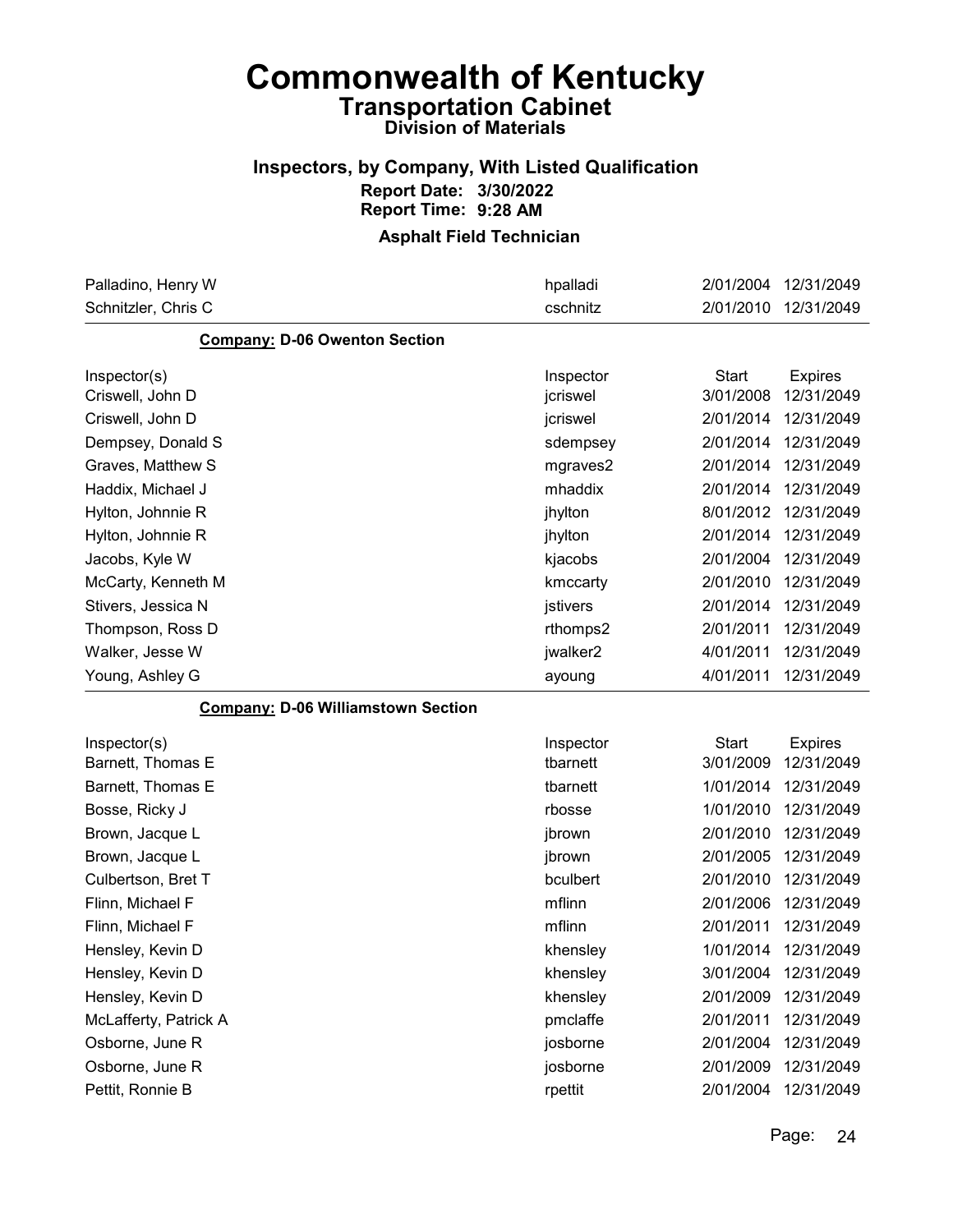### Inspectors, by Company, With Listed Qualification Report Date: 3/30/2022 Report Time: 9:28 AM

| Reis, Nicholas R                        | nreis     | 2/01/2012              | 12/31/2049               |
|-----------------------------------------|-----------|------------------------|--------------------------|
|                                         |           |                        |                          |
| Shockley, Bruce A                       | bshockle  | 1/01/2010              | 12/31/2049               |
| Shockley, Bruce A                       | bshockle  | 2/01/2005              | 12/31/2049               |
| Yates, Samuel M                         | syates    | 3/01/2008              | 12/31/2049               |
| Yates, Samuel M                         | syates    | 3/01/2013              | 12/31/2049               |
| <b>Company: D-07 Danville Section</b>   |           |                        |                          |
| Inspector(s)                            | Inspector | <b>Start</b>           | <b>Expires</b>           |
| Horn, Steve                             | shorn     | 2/01/2009              | 12/31/2049               |
| Lenington, Jody D                       | jleningt  | 2/01/2013              | 12/31/2049               |
| Lucas, William G                        | glucas    | 3/01/2009              | 12/31/2049               |
| Pike, Brad H                            | bpike     | 2/01/2004              | 12/31/2049               |
| Robinson, William R                     | wrobins5  | 6/01/2004              | 12/31/2049               |
| Russell, John N                         | jrussell  | 3/01/2008              | 12/31/2049               |
| Russell, John N                         | jrussell  | 3/01/2013              | 12/31/2049               |
| Shields, Austin C                       | ashields  | 2/01/2013              | 12/31/2049               |
| Walls, Mark D                           | mwalls    | 2/01/2003              | 12/31/2049               |
| Walls, Mark D                           | mwalls    | 2/01/2003              | 12/31/2049               |
| Walls, Mark D                           | mwalls    | 3/01/2008              | 12/31/2049               |
| <b>Company: D-07 Georgetown Section</b> |           |                        |                          |
| Inspector(s)                            | Inspector | <b>Start</b>           | <b>Expires</b>           |
| Barnett, James M                        | mbarnet4  | 6/01/2008              | 12/31/2049               |
| Canler, Jonathan W                      | jcanler   | 3/01/2008              | 12/31/2049               |
| Cottongim, Stephen D                    | scottong  | 4/01/2011              | 12/31/2049               |
| Patrick, Julian H                       | jpatrick  | 3/01/2013              | 12/31/2049               |
| Terry, James I                          | jterry    | 2/01/2009              | 12/31/2049               |
| Terry, James I                          | jterry    | 2/01/2011              | 12/31/2049               |
| Vint, Randi L                           | rvint     | 9/01/2011              | 12/31/2049               |
| Wilson, Cory L                          | cwilson3  | 4/01/2010              | 12/31/2049               |
| <b>Company: D-07 Lexington Section</b>  |           |                        |                          |
| Inspector(s)                            | Inspector | <b>Start</b>           | <b>Expires</b>           |
| Baker, Benjamin A                       | bbaker    | 2/01/2004              | 12/31/2049               |
| Baker, Kenneth L                        |           |                        |                          |
|                                         | kbaker    |                        |                          |
| Caudill, Ryan K                         | rcaudill  | 2/01/2004<br>2/01/2013 | 12/31/2049<br>12/31/2049 |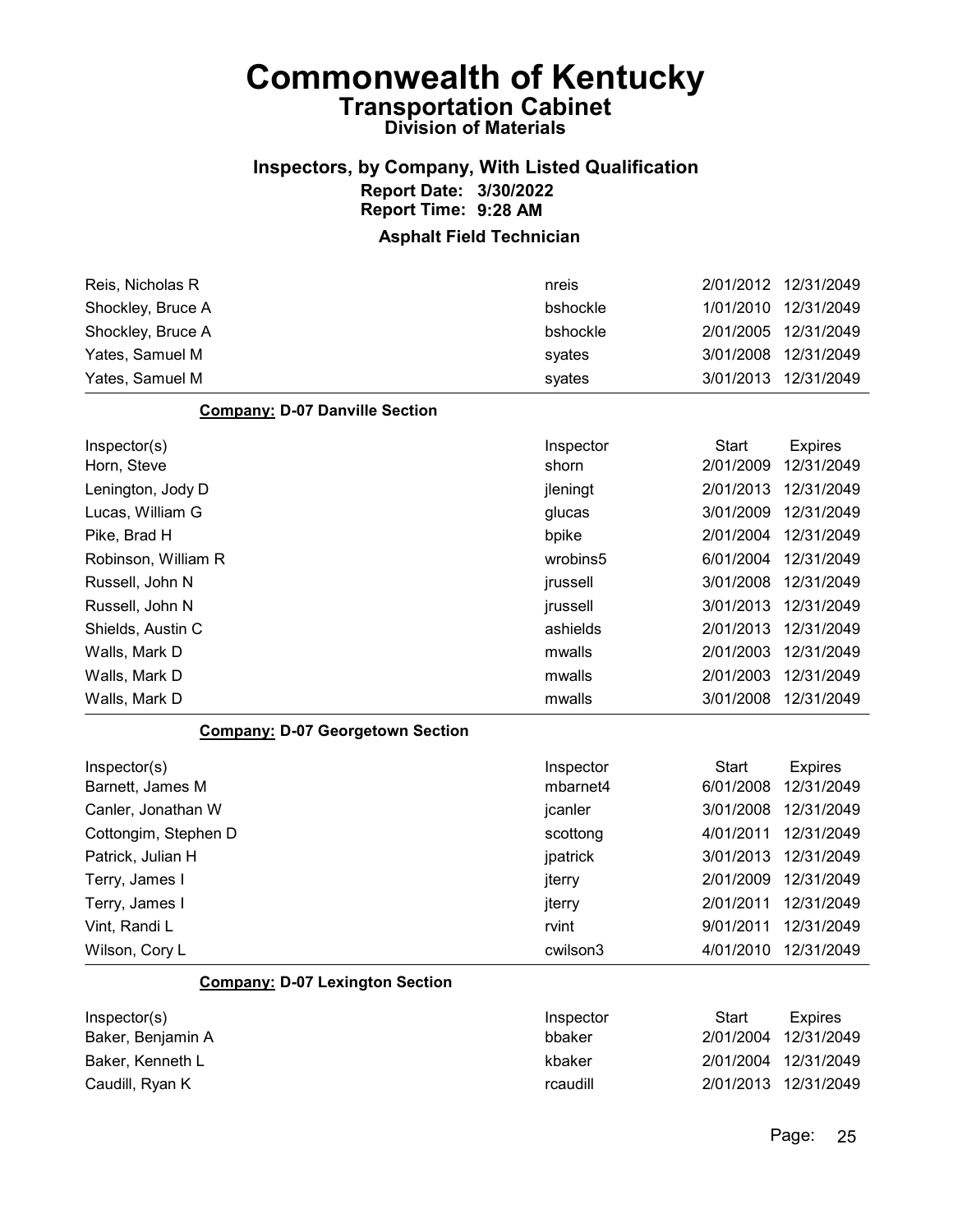### Inspectors, by Company, With Listed Qualification Report Date: 3/30/2022 Report Time: 9:28 AM

| Collins, Philip L                      | pcollins  | 4/01/2011    | 12/31/2049     |
|----------------------------------------|-----------|--------------|----------------|
| Crowe, Brandon L                       | bcrowe    | 2/01/2004    | 12/31/2049     |
| Crowe, Brandon L                       | bcrowe    | 2/01/2011    | 12/31/2049     |
| Estes, Talya M                         | tmestes   | 9/01/2014    | 12/31/2049     |
| Lovell, Tracy A                        | tlovell   | 2/01/2005    | 12/31/2049     |
| Marcum, Christopher E                  | cmarcum   | 2/01/2011    | 12/31/2049     |
| Marcum, Christopher E                  | cmarcum   | 2/01/2004    | 12/31/2049     |
| Marks, Eric D                          | emarks    | 3/01/2008    | 12/31/2049     |
| McGaha, Anthony T                      | tmcgaha   | 3/01/2005    | 12/31/2049     |
| Melton, Clarence E                     | emelton   | 4/01/2012    | 12/31/2049     |
| Petrenko, Alexander                    | apetrenk  | 2/01/2013    | 12/31/2049     |
| Rhodes, Stephen A                      | srhodes   | 1/01/2010    | 12/31/2049     |
| Stewart, Katy R                        | krenfroe  | 3/01/2008    | 12/31/2049     |
| Thomas, Michael L                      | mthomas   | 2/01/2013    | 12/31/2049     |
| Walker, Marshall K                     | kwalker   | 2/01/2004    | 12/31/2049     |
| Walker, Marshall K                     | kwalker   | 4/01/2011    | 12/31/2049     |
| Wilson, Carl W                         | cwilson   | 3/01/2011    | 12/31/2049     |
| <b>Company: D-07 Materials Section</b> |           |              |                |
| Inspector(s)                           | Inspector | <b>Start</b> | <b>Expires</b> |
| Hopper, Skylar K                       | shopper   | 2/01/2007    | 12/31/2049     |
| Tucker, Charles G                      | ctucker   | 2/01/2007    | 12/31/2049     |
| <b>Company: D-07 Richmond Section</b>  |           |              |                |
| Inspector(s)                           | Inspector | <b>Start</b> | <b>Expires</b> |
| Drury, Erika N                         | ebrown3   | 9/01/2011    | 12/31/2049     |
| Hale, Cedric Y                         | chale2    | 2/01/2009    | 12/31/2049     |
| Hale, Cedric Y                         | chale2    | 1/01/2014    | 12/31/2049     |
| Harbett, William E                     | wharbett  | 3/01/2006    | 12/31/2049     |
| Holman, Ronnie E                       | rholman2  | 2/01/2007    | 12/31/2049     |
| Mosby, Barry D                         | bmosby    | 1/01/2014    | 12/31/2049     |
| Osborne, Nicole B                      | nosborne  | 3/01/2006    | 12/31/2049     |
| Simpson, Matthew P                     | msimpson  | 2/01/2005    | 12/31/2049     |
| Smallwood, Audra S                     | asmallwo  | 4/01/2012    | 12/31/2049     |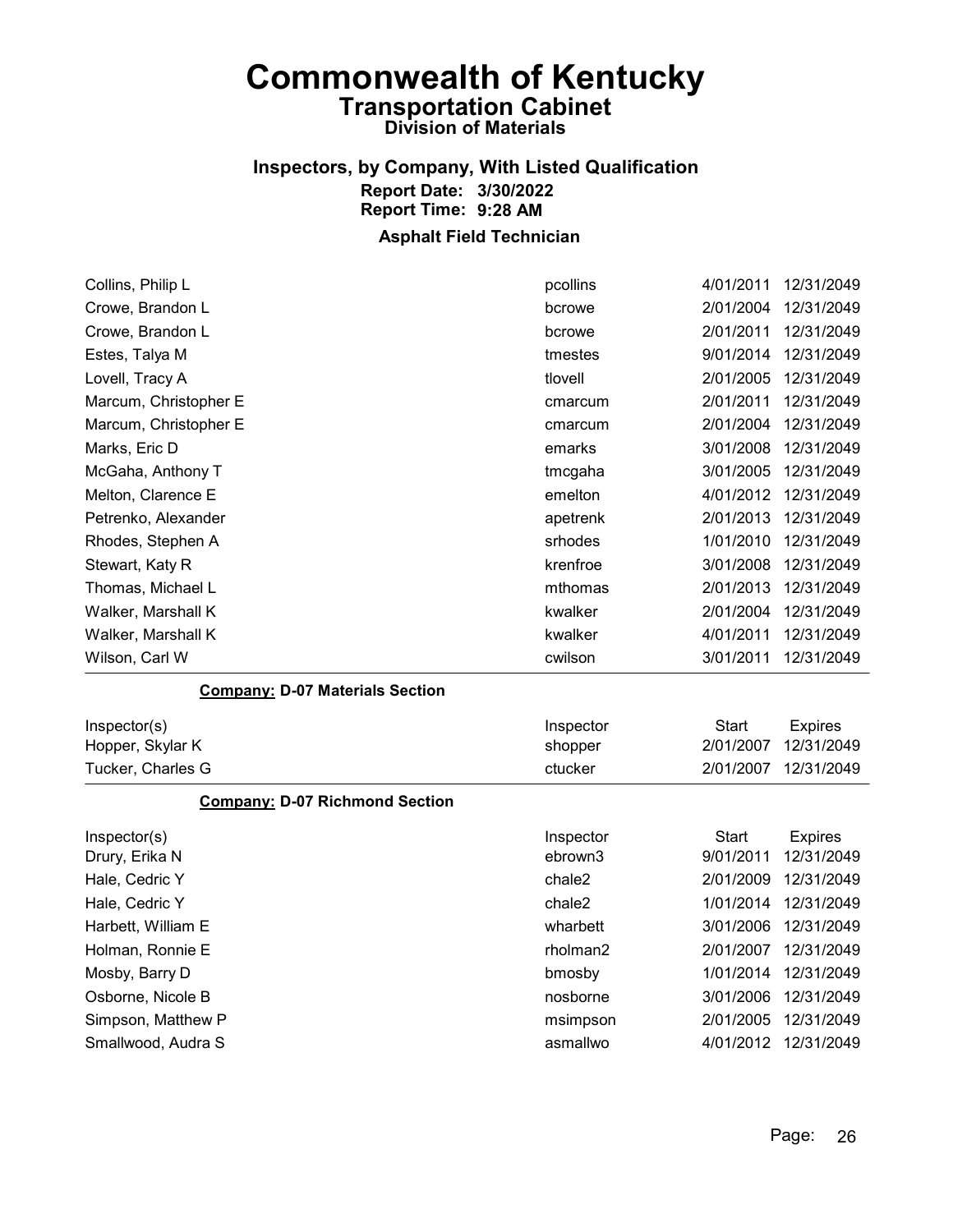### Inspectors, by Company, With Listed Qualification Report Date: 3/30/2022 Report Time: 9:28 AM

| <b>Company: D-07 Winchester Section</b>      |                       |                           |                              |
|----------------------------------------------|-----------------------|---------------------------|------------------------------|
| Inspector(s)<br>Charles, Buddy               | Inspector<br>bcharles | <b>Start</b><br>2/01/2004 | <b>Expires</b><br>12/31/2049 |
| <b>Company: D-08 Materials Section</b>       |                       |                           |                              |
| Inspector(s)<br>Burgin, Donald R             | Inspector<br>dburgin  | <b>Start</b><br>2/01/2005 | <b>Expires</b><br>12/31/2049 |
| Eden, Catherine L                            | ceden                 | 2/01/2009                 | 12/31/2049                   |
| Eden, Catherine L                            | ceden                 | 2/01/2014                 | 12/31/2049                   |
| Neikirk, Matthew A                           | mneikirk              | 2/01/2013                 | 12/31/2049                   |
| Neikirk, Matthew A                           | mneikirk              | 3/01/2008                 | 12/31/2049                   |
| <b>Company: D-08 Monticello Section</b>      |                       |                           |                              |
| Inspector(s)<br>Corder, Derrick R            | Inspector<br>dcorder  | <b>Start</b><br>5/01/2016 | <b>Expires</b><br>12/31/2049 |
| Foster, Mark A                               | mfoster               | 2/01/2010                 | 12/31/2049                   |
| Foster, Mark A                               | mfoster               | 2/01/2005                 | 12/31/2049                   |
| Hughes, Thurman D                            | thughes               | 3/01/2006                 | 12/31/2049                   |
| Hughes, Thurman D                            | thughes               | 3/01/2011                 | 12/31/2049                   |
| Parmley, Roscoe A                            | rparmley              | 2/01/2012                 | 12/31/2049                   |
| Parmley, Roscoe A                            | rparmley              | 2/01/2006                 | 12/31/2049                   |
| Sumner, Preston M                            | psumner               | 5/01/2016                 | 12/31/2049                   |
| Upchurch, Michael J                          | mupchurc              | 2/01/2012                 | 12/31/2049                   |
| <b>Company: D-08 Russell Springs Section</b> |                       |                           |                              |
| Inspector(s)                                 | Inspector             | <b>Start</b>              | <b>Expires</b>               |
| Daffron, David S                             | sdaffron              | 2/01/2006                 | 12/31/2049                   |
| Dick, Jimmy D                                | jdick                 | 2/01/2005                 | 12/31/2049                   |
| Gilpin, Marion K                             | mgilpin               | 3/01/2013                 | 12/31/2049                   |
| Gilpin, Marion K                             | mgilpin               | 2/01/2006                 | 12/31/2049                   |
| Jasper, Gary L                               | gjasper               | 3/01/2008                 | 12/31/2049                   |
| Molen, David F                               | dmolen                | 2/01/2006                 | 12/31/2049                   |
| Robertson, Mark E                            | merobert              | 2/01/2005                 | 12/31/2049                   |
| Taylor, Tracy J                              | ttaylor               | 2/01/2011                 | 12/31/2049                   |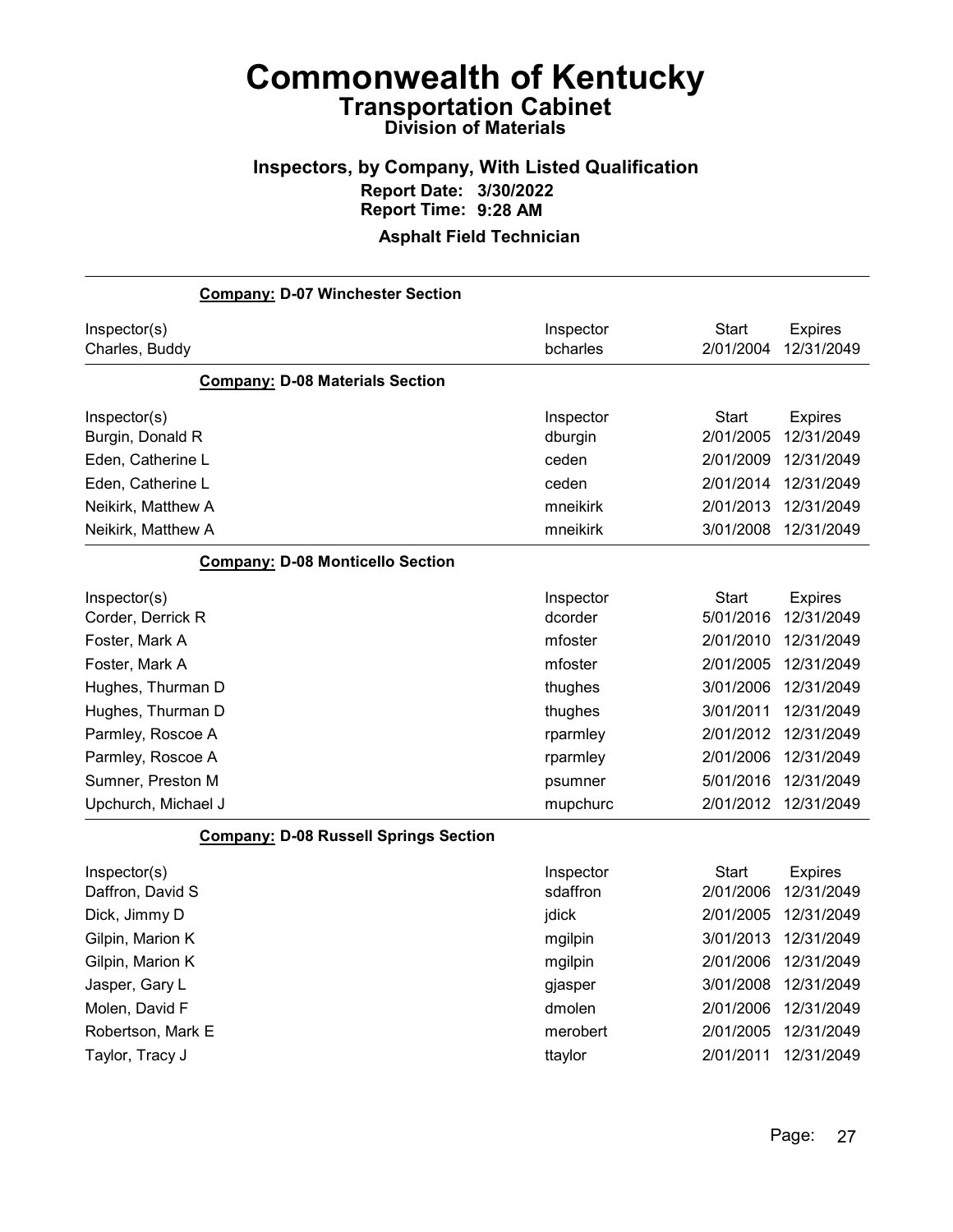#### Inspectors, by Company, With Listed Qualification Report Date: 3/30/2022 Report Time: 9:28 AM Asphalt Field Technician

### Company: D-08 Somerset Section Inspector(s) **Inspector** Start Expires Blake, Stephen W sblake 2/01/2005 12/31/2049 Blake, Stephen W sblake 3/01/2011 12/31/2049 Buckner, Aaron R abuckner 1/01/2013 12/31/2049 Cofer, Charles T **Cofer 2/01/2006** 12/31/2049 Gilreath, Stewart B **Superint Contract Contract Contract Contract Contract Contract Contract Contract Contract Contract Contract Contract Contract Contract Contract Contract Contract Contract Contract Contract Contract Con** Gilreath, Stewart B **Superint Contract Contract Contract Contract Contract Contract Contract Contract Contract Contract Contract Contract Contract Contract Contract Contract Contract Contract Contract Contract Contract Con** Janbakhsh, Lyndsie A janbak1 1/01/2013 12/31/2049 Jones, James E jjones2 2/01/2010 12/31/2049 Ledford, David A dledford 2/01/2014 12/31/2049 Morrow, Timothy J tmorrow 2/01/2005 12/31/2049 Phelps, Dennis C dphelps 2/01/2006 12/31/2049 Robbins, David E drobbins 2/01/2011 12/31/2049 Shearer, Ernest E eshearer 2/01/2007 12/31/2049 Shrum, Travis B tshrum 5/01/2016 12/31/2049 Stykes, Steven C sstykes 5/01/2016 12/31/2049 Company: D-08 Stanford Section Inspector(s) **Inspector** Start Expires Downey, Chris D cdowney 5/01/2016 12/31/2049 Jasper, John P jjasper 3/01/2006 12/31/2049 Lucas, William H wlucas 2/01/2005 12/31/2049 Lucas, William H wlucas 2/01/2012 12/31/2049 Lucas, William H wlucas 2/01/2010 12/31/2049 McGuire, Kenneth kmcguire 5/01/2016 12/31/2049 Miller, Jackie F jmiller 2/01/2006 12/31/2049 Poynter, Mathew M mpoynter 2/01/2010 12/31/2049 Poynter, Mathew M mpoynter 3/01/2006 12/31/2049 Poynter, Mathew M mpoynter 2/01/2007 12/31/2049 Poynter, Mathew M mpoynter 2/01/2011 12/31/2049 Richardson, Jessica D istringe 2/01/2012 12/31/2049

Company: D-09 Catlettsburg Section

Inspector(s) **Inspector** Start Expires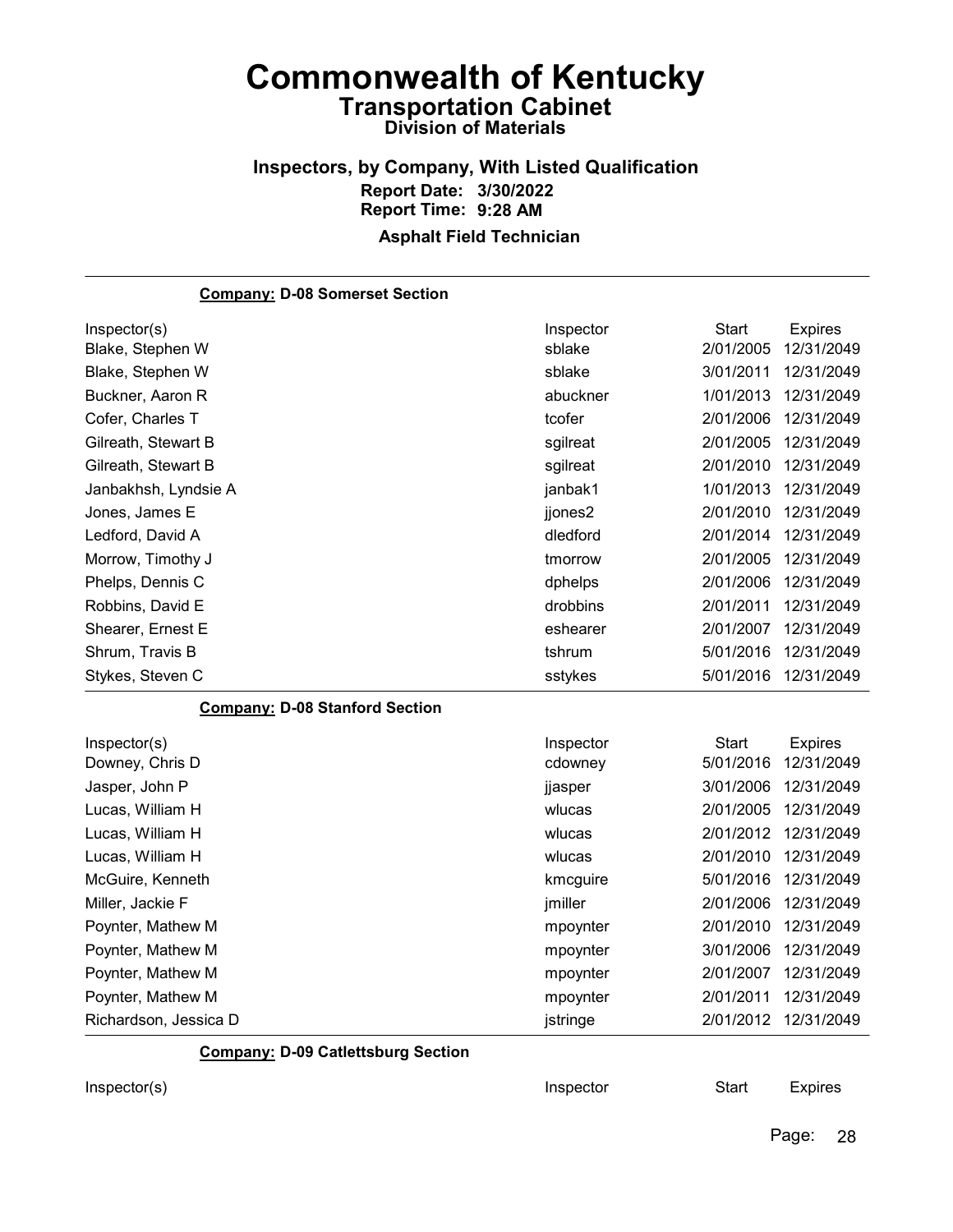### Inspectors, by Company, With Listed Qualification Report Date: 3/30/2022 Report Time: 9:28 AM

#### Asphalt Field Technician

| Reynolds, Robert W | rreynol3 | 2/01/2014 | 12/31/2049           |
|--------------------|----------|-----------|----------------------|
| Heaberlin, Ben J   | bheaberl | 2/01/2013 | 12/31/2049           |
| Flannery, Larry M  | mflanner | 2/01/2010 | 12/31/2049           |
| Flannery, Larry M  | mflanner |           | 3/01/2008 12/31/2049 |
| Dean, Paul J       | jdean    | 2/01/2014 | 12/31/2049           |
| Dean, Paul J       | jdean    | 2/01/2006 | 12/31/2049           |
| Burke, Michael S   | mburke   | 2/01/2014 | 12/31/2049           |
| Burke, Michael S   | mburke   | 7/01/2011 | 12/31/2049           |

#### Company: D-09 Flemingsburg Section

| Inspector(s)<br>Cropper, Travis M | Inspector<br>tcropper | Start<br>2/01/2006 | Expires<br>12/31/2049 |
|-----------------------------------|-----------------------|--------------------|-----------------------|
| Ishmael, Kevin W                  | kishmael              | 3/01/2008          | 12/31/2049            |
| Ishmael, Kevin W                  | kishmael              | 3/01/2013          | 12/31/2049            |
| Thomas, Anthony C                 | athomas               | 3/01/2008          | 12/31/2049            |
| Thomas, Anthony C                 | athomas               | 3/01/2013          | 12/31/2049            |

#### Company: D-09 Grayson Section

| Inspector(s)        | Inspector | Start     | <b>Expires</b> |
|---------------------|-----------|-----------|----------------|
| Adkins, Anthony L   | aadkins   | 2/01/2013 | 12/31/2049     |
| Adkins, Anthony L   | aadkins   | 3/01/2008 | 12/31/2049     |
| Brickey, Jeremey    | jbrickey  | 2/01/2006 | 12/31/2049     |
| Gose, Tammy C       | tgose     | 3/01/2008 | 12/31/2049     |
| Jordan, Jerry L     | jjordan   | 2/01/2007 | 12/31/2049     |
| Jordan, Jerry L     | jjordan   | 2/01/2013 | 12/31/2049     |
| Shaffer, Gregory L  | gshaffer  | 7/01/2011 | 12/31/2049     |
| Tuel, Christopher L | ctuel     | 2/01/2009 | 12/31/2049     |
| Tuel, Christopher L | ctuel     | 2/01/2014 | 12/31/2049     |
| Waugh, William D    | dwaugh    | 2/01/2006 | 12/31/2049     |
| Waugh, William D    | dwaugh    | 2/01/2013 | 12/31/2049     |
| Wilburn, Kenneth E  | kwilburn  | 2/01/2003 | 12/31/2049     |

#### Company: D-09 Morehead Section

| Inspector(s)      | Inspector | Start                | Expires |
|-------------------|-----------|----------------------|---------|
| Anderson, Randy D | randerso  | 3/01/2008 12/31/2049 |         |
| Howe, Robert B    | bhowe     | 7/01/2011 12/31/2049 |         |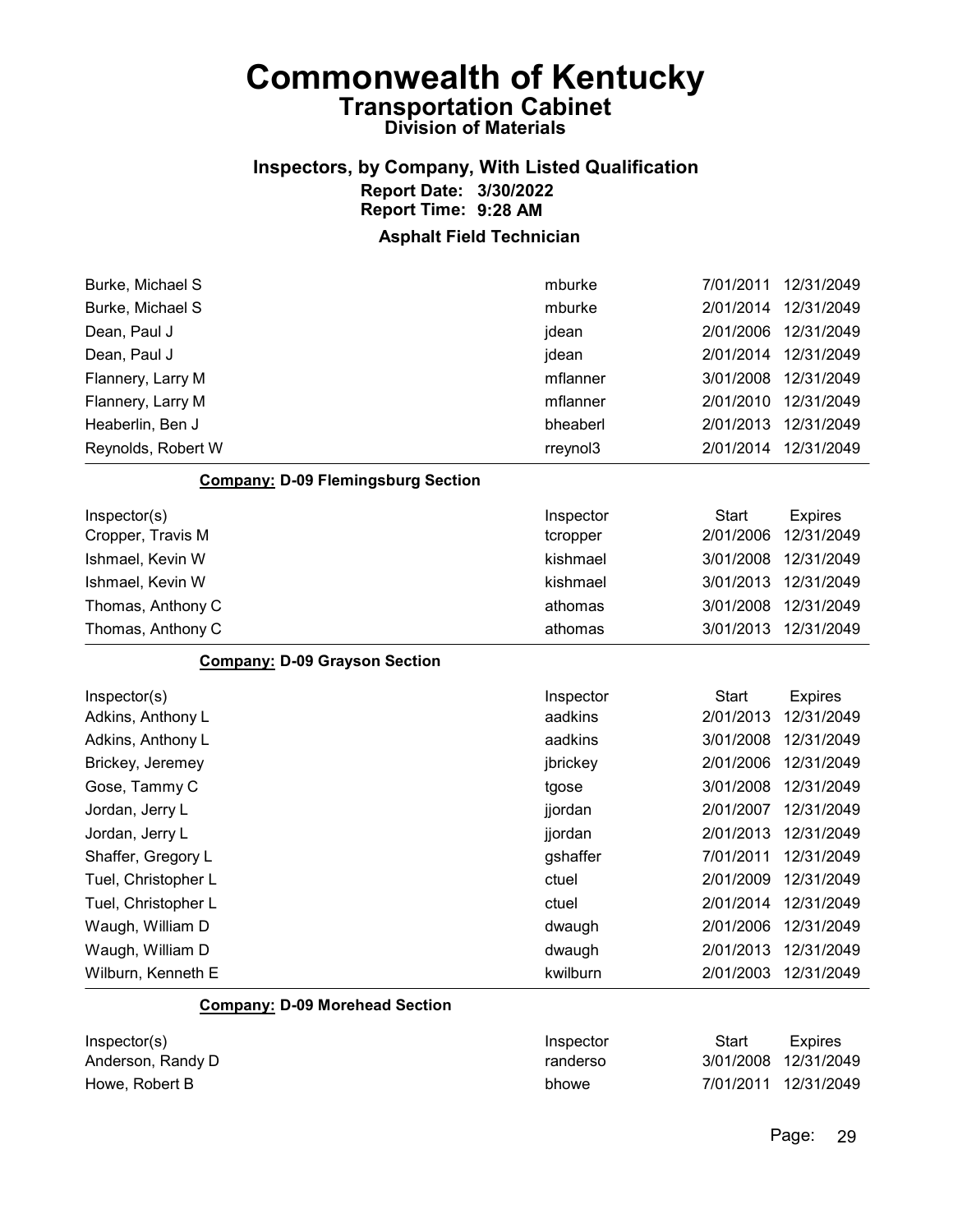### Inspectors, by Company, With Listed Qualification Report Date: 3/30/2022 Report Time: 9:28 AM

| Hughes, Jack H                       | jhughes2  | 2/01/2010    | 12/31/2049     |
|--------------------------------------|-----------|--------------|----------------|
| Hughes, Jack H                       | jhughes2  | 3/01/2008    | 12/31/2049     |
| Reffitt, Michael L                   | mreffitt  | 1/01/2013    | 12/31/2049     |
| Thompson, Sam P                      | sthompso  | 3/01/2008    | 12/31/2049     |
| Thompson, Sam P                      | sthompso  | 2/01/2013    | 12/31/2049     |
| <b>Company: D-10 Hazard Section</b>  |           |              |                |
| Inspector(s)                         | Inspector | <b>Start</b> | <b>Expires</b> |
| Boggs, James C                       | jboggs    | 2/01/2009    | 12/31/2049     |
| Boggs, James L                       | jboggs2   | 2/01/2007    | 12/31/2049     |
| Clemons, William R                   | wclemons  | 2/01/2006    | 12/31/2049     |
| Hubbard, Darrel L                    | dhubbard  | 1/01/2010    | 12/31/2049     |
| Leveridge, David K                   | dleverid  | 1/01/2013    | 12/31/2049     |
| <b>Company: D-10 Jackson Section</b> |           |              |                |
| Inspector(s)                         | Inspector | <b>Start</b> | <b>Expires</b> |
| Bailey, Paul                         | pbailey   | 2/01/2006    | 12/31/2049     |
| Campbell, Dustin L                   | dcampbel  | 2/01/2013    | 12/31/2049     |
| Gumm, Dustin R                       | dgumm     | 3/01/2008    | 12/31/2049     |
| Haddix, Jesse K                      | jhaddix   | 1/01/2013    | 12/31/2049     |
| Herald, Sam                          | sherald   | 2/01/2004    | 12/31/2049     |
| Howard, Jerry L                      | jhoward2  | 3/01/2008    | 12/31/2049     |
| Pence, Carl D                        | cpence    | 2/01/2009    | 12/31/2049     |
| Terry, James J                       | jterry2   | 2/01/2009    | 12/31/2049     |
| Turner, Sigel S                      | sturner4  | 2/01/2009    | 12/31/2049     |
| Watts, Arnold W                      | wwatts    | 2/01/2009    | 12/31/2049     |
| <b>Company: D-10 Stanton Section</b> |           |              |                |
| Inspector(s)                         | Inspector | <b>Start</b> | <b>Expires</b> |
| Akers, James B                       | bakers    | 2/01/2010    | 12/31/2049     |
| Kincaid, Harold F                    | hkincaid  | 2/01/2010    | 12/31/2049     |
| Neely, William S                     | wneely    | 2/01/2004    | 12/31/2049     |
| Puckett, Mark T                      | mpuckett  | 2/01/2006    | 12/31/2049     |
| Puckett, Mark T                      | mpuckett  | 3/01/2011    | 12/31/2049     |
| Robinson, Todd R                     | trobinso  | 2/01/2006    | 12/31/2049     |
| Robinson, Todd R                     | trobinso  | 3/01/2011    | 12/31/2049     |
|                                      |           |              |                |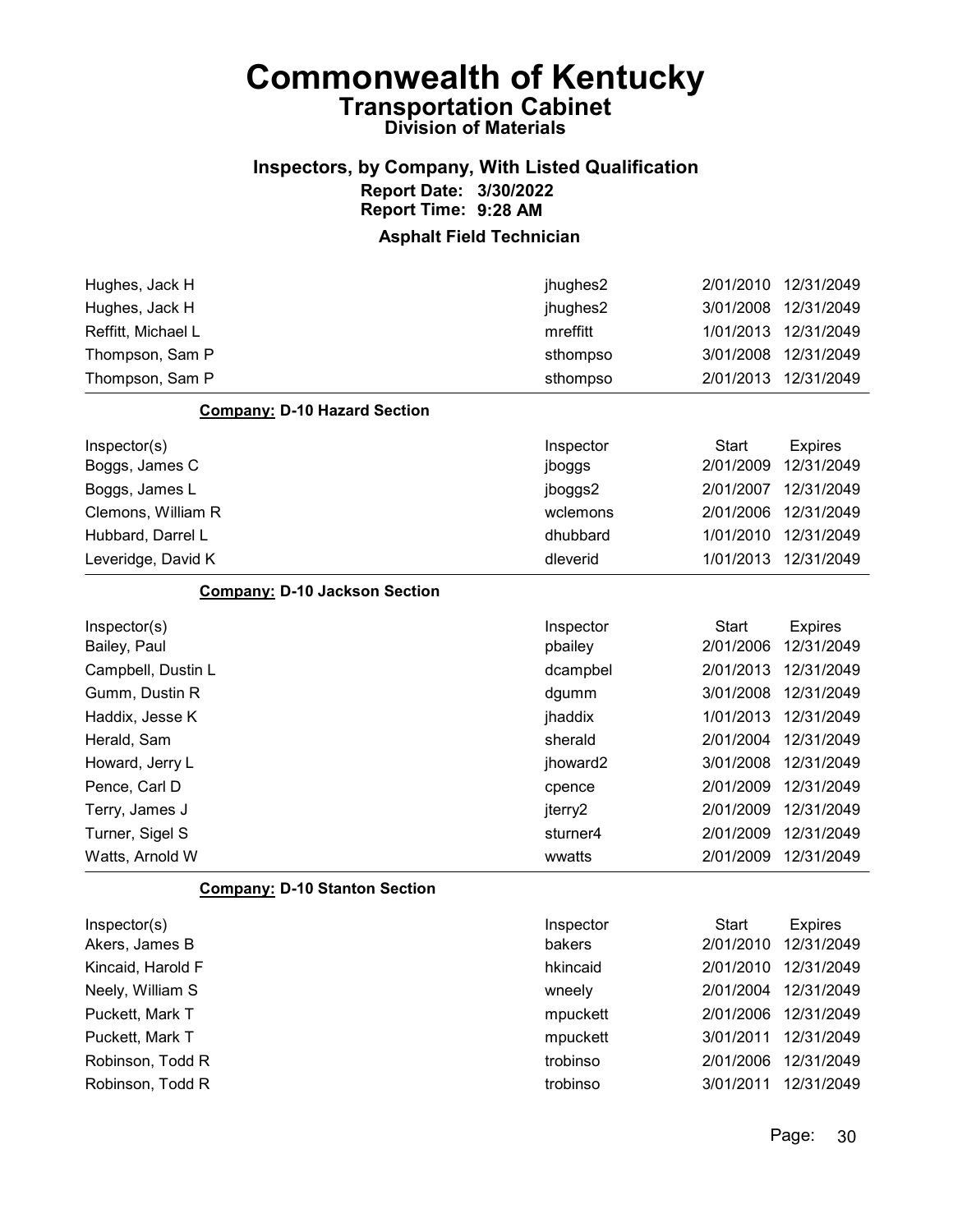### Inspectors, by Company, With Listed Qualification Report Date: 3/30/2022 Report Time: 9:28 AM

| Rogers, Michael A                         | mrogers   | 2/01/2005    | 12/31/2049     |
|-------------------------------------------|-----------|--------------|----------------|
| Woolery, Chance D                         | cwoolery  | 2/01/2013    | 12/31/2049     |
| <b>Company: D-10 West Liberty Section</b> |           |              |                |
| Inspector(s)                              | Inspector | <b>Start</b> | <b>Expires</b> |
| Brooks, Chad H                            | cbrooks   | 2/01/2004    | 12/31/2049     |
| Brooks, Chad H                            | cbrooks   | 2/01/2010    | 12/31/2049     |
| Coffee, Robert J                          | rcoffee   | 2/01/2004    | 12/31/2049     |
| Evans, Barry R                            | bevans    | 2/01/2012    | 12/31/2049     |
| Fletcher, Manda L                         | mfletch2  | 2/01/2006    | 12/31/2049     |
| Fletcher, Manda L                         | mfletch2  | 2/01/2011    | 12/31/2049     |
| Frederick, Charles E                      | cfrederi  | 3/01/2011    | 12/31/2049     |
| Holbrook, Timothy S                       | tholbr10  | 4/01/2010    | 12/31/2049     |
| Ratliff, Steven W                         | sratliff  | 2/01/2005    | 12/31/2049     |
| Ratliff, Wes                              | wratliff  | 1/01/2013    | 12/31/2049     |
| Williams, George K                        | gwilliam  | 2/01/2011    | 12/31/2049     |
| <b>Company: D-11 London Section</b>       |           |              |                |
| Inspector(s)                              | Inspector | <b>Start</b> | <b>Expires</b> |
| Crowder, Jeffrey A                        | jcrowder  | 2/01/2006    | 12/31/2049     |
| Gilbert, Joshua R                         | jgilbert  | 2/01/2005    | 12/31/2049     |
| Gregory, Gene S                           | ggregory  | 3/01/2004    | 12/31/2049     |
| Gregory, Gene S                           | ggregory  | 3/01/2008    | 12/31/2049     |
| Gregory, Gene S                           | ggregory  | 3/01/2013    | 12/31/2049     |
| Hatcher, Robbie D                         | rhatcher  | 2/01/2006    | 12/31/2049     |
| Hatcher, Robbie D                         | rhatcher  | 4/01/2011    | 12/31/2049     |
| Hoffman, Daniel W                         | dhoffman  | 3/01/2008    | 12/31/2049     |
| Hoffman, Daniel W                         | dhoffman  | 2/01/2003    | 12/31/2049     |
| Hollen, Eddie C                           | ehollen   | 3/01/2008    | 12/31/2049     |
| Kuhl, II, Harvey L                        | Ikuhl     | 2/01/2009    | 12/31/2049     |
| Kuhl, II, Harvey L                        | Ikuhl     | 3/01/2004    | 12/31/2049     |
| Morgan, John H                            | jmorgan9  | 5/01/2016    | 12/31/2049     |
|                                           |           |              |                |
| Morgan, Lonnie D                          | Imorgan   | 2/01/2005    | 12/31/2049     |
| Napier, Ian W                             | inapier   | 2/01/2011    | 12/31/2049     |
| Nichols, Mona L                           | mnichols  | 3/01/2008    | 12/31/2049     |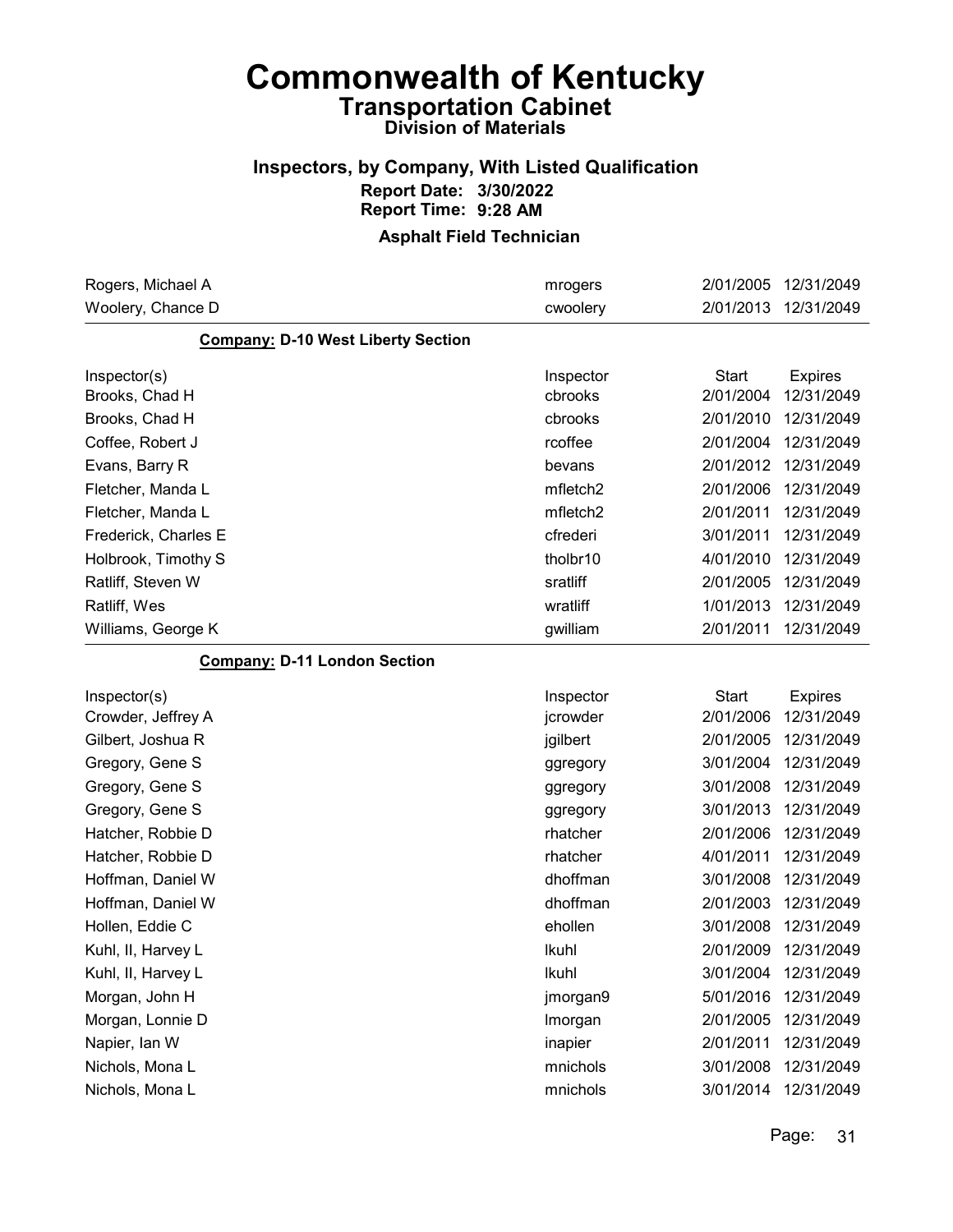### Inspectors, by Company, With Listed Qualification Report Date: 3/30/2022 Report Time: 9:28 AM

| Nolan, Gregory A                        | gnolan               | 3/01/2008    | 12/31/2049     |
|-----------------------------------------|----------------------|--------------|----------------|
| Smith, Cecil W                          | csmith               | 2/01/2005    | 12/31/2049     |
| <b>Company: D-11 Manchester Section</b> |                      |              |                |
| Inspector(s)                            | Inspector            | <b>Start</b> | <b>Expires</b> |
| Allen, Roy G                            | rallen3              | 1/01/2014    | 12/31/2049     |
| Blair, Cecil W                          | cblair2              | 1/01/2014    | 12/31/2049     |
| Burchfield, Donald R                    | dburchfi             | 2/01/2003    | 12/31/2049     |
| Burchfield, Donald R                    | dburchfi             | 3/01/2008    | 12/31/2049     |
| Burchfield, Donald R                    | dburchfi             | 4/01/2013    | 12/31/2049     |
| Farmer, John R                          | rfarmer2             | 1/01/2014    | 12/31/2049     |
| Farmer, John R                          | rfarmer <sub>2</sub> | 2/01/2009    | 12/31/2049     |
| Fields, David D                         | dfields              | 2/01/2004    | 12/31/2049     |
| Hoffman, David J                        | dhoffma1             | 3/01/2012    | 12/31/2049     |
| McKiddy, Curtis                         | cmckiddy             | 3/01/2012    | 12/31/2049     |
| McKiddy, Curtis                         | cmckiddy             | 2/01/2007    | 12/31/2049     |
| Morgan, Dwight D                        | dmorgan              | 2/01/2005    | 12/31/2049     |
| Morgan, Dwight D                        | dmorgan              | 3/01/2012    | 12/31/2049     |
| Napier, Craig A                         | cnapier1             | 3/01/2013    | 12/31/2049     |
| Roberts, Austin C                       | aroberts             | 3/01/2013    | 12/31/2049     |
| Sizemore, Gregory                       | gsizemor             | 2/01/2007    | 12/31/2049     |
| Weaver, Tammy R                         | tweaver              | 2/01/2009    | 12/31/2049     |
| Weaver, Tammy R                         | tweaver              | 1/01/2014    | 12/31/2049     |
| <b>Company: D-11 Materials Section</b>  |                      |              |                |
| Inspector(s)                            | Inspector            | <b>Start</b> | <b>Expires</b> |
| Callebs, Jason P                        | jcallebs             | 2/01/2011    | 12/31/2049     |
| <b>Company: D-11 Pineville Section</b>  |                      |              |                |
| Inspector(s)                            | Inspector            | Start        | <b>Expires</b> |
| Asher, Byron P                          | basher               | 2/01/2005    | 12/31/2049     |
| Asher, Byron P                          | basher               | 3/01/2011    | 12/31/2049     |
| Asher, David M                          | dasher               | 2/01/2009    | 12/31/2049     |
| Breeding, Donald L                      | dbreedin             | 2/01/2011    | 12/31/2049     |
| Cassim, William B                       | bcassim              | 2/01/2005    | 12/31/2049     |
| Cassim, William B                       | bcassim              | 4/01/2011    | 12/31/2049     |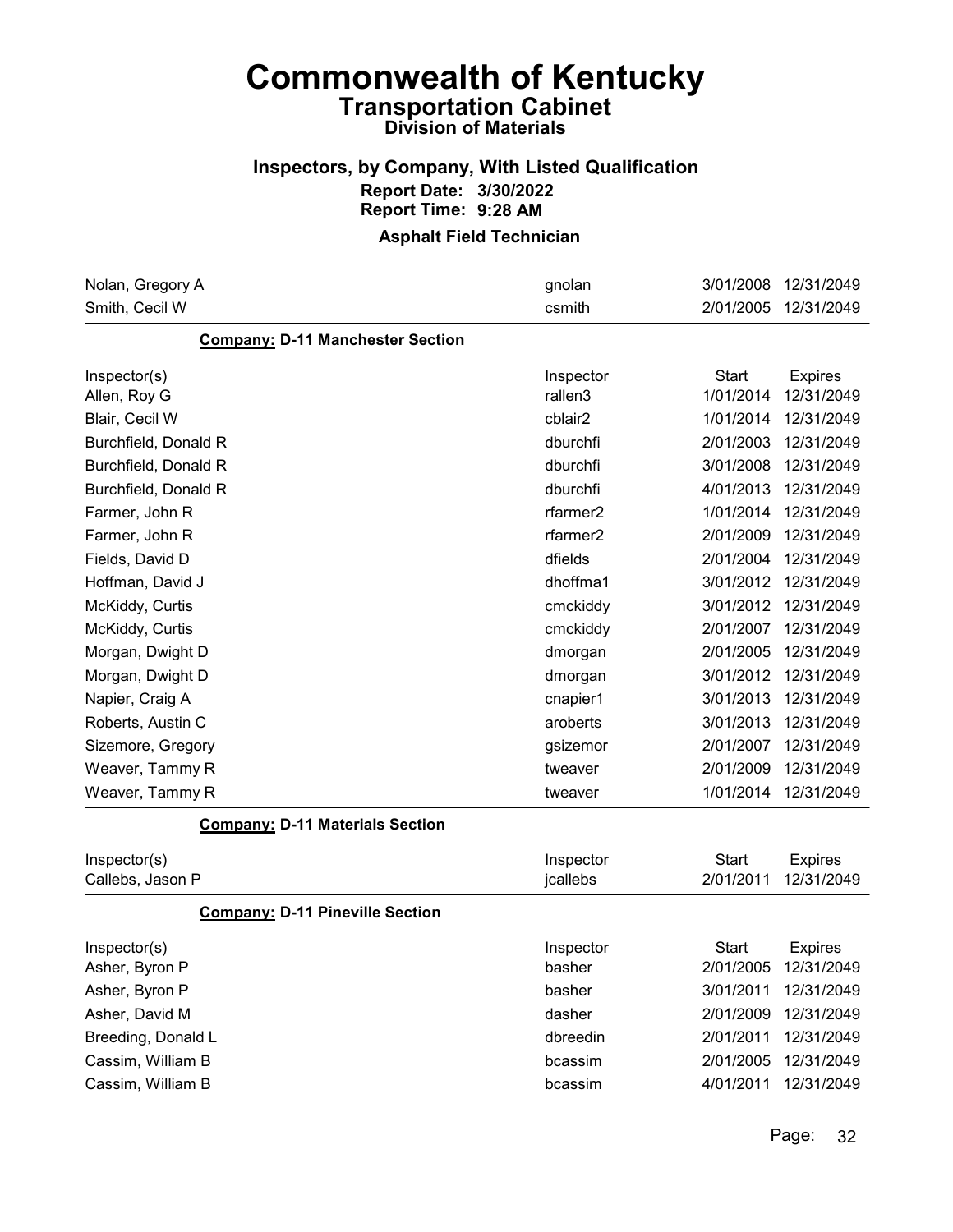### Inspectors, by Company, With Listed Qualification Report Date: 3/30/2022 Report Time: 9:28 AM

#### Asphalt Field Technician

| Comparoni, Jack L                         | jcomparn  | 3/01/2008    | 12/31/2049     |
|-------------------------------------------|-----------|--------------|----------------|
| Fuson, David D                            | dfusion   | 3/01/2004    | 12/31/2049     |
| Fuson, David D                            | dfusion   | 2/01/2010    | 12/31/2049     |
| Grubbs, Gary N                            | ngrubbs   | 3/01/2011    | 12/31/2049     |
| Grubbs, Gary N                            | ngrubbs   | 2/01/2005    | 12/31/2049     |
| Howard, Stephen D                         | showard   | 4/01/2011    | 12/31/2049     |
| Knuckles, Adam V                          | aknuckle  | 2/01/2011    | 12/31/2049     |
| Maggard, Jack F                           | jmaggard  | 4/01/2011    | 12/31/2049     |
| Miracle, Jr., James H                     | jmiracle  | 2/01/2004    | 12/31/2049     |
| Miracle, Jr., James H                     | jmiracle  | 2/01/2009    | 12/31/2049     |
| Perkins, Robert W                         | rperkins  | 3/01/2008    | 12/31/2049     |
| Perkins, Robert W                         | rperkins  | 1/01/2013    | 12/31/2049     |
| Sinkhorn, Jr., William A                  | bsinkhor  | 3/01/2008    | 12/31/2049     |
| Williamson, Ronald L                      | rwilliam  | 3/01/2008    | 12/31/2049     |
| <b>Company: D-11 Williamsburg Section</b> |           |              |                |
| Inspector(s)                              | Inspector | <b>Start</b> | <b>Expires</b> |
| Baird, Maureen                            | mbaird    | 3/01/2008    | 12/31/2049     |
| Johnson, II, Bill N                       | bjohnson  | 6/01/2012    | 12/31/2049     |
| Lawson, Kevin D                           | klawson2  | 3/01/2009    | 12/31/2049     |
| Rich, Rebecca G                           | rrich     | 3/01/2008    | 12/31/2049     |
| Sizemore, Benjamin C                      | bsizemo3  | 1/01/2010    | 12/31/2049     |
| Smith, Quentin N                          | qsmith    | 1/01/2014    | 12/31/2049     |

#### Company: D-12 Materials Section

| Inspector(s)<br>Anderson, Jeffrey        | Inspector<br>janders3 | Start<br>4/01/2013 | <b>Expires</b><br>12/31/2049 |
|------------------------------------------|-----------------------|--------------------|------------------------------|
| <b>Company: D-12 Paintsville Section</b> |                       |                    |                              |
| Inspector(s)                             | Inspector             | Start              | <b>Expires</b>               |
| Rice, Barry D                            | brice                 | 2/01/2005          | 12/31/2049                   |
| Slone, Jeffery                           | jslone                | 2/01/2005          | 12/31/2049                   |
| Wright, James D                          | jwright2              | 2/01/2003          | 12/31/2049                   |

Smith, Quentin N<br>
assembly controlled a set of the set of the set of the set of the set of the set of the set of the set of the set of the set of the set of the set of the set of the set of the set of the set of the set of

#### Company: D-12 Pikeville Section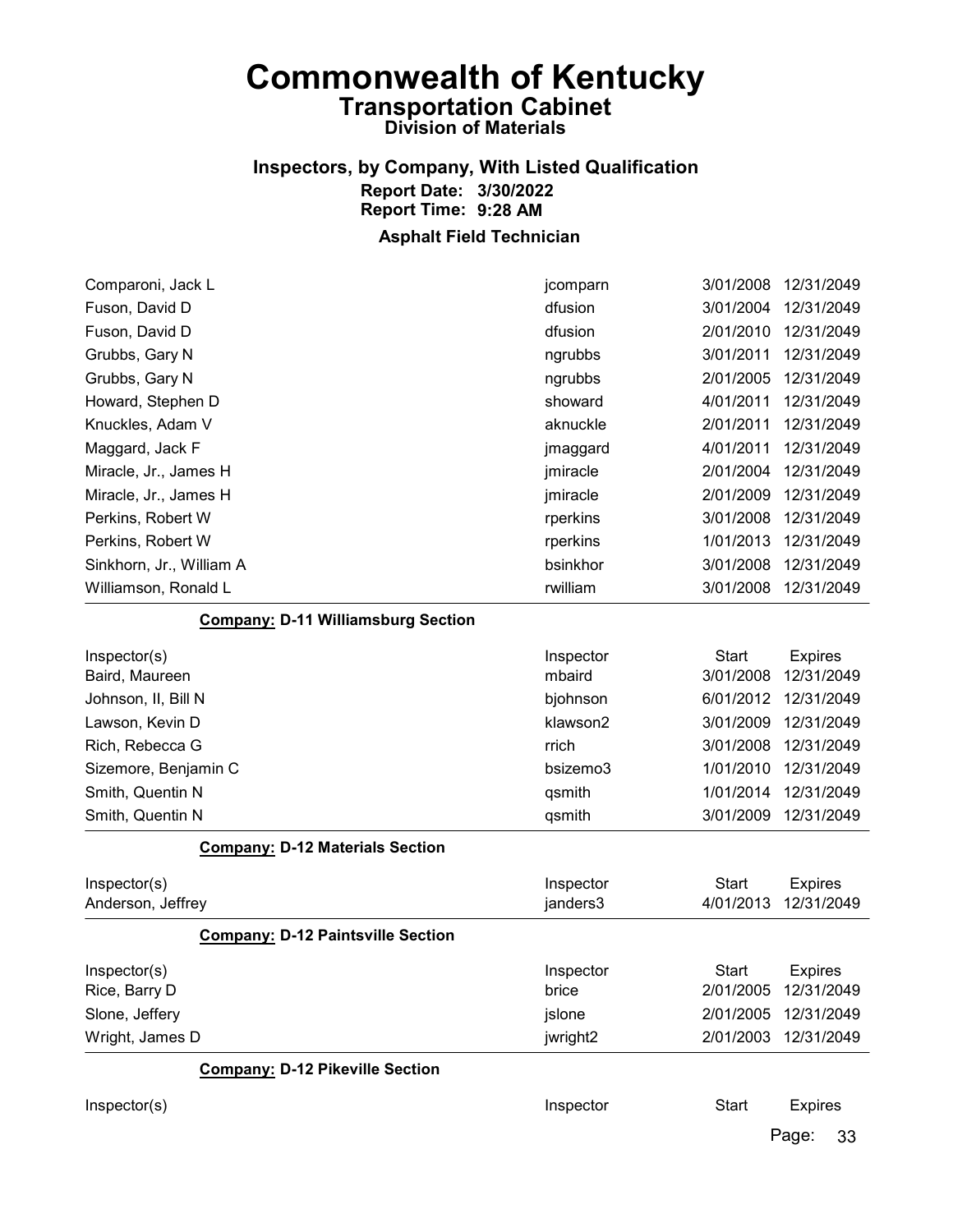# Inspectors, by Company, With Listed Qualification Report Date: 3/30/2022 Report Time: 9:28 AM

| Branham, Rodney K                         | rbranham  | 2/01/2009    | 12/31/2049     |
|-------------------------------------------|-----------|--------------|----------------|
| Branham, Rodney K                         | rbranham  | 2/01/2011    | 12/31/2049     |
| Branham, Rodney K                         | rbranham  | 3/01/2004    | 12/31/2049     |
| Caudill, Harrell                          | hcaudill  | 4/01/2013    | 12/31/2049     |
| Caudill, Harrell                          | hcaudill  | 3/01/2006    | 12/31/2049     |
| Hale, Samuel S                            | shale     | 2/01/2003    | 12/31/2049     |
| Johnson, Larry W                          | ljohnso4  | 5/01/2016    | 12/31/2049     |
| Little, Lillian M                         | llittle   | 4/01/2013    | 12/31/2049     |
| Mullins, Kenneth G                        | kmullins  | 2/01/2012    | 12/31/2049     |
| Potter, Phillip G                         | ppotter   | 4/01/2013    | 12/31/2049     |
| Potter, Phillip G                         | ppotter   | 3/01/2006    | 12/31/2049     |
| Roque, Edy                                | eroque    | 4/01/2013    | 12/31/2049     |
| Springer, Clinton R                       | cspringe  | 2/01/2007    | 12/31/2049     |
| Springer, Clinton R                       | cspringe  | 2/01/2012    | 12/31/2049     |
| Springer, Drexel                          | dspringe  | 3/01/2006    | 12/31/2049     |
| Springer, Drexel                          | dspringe  | 4/01/2013    | 12/31/2049     |
| Stanley, Joe                              | jstanle2  | 2/01/2014    | 12/31/2049     |
| Thacker, William A                        | bthacker  | 2/01/2010    | 12/31/2049     |
|                                           |           |              |                |
| <b>Company: D-12 Prestonsburg Section</b> |           |              |                |
| Inspector(s)                              | Inspector | Start        | <b>Expires</b> |
| Akers, Kenneth R                          | kakers    | 2/01/2005    | 12/31/2049     |
| Ball, Brittany A                          | bball     | 7/01/2011    | 12/31/2049     |
| Holbrook, Tim                             | tholbroo  | 3/01/2004    | 12/31/2049     |
| Little, Carl E                            | clittle4  | 7/01/2011    | 12/31/2049     |
| Lowe, Jerry D                             | jlowe2    | 7/01/2011    | 12/31/2049     |
| Moore, Matthew B                          | mmoore2   | 7/01/2011    | 12/31/2049     |
| Shepherd, Andrew L                        | ashephe2  | 7/01/2011    | 12/31/2049     |
| Stallard, Terry R                         | tstallar  | 2/01/2005    | 12/31/2049     |
| <b>Company: D-12 Whitesburg Section</b>   |           |              |                |
| Inspector(s)                              | Inspector | <b>Start</b> | <b>Expires</b> |
| Amburgey, James A                         | jamburge  | 3/01/2006    | 12/31/2049     |
| Amburgey, James A                         | jamburge  | 4/01/2013    | 12/31/2049     |
| Bentley, Brandon K                        | bbentley  | 4/01/2013    | 12/31/2049     |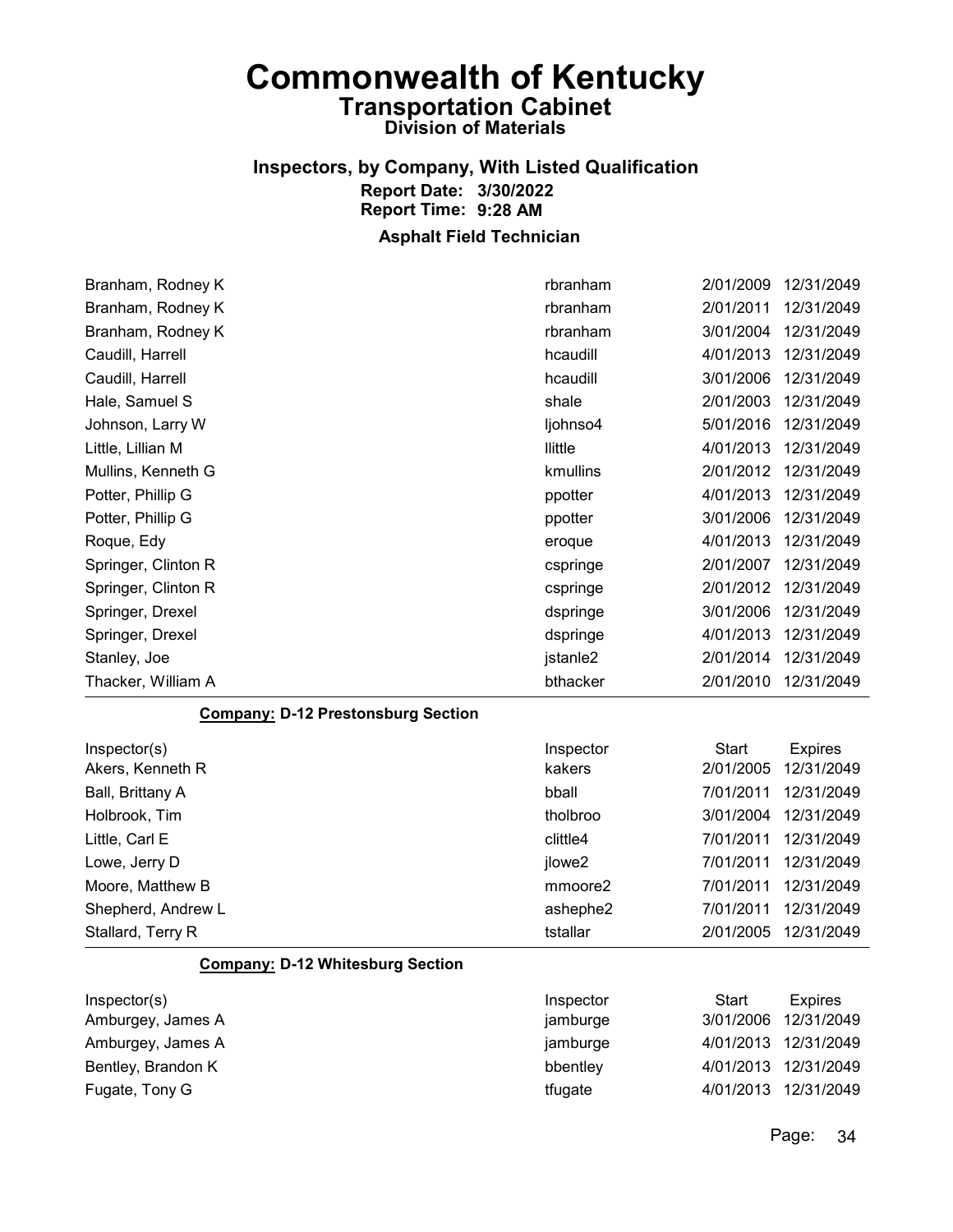### Inspectors, by Company, With Listed Qualification Report Date: 3/30/2022 Report Time: 9:28 AM

#### Asphalt Field Technician

| Walters, Andrew L | awalters | 2/01/2011 | 12/31/2049           |
|-------------------|----------|-----------|----------------------|
| Walters, Andrew L | awalters |           | 2/01/2005 12/31/2049 |
| Smith, Ken L      | ksmith   |           | 2/01/2005 12/31/2049 |
| Mullins, Johnny R | jmullins |           | 2/01/2005 12/31/2049 |
| Mays, John C      | jmays    |           | 2/01/2005 12/31/2049 |
| Mays, John C      | jmays    | 2/01/2011 | 12/31/2049           |
| Holliday, Mack A  | mhollida |           | 3/01/2006 12/31/2049 |
|                   |          |           |                      |

#### Company: DLZ Kentucky, Inc.

| Inspector(s)      | Inspector      | Start     | <b>Expires</b> |
|-------------------|----------------|-----------|----------------|
| Boller, Lora N    | <b>Iboller</b> | 5/01/2010 | 12/31/2049     |
| Bukey, Justin     | jbukey         | 3/01/2013 | 12/31/2049     |
| Collins, Rhonda R | rcollin3       | 6/01/2010 | 12/31/2049     |
| Davis, Matthew S  | mdavis4        | 3/01/2013 | 12/31/2049     |
| Ludwig, Jack K    | jludwig        | 3/01/2013 | 12/31/2049     |
| Miller, Brian E   | bmiller4       | 5/01/2010 | 12/31/2049     |
| Parkes, Darren S  | dparks         | 3/01/2013 | 12/31/2049     |
| Phillips, Will S  | wphillip       | 5/01/2010 | 12/31/2049     |
| Staggs, Linda J   | Istaggs        | 5/01/2010 | 12/31/2049     |

#### Company: DUPLICATE NAME - NO LONGER USED

|                         | 00111pd113. Doi: LIOMTE MAME - NO LONOLIN 00LD |           |              |                |
|-------------------------|------------------------------------------------|-----------|--------------|----------------|
| Inspector(s)            |                                                | Inspector | Start        | <b>Expires</b> |
| Scruggs, Darrell B      |                                                | dscruggs  | 2/01/2011    | 12/31/2049     |
|                         | <b>Company: Daviess County Road Dept.</b>      |           |              |                |
| Inspector(s)            |                                                | Inspector | Start        | Expires        |
| Payne, Keith A          |                                                | kpayne    | 2/01/2012    | 12/31/2049     |
|                         | <b>Company: Delta Contracting Corporation</b>  |           |              |                |
| Inspector(s)            |                                                | Inspector | Start        | Expires        |
| Counts, Tommy J         |                                                | tcounts   | 5/01/2013    | 12/31/2049     |
|                         | <b>Company: District Eight</b>                 |           |              |                |
| Inspector(s)            |                                                | Inspector | <b>Start</b> | <b>Expires</b> |
| Adamson, Bradley        |                                                | badamson  | 5/01/2016    | 12/31/2049     |
| Anderson, Jordan        |                                                | janders4  | 5/01/2016    | 12/31/2049     |
| <b>Brummett, Dennis</b> |                                                | dbrumme2  | 5/01/2016    | 12/31/2049     |
|                         |                                                |           |              |                |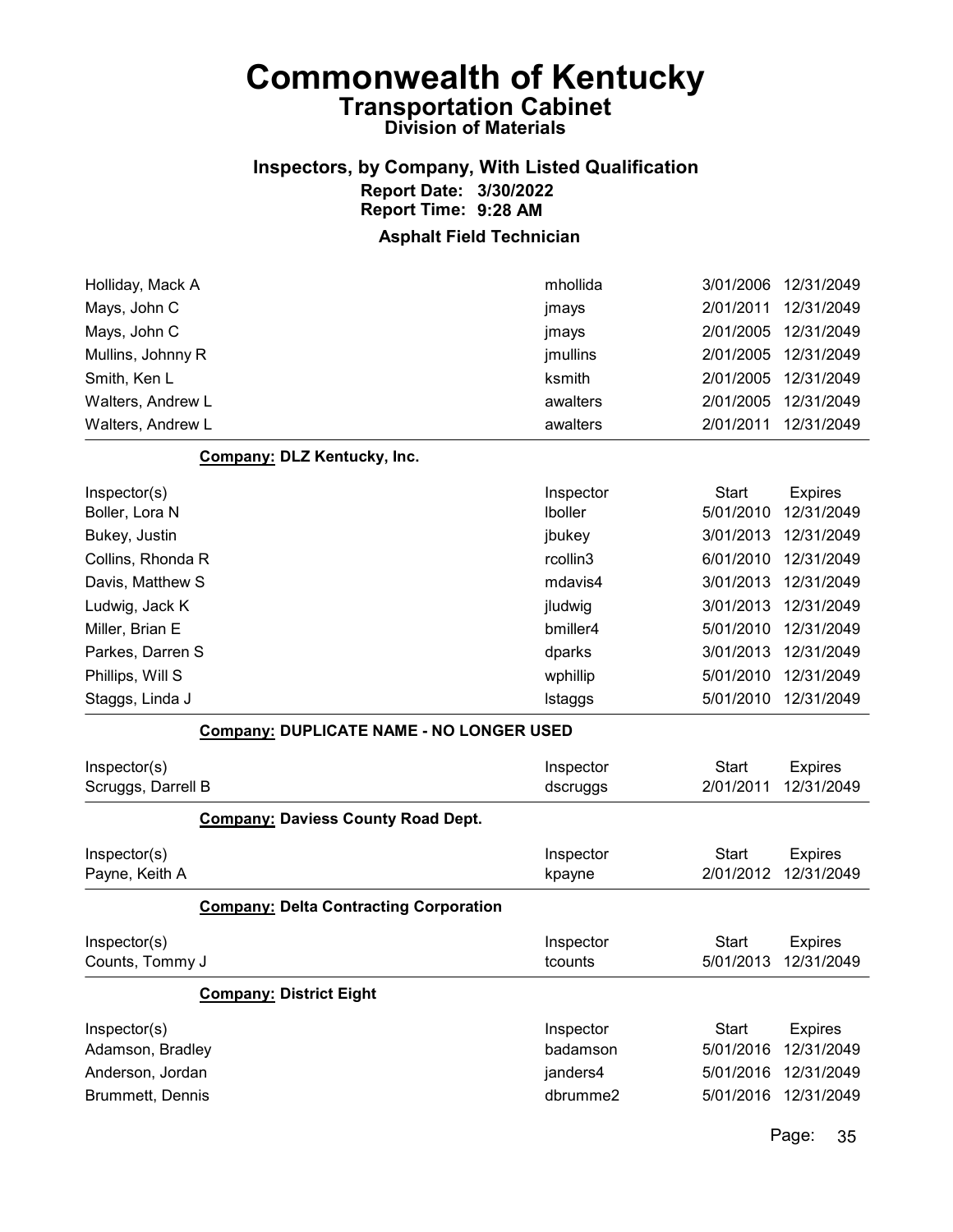### Inspectors, by Company, With Listed Qualification Report Date: 3/30/2022 Report Time: 9:28 AM

#### Asphalt Field Technician

| Brummett, Dustin A                      | dbrummet     | 5/01/2016    | 12/31/2049     |
|-----------------------------------------|--------------|--------------|----------------|
| Cress, Austin                           | acress       | 5/01/2016    | 12/31/2049     |
| Gossett, Richard                        | rgosset2     | 5/01/2016    | 12/31/2049     |
| Phillips, Joe                           | jphilli7     | 5/01/2016    | 12/31/2049     |
| Sneed, Hunter                           | hsneed       | 5/01/2016    | 12/31/2049     |
| Stringer, Dennis                        | dstringe     | 5/01/2016    | 12/31/2049     |
| Company: District Eight - Crew No. 200  |              |              |                |
| Inspector(s)                            | Inspector    | <b>Start</b> | <b>Expires</b> |
| Chaney, William G                       | bchaney      | 2/01/2005    | 12/31/2049     |
| Kerr, Larry J                           | <b>Ikerr</b> | 2/01/2003    | 12/31/2049     |
| Company: District Eight - Crew No. 300  |              |              |                |
| Inspector(s)                            | Inspector    | <b>Start</b> | <b>Expires</b> |
| Little, Rodney                          | rlittle      | 2/01/2005    | 12/31/2049     |
| <b>Company: District Eleven</b>         |              |              |                |
| Inspector(s)                            | Inspector    | <b>Start</b> | <b>Expires</b> |
| Carr, Harold W                          | hcarr        | 3/01/2009    | 12/31/2049     |
| Darnold, Charles                        | cdarnold     | 5/01/2016    | 12/31/2049     |
| Davidson, Darrell                       | ddavids2     | 5/01/2016    | 12/31/2049     |
| Hacker, Chris R                         | chacker      | 5/01/2016    | 12/31/2049     |
| Hollen, Kendall                         | khollen      | 5/01/2016    | 12/31/2049     |
| Johnston, Melissa M                     | mjohnst2     | 5/01/2016    | 12/31/2049     |
| Mitchell, Amy S                         | amitche2     | 3/01/2009    | 12/31/2049     |
| Napier, Keith                           | knapier      | 5/01/2016    | 12/31/2049     |
| Peters, Brandon                         | bpeters      | 3/01/2013    | 12/31/2049     |
| Peters, Jackie                          | jpeters      | 5/01/2016    | 12/31/2049     |
| Sester, Aaron J                         | asester      | 5/01/2016    | 12/31/2049     |
| Company: District Eleven - Crew No. 317 |              |              |                |
| Inspector(s)                            | Inspector    | <b>Start</b> | <b>Expires</b> |
| Mosley, Joseph E                        | jmosley2     | 2/01/2005    | 12/31/2049     |
| Satterfield, William C                  | wsatterf     | 3/01/2006    | 12/31/2049     |
| <b>Company: District Five</b>           |              |              |                |
| Inspector(s)                            | Inspector    | <b>Start</b> | <b>Expires</b> |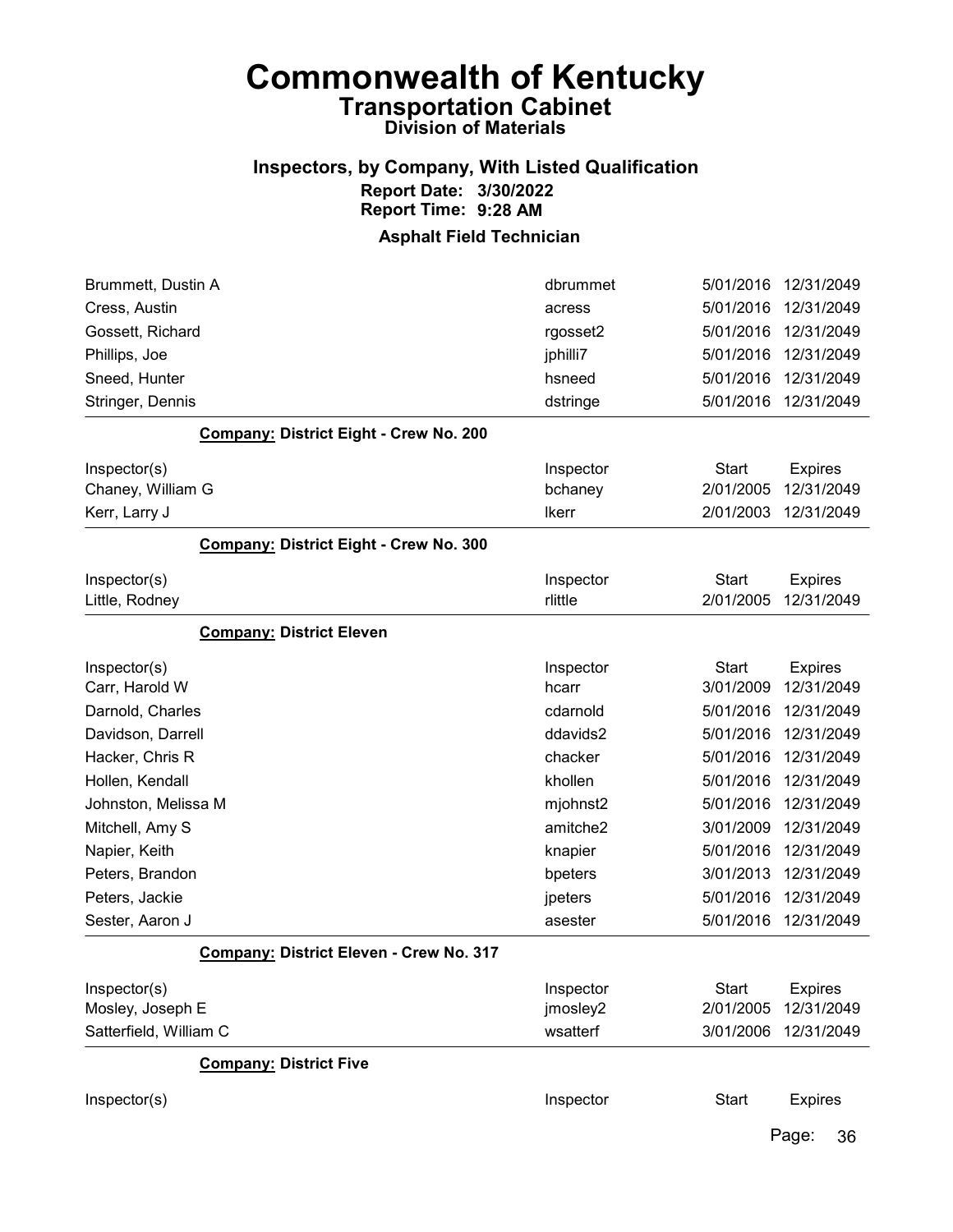# Inspectors, by Company, With Listed Qualification Report Date: 3/30/2022 Report Time: 9:28 AM

| Bentley, Adam                   |                                                      | abentley                    | 3/01/2012          | 12/31/2049                   |
|---------------------------------|------------------------------------------------------|-----------------------------|--------------------|------------------------------|
| Elsbury, George D               |                                                      | gelsbury                    | 6/01/2016          | 12/31/2049                   |
| Jewell, Jesse                   |                                                      | jjewell                     | 6/01/2016          | 12/31/2049                   |
| Luckett, LaRoyce W              |                                                      | lluckett                    | 1/01/2010          | 12/31/2049                   |
| Mobley, Joseph O                |                                                      | jmobley2                    | 6/01/2016          | 12/31/2049                   |
| O'Neal, Sheree A                |                                                      | mcdshe                      | 3/01/2012          | 12/31/2049                   |
| Pollett, Christopher G          |                                                      | cpollett                    | 8/01/2012          | 12/31/2049                   |
| Stodghill, Gabriel              |                                                      | gstodghi                    | 6/01/2016          | 12/31/2049                   |
| Trigg, Tabatha A                |                                                      | ttrigg                      | 3/01/2012          | 12/31/2049                   |
| Wathen, Benjamin R              |                                                      | bwathen                     | 6/01/2016          | 12/31/2049                   |
| Wilhoite, Ryan L                |                                                      | rwilhoit                    | 3/01/2012          | 12/31/2049                   |
|                                 | <b>Company: District Five - Crew 015 Maintenance</b> |                             |                    |                              |
| Inspector(s)                    |                                                      | Inspector                   | Start              | <b>Expires</b>               |
| Brooker, Eric L                 |                                                      | ebrooker                    | 2/01/2005          | 12/31/2049                   |
| Morrow, Henry                   |                                                      | hmorrow                     | 3/01/2006          | 12/31/2049                   |
|                                 | Company: District Five - Crew No. 200                |                             |                    |                              |
| Inspector(s)                    |                                                      | Inspector                   | <b>Start</b>       | <b>Expires</b>               |
| Fisher, Anita L                 |                                                      | afisher                     | 3/01/2009          | 12/31/2049                   |
| Guenthner-Rains, Melanie S      |                                                      | sguenthn                    | 2/01/2009          | 12/31/2049                   |
| Jenkins, III, Carl B            |                                                      | cjenkins                    | 2/01/2005          | 12/31/2049                   |
|                                 | Company: District Five - Crew No. 210                |                             |                    |                              |
| Inspector(s)                    |                                                      | Inspector                   | <b>Start</b>       | <b>Expires</b>               |
| Harrod, Anthony K               |                                                      | aharrod                     | 2/01/2009          | 12/31/2049                   |
|                                 | Company: District Five - Crew No. 318                |                             |                    |                              |
| Inspector(s)                    |                                                      | Inspector                   | Start              | <b>Expires</b>               |
| Baker, James W                  |                                                      | jbaker5                     | 3/01/2005          | 12/31/2049                   |
| Lyons, Michael J                |                                                      | mlyons                      | 3/01/2004          | 12/31/2049                   |
| Powell, Howard L                |                                                      | jpowell                     | 2/01/2004          | 12/31/2049                   |
|                                 | Company: District Five - Crew No. 400                |                             |                    |                              |
|                                 |                                                      |                             |                    |                              |
| Inspector(s)<br>Seales, Lloyd I |                                                      | Inspector<br><b>Iseales</b> | Start<br>3/01/2005 | <b>Expires</b><br>12/31/2049 |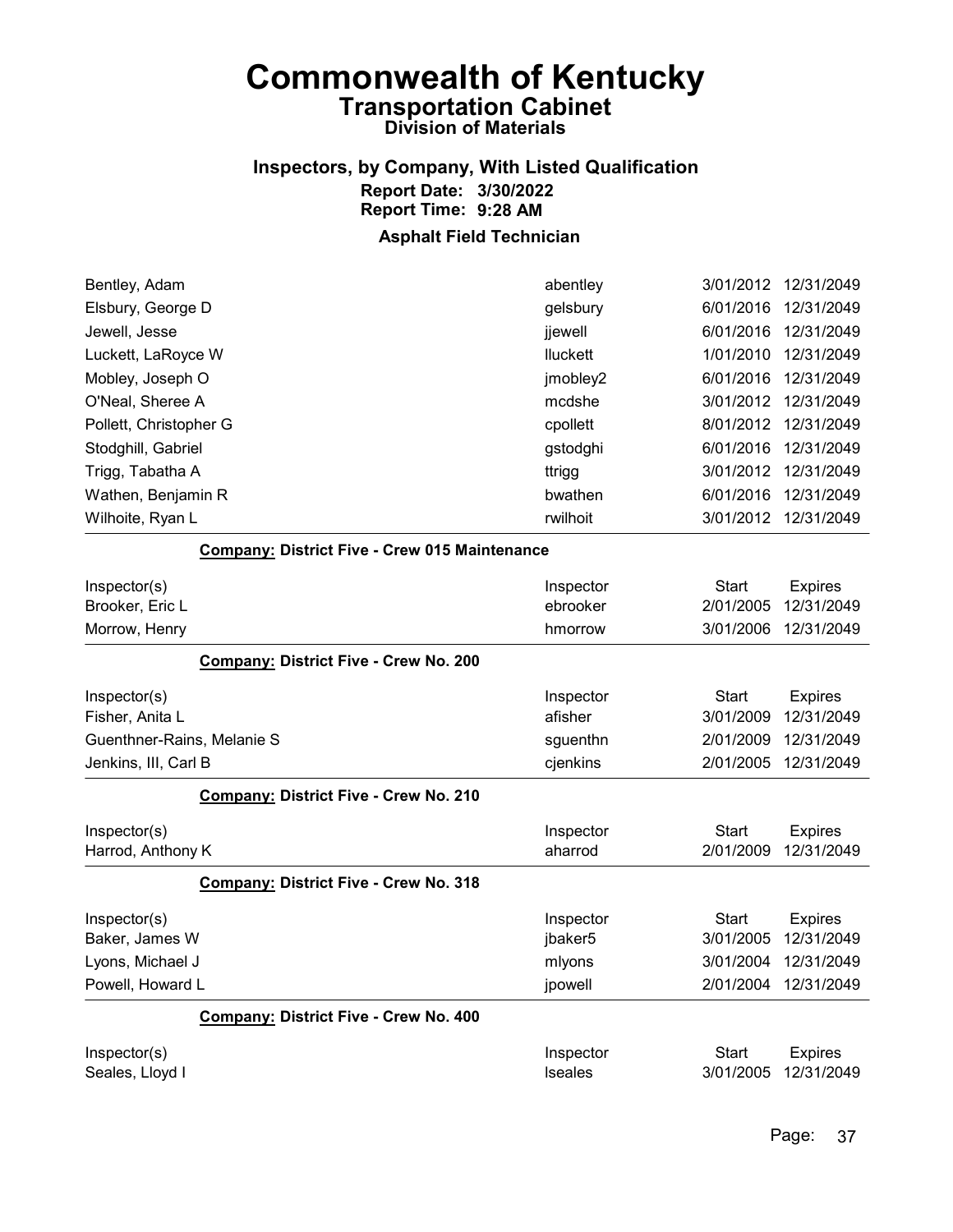### Inspectors, by Company, With Listed Qualification Report Date: 3/30/2022 Report Time: 9:28 AM

#### Asphalt Field Technician

|                                                  | <b>Company: District Four</b>                |                                  |                                        |                                            |
|--------------------------------------------------|----------------------------------------------|----------------------------------|----------------------------------------|--------------------------------------------|
| Inspector(s)<br>West, John P                     |                                              | Inspector<br>jwest3              | <b>Start</b><br>2/01/2011              | <b>Expires</b><br>12/31/2049               |
|                                                  | <b>Company: District Four - Crew No. 200</b> |                                  |                                        |                                            |
| Inspector(s)<br>Raymer, Gary                     |                                              | Inspector<br>graymer             | <b>Start</b><br>2/01/2003              | <b>Expires</b><br>12/31/2049               |
|                                                  | Company: District Four - Crew No. 300        |                                  |                                        |                                            |
| Inspector(s)<br>Sanders, Paul                    |                                              | Inspector<br>psanders            | <b>Start</b><br>2/01/2005              | <b>Expires</b><br>12/31/2049               |
|                                                  | <b>Company: District Four - Crew No. 313</b> |                                  |                                        |                                            |
| Inspector(s)<br>Hornbeck, Joshua S               |                                              | Inspector<br>jhornbec            | <b>Start</b><br>2/01/2003              | <b>Expires</b><br>12/31/2049               |
|                                                  | <b>Company: District Four - Crew No. 316</b> |                                  |                                        |                                            |
| Inspector(s)<br>Lamar, Joe L                     |                                              | Inspector<br>jlamar              | <b>Start</b><br>3/01/2006              | <b>Expires</b><br>12/31/2049               |
|                                                  | <b>Company: District Nine</b>                |                                  |                                        |                                            |
| Inspector(s)<br>Allen, Barry<br>Dillon, Mathew W |                                              | Inspector<br>ballen4<br>mdillion | <b>Start</b><br>2/01/2012<br>2/01/2014 | <b>Expires</b><br>12/31/2049<br>12/31/2049 |
| Dillon, Mathew W                                 | <b>Company: District Nine - Crew No. 200</b> | mdillion                         | 2/01/2009                              | 12/31/2049                                 |
| Inspector(s)<br>Mauney, Phil<br>Mauney, Phil     |                                              | Inspector<br>pmauney<br>pmauney  | <b>Start</b><br>2/01/2006<br>2/01/2005 | <b>Expires</b><br>12/31/2049<br>12/31/2049 |
|                                                  | Company: District Nine - Crew No. 313        |                                  |                                        |                                            |
| Inspector(s)<br>Ramsey, Richard J                |                                              | Inspector<br>rramsey             | <b>Start</b><br>3/01/2008              | <b>Expires</b><br>12/31/2049               |
|                                                  | <b>Company: District One</b>                 |                                  |                                        |                                            |
| Inspector(s)                                     |                                              | Inspector                        | <b>Start</b>                           | <b>Expires</b>                             |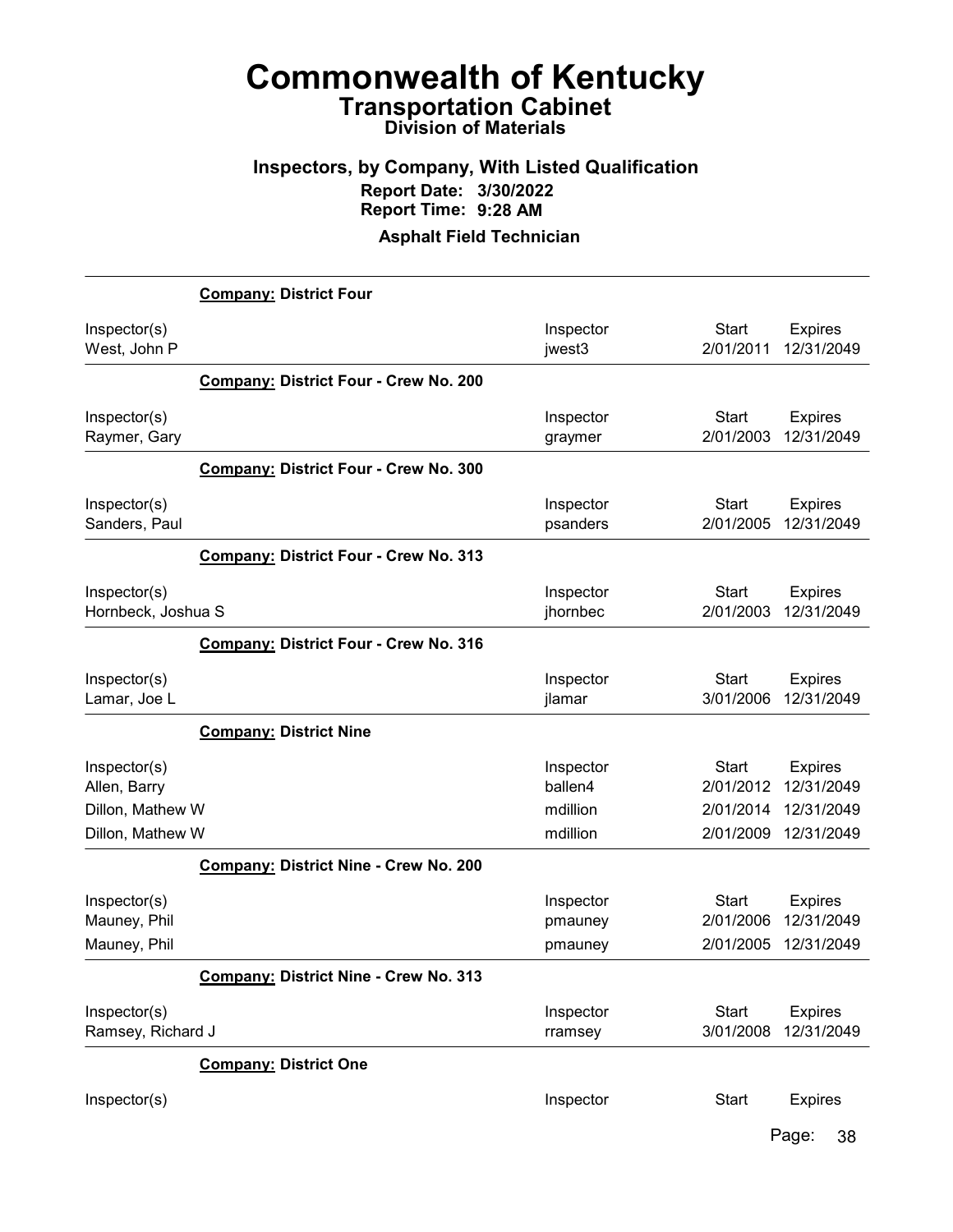# Inspectors, by Company, With Listed Qualification Report Date: 3/30/2022 Report Time: 9:28 AM

| mchampio                               | 3/01/2016                            | 12/31/2049     |
|----------------------------------------|--------------------------------------|----------------|
| dchandle                               | 3/01/2016                            | 12/31/2049     |
| mcissell                               | 3/01/2016                            | 12/31/2049     |
| tjackso3                               | 3/01/2016                            | 12/31/2049     |
| jmeredi2                               | 3/01/2016                            | 12/31/2049     |
| kmorris3                               | 3/01/2016                            | 12/31/2049     |
| tnorment                               | 3/01/2016                            | 12/31/2049     |
| brohrer                                | 3/01/2016                            | 12/31/2049     |
| dwells2                                | 3/01/2016                            | 12/31/2049     |
| dwiggins                               | 3/01/2016                            | 12/31/2049     |
| wwilson4                               | 3/01/2016                            | 12/31/2049     |
|                                        |                                      |                |
| Inspector                              | <b>Start</b>                         | <b>Expires</b> |
| bturner                                | 5/01/2013                            | 12/31/2049     |
|                                        |                                      |                |
| Company: District One - Crew No. 350   |                                      |                |
| Inspector                              | <b>Start</b>                         | <b>Expires</b> |
| mmcgrego                               | 2/01/2003                            | 12/31/2049     |
|                                        |                                      |                |
| Inspector                              | Start                                | <b>Expires</b> |
| bhall4                                 | 9/01/2012                            | 12/31/2049     |
| Company: District Seven - Crew No. 300 |                                      |                |
| Inspector                              | <b>Start</b>                         | <b>Expires</b> |
| tpreston                               | 3/01/2008                            | 12/31/2049     |
| Company: District Seven - Crew No. 311 |                                      |                |
| Inspector                              | <b>Start</b>                         | <b>Expires</b> |
| ahunt2                                 | 6/01/2004                            | 12/31/2049     |
| rleningt                               | 2/01/2004                            | 12/31/2049     |
| Company: District Seven - Crew No. 317 |                                      |                |
| Inspector                              | <b>Start</b>                         | <b>Expires</b> |
|                                        | Company: District One - Crew No. 200 |                |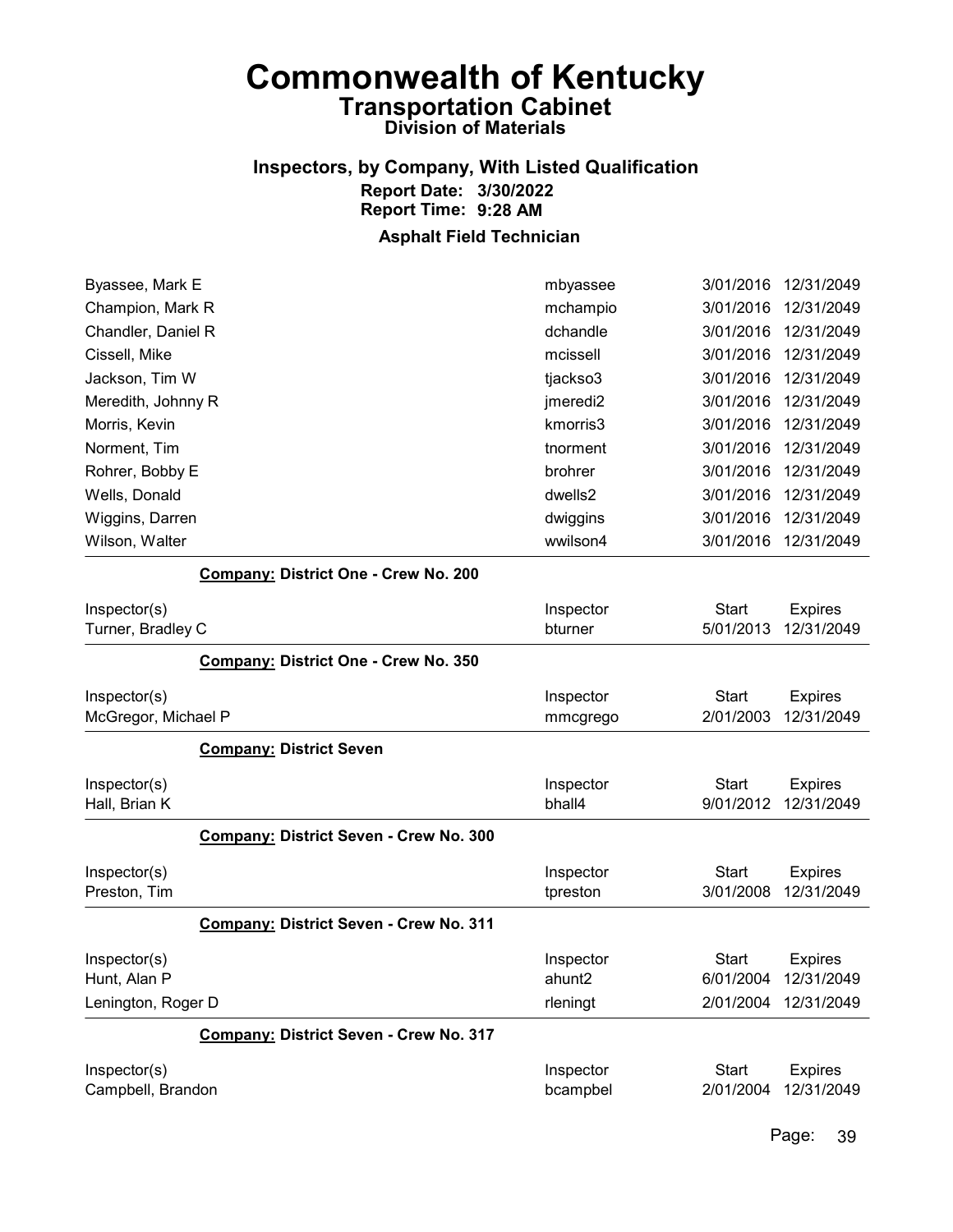# Inspectors, by Company, With Listed Qualification Report Date: 3/30/2022 Report Time: 9:28 AM

|                    | <b>Company: District Six</b>                |           |              |                |
|--------------------|---------------------------------------------|-----------|--------------|----------------|
| Inspector(s)       |                                             | Inspector | <b>Start</b> | <b>Expires</b> |
| Beach, Raymond J   |                                             | rbeach    | 8/01/2012    | 12/31/2049     |
| Blackwell, Frank W |                                             | fblackwe  | 6/01/2016    | 12/31/2049     |
| Bonar, Jacob A     |                                             | jbonar2   | 6/01/2016    | 12/31/2049     |
| Brannon, Mark      |                                             | mbrannon  | 4/01/2010    | 12/31/2049     |
| Fox, Robin         |                                             | rfox2     | 2/01/2010    | 12/31/2049     |
| Jones, Alicia      |                                             | ajones3   | 3/01/2014    | 12/31/2049     |
| Martin, Kyle       |                                             | kmartin2  | 4/01/2010    | 12/31/2049     |
| Taylor, Daulton    |                                             | dtaylor3  | 6/01/2016    | 12/31/2049     |
| Taylor, John W     |                                             | jtaylor6  | 6/01/2016    | 12/31/2049     |
|                    | Company: District Six - Crew No. 311        |           |              |                |
| Inspector(s)       |                                             | Inspector | <b>Start</b> | <b>Expires</b> |
| Beckham, Teddy L   |                                             | tbeckham  | 2/01/2004    | 12/31/2049     |
|                    | <b>Company: District Six - Crew No. 315</b> |           |              |                |
|                    |                                             |           |              |                |
| Inspector(s)       |                                             | Inspector | <b>Start</b> | <b>Expires</b> |
| Minckley, James A  |                                             | jminckle  | 2/01/2004    | 12/31/2049     |
|                    | <b>Company: District Six - Crew No. 317</b> |           |              |                |
| Inspector(s)       |                                             | Inspector | <b>Start</b> | <b>Expires</b> |
| Bowling, Craig     |                                             | cbowling  | 2/01/2004    | 12/31/2049     |
|                    | <b>Company: District Ten</b>                |           |              |                |
| Inspector(s)       |                                             | Inspector | Start        | <b>Expires</b> |
| Fugate, Colby      |                                             | cfugate   | 2/01/2014    | 12/31/2049     |
| Madden, William A  |                                             | wmadden   | 1/01/2010    | 12/31/2049     |
| Mapel, Crystal M   |                                             | cmapel    | 2/01/2005    | 12/31/2049     |
| Noble, Phillip C   |                                             | pnoble2   | 7/01/2011    | 12/31/2049     |
|                    | Company: District Ten - Crew No. 210        |           |              |                |
| Inspector(s)       |                                             | Inspector | <b>Start</b> | <b>Expires</b> |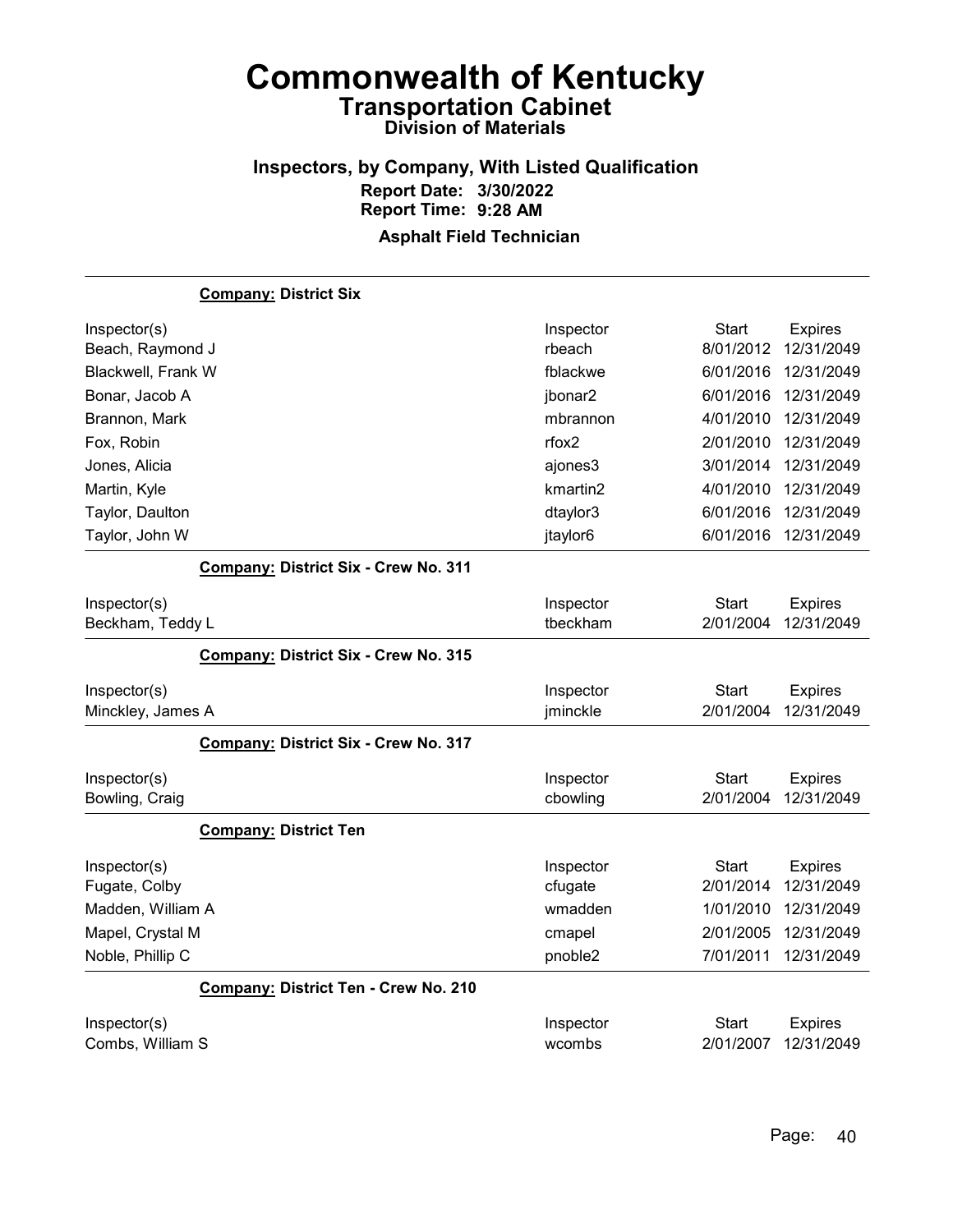# Inspectors, by Company, With Listed Qualification Report Date: 3/30/2022 Report Time: 9:28 AM

### Asphalt Field Technician

|                      | Company: District Ten - Crew No. 311          |           |              |                |
|----------------------|-----------------------------------------------|-----------|--------------|----------------|
| Inspector(s)         |                                               | Inspector | <b>Start</b> | <b>Expires</b> |
| Chaney, Steven G     |                                               | schaney   | 2/01/2004    | 12/31/2049     |
| Hawkins, Stephen T   |                                               | shawkins  | 2/01/2004    | 12/31/2049     |
|                      | Company: District Ten - Crew No. 312          |           |              |                |
| Inspector(s)         |                                               | Inspector | Start        | <b>Expires</b> |
| Combs, Bryan         |                                               | bcombs2   | 2/01/2006    | 12/31/2049     |
| Leveridge, Jackie    |                                               | jleverid  | 2/01/2004    | 12/31/2049     |
| Roberts, Willie E    |                                               | wrobert2  | 2/01/2004    | 12/31/2049     |
|                      | <b>Company: District Three</b>                |           |              |                |
| Inspector(s)         |                                               | Inspector | <b>Start</b> | <b>Expires</b> |
| Smith, Jonathan B    |                                               | bsmith3   | 3/01/2004    | 12/31/2049     |
|                      | <b>Company: District Three - Crew No. 311</b> |           |              |                |
| Inspector(s)         |                                               | Inspector | <b>Start</b> | <b>Expires</b> |
| Orndorff, Joseph D   |                                               | jorndorf  | 3/01/2004    | 12/31/2049     |
| Renick II, William R |                                               | rrenick   | 3/01/2012    | 12/31/2049     |
|                      | <b>Company: District Three - Crew No. 319</b> |           |              |                |
| Inspector(s)         |                                               | Inspector | <b>Start</b> | <b>Expires</b> |
| Bethel, Chester H    |                                               | cbethel   | 3/01/2004    | 12/31/2049     |
| Bryant, Arnold G     |                                               | abryant   | 3/01/2004    | 12/31/2049     |
|                      | <b>Company: District Twelve</b>               |           |              |                |
| Inspector(s)         |                                               | Inspector | <b>Start</b> | <b>Expires</b> |
| Holiday, Mack A      |                                               | mholiday  | 4/01/2013    | 12/31/2049     |
| Mullins, Shawn L     |                                               | smullins  | 4/01/2013    | 12/31/2049     |
|                      | Company: District Twelve - Crew No. 311       |           |              |                |
| Inspector(s)         |                                               | Inspector | <b>Start</b> | <b>Expires</b> |
| Justice, Robin T     |                                               | rjustice  | 2/01/2005    | 12/31/2049     |
|                      | <b>Company: District Two</b>                  |           |              |                |
| Inspector(s)         |                                               | Inspector | Start        | <b>Expires</b> |
| Anguish, Anthony     |                                               | aanguish  | 3/01/2016    | 12/31/2049     |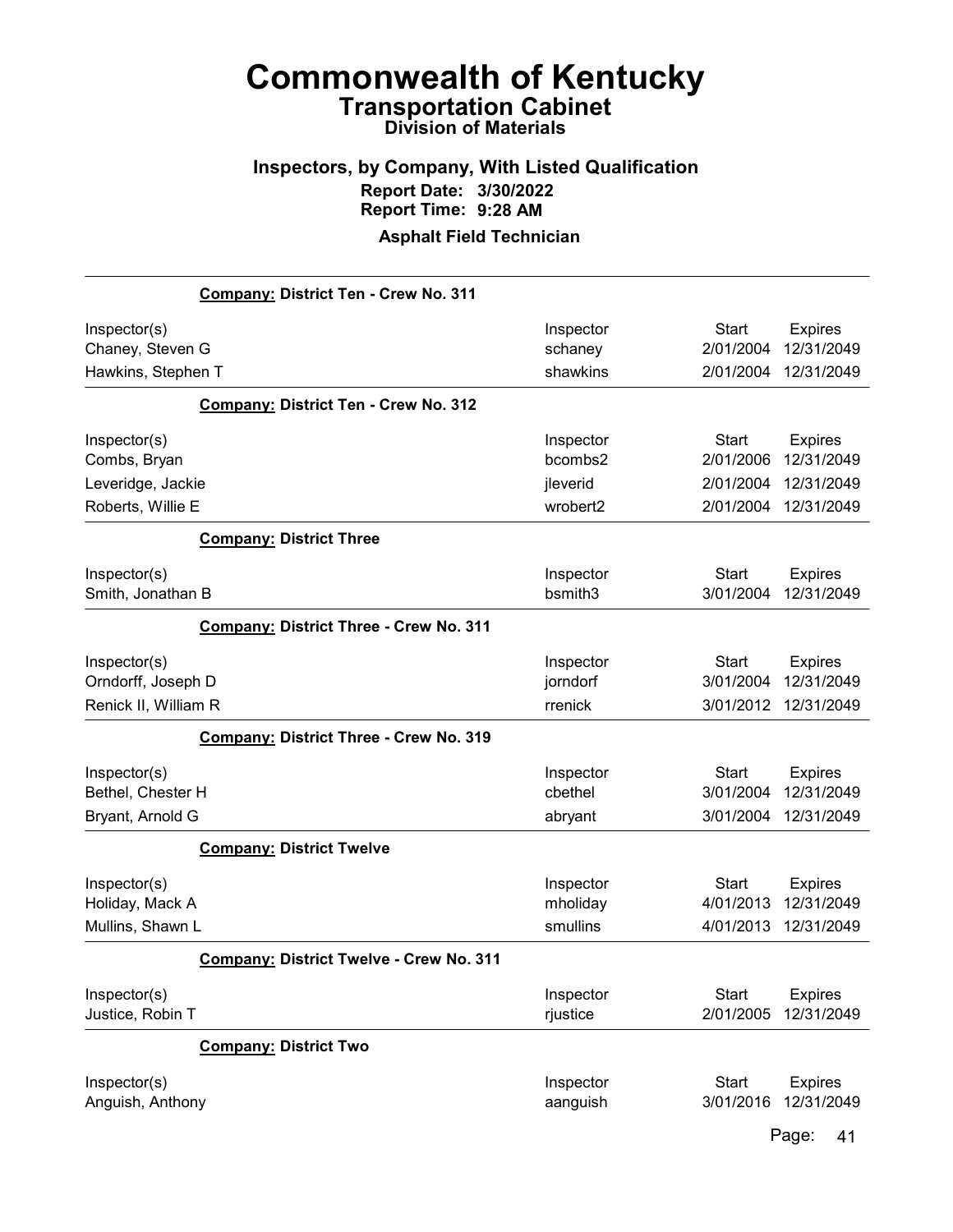# Inspectors, by Company, With Listed Qualification Report Date: 3/30/2022 Report Time: 9:28 AM

### Asphalt Field Technician

| Bassett, Stephen L                          | sbassett           | 6/01/2012                 | 12/31/2049                   |
|---------------------------------------------|--------------------|---------------------------|------------------------------|
| Bennett, Elizabeth B                        | ebennet2           | 3/01/2011                 | 12/31/2049                   |
| Egbert, Keith E                             | kegbert            | 3/01/2016                 | 12/31/2049                   |
| Matheny, Dennis M                           | dmatheny           | 3/01/2016                 | 12/31/2049                   |
| McCurry, John                               | jmccurry           | 3/01/2016                 | 12/31/2049                   |
| O'Steen, Steven                             | sosteen            | 3/01/2016                 | 12/31/2049                   |
| Robbins, Keith                              | krobbins           | 3/01/2016                 | 12/31/2049                   |
| Rolley, Kevin D                             | krolley            | 3/01/2016                 | 12/31/2049                   |
| Singleton, Shelley                          | ssinglet           | 6/01/2012                 | 12/31/2049                   |
| Stallins, Randy                             | rstalli2           | 3/01/2016                 | 12/31/2049                   |
| <b>Company: District Two - Crew No. 311</b> |                    |                           |                              |
| Inspector(s)                                | Inspector          | <b>Start</b>              | <b>Expires</b>               |
| Kash, Kimberlin                             | kkash              | 3/01/2004                 | 12/31/2049                   |
| Taylor, James W                             | jtaylor2           | 2/01/2005                 | 12/31/2049                   |
| Taylor, James W                             | jtaylor2           | 3/01/2004                 | 12/31/2049                   |
| Company: District Two - Crew No. 316        |                    |                           |                              |
| Inspector(s)                                | Inspector          | <b>Start</b>              | <b>Expires</b>               |
| Finley, Gladys A                            | gfinley            | 3/01/2004                 | 12/31/2049                   |
| <b>Company: Division Of Construction</b>    |                    |                           |                              |
| Inspector(s)                                | Inspector          | <b>Start</b>              | <b>Expires</b>               |
| Evans, Janice M                             | jevans2            | 2/01/2003                 | 12/31/2049                   |
| Rich, Stephanie                             | srich              | 2/01/2005                 | 12/31/2049                   |
| Simpson, Jim W                              | jsimpso2           | 4/01/2010                 | 12/31/2049                   |
| Sturgill, Jr., Roy E                        | rsturgi1           | 2/01/2007                 | 12/31/2049                   |
| <b>Company: E &amp; B Paving</b>            |                    |                           |                              |
| Inspector(s)<br>Paul, Larry L               | Inspector<br>Ipaul | <b>Start</b><br>3/01/2008 | <b>Expires</b><br>12/31/2049 |
| Company: E & B Paving, Inc. - Evansville    |                    |                           |                              |
| Inspector(s)                                | Inspector          | <b>Start</b>              | <b>Expires</b>               |
| Heuring, William B                          | wheuring           | 2/01/2011                 | 12/31/2049                   |
| Heuring, William B                          | wheuring           | 3/01/2006                 | 12/31/2049                   |
| Houchins, Larry R                           | <b>Ihouchin</b>    | 3/01/2004                 | 12/31/2049                   |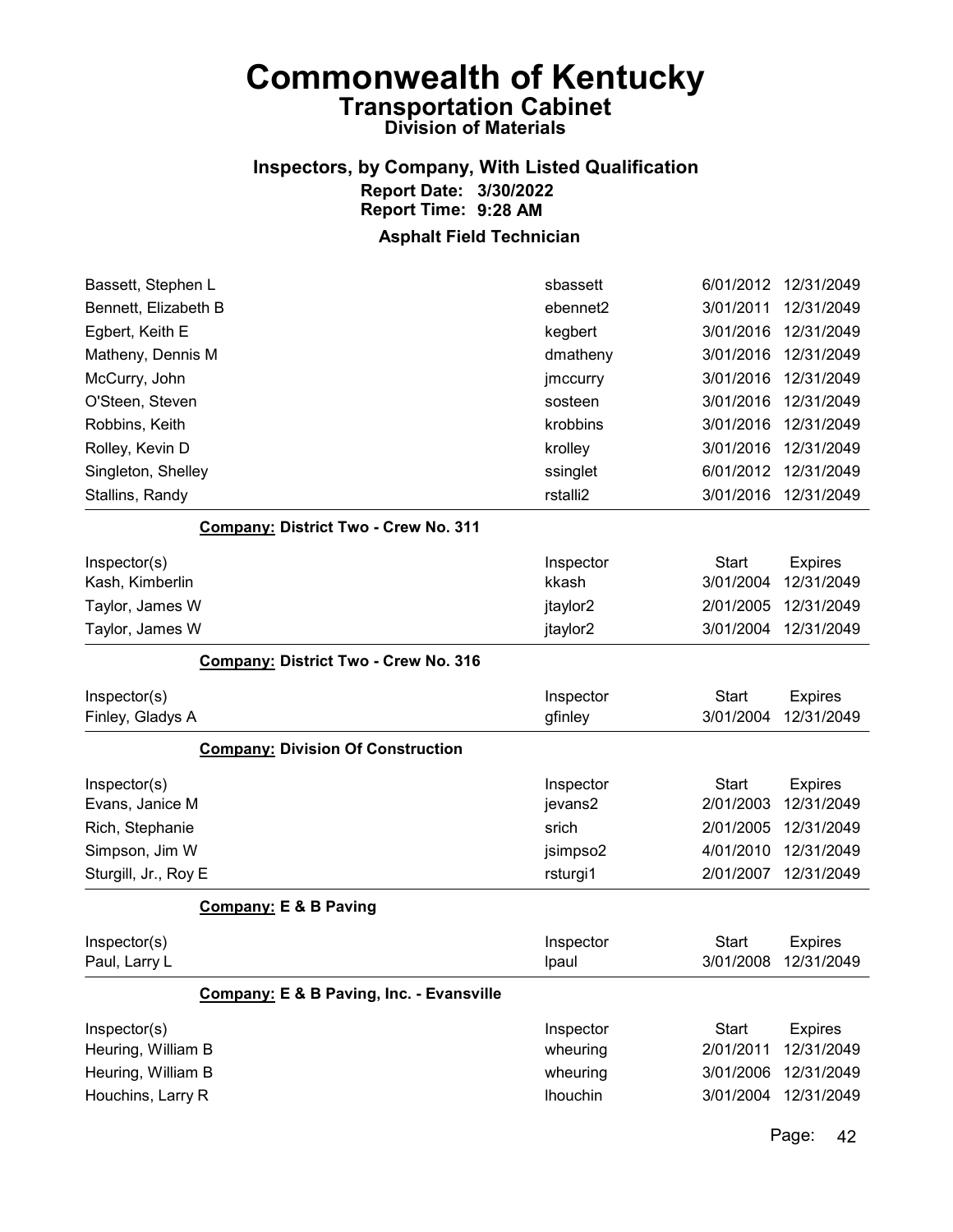# Commonwealth of Kentucky Transportation Cabinet

# Division of Materials

### Inspectors, by Company, With Listed Qualification Report Date: 3/30/2022 Report Time: 9:28 AM

| Liebhart, James C                                                         | jliebhar                                                 | 2/01/2011                                           | 12/31/2049                                               |
|---------------------------------------------------------------------------|----------------------------------------------------------|-----------------------------------------------------|----------------------------------------------------------|
| Liebhart, James C                                                         | jliebhar                                                 | 3/01/2006                                           | 12/31/2049                                               |
| <b>Company: East Coast Right of Way</b>                                   |                                                          |                                                     |                                                          |
| Inspector(s)<br>Baldwin, Jason E                                          | Inspector<br>jbaldwin                                    | <b>Start</b><br>3/01/2016                           | <b>Expires</b><br>12/31/2049                             |
| <b>Company: Eastern Kentucky University</b>                               |                                                          |                                                     |                                                          |
| Inspector(s)<br>Evans, Irvine W                                           | Inspector<br>ievans                                      | <b>Start</b><br>3/01/2011                           | <b>Expires</b><br>12/31/2049                             |
| <b>Company: Eaton Asphalt</b>                                             |                                                          |                                                     |                                                          |
| Inspector(s)<br>Brumley, Keith                                            | Inspector<br>kbrumley                                    | <b>Start</b><br>2/01/2012                           | <b>Expires</b><br>12/31/2049                             |
| Jones, Brian K                                                            | bjones2                                                  | 2/01/2011                                           | 12/31/2049                                               |
| O'Dell, Zachariah C                                                       | zodell                                                   | 3/01/2011                                           | 12/31/2049                                               |
| <b>Company: Eaton Asphalt Paving Co.</b>                                  |                                                          |                                                     |                                                          |
| Inspector(s)<br>Ertel, Jamie W                                            | Inspector<br>jertel                                      | <b>Start</b><br>1/01/2013                           | <b>Expires</b><br>12/31/2049                             |
| Galloway, Jonathan L                                                      | jgallowa                                                 | 3/01/2008                                           | 12/31/2049                                               |
| Magee, Dale W                                                             | dmagee                                                   | 3/01/2013                                           | 12/31/2049                                               |
| Noland, James W                                                           | jnoland2                                                 | 3/01/2013                                           | 12/31/2049                                               |
| Ogle, Anthony R                                                           | aogle                                                    | 2/01/2009                                           | 12/31/2049                                               |
| Shiveley, Josh D                                                          | jshivele                                                 | 1/01/2013                                           | 12/31/2049                                               |
|                                                                           | <b>Company: Eaton Asphalt Paving Company - AMP060309</b> |                                                     |                                                          |
| Inspector(s)<br>Hamilton, Allen D<br>O'Brien, Dale E<br>O'Brien, Dale E   | Inspector<br>ahamilt2<br>dobrien<br>dobrien              | <b>Start</b><br>3/01/2013<br>3/01/2008<br>3/01/2013 | <b>Expires</b><br>12/31/2049<br>12/31/2049<br>12/31/2049 |
| Company: Eaton Asphalt Paving Company - Covington                         |                                                          |                                                     |                                                          |
| Inspector(s)<br>Dixon, Sherman L<br>Dixon, Sherman L<br>Moford, Kenneth R | Inspector<br>sdixon<br>sdixon<br>kmoford                 | <b>Start</b><br>2/01/2009<br>2/01/2004<br>2/01/2004 | <b>Expires</b><br>12/31/2049<br>12/31/2049<br>12/31/2049 |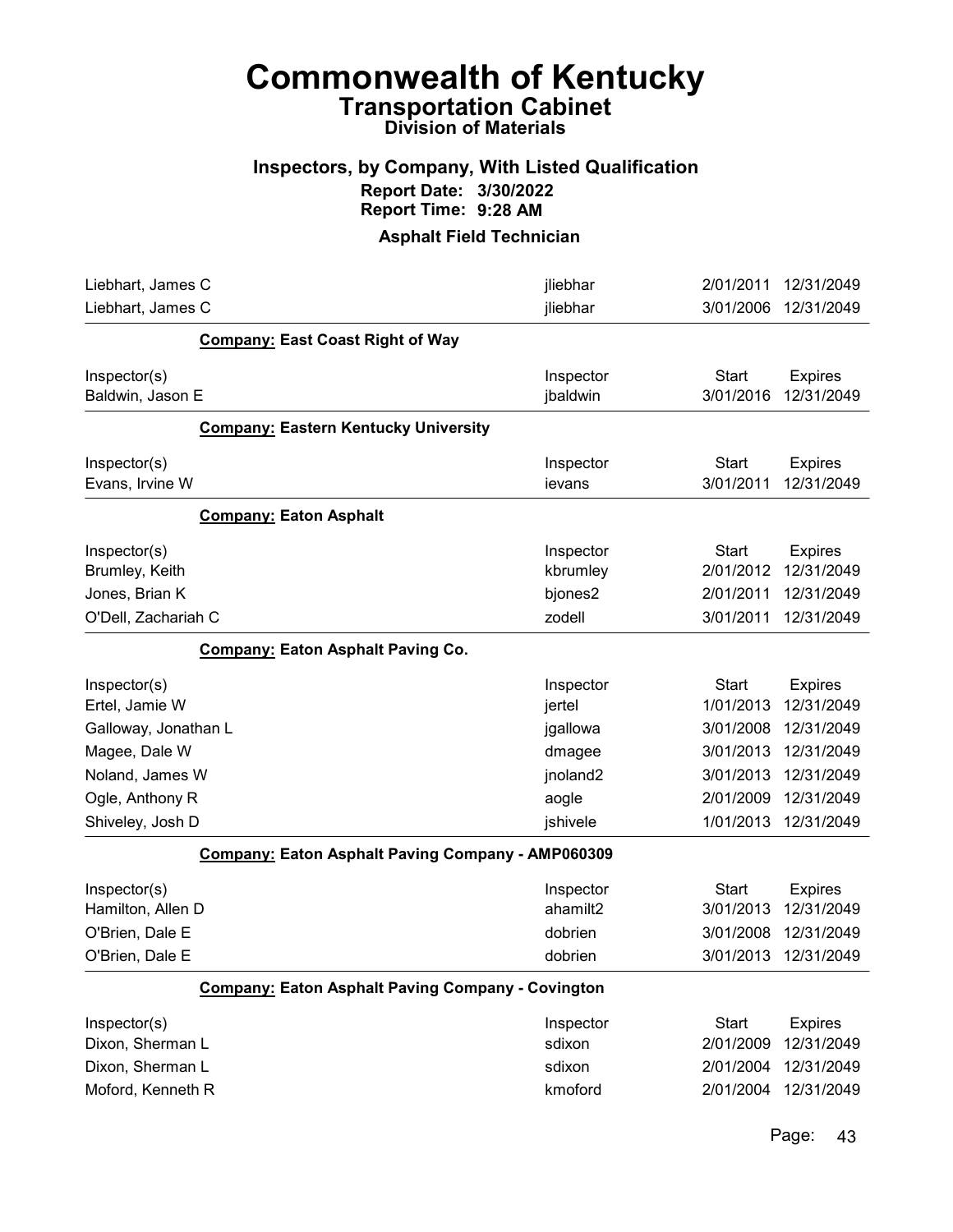# Commonwealth of Kentucky Transportation Cabinet

# Division of Materials

### Inspectors, by Company, With Listed Qualification Report Date: 3/30/2022 Report Time: 9:28 AM

Asphalt Field Technician

| kmoford            | 2/01/2009    | 12/31/2049             |
|--------------------|--------------|------------------------|
|                    |              | 12/31/2049             |
|                    |              |                        |
| Inspector          | <b>Start</b> | <b>Expires</b>         |
| jbrunson           | 8/01/2013    | 12/31/2049             |
|                    |              |                        |
| Inspector          | <b>Start</b> | <b>Expires</b>         |
| tpolloch           |              | 12/31/2049             |
|                    |              |                        |
| Inspector          | <b>Start</b> | <b>Expires</b>         |
| tstedman           | 4/01/2010    | 12/31/2049             |
|                    |              |                        |
| Inspector          | <b>Start</b> | <b>Expires</b>         |
| mbond <sub>2</sub> | 3/01/2004    | 12/31/2049             |
| mbond <sub>2</sub> | 2/01/2011    | 12/31/2049             |
| jcoblin            | 3/01/2009    | 12/31/2049             |
| hcruze             | 3/01/2004    | 12/31/2049             |
| rehringe           | 4/01/2010    | 12/31/2049             |
| wgravatt           | 4/01/2010    | 12/31/2049             |
| wgravatt           | 3/01/2005    | 12/31/2049             |
| rhall              | 3/01/2006    | 12/31/2049             |
| thockers           | 2/01/2006    | 12/31/2049             |
| thockers           | 4/01/2012    | 12/31/2049             |
| thockers           | 2/01/2005    | 12/31/2049             |
| moliver            | 2/01/2007    | 12/31/2049             |
| rsteakle           | 4/01/2012    | 12/31/2049             |
| rsteakle           | 2/01/2007    | 12/31/2049             |
| dwhitmor           | 3/01/2005    | 12/31/2049             |
|                    | jwolfinb     | 2/01/2007<br>1/01/2010 |

#### Company: Flynn Brothers Contracting - AMP050302

| Inspector(s)         | Inspector          | Start | Expires              |
|----------------------|--------------------|-------|----------------------|
| Harrington, Jonathan | jharring           |       | 2/01/2012 12/31/2049 |
| Reed, Scott          | sreed <sub>2</sub> |       | 4/01/2010 12/31/2049 |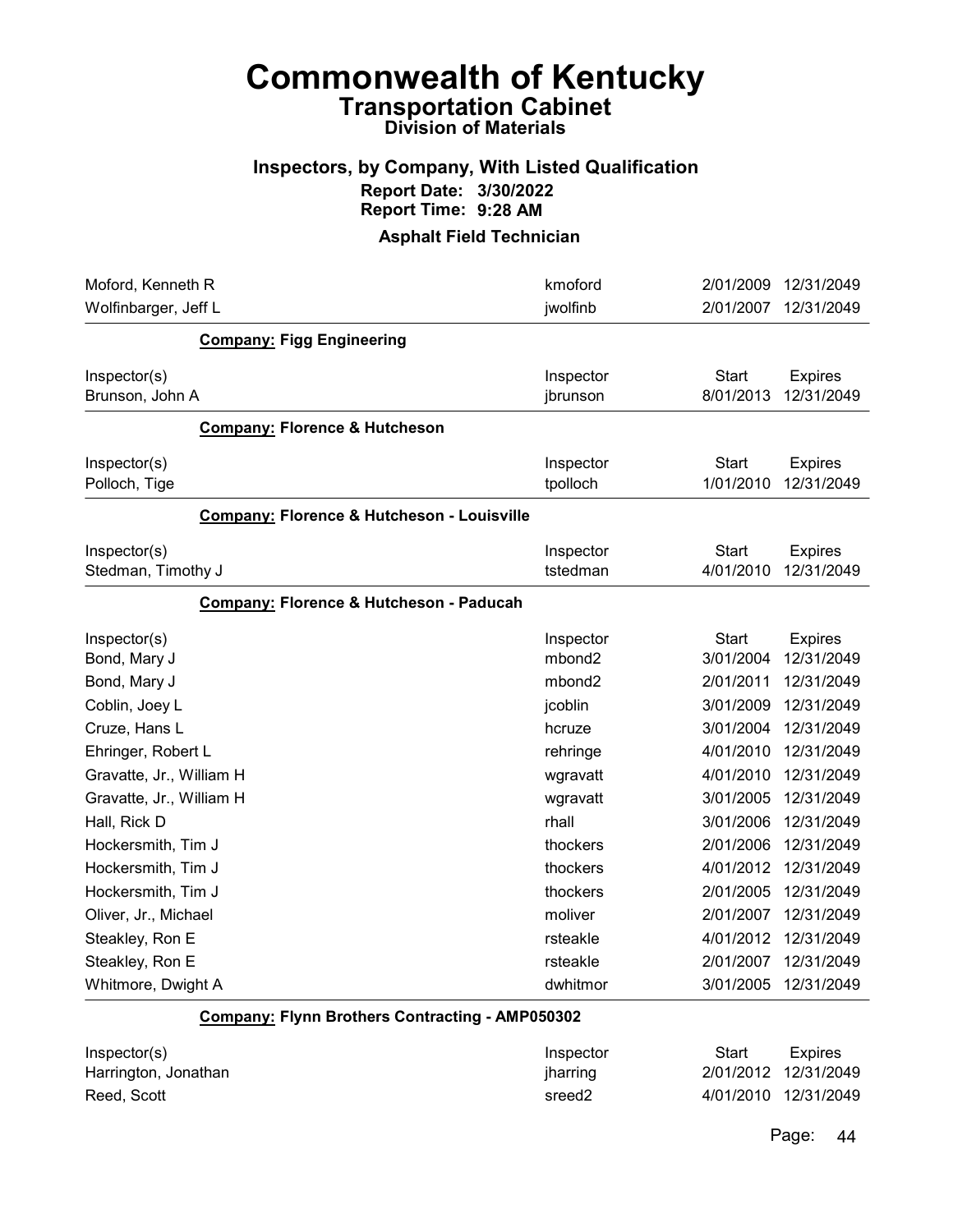# Inspectors, by Company, With Listed Qualification Report Date: 3/30/2022 Report Time: 9:28 AM

| <b>Company: Flynn Brothers Contracting, Inc.</b> |           |           |                |
|--------------------------------------------------|-----------|-----------|----------------|
| Inspector(s)                                     | Inspector | Start     | <b>Expires</b> |
| Anderson, Billy                                  | banderso  | 2/01/2005 | 12/31/2049     |
| Giovenco, Adam                                   | agiovenc  | 2/04/2003 | 12/31/2049     |
| Helson, Brian                                    | bhelson   | 2/01/2006 | 12/31/2049     |
| Helson, Brian                                    | bhelson   | 2/01/2012 | 12/31/2049     |
| lvy, James                                       | jivy      | 2/01/2005 | 12/31/2049     |
| Pfeiffer, Kyle                                   | kpfeiffe  | 3/01/2014 | 12/31/2049     |
| Sandquist, Jordan T                              | jsandqui  | 2/01/2007 | 12/31/2049     |
| Sandquist, Jordan T                              | jsandqui  | 5/01/2013 | 12/31/2049     |
| Turpin, Ray T                                    | rturpin   | 2/01/2004 | 12/31/2049     |
| Willis, Roscoe F                                 | rwillis   | 3/01/2004 | 12/31/2049     |
| <b>Company: Ford Construction Co.</b>            |           |           |                |
| Inspector(s)                                     | Inspector | Start     | <b>Expires</b> |
| Summers, Kenneth R                               | ksummers  | 3/01/2008 | 12/31/2049     |
| <b>Company: Fred Weber, Inc.</b>                 |           |           |                |
| Inspector(s)                                     | Inspector | Start     | <b>Expires</b> |
| Behrens, Josh S                                  | jbehrens  | 3/01/2008 | 12/31/2049     |
| Marshall, David B                                | dmarsha2  | 3/01/2008 | 12/31/2049     |
| Rosenthal, Steven D                              | srosenth  | 3/01/2008 | 12/31/2049     |
| <b>Company: Frederick &amp; May Construction</b> |           |           |                |
| Inspector(s)                                     | Inspector | Start     | <b>Expires</b> |
| Vance, Brian K                                   | bvance    | 2/01/2010 | 12/31/2049     |
| <b>Company: GPI</b>                              |           |           |                |
| Inspector(s)                                     | Inspector | Start     | <b>Expires</b> |
| Smith, Douglas E                                 | dsmith7   | 2/01/2005 | 12/31/2049     |
| Smith, Douglas E                                 | dsmith7   | 2/01/2013 | 12/31/2049     |
| <b>Company: GRW Engineers, Inc.</b>              |           |           |                |
| Inspector(s)                                     | Inspector | Start     | <b>Expires</b> |
| Kreutzjans, Gregory A                            | gkreutzj  | 1/01/2013 | 12/31/2049     |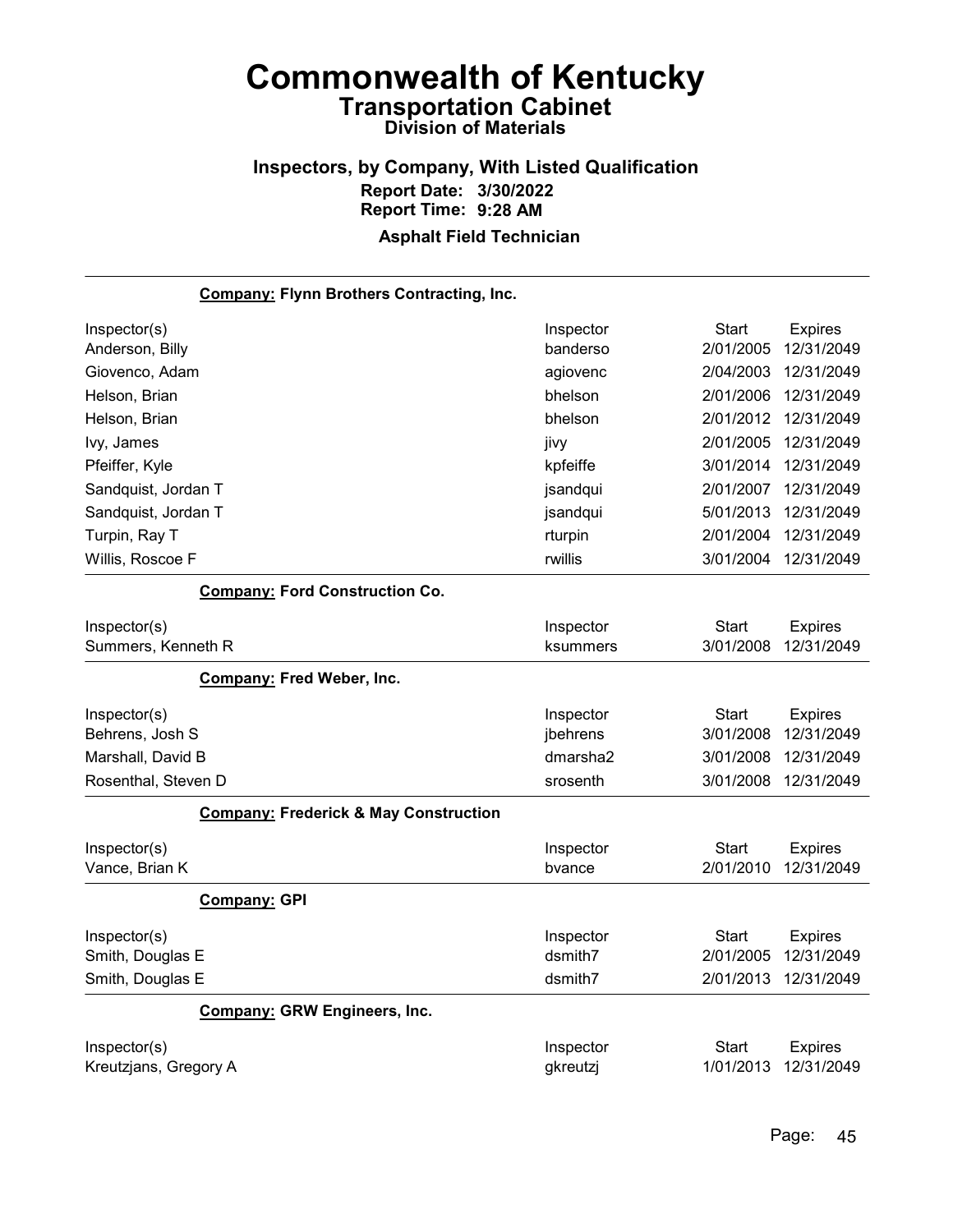# Inspectors, by Company, With Listed Qualification Report Date: 3/30/2022 Report Time: 9:28 AM

|                   | Company: Gaddie Shamrock - AMP080301                    |           |              |                |
|-------------------|---------------------------------------------------------|-----------|--------------|----------------|
| Inspector(s)      |                                                         | Inspector | Start        | <b>Expires</b> |
| Coffey, Ricky     |                                                         | rcoffey   | 3/01/2008    | 12/31/2049     |
| Corbin, Terry     |                                                         | tcorbin   | 3/01/2008    | 12/31/2049     |
| Curtis, Bruce     |                                                         | bcurtis   | 3/01/2008    | 12/31/2049     |
|                   | <b>Company: Gaddie Shamrock - Albany KY</b>             |           |              |                |
| Inspector(s)      |                                                         | Inspector | Start        | <b>Expires</b> |
| Burchett, Jimmy G |                                                         | jburche1  | 2/01/2007    | 12/31/2049     |
|                   | Company: Gaddie Shamrock Co. - AMP080101                |           |              |                |
| Inspector(s)      |                                                         | Inspector | Start        | <b>Expires</b> |
| Womack, Joe T     |                                                         | jwomack   | 2/01/2011    | 12/31/2049     |
| Womack, Joe T     |                                                         | jwomack   | 3/01/2008    | 12/31/2049     |
|                   | Company: Gaddie Shamrock LLC - Columbia                 |           |              |                |
| Inspector(s)      |                                                         | Inspector | <b>Start</b> | <b>Expires</b> |
| Beard, Doug       |                                                         | dbeard    | 2/01/2006    | 12/31/2049     |
| Beard, Doug       |                                                         | dbeard    | 2/01/2011    | 12/31/2049     |
| Branham, David M  |                                                         | dbranham  | 3/01/2004    | 12/31/2049     |
| Milby, Gary       |                                                         | gmilby    | 2/01/2006    | 12/31/2049     |
| Milby, Gary       |                                                         | gmilby    | 2/01/2011    | 12/31/2049     |
| Wallace, Ricky    |                                                         | rwallace  | 2/01/2011    | 12/31/2049     |
| Wallace, Ricky    |                                                         | rwallace  | 2/01/2006    | 12/31/2049     |
|                   | Company: Gaddie-Shamrock - AMP080402                    |           |              |                |
| Inspector(s)      |                                                         | Inspector | <b>Start</b> | <b>Expires</b> |
| Asberry, Bill W   |                                                         | basberry  | 2/01/2003    | 12/31/2049     |
|                   | <b>Company: Georgetown Scott Co Planning Commission</b> |           |              |                |
| Inspector(s)      |                                                         | Inspector | Start        | <b>Expires</b> |
| Carter, John S    |                                                         | jcarter2  | 2/01/2007    | 12/31/2049     |
| Combs, Kelvin     |                                                         | kcomb1    | 2/01/2007    | 12/31/2049     |
| Krebs, Ben        |                                                         | bkrebs    | 2/01/2005    | 12/31/2049     |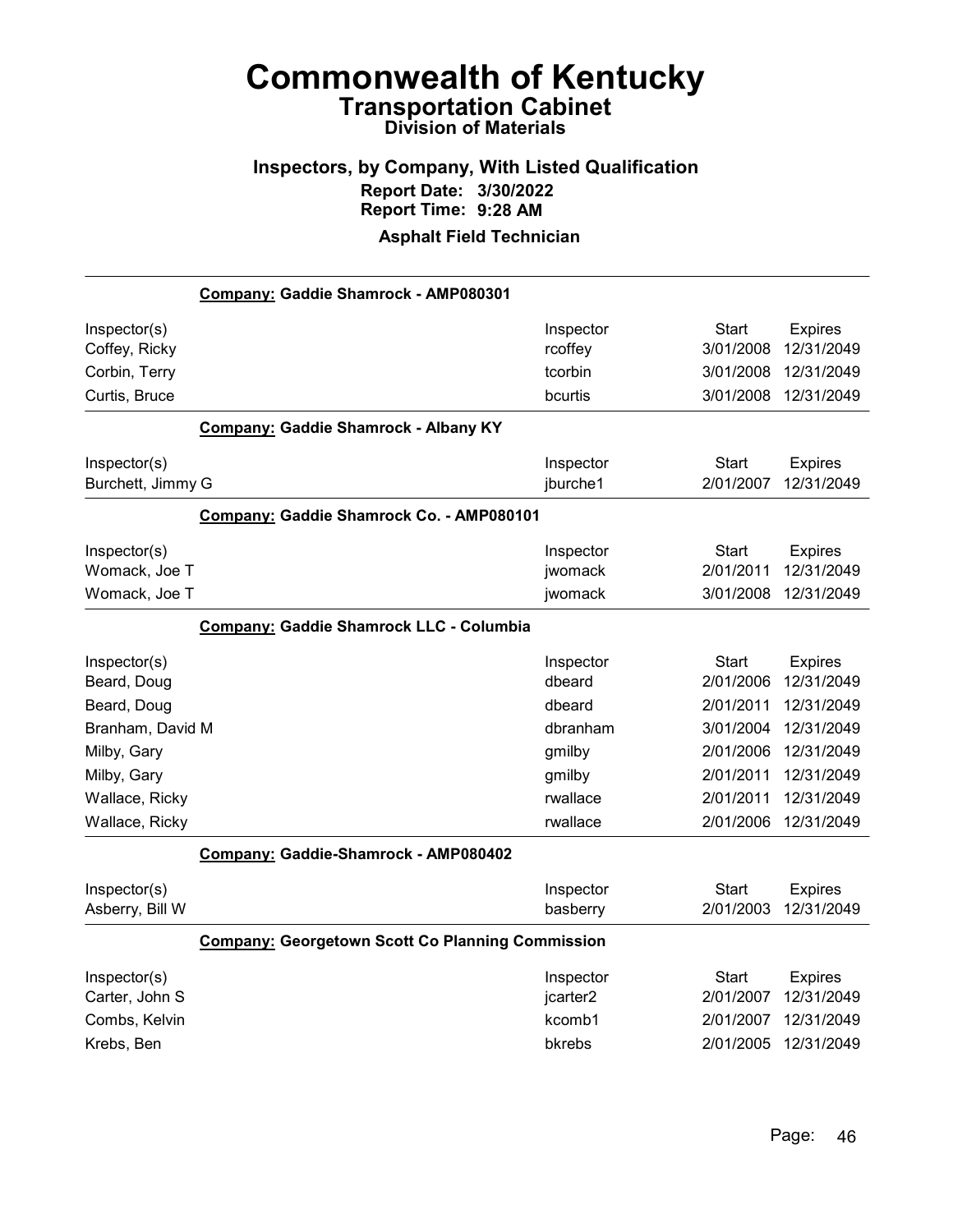### Inspectors, by Company, With Listed Qualification Report Date: 3/30/2022 Report Time: 9:28 AM Asphalt Field Technician

Company: Geotechnology Inc. Inspector(s) **Inspector** Start Expires Pryse, Michael K mpryse 3/01/2013 12/31/2049 Company: Glass Aggregates, LLC Inspector(s) **Inspector** Start Expires Furlong, Steve W sfurlong 3/01/2008 12/31/2049 Poynter, Roger C **Poynter** 6/01/2010 12/31/2049 Stinson, Charles T cstinson 3/01/2004 12/31/2049 Stinson, Charles T cstinson 2/01/2003 12/31/2049 Thompson, Samuel A sthomps2 3/01/2004 12/31/2049 Company: Gohmann Asphalt - AMP050305 Inspector(s) **Inspector** Start Expires Fetter, Kenny F kfetter 2/01/2014 12/31/2049 Spellman, Jacob A jspellma 2/01/2014 12/31/2049 Stephens, Matthew C mstephe2 2/01/2014 12/31/2049 Company: Gohmann Asphalt - Clarksville Inspector(s) **Inspector** Start Expires Arnett, Larry **and Community 2012 12/31/2014** 12/31/2049 and Larnett 3/01/2004 12/31/2049 Bullock, Bobby bbullock 2/01/2005 12/31/2049 Bullock, Bobby bbullock 3/01/2009 12/31/2049 Colvin, Clarence ccolvin 3/01/2005 12/31/2049 Comer, Russell T rcomer 3/01/2004 12/31/2049 Crosier, Marvin K mcrosier 3/01/2009 12/31/2049 Crosier, Marvin K mcrosier 3/01/2004 12/31/2049 Davis, Gary gdavis 3/01/2004 12/31/2049 Dobbins, Dustin T ddobbins 3/01/2009 12/31/2049 Dobbins, Dustin T ddobbins 3/01/2004 12/31/2049 Dobbins, Ronnie C rdobbins 3/01/2004 12/31/2049 Dobbins, Zacharia D zdobbins 3/01/2009 12/31/2049 Dobbins, Zacharia D zdobbins 3/01/2004 12/31/2049 Fetz, Doug dfetz 3/01/2004 12/31/2049 Futter, Matthew S mfutter 1/01/2014 12/31/2049 Futter, Matthew S mfutter 3/01/2009 12/31/2049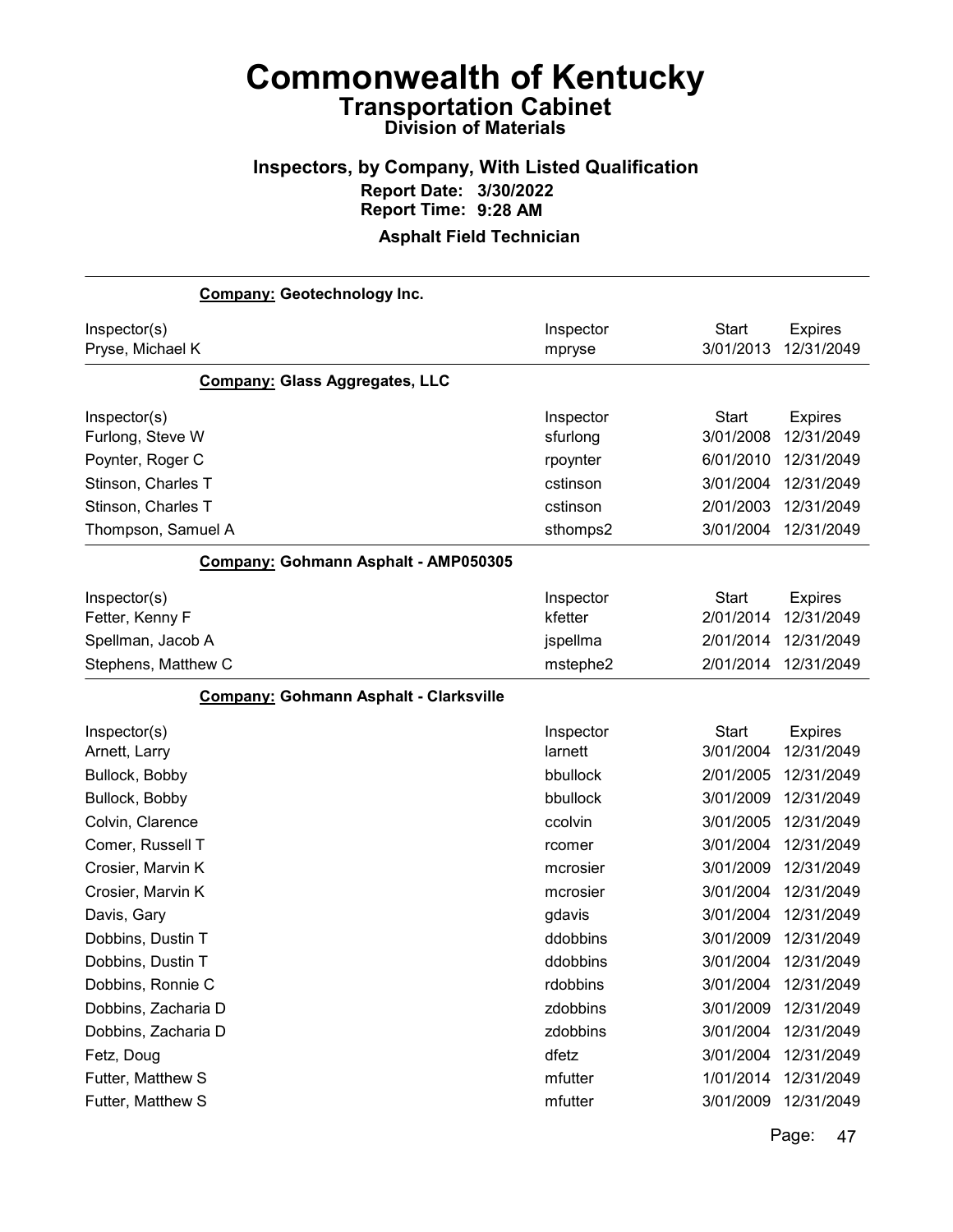# Inspectors, by Company, With Listed Qualification Report Date: 3/30/2022 Report Time: 9:28 AM

### Asphalt Field Technician

| Futter, Matthew S                    | mfutter   | 3/01/2004    | 12/31/2049     |
|--------------------------------------|-----------|--------------|----------------|
| Hardesty, Franz W                    | fhardest  | 1/01/2014    | 12/31/2049     |
| Hardesty, Franz W                    | fhardest  | 3/01/2009    | 12/31/2049     |
| Hardesty, Franz W                    | fhardest  | 3/01/2004    | 12/31/2049     |
| Hogue, Rick W                        | rhogue    | 3/01/2004    | 12/31/2049     |
| Jenkins, William W                   | wjenkins  | 3/01/2009    | 12/31/2049     |
| Jenkins, William W                   | wjenkins  | 3/01/2005    | 12/31/2049     |
| Jones, Jon C                         | jjones7   | 3/01/2004    | 12/31/2049     |
| Menges, Richard                      | rmenges   | 2/01/2010    | 12/31/2049     |
| Naugle, Jeff                         | jnaugle   | 3/01/2004    | 12/31/2049     |
| Persohn, Mark A                      | mpersohn  | 3/01/2005    | 12/31/2049     |
| Rogers, Mark                         | mrogers3  | 3/01/2005    | 12/31/2049     |
| Sherman, Stephen F                   | ssherman  | 3/01/2005    | 12/31/2049     |
| Smith, Clark M                       | csmith12  | 3/01/2004    | 12/31/2049     |
| Stewart, Donald L                    | dstewar2  | 1/01/2014    | 12/31/2049     |
| Stewart, Donald L                    | dstewar2  | 3/01/2009    | 12/31/2049     |
| Stewart, Donald L                    | dstewar2  | 3/01/2004    | 12/31/2049     |
| Webb, David H                        | dwebb     | 3/01/2004    | 12/31/2049     |
| Webb, Sherry L                       | swebb     | 3/01/2004    | 12/31/2049     |
| Whitlock, James                      | jwhitloc  | 3/01/2004    | 12/31/2049     |
| Company: Greenman-Pedersen, Inc.     |           |              |                |
| Inspector(s)                         | Inspector | <b>Start</b> | <b>Expires</b> |
| Broomall, Edward R                   | ebroomal  | 3/01/2009    | 12/31/2049     |
| Spaulding, Johnny R                  | jspauldi  | 4/01/2013    | 12/31/2049     |
| Thomas, Britney K                    | bthomas3  | 3/01/2012    | 12/31/2049     |
| Company: Gresham, Smith and Partners |           |              |                |
| Inspector(s)                         | Inspector | <b>Start</b> | <b>Expires</b> |
| Riggs, Shawn P                       | sriggs    | 10/01/2010   | 12/31/2049     |
| Company: H. C. Nutting Co.           |           |              |                |
| Inspector(s)                         | Inspector | <b>Start</b> | <b>Expires</b> |
| Alig, Jay M                          | jalig     | 4/01/2011    | 12/31/2049     |
| Company: H. G. Mays Corp - AMP050303 |           |              |                |
| Inspector(s)                         | Inspector | <b>Start</b> | <b>Expires</b> |
|                                      |           |              |                |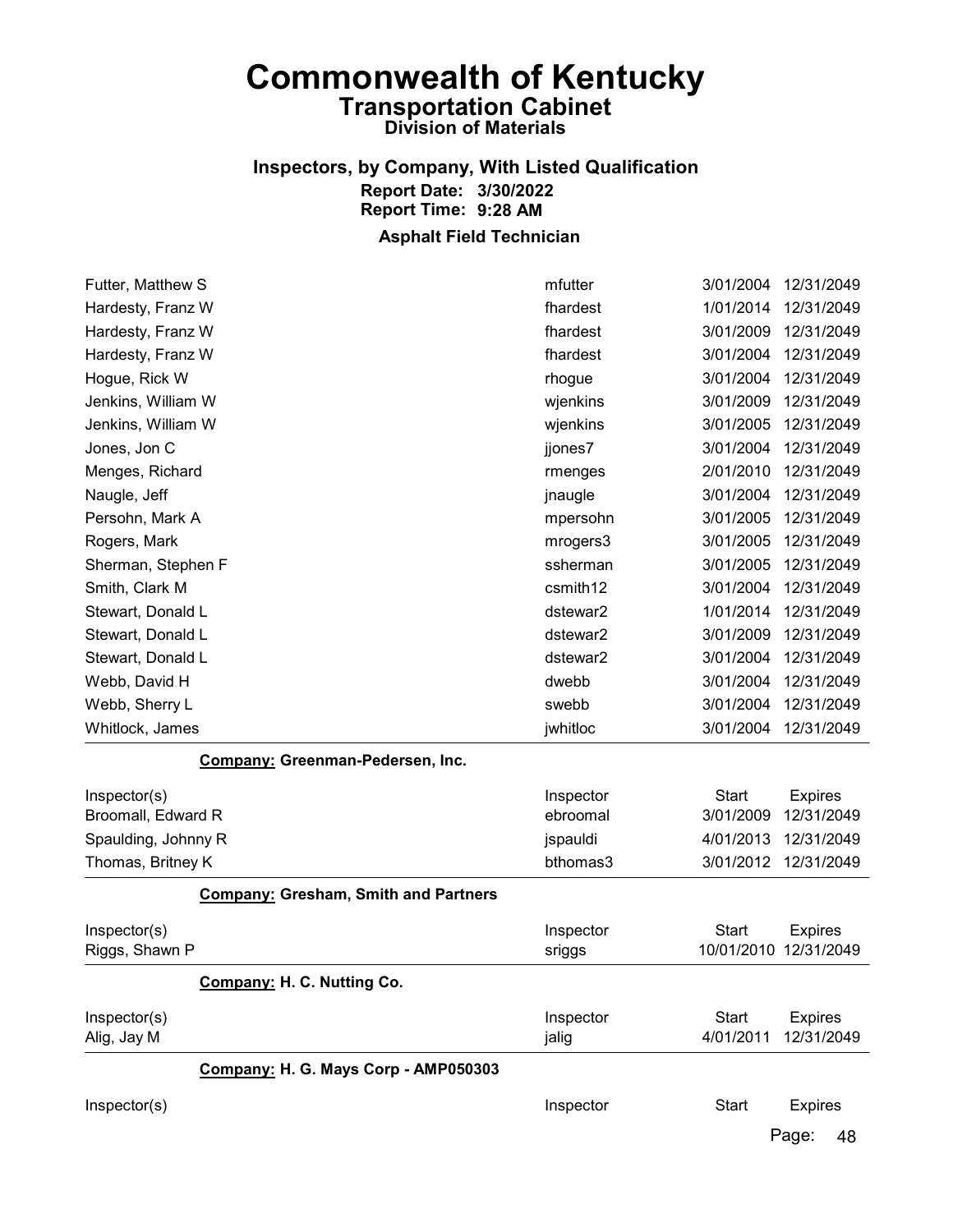### Inspectors, by Company, With Listed Qualification Report Date: 3/30/2022 Report Time: 9:28 AM

### Asphalt Field Technician

| Blevins, Mark       | mblevin2 |           | 3/01/2008 12/31/2049 |
|---------------------|----------|-----------|----------------------|
| Graham, Chan        | cqraham  | 1/01/2013 | 12/31/2049           |
| Graham, Chan        | cqraham  |           | 3/01/2008 12/31/2049 |
| Hockensmith, Jeremy | jhockens |           | 3/01/2008 12/31/2049 |
| Jenkins, Jackie     | jjenkin2 | 3/01/2008 | 12/31/2049           |
| Wooldridge, Gary    | gwooldr2 | 3/01/2008 | 12/31/2049           |

#### Company: H. G. Mays Corp.

| Inspector(s)        | Inspector | <b>Start</b> | <b>Expires</b> |
|---------------------|-----------|--------------|----------------|
| Bennett, Duane A    | dbennett  | 3/01/2009    | 12/31/2049     |
| Blevins, Billy D    | bblevins  | 1/01/2010    | 12/31/2049     |
| Blevins, Billy D    | bblevins  | 3/01/2004    | 12/31/2049     |
| Browning, Bill      | bbrowni2  | 1/01/2010    | 12/31/2049     |
| Browning, Bill      | bbrowni2  | 2/01/2005    | 12/31/2049     |
| Bryant, Jody C      | jbryant   | 1/01/2013    | 12/31/2049     |
| Bryant, Jody C      | jbryant   | 3/01/2008    | 12/31/2049     |
| Childers, William P | pchilder  | 3/01/2006    | 12/31/2049     |
| Childers, William P | pchilder  | 1/01/2013    | 12/31/2049     |
| Childers, William P | pchilder  | 3/01/2008    | 12/31/2049     |
| Dungan, Nicholas G  | ndungan   | 3/01/2008    | 12/31/2049     |
| Dungan, Nicholas G  | ndungan   | 1/01/2013    | 12/31/2049     |
| Figg, Walter        | wfigg     | 2/01/2003    | 12/31/2049     |
| Kinman, Albert B    | akinman   | 1/01/2013    | 12/31/2049     |
| Lykins, David       | dlykins   | 2/01/2005    | 12/31/2049     |
| Lykins, David       | dlykins   | 1/01/2010    | 12/31/2049     |
| Mays, Kris          | kmays     | 2/01/2011    | 12/31/2049     |
| McGlone, Anthony L  | amcglone  | 1/01/2010    | 12/31/2049     |
| McGlone, Anthony L  | amcglone  | 2/01/2005    | 12/31/2049     |
| Sheets, Joseph S    | jsheets   | 4/01/2011    | 12/31/2049     |
| Sheets, Joseph S    | jsheets   | 3/01/2006    | 12/31/2049     |
| Smith, Joe E        | jsmith4   | 3/01/2006    | 12/31/2049     |
| Southworth, Don     | dsouthwo  | 3/01/2008    | 12/31/2049     |
| Sparrow, Kyle C     | ksparro2  | 3/01/2006    | 12/31/2049     |
| Sparrow, Kyle C     | ksparro2  | 3/01/2008    | 12/31/2049     |
| Sparrow, Kyle C     | ksparro2  | 1/01/2013    | 12/31/2049     |
|                     |           |              |                |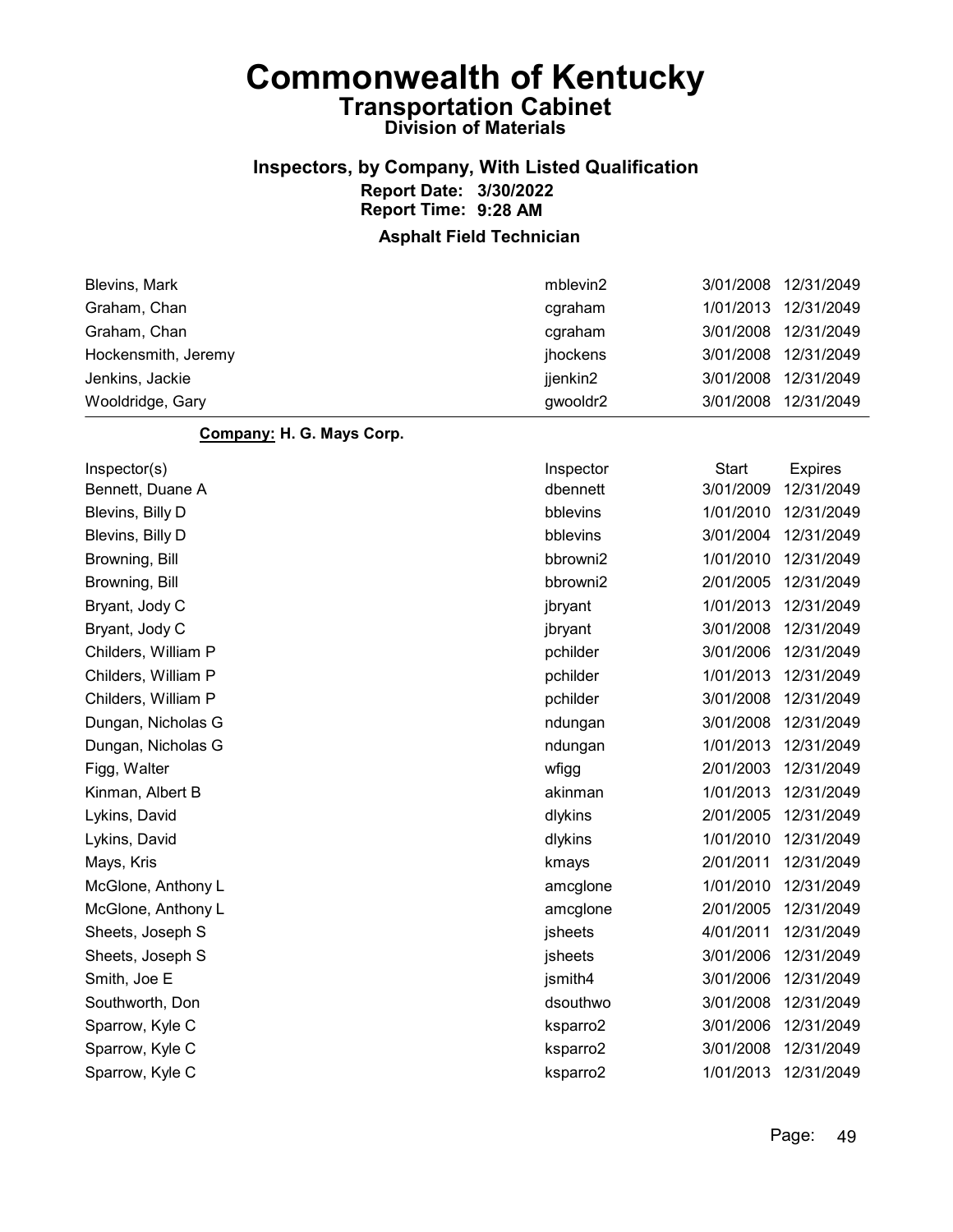### Inspectors, by Company, With Listed Qualification Report Date: 3/30/2022 Report Time: 9:28 AM Asphalt Field Technician

# Company: H.W. Lochner Inc. Inspector(s) **Inspector** Start Expires Ingles, Donald L dingles 2/01/2009 12/31/2049 Rowley, Christopher R crowley 3/01/2008 12/31/2049 Rowley, Christopher R crowley 2/01/2013 12/31/2049 Thompson, Edmond C ethomps3 2/01/2009 12/31/2049 Tucker, Gerard C gtucker 3/01/2004 12/31/2049 Tucker, Gerard C gtucker 1/01/2010 12/31/2049 Wells, Morris E mwells 1/01/2010 12/31/2049 Witte, William P wwitte 2/01/2014 12/31/2049 Company: H.W. Lochner Inc. - Franklin TN Inspector(s) **Inspector** Start Expires Karper, Christopher L ckarper 3/01/2013 12/31/2049 Company: HDR Inspector(s) **Inspector** Start Expires Daumen, Melisa M mdaumen 9/01/2012 12/31/2049 Daumen, Melisa M mdaumen 3/01/2016 12/31/2049 Company: HDR - Lexington Inspector(s) **Inspector** Start Expires Adams, Timothy R **Adams** 2/01/2006 12/31/2049 Blanton, Amy M ablanton 8/01/2013 12/31/2049 Carson, John F jcarson 3/01/2004 12/31/2049 Cravens, Emanuel D dcravens 4/01/2010 12/31/2049 Cravens, Emanuel D dcravens 2/01/2009 12/31/2049 Cravens, Emanuel D dcravens 1/01/2014 12/31/2049 Cravens, Emanuel D dcravens 3/01/2004 12/31/2049 Cruze, Larry lcruze 3/01/2008 12/31/2049 Demmings, Meddie L mdemming 4/01/2010 12/31/2049 Luebbers, Joseph L jluebbe2 5/01/2013 12/31/2049 Pennington, Scott D spenning 3/01/2008 12/31/2049 Tate, Cameron J ctate 4/01/2012 12/31/2049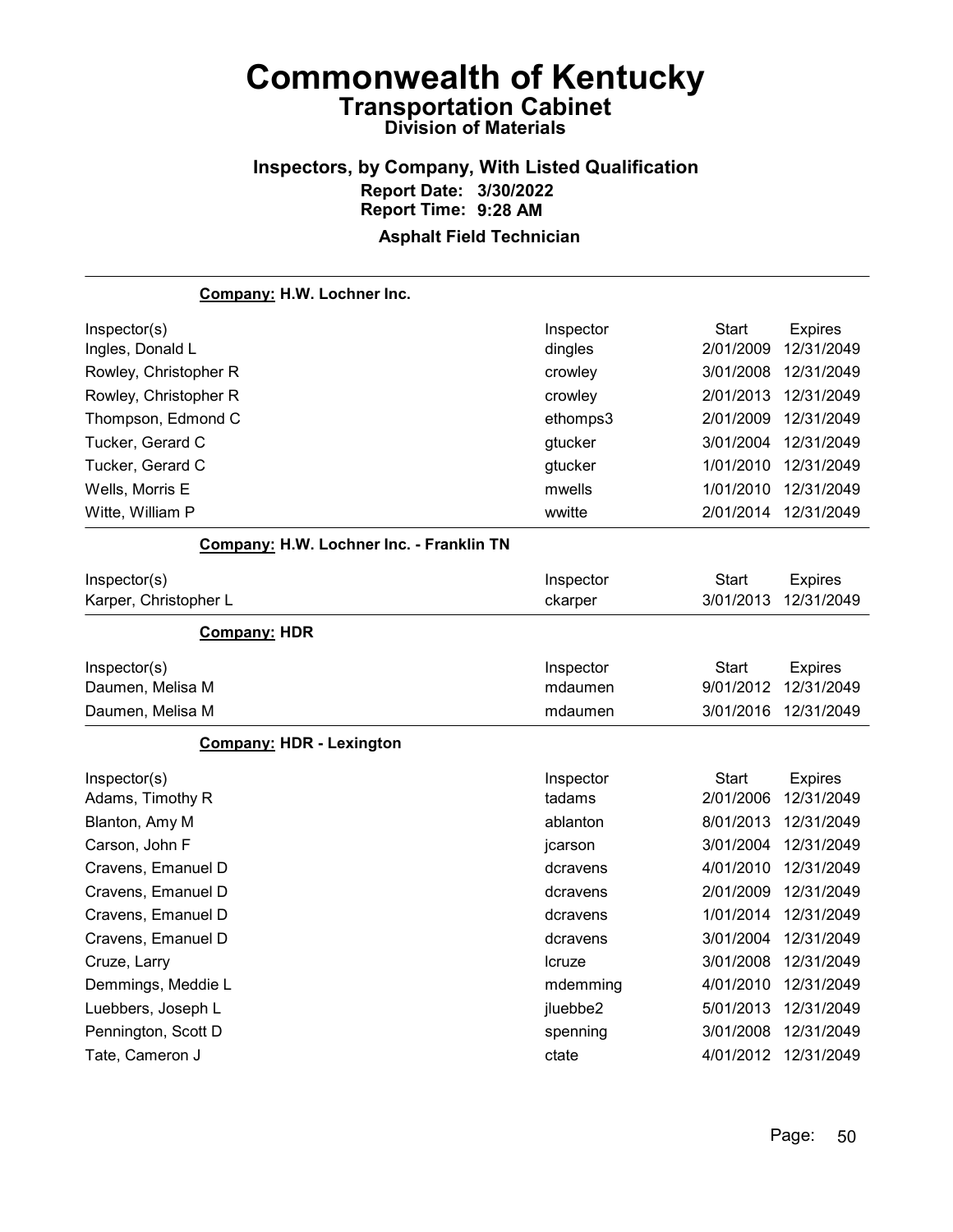### Inspectors, by Company, With Listed Qualification Report Date: 3/30/2022 Report Time: 9:28 AM Asphalt Field Technician

| <b>Company: HDR - Louisville</b>   |           |              |                |
|------------------------------------|-----------|--------------|----------------|
| Inspector(s)                       | Inspector | <b>Start</b> | <b>Expires</b> |
| Akers, James                       | jakers2   | 9/01/2014    | 12/31/2049     |
| Akers, James A                     | jakers    | 2/01/2010    | 12/31/2049     |
| Boston, Gene E                     | gboston   | 3/01/2005    | 12/31/2049     |
| Boston, Gene E                     | gboston   | 2/01/2011    | 12/31/2049     |
| Bryant, Frederick A                | fbryant   | 5/01/2013    | 12/31/2049     |
| Bryant, Frederick A                | fbryant   | 3/01/2008    | 12/31/2049     |
| Daumen, Jr., Michael J             | mdaumen2  | 4/01/2010    | 12/31/2049     |
| Edge, Byron K                      | bedge     | 3/01/2013    | 12/31/2049     |
| Edge, Byron K                      | bedge     | 1/01/2014    | 12/31/2049     |
| Edge, Byron K                      | bedge     | 3/01/2008    | 12/31/2049     |
| Ford, Michael J                    | mford     | 4/01/2010    | 12/31/2049     |
| Hahn, Randy F                      | rhahn     | 3/01/2013    | 12/31/2049     |
| Hahn, Randy F                      | rhahn     | 3/01/2008    | 12/31/2049     |
| Holmes, Clinton D                  | cholmes   | 3/01/2011    | 12/31/2049     |
| Holmes, Clinton D                  | cholmes   | 2/01/2006    | 12/31/2049     |
| Holmes, Clinton D                  | cholmes   | 3/01/2004    | 12/31/2049     |
| Neihoff, Aaron T                   | aneihoff  | 4/01/2010    | 12/31/2049     |
| Singleton, Nick W                  | nsinglet  | 2/01/2010    | 12/31/2049     |
| Singleton, Nick W                  | nsinglet  | 9/01/2014    | 12/31/2049     |
| Walker, Frank L                    | fwalker2  | 8/01/2013    | 12/31/2049     |
| Walker, Frank L                    | fwalker   | 2/01/2006    | 12/31/2049     |
| <b>Company: HDR - Madisonville</b> |           |              |                |
| Inspector(s)                       | Inspector | <b>Start</b> | <b>Expires</b> |
| Stanley, Chris R                   | cstanley  | 2/01/2011    | 12/31/2049     |
| <b>Company: HDR - Paducah</b>      |           |              |                |
| Inspector(s)                       | Inspector | <b>Start</b> | <b>Expires</b> |
| Agee Jr, John T                    | jagee2    | 1/01/2010    | 12/31/2049     |
| Childers, Charles B                | cchilder  | 2/01/2005    | 12/31/2049     |
| Pinson, Roger W                    | rpinson   | 4/01/2010    | 12/31/2049     |
| <b>Company: HEJ Construction</b>   |           |              |                |
| Inspector(s)                       | Inspector | <b>Start</b> | <b>Expires</b> |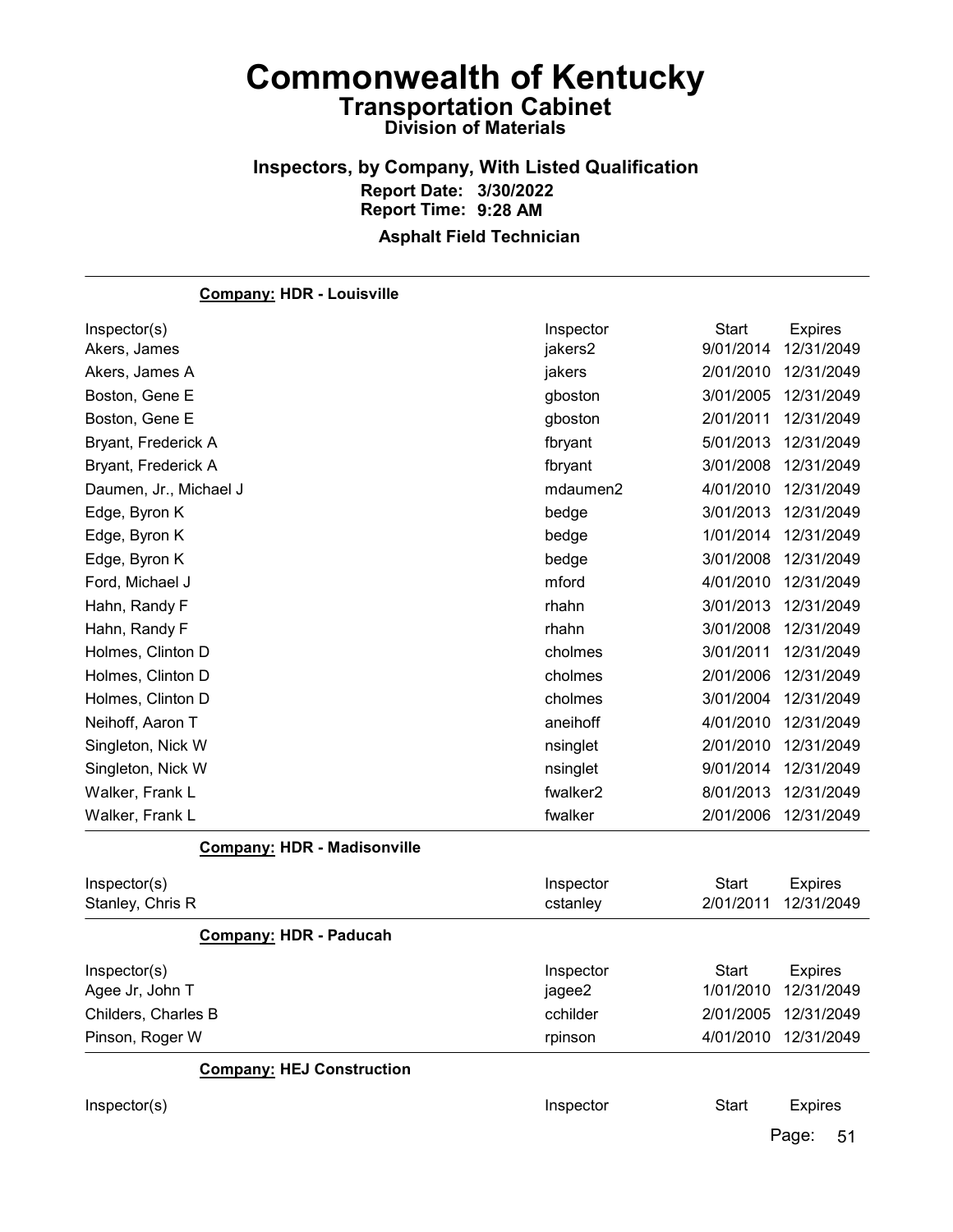### Inspectors, by Company, With Listed Qualification Report Date: 3/30/2022 Report Time: 9:28 AM

#### Asphalt Field Technician

| Griffith, Willie                                                                            |                                                | wgriffit                                              | 2/01/2003                                                        | 12/31/2049                                                             |
|---------------------------------------------------------------------------------------------|------------------------------------------------|-------------------------------------------------------|------------------------------------------------------------------|------------------------------------------------------------------------|
|                                                                                             | <b>Company: HMB Engineers</b>                  |                                                       |                                                                  |                                                                        |
| Inspector(s)<br>Greenwell, John C                                                           |                                                | Inspector<br>jgreenwe                                 | <b>Start</b><br>9/01/2013                                        | <b>Expires</b><br>12/31/2049                                           |
|                                                                                             | Company: Hamilton & Hinkle Paving - Georgetown |                                                       |                                                                  |                                                                        |
| Inspector(s)<br>Cantrell, Jack                                                              |                                                | Inspector<br>jcantre2                                 | <b>Start</b><br>3/01/2008                                        | <b>Expires</b><br>12/31/2049                                           |
| Coates, Taylor C                                                                            |                                                | tcoates                                               | 3/01/2008                                                        | 12/31/2049                                                             |
| Crump, Mitch                                                                                |                                                | mcrump                                                | 3/01/2008                                                        | 12/31/2049                                                             |
| Haney, Mitchell                                                                             |                                                | mhaney2                                               | 4/01/2011                                                        | 12/31/2049                                                             |
| Haney, Mitchell                                                                             |                                                | mhaney                                                | 2/01/2005                                                        | 12/31/2049                                                             |
| Reed, James                                                                                 |                                                | jreed <sub>2</sub>                                    | 3/01/2008                                                        | 12/31/2049                                                             |
|                                                                                             | Company: Haydon Materials - Bardstown          |                                                       |                                                                  |                                                                        |
| Inspector(s)<br>Abell, Adam R                                                               |                                                | Inspector<br>aabell                                   | Start<br>2/01/2011                                               | <b>Expires</b><br>12/31/2049                                           |
| Carrico, Travis E                                                                           |                                                | tcarrico                                              | 3/01/2012                                                        | 12/31/2049                                                             |
| Carrico, Travis E                                                                           |                                                | tcarrico                                              | 2/01/2007                                                        | 12/31/2049                                                             |
| Haydon, Stuart S                                                                            |                                                | shaydon                                               | 2/01/2014                                                        | 12/31/2049                                                             |
| Kirkland, Phillip A                                                                         |                                                | pkirklan                                              | 2/01/2005                                                        | 12/31/2049                                                             |
| Kirkland, Phillip A                                                                         |                                                | pkirklan                                              | 2/01/2011                                                        | 12/31/2049                                                             |
| Milby, Richard O                                                                            |                                                | rmilby2                                               | 3/01/2004                                                        | 12/31/2049                                                             |
|                                                                                             | Company: Haydon Materials - Lebanon            |                                                       |                                                                  |                                                                        |
| Inspector(s)<br>Aubrey, Darryl E<br>Brown, Billy<br>Corbin, Bradlee A<br>Hudgins, William M |                                                | Inspector<br>daubrey<br>bbrown<br>bcorbin<br>whudgins | <b>Start</b><br>2/01/2005<br>2/01/2003<br>3/01/2008<br>6/01/2004 | <b>Expires</b><br>12/31/2049<br>12/31/2049<br>12/31/2049<br>12/31/2049 |
|                                                                                             | Company: Hi-View, Inc.                         |                                                       |                                                                  |                                                                        |
| Inspector(s)<br>Bowden, Jim<br>Mackey, Kenneth<br>Marcum, Kevin                             |                                                | Inspector<br>jbowden<br>kmackey<br>kmarcum2           | <b>Start</b><br>3/01/2008<br>3/01/2008<br>3/01/2008              | <b>Expires</b><br>12/31/2049<br>12/31/2049<br>12/31/2049               |
|                                                                                             |                                                |                                                       |                                                                  |                                                                        |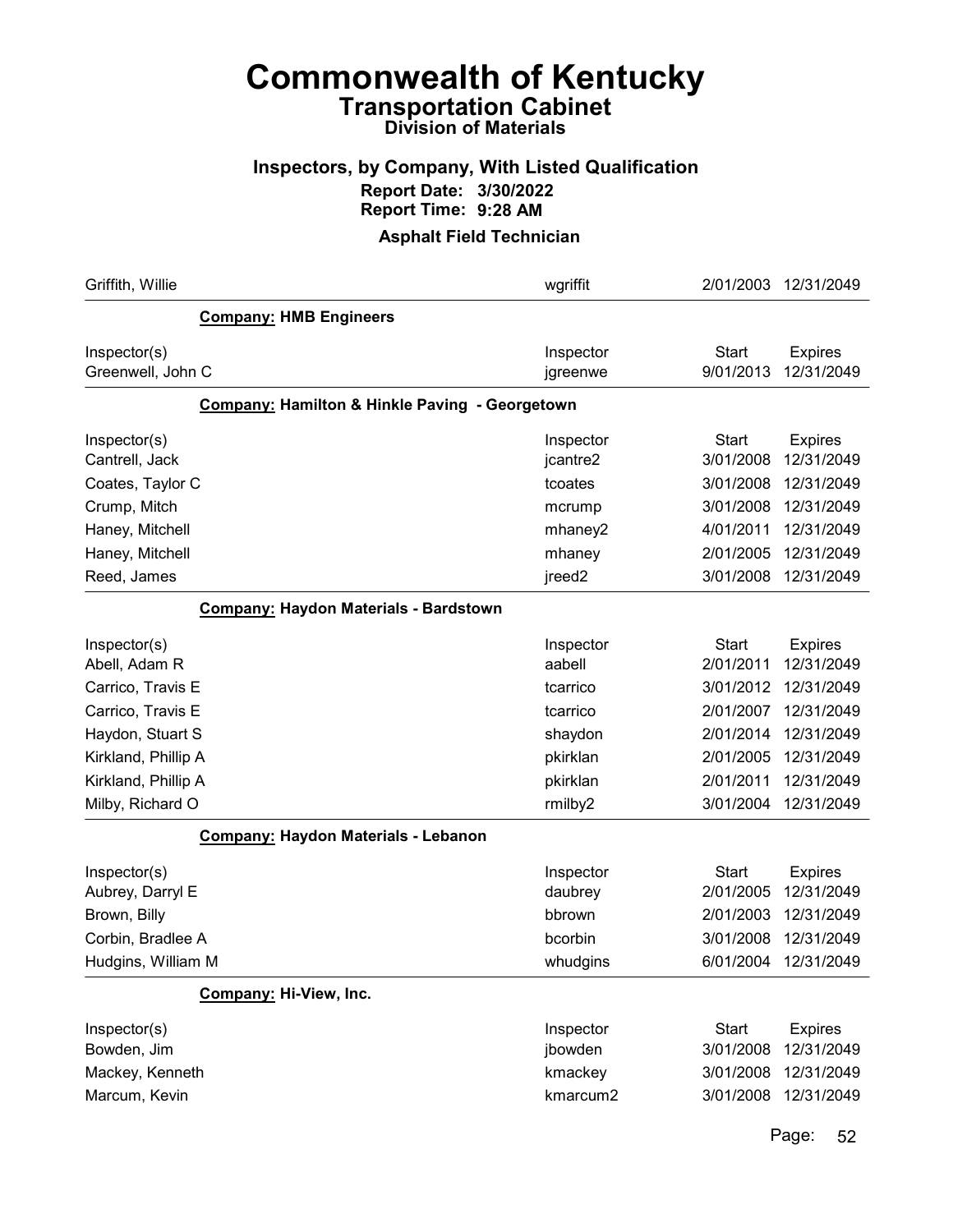### Inspectors, by Company, With Listed Qualification Report Date: 3/30/2022 Report Time: 9:28 AM

#### Asphalt Field Technician

| Company: Hinkle Contract. Corp. - Tateville, KY |                                                         |           |              |                |
|-------------------------------------------------|---------------------------------------------------------|-----------|--------------|----------------|
| Inspector(s)                                    |                                                         | Inspector | <b>Start</b> | <b>Expires</b> |
| Renner, Timothy W                               |                                                         | trenner   | 2/01/2011    | 12/31/2049     |
|                                                 | <b>Company: Hinkle Contracting Corp. Somerset Stone</b> |           |              |                |
| Inspector(s)                                    |                                                         | Inspector | <b>Start</b> | <b>Expires</b> |
| Chaney, Jacob D                                 |                                                         | jchaney   | 2/01/2014    | 12/31/2049     |
|                                                 | Company: Hinkle Contracting Corp. - AMP070306           |           |              |                |
| Inspector(s)                                    |                                                         | Inspector | <b>Start</b> | <b>Expires</b> |
| Baker, Cliff E                                  |                                                         | cbaker2   | 1/01/2013    | 12/31/2049     |
| Drake, Bobby R                                  |                                                         | bdrake    | 2/01/2014    | 12/31/2049     |
| Eaton, Tim D                                    |                                                         | teaton    | 3/01/2006    | 12/31/2049     |
| Ralston, Tom                                    |                                                         | tralston  | 6/01/2008    | 12/31/2049     |
| Robinson, Jeremy                                |                                                         | jrobins5  | 6/01/2008    | 12/31/2049     |
| Stanfield, Marty                                |                                                         | mstanfie  | 6/01/2008    | 12/31/2049     |
| Thompson, Brad                                  |                                                         | bthompso  | 6/01/2008    | 12/31/2049     |
| Thompson, William B                             |                                                         | wthomps3  | 1/01/2013    | 12/31/2049     |
| Turner Jr., Reuben                              |                                                         | rturner2  | 1/01/2013    | 12/31/2049     |
| Warner, Glen J                                  |                                                         | gwarner   | 1/01/2013    | 12/31/2049     |
|                                                 | Company: Hinkle Contracting Corp. - AMP100201           |           |              |                |
| Inspector(s)                                    |                                                         | Inspector | <b>Start</b> | <b>Expires</b> |
| Brown, Greg                                     |                                                         | gbrown    | 3/01/2008    | 12/31/2049     |
| Drake, Williard                                 |                                                         | wdrake    | 5/01/2010    | 12/31/2049     |
| Gibson, Paul                                    |                                                         | pgibson   | 3/01/2008    | 12/31/2049     |
|                                                 | Company: Hinkle Contracting Corp. - AMP100401           |           |              |                |
| Inspector(s)                                    |                                                         | Inspector | <b>Start</b> | <b>Expires</b> |
| Bray, Brian                                     |                                                         | bbray     | 3/01/2008    | 12/31/2049     |
| Bray, Brian                                     |                                                         | bbray     | 4/01/2011    | 12/31/2049     |
| Gray, Clinton                                   |                                                         | cgray2    | 1/01/2013    | 12/31/2049     |
| Gray, Clinton                                   |                                                         | cgray2    | 3/01/2008    | 12/31/2049     |
| Haynes, Fred                                    |                                                         | fhaynes   | 3/01/2008    | 12/31/2049     |
| Napier, Freddie                                 |                                                         | fnapier   | 1/01/2013    | 12/31/2049     |
| Napier, Freddie                                 |                                                         | fnapier   | 3/01/2008    | 12/31/2049     |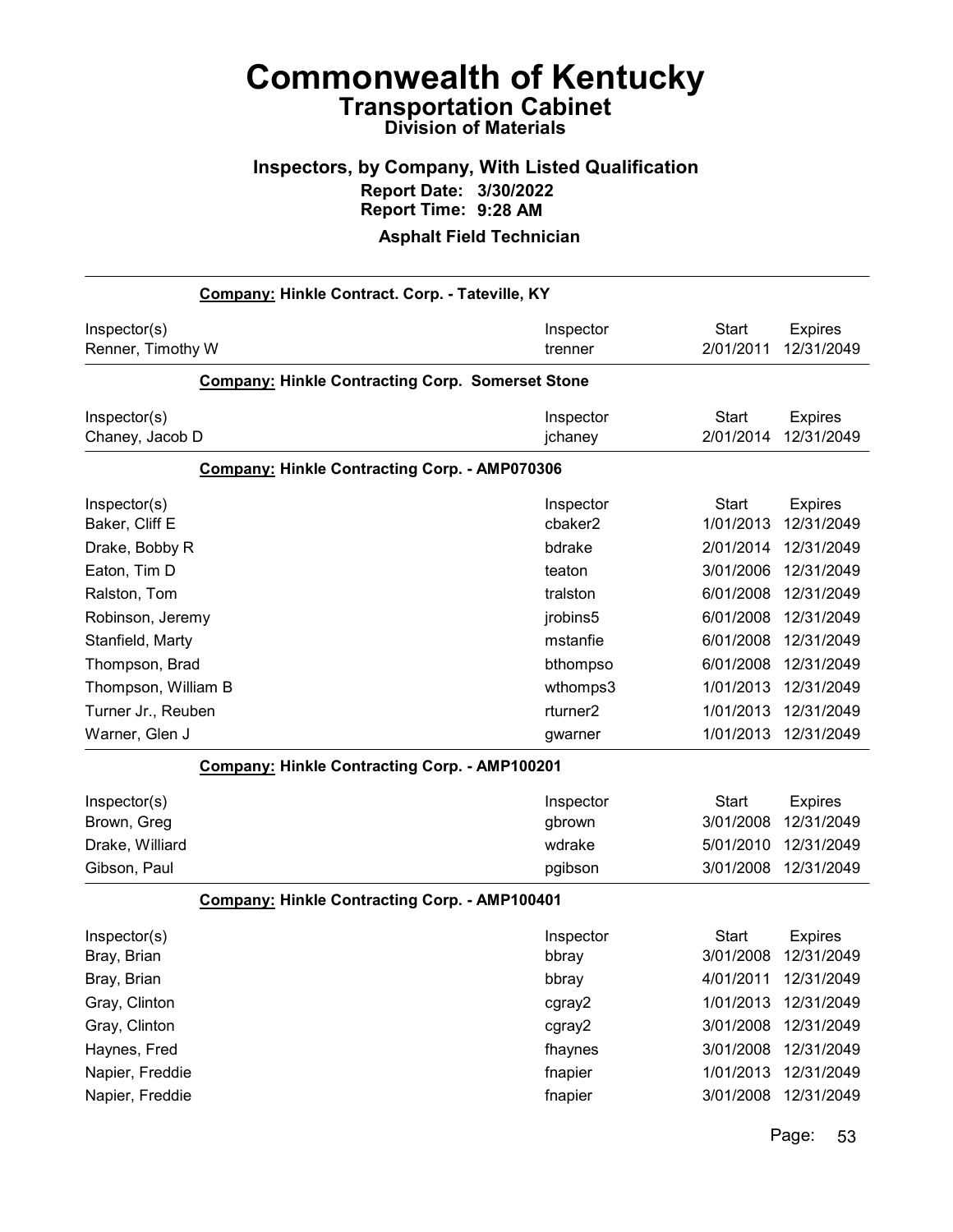### Inspectors, by Company, With Listed Qualification Report Date: 3/30/2022 Report Time: 9:28 AM

| Warren, Henry                                        | hwarren2  | 3/01/2008    | 12/31/2049     |
|------------------------------------------------------|-----------|--------------|----------------|
| Company: Hinkle Contracting Corp. - AMP100402        |           |              |                |
| Inspector(s)                                         | Inspector | <b>Start</b> | <b>Expires</b> |
| Carman, Donnie                                       | dcarmen   | 2/01/2006    | 12/31/2049     |
| Carman, Donnie                                       | dcarmen   | 1/01/2013    | 12/31/2049     |
| <b>Company: Hinkle Contracting Corp. - AMP110201</b> |           |              |                |
| Inspector(s)                                         | Inspector | Start        | <b>Expires</b> |
| Helton, Curtis W                                     | chelton   | 3/01/2011    | 12/31/2049     |
| Johnson, Danny R                                     | djohnso4  | 3/01/2011    | 12/31/2049     |
| Jones, Chester D                                     | cjones7   | 3/01/2011    | 12/31/2049     |
| Watkins, William J                                   | wwatkin3  | 3/01/2011    | 12/31/2049     |
| <b>Company: Hinkle Contracting Corp. - Stanton</b>   |           |              |                |
| Inspector(s)                                         | Inspector | <b>Start</b> | <b>Expires</b> |
| Anderson, James D                                    | janderso  | 3/01/2008    | 12/31/2049     |
| Anderson, James D                                    | janderso  | 1/01/2013    | 12/31/2049     |
| Anderson, James D                                    | janderso  | 2/01/2003    | 12/31/2049     |
| Carter, Carol                                        | ccarter   | 2/01/2007    | 12/31/2049     |
| Carter, Carol                                        | ccarter   | 3/01/2012    | 12/31/2049     |
| <b>Company: Hoeworx</b>                              |           |              |                |
| Inspector(s)                                         | Inspector | Start        | <b>Expires</b> |
| Cunningham, Janine M                                 | jcunnin5  | 3/01/2005    | 12/31/2049     |
| Cunningham, Janine M                                 | jcunnin5  | 5/01/2010    | 12/31/2049     |
| <b>Company: Hopkins Co. Fiscal Court</b>             |           |              |                |
| Inspector(s)                                         | Inspector | Start        | <b>Expires</b> |
| Ruffin, Brian L                                      | bruffin2  | 6/01/2012    | 12/31/2049     |
| <b>Company: ICA Engineering</b>                      |           |              |                |
| Inspector(s)                                         | Inspector | Start        | <b>Expires</b> |
| Connor, James P                                      | jconnor2  | 4/01/2010    | 12/31/2049     |
| Davis, Terry                                         | tdavis    | 1/01/2010    | 12/31/2049     |
| Huberty, Gregory J                                   | ghuberty  | 1/01/2010    | 12/31/2049     |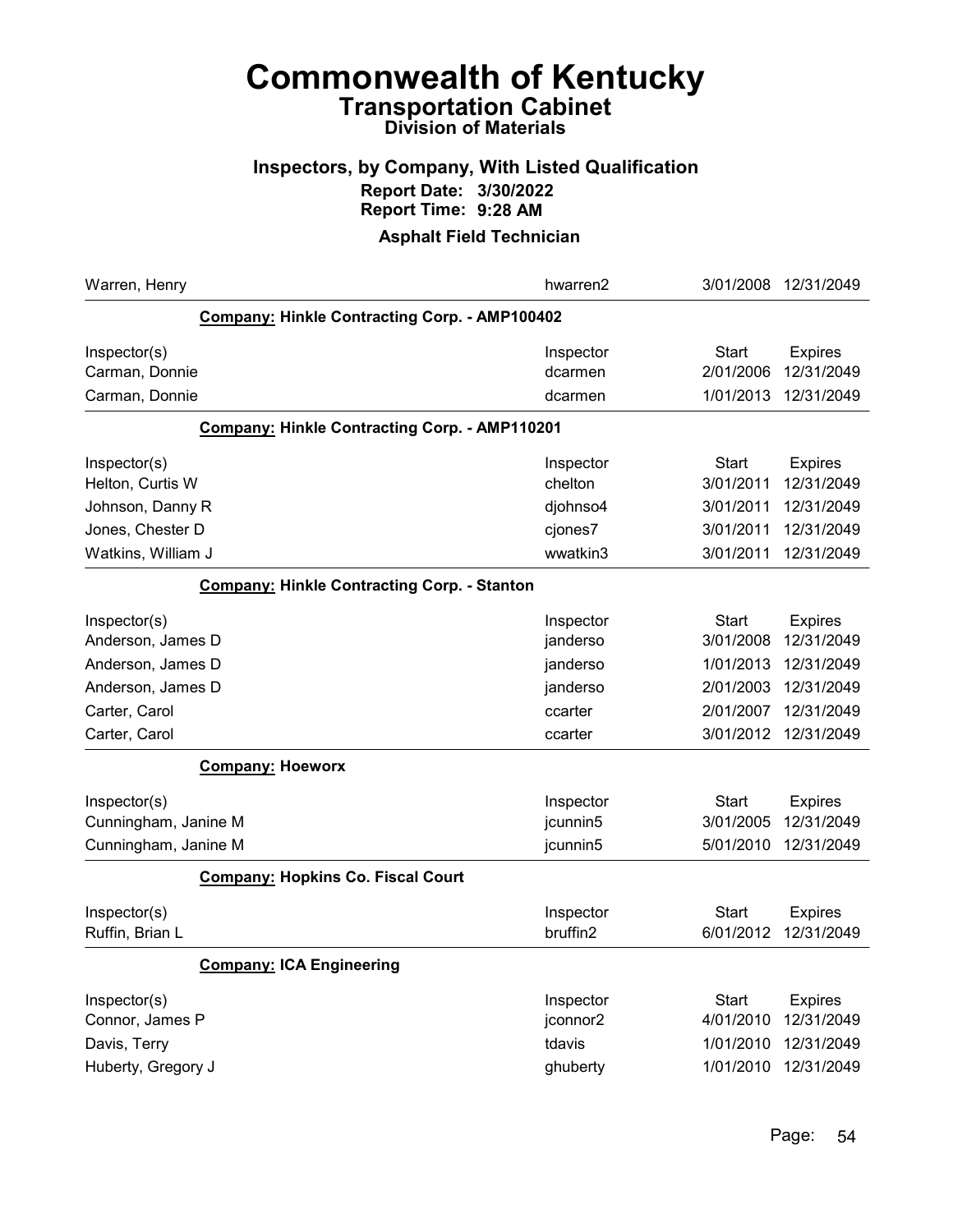### Inspectors, by Company, With Listed Qualification Report Date: 3/30/2022 Report Time: 9:28 AM

|                                  | Company: J. H. Rudolph & Co. - AMP020304     |                       |                           |                              |
|----------------------------------|----------------------------------------------|-----------------------|---------------------------|------------------------------|
| Inspector(s)<br>Staten, Nathan J |                                              | Inspector<br>nstaten  | Start<br>2/01/2014        | <b>Expires</b><br>12/31/2049 |
|                                  | Company: J. H. Rudolph, Inc. - AMP020302     |                       |                           |                              |
| Inspector(s)<br>Gelarden, John   |                                              | Inspector<br>jgelarde | <b>Start</b><br>3/01/2008 | <b>Expires</b><br>12/31/2049 |
| Heeke, Todd                      |                                              | theeke                | 3/01/2008                 | 12/31/2049                   |
| Marchand, T.J.                   |                                              | timarcha              | 2/01/2014                 | 12/31/2049                   |
| Marchand, T.J.                   |                                              | timarcha              | 3/01/2008                 | 12/31/2049                   |
| Shaw, Donnie                     |                                              | dshaw                 | 3/01/2008                 | 12/31/2049                   |
| Tucker, Chris                    |                                              | ctucker <sub>2</sub>  | 3/01/2008                 | 12/31/2049                   |
|                                  | <b>Company: James D Jones Excavating Inc</b> |                       |                           |                              |
| Inspector(s)<br>Rose, Donald J   |                                              | Inspector<br>drose    | Start<br>1/01/2010        | <b>Expires</b><br>12/31/2049 |
|                                  | <b>Company: Jim Smith Contracting</b>        |                       |                           |                              |
| Inspector(s)<br>Corum, Wendell L |                                              | Inspector<br>wcorum   | <b>Start</b><br>2/01/2007 | <b>Expires</b><br>12/31/2049 |
| Hendrick, Rhett L                |                                              | rhendric              | 3/01/2013                 | 12/31/2049                   |
| Hobbs, James K                   |                                              | jhobbs                | 2/01/2007                 | 12/31/2049                   |
| Taliaferro, William G            |                                              | wtaliafe              | 3/01/2012                 | 12/31/2049                   |
| Tyler, Gladys                    |                                              | gtyler                | 2/01/2007                 | 12/31/2049                   |
| Watson, Lloyd                    |                                              | Iwatson               | 2/01/2007                 | 12/31/2049                   |
| Williams, James H                |                                              | jwillia6              | 3/01/2013                 | 12/31/2049                   |
| Yates, Stacey L                  |                                              | syates2               | 3/01/2013                 | 12/31/2049                   |
|                                  | Company: Jim Smith Contracting - AMP010302   |                       |                           |                              |
| Inspector(s)<br>Allcock, Ricky D |                                              | Inspector<br>rallcock | <b>Start</b><br>3/01/2008 | <b>Expires</b><br>12/31/2049 |
| Allcock, Ricky D                 |                                              | rallcock              | 1/01/2013                 | 12/31/2049                   |
| Lynch, Larry R                   |                                              | llynch                | 1/01/2013                 | 12/31/2049                   |
| Lynch, Larry R                   |                                              | llynch                | 3/01/2008                 | 12/31/2049                   |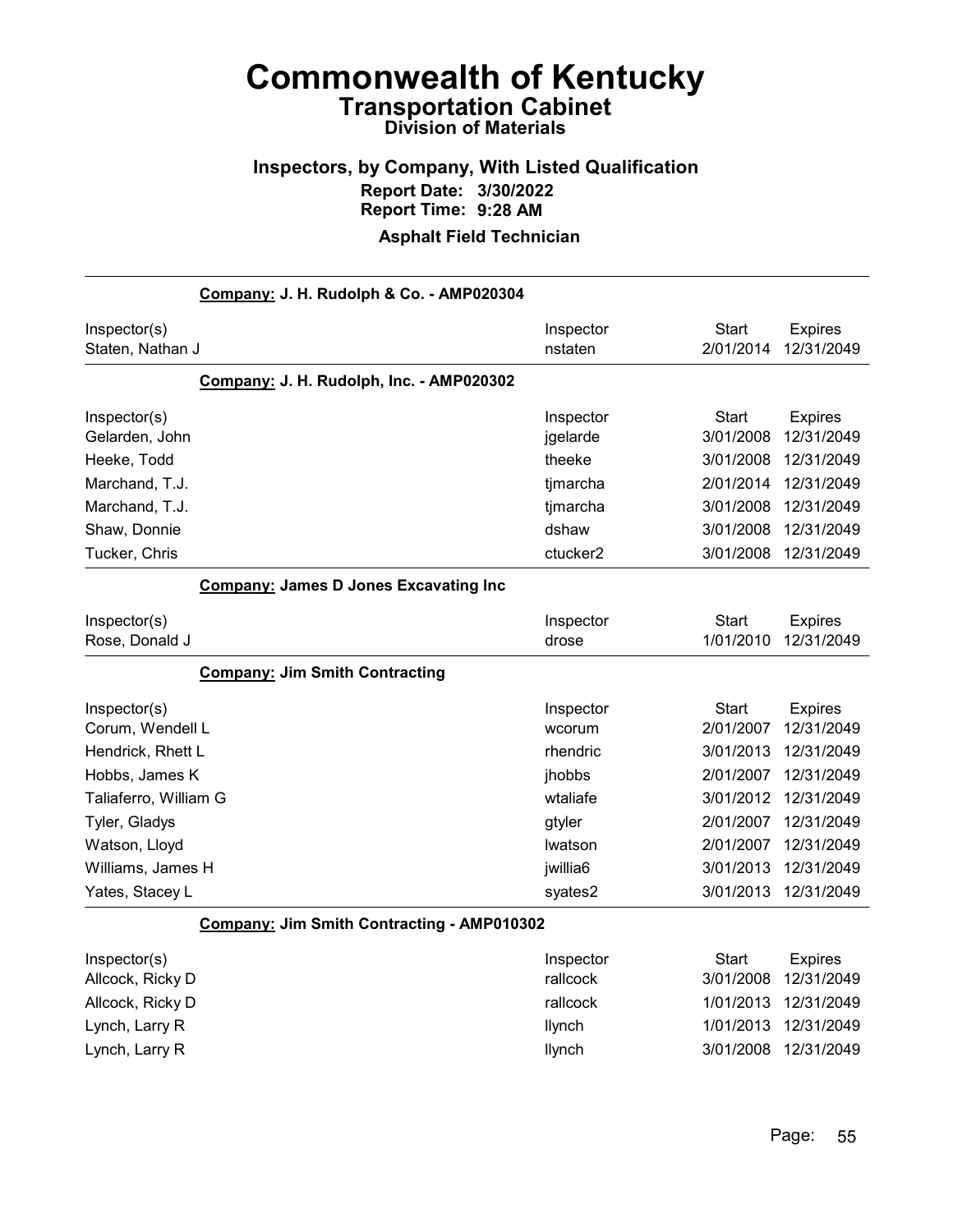# Inspectors, by Company, With Listed Qualification Report Date: 3/30/2022 Report Time: 9:28 AM

### Asphalt Field Technician

| <b>Company: Jim Smith Contracting - Grand Rivers</b> |                     |                           |                              |
|------------------------------------------------------|---------------------|---------------------------|------------------------------|
| Inspector(s)                                         | Inspector           | <b>Start</b>              | <b>Expires</b>               |
| Adams, Daniel C                                      | dadams              | 2/01/2006                 | 12/31/2049                   |
| Barnes, Lisa A                                       | <b>Ibarnes</b>      | 2/01/2003                 | 12/31/2049                   |
| Choat, Brandon T                                     | bchoat              | 3/01/2008                 | 12/31/2049                   |
| Curtis, Seth T                                       | scurtis             | 2/01/2005                 | 12/31/2049                   |
| Doom, Paul                                           | pdoom               | 2/01/2003                 | 12/31/2049                   |
| Doom, Paul                                           | pdoom               | 2/01/2006                 | 12/31/2049                   |
| Faughn, David                                        | dfaughn             | 2/01/2006                 | 12/31/2049                   |
| Maxfield, Matt I                                     | mmaxfiel            | 2/01/2006                 | 12/31/2049                   |
| McDowell, Eric B                                     | emcdowel            | 3/01/2004                 | 12/31/2049                   |
| McReynolds, Brian E                                  | bmcreyno            | 2/01/2006                 | 12/31/2049                   |
| Peek, John T                                         | jpeek               | 2/01/2006                 | 12/31/2049                   |
| Smith, Michael D                                     | msmith4             | 3/01/2004                 | 12/31/2049                   |
| Thompson, Eric S                                     | ethompso            | 2/01/2007                 | 12/31/2049                   |
| Thompson, Eric S                                     | ethompso            | 2/01/2014                 | 12/31/2049                   |
| <b>Company: Jim Smith Contracting - Paducah</b>      |                     |                           |                              |
| Inspector(s)                                         | Inspector           | <b>Start</b>              | <b>Expires</b>               |
| Pace, Sean S                                         | space               | 2/01/2010                 | 12/31/2049                   |
| Company: John R. Jurgensen Co.                       |                     |                           |                              |
| Inspector(s)<br>Berry, Nick L                        | Inspector<br>nberry | <b>Start</b><br>2/01/2011 | <b>Expires</b><br>12/31/2049 |
| Bradley, Kelly R                                     | kbradle2            | 4/01/2012                 | 12/31/2049                   |
| Davis, Mike E                                        | mdavis3             | 2/01/2011                 | 12/31/2049                   |
| Davis, Sean E                                        | sdavis2             | 2/01/2011                 | 12/31/2049                   |
| Grooms, Terry                                        | tgrooms             | 4/01/2012                 | 12/31/2049                   |
| Knisley, Eric T                                      | eknisley            | 2/01/2011                 | 12/31/2049                   |
| Morrison, Jason R                                    | jmorris6            | 2/01/2011                 | 12/31/2049                   |
| Morrison, Troy L                                     | tmorris2            | 2/01/2011                 | 12/31/2049                   |
| Stacey, Terry                                        | tstacey             | 4/01/2012                 | 12/31/2049                   |
| Trainer, Dale B                                      | dtrainer            | 2/01/2011                 | 12/31/2049                   |

#### Company: KDOH District 11 Whitley Co.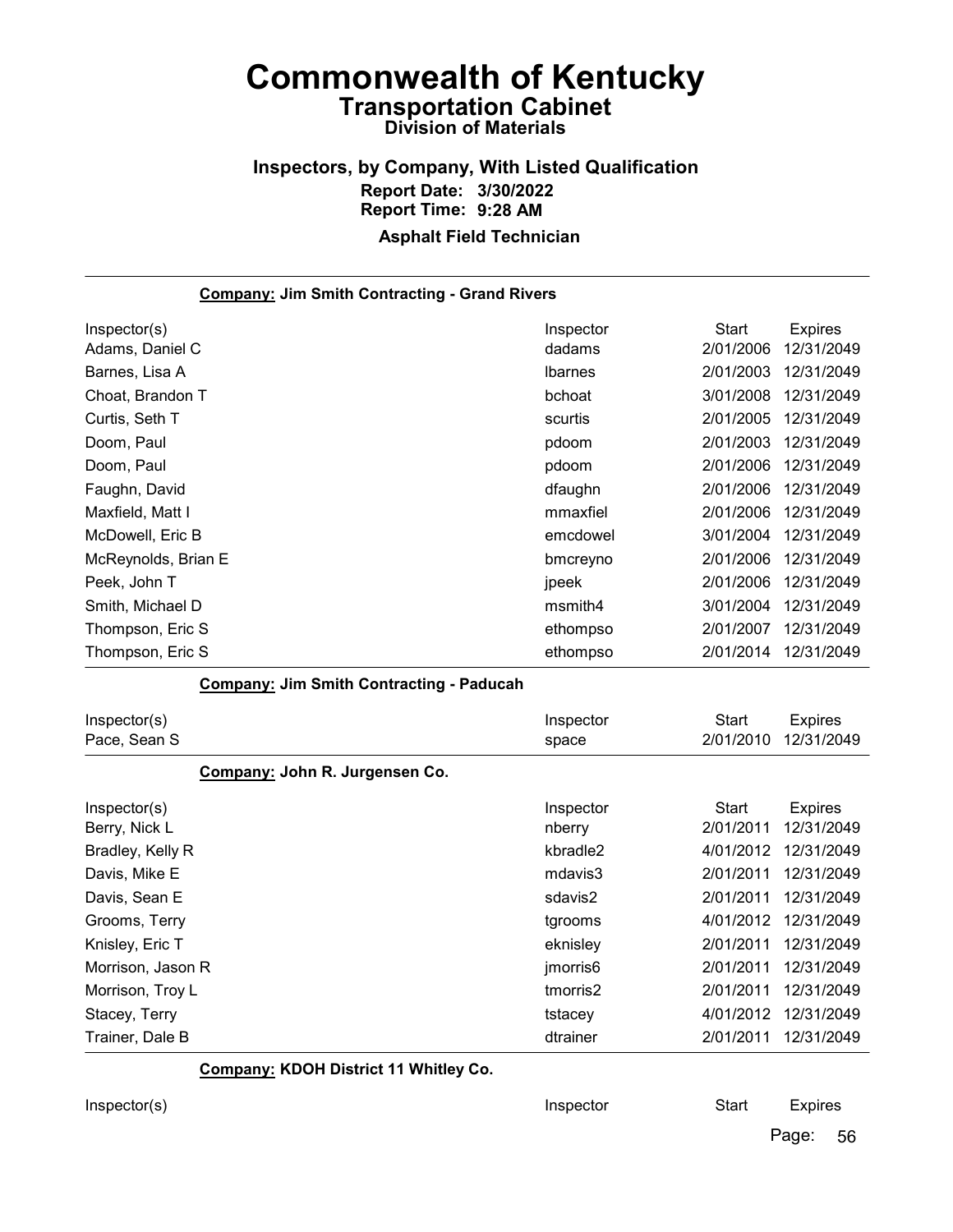### Inspectors, by Company, With Listed Qualification Report Date: 3/30/2022 Report Time: 9:28 AM

| Taylor, Darrell                            | dtaylor2              | 3/01/2008                 | 12/31/2049                   |
|--------------------------------------------|-----------------------|---------------------------|------------------------------|
| Company: Kay & Kay Contracting - AMP110304 |                       |                           |                              |
| Inspector(s)                               | Inspector             | <b>Start</b><br>3/01/2008 | <b>Expires</b><br>12/31/2049 |
| Garrison, Eric A<br>Harris, Jason D        | egarriso<br>jharris   | 2/01/2005                 | 12/31/2049                   |
| Harris, Jason D                            | jharris               | 3/01/2012                 | 12/31/2049                   |
| Morgan, Ray                                | rmorgan               | 3/01/2008                 | 12/31/2049                   |
| Moyers, Danny                              | dmoyers               | 9/01/2011                 | 12/31/2049                   |
| Nichols, Steve                             | snichol2              | 3/01/2008                 | 12/31/2049                   |
| Onkst, George                              | gonkst                | 9/01/2011                 | 12/31/2049                   |
| Woods, Chad                                | cwoods                | 3/01/2012                 | 12/31/2049                   |
| Woods, Chad                                | cwoods                | 2/01/2006                 | 12/31/2049                   |
| <b>Company: Kenton County Public</b>       |                       |                           |                              |
| Inspector(s)<br>Hendrix, Nicholas W        | Inspector<br>nhendrix | <b>Start</b><br>3/01/2009 | <b>Expires</b><br>12/31/2049 |
| <b>Company: Khafra Engineering</b>         |                       |                           |                              |
| Inspector(s)<br>Grider, Steven T           | Inspector<br>sgrider  | <b>Start</b><br>8/01/2014 | <b>Expires</b><br>12/31/2049 |
| Jones, Christopher                         | cjones12              | 8/01/2014                 | 12/31/2049                   |
| Troutman, Tom M                            | ttroutma              | 8/01/2014                 | 12/31/2049                   |
| <b>Company: L E Gregg Associates</b>       |                       |                           |                              |
| Inspector(s)                               | Inspector             | <b>Start</b>              | <b>Expires</b>               |
| Rosenblatt, Megan R                        | mrosenbl              | 1/01/2014                 | 12/31/2049                   |
| Sanders, Chris J                           | csanders              | 1/01/2014                 | 12/31/2049                   |
| Stanfield, Nick L                          | nstanfie              | 2/01/2009                 | 12/31/2049                   |
| <b>Company: L-G Materials LLC</b>          |                       |                           |                              |
| Inspector(s)<br>Stewart, Teddy R           | Inspector<br>tstewar1 | <b>Start</b><br>2/01/2007 | <b>Expires</b><br>12/31/2049 |
| <b>Company: L-G Materials LLC - London</b> |                       |                           |                              |
| Inspector(s)<br>Barton, Brent L            | Inspector<br>bbarto1  | <b>Start</b><br>2/01/2007 | <b>Expires</b><br>12/31/2049 |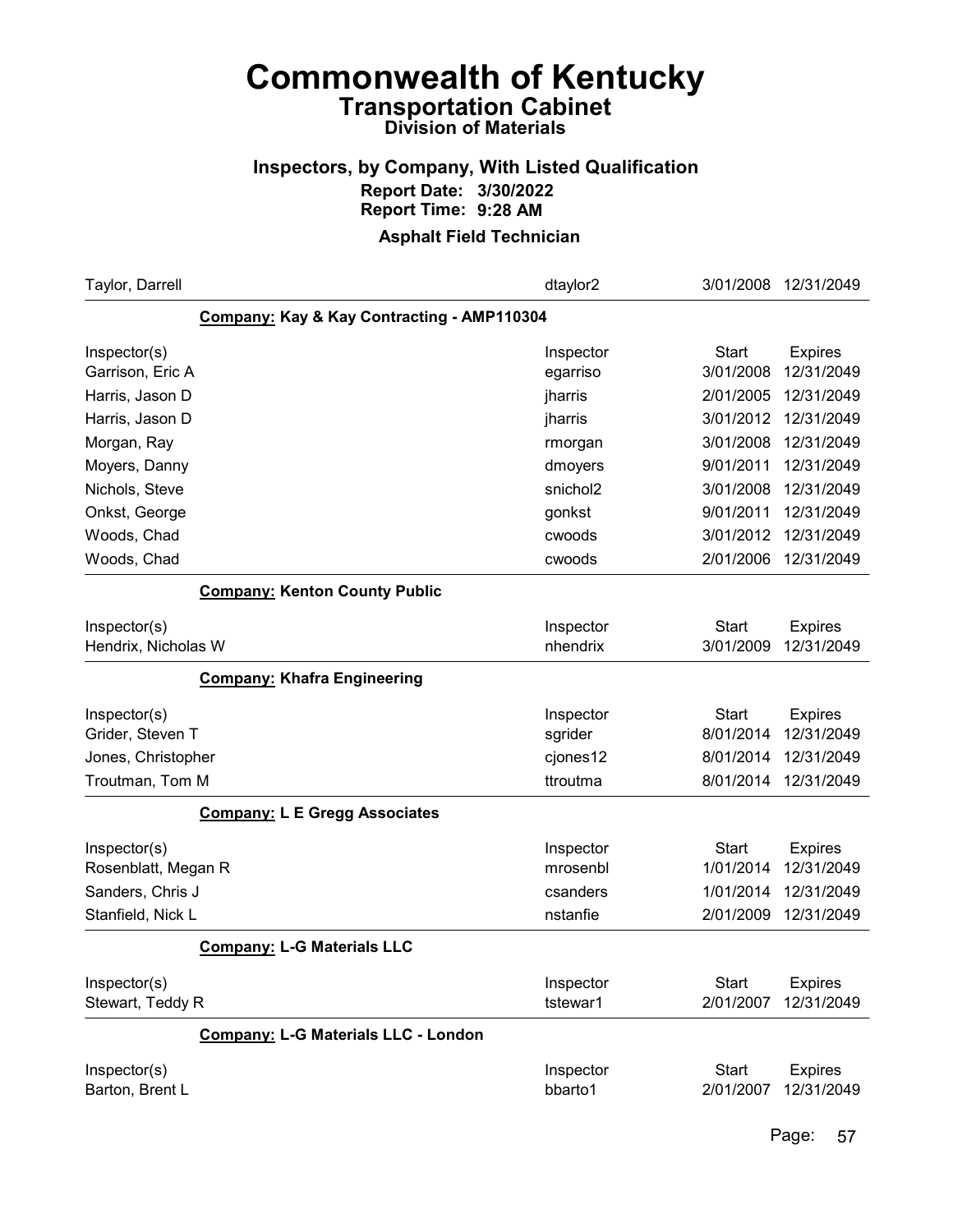## Inspectors, by Company, With Listed Qualification Report Date: 3/30/2022 Report Time: 9:28 AM

### Asphalt Field Technician

| Barton, Keith                                            | kbarton             | 2/01/2005    | 12/31/2049     |
|----------------------------------------------------------|---------------------|--------------|----------------|
| Buckles, Tim                                             | tbuckles            | 2/01/2006    | 12/31/2049     |
| Evans, Johnny D                                          | jevans4             | 2/01/2005    | 12/31/2049     |
| Evans, Johnny D                                          | jevans4             | 2/01/2010    | 12/31/2049     |
| Evans, Shaw                                              | sevans              | 2/01/2005    | 12/31/2049     |
| Evans, Wesley I                                          | wevans              | 2/01/2006    | 12/31/2049     |
| Jones, Dale                                              | djones3             | 2/01/2006    | 12/31/2049     |
| Jones, Danny                                             | djones5             | 2/01/2006    | 12/31/2049     |
| Jones, Danny                                             | djones5             | 4/01/2011    | 12/31/2049     |
| La Fary, Ron                                             | rlafary2            | 2/01/2006    | 12/31/2049     |
| Sawyers, Timothy D                                       | tsawyers            | 2/01/2006    | 12/31/2049     |
| Webb, Benard                                             | bwebb               | 2/01/2006    | 12/31/2049     |
| <b>Company: LFUCG - Streets &amp; Roads</b>              |                     |              |                |
| Inspector(s)                                             | Inspector           | <b>Start</b> | <b>Expires</b> |
| Allen, Rob                                               | rallen <sub>5</sub> | 9/01/2014    | 12/31/2049     |
| Cowherd, Omer                                            | ocowherd            | 9/01/2014    | 12/31/2049     |
| Hicks, Alex                                              | ahicks2             | 9/01/2014    | 12/31/2049     |
| Thomas, Mike                                             | mthomas3            | 9/01/2014    | 12/31/2049     |
| <b>Company: LMG</b>                                      |                     |              |                |
| Inspector(s)                                             | Inspector           | <b>Start</b> | <b>Expires</b> |
| Meadors, Steve W                                         | smeadors            | 6/01/2016    | 12/31/2049     |
| <b>Company: Len Riegler Blacktop</b>                     |                     |              |                |
| Inspector(s)                                             | Inspector           | <b>Start</b> | <b>Expires</b> |
| McKissic, Chris F                                        | cmckissi            | 2/01/2004    | 12/31/2049     |
| McKissic, Chris F                                        | cmckissi            | 2/01/2011    | 12/31/2049     |
| Riegler, Daniel M                                        | driegle2            | 4/01/2011    | 12/31/2049     |
| Riegler, Michael L                                       | mriegler            | 2/01/2009    | 12/31/2049     |
| Riegler, Ryan P                                          | rriegler            | 2/01/2009    | 12/31/2049     |
| <b>Company: Lexington Fayette Urban County Governmen</b> |                     |              |                |
| Inspector(s)                                             | Inspector           | <b>Start</b> | <b>Expires</b> |
| Bishop, Jr., Robert L                                    | rbishopj            | 8/01/2013    | 12/31/2049     |
| Bishop, Jr., Robert L                                    | rbishopj            | 2/01/2007    | 12/31/2049     |
| Cavins, John L                                           | jcavins             | 2/01/2005    | 12/31/2049     |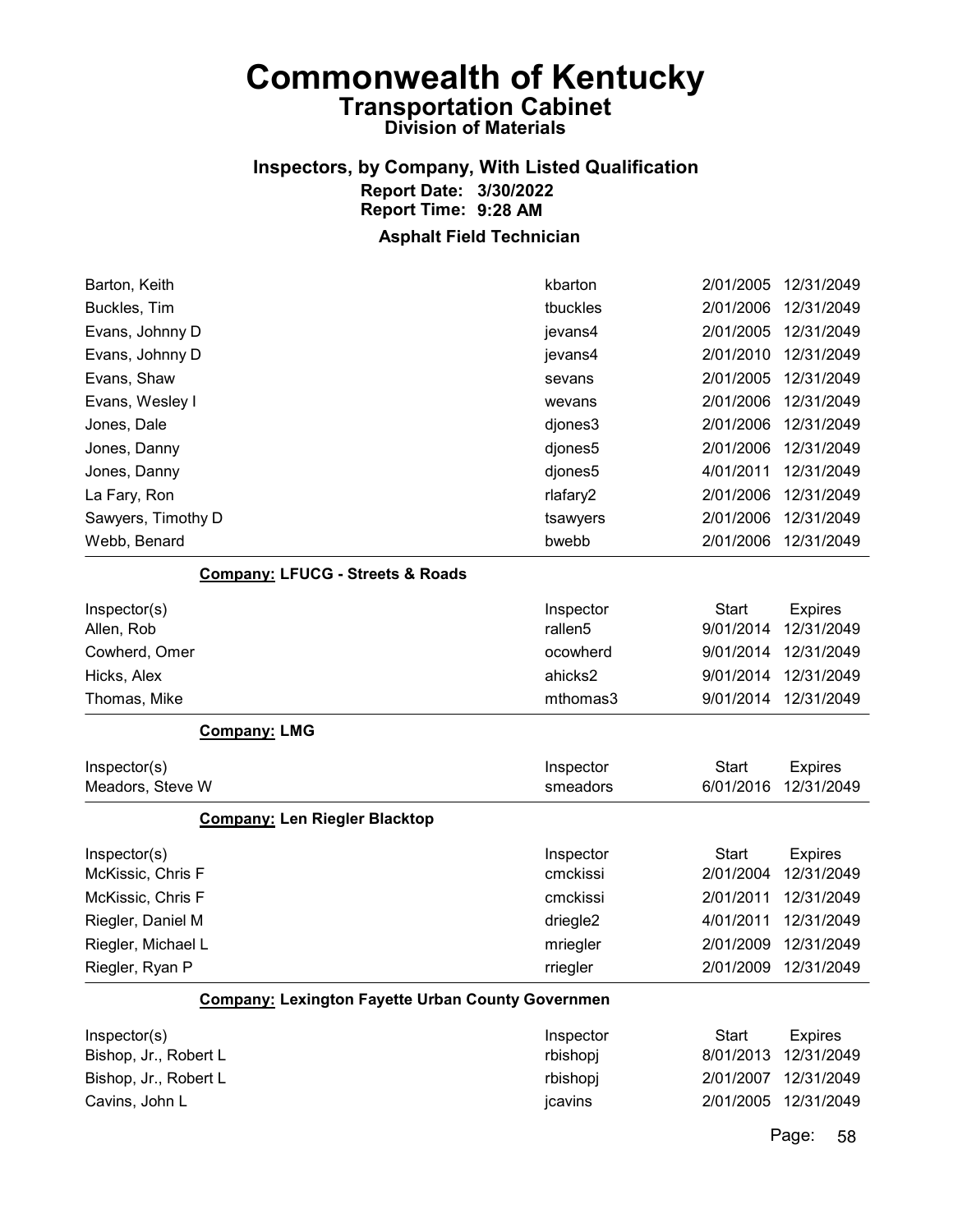## Inspectors, by Company, With Listed Qualification Report Date: 3/30/2022 Report Time: 9:28 AM

### Asphalt Field Technician

| eclark             |           | 12/31/2049                                                                                                                                  |
|--------------------|-----------|---------------------------------------------------------------------------------------------------------------------------------------------|
| tkeller            |           | 12/31/2049                                                                                                                                  |
| aking <sub>2</sub> |           | 12/31/2049                                                                                                                                  |
| tking3             |           | 12/31/2049                                                                                                                                  |
| kmartin            |           | 12/31/2049                                                                                                                                  |
| dmetts             |           | 12/31/2049                                                                                                                                  |
| amiller            |           | 12/31/2049                                                                                                                                  |
| amiller            | 2/01/2005 | 12/31/2049                                                                                                                                  |
| mneal              |           | 12/31/2049                                                                                                                                  |
| bosborne           | 3/01/2005 | 12/31/2049                                                                                                                                  |
| wosborne           |           | 12/31/2049                                                                                                                                  |
| bsnyder            |           | 12/31/2049                                                                                                                                  |
| bsnyder            |           | 12/31/2049                                                                                                                                  |
|                    |           | 2/01/2014<br>2/01/2006<br>9/01/2011<br>2/01/2006<br>2/01/2007<br>2/01/2007<br>9/01/2011<br>4/01/2005<br>9/01/2011<br>3/01/2005<br>9/01/2011 |

#### Company: Lexington Quarry

| Inspector(s)<br>Barrett, Steve                           | Inspector<br>sbarrett | <b>Start</b><br>2/01/2003 | <b>Expires</b><br>12/31/2049 |
|----------------------------------------------------------|-----------------------|---------------------------|------------------------------|
| <b>Company: Lincoln County Ready Mix, Inc. - Stanfor</b> |                       |                           |                              |
| Inspector(s)<br>Conaster, Sherman                        | Inspector<br>sconaste | Start<br>3/01/2008        | <b>Expires</b><br>12/31/2049 |
| Long, Keith                                              | klong <sub>2</sub>    | 3/01/2008                 | 12/31/2049                   |
| Stratton, Paul                                           | pstratt2              | 3/01/2008                 | 12/31/2049                   |
| <b>Company: Lochner</b>                                  |                       |                           |                              |
| Inspector(s)<br>Britt, Roy W                             | Inspector<br>wbritt   | <b>Start</b><br>2/01/2009 | <b>Expires</b><br>12/31/2049 |
| Holder, Edwin V                                          | eholder               | 1/01/2010                 | 12/31/2049                   |
| Price, Larry D                                           | Iprice                | 3/01/2008                 | 12/31/2049                   |
| Price, Larry D                                           | <b>Iprice</b>         | 2/01/2010                 | 12/31/2049                   |
| <b>Company: Lochner Engrs</b>                            |                       |                           |                              |
| Inspector(s)                                             | Inspector             | <b>Start</b>              | <b>Expires</b>               |
| Arnold, David C                                          | darnold <sub>2</sub>  | 5/01/2013                 | 12/31/2049                   |
| Connors, Anthony W                                       | aconners              | 3/01/2013                 | 12/31/2049                   |
| Connors, Anthony W                                       | aconners              | 3/01/2008                 | 12/31/2049                   |
| McKee, Kirk A                                            | kmckee                | 3/01/2013                 | 12/31/2049                   |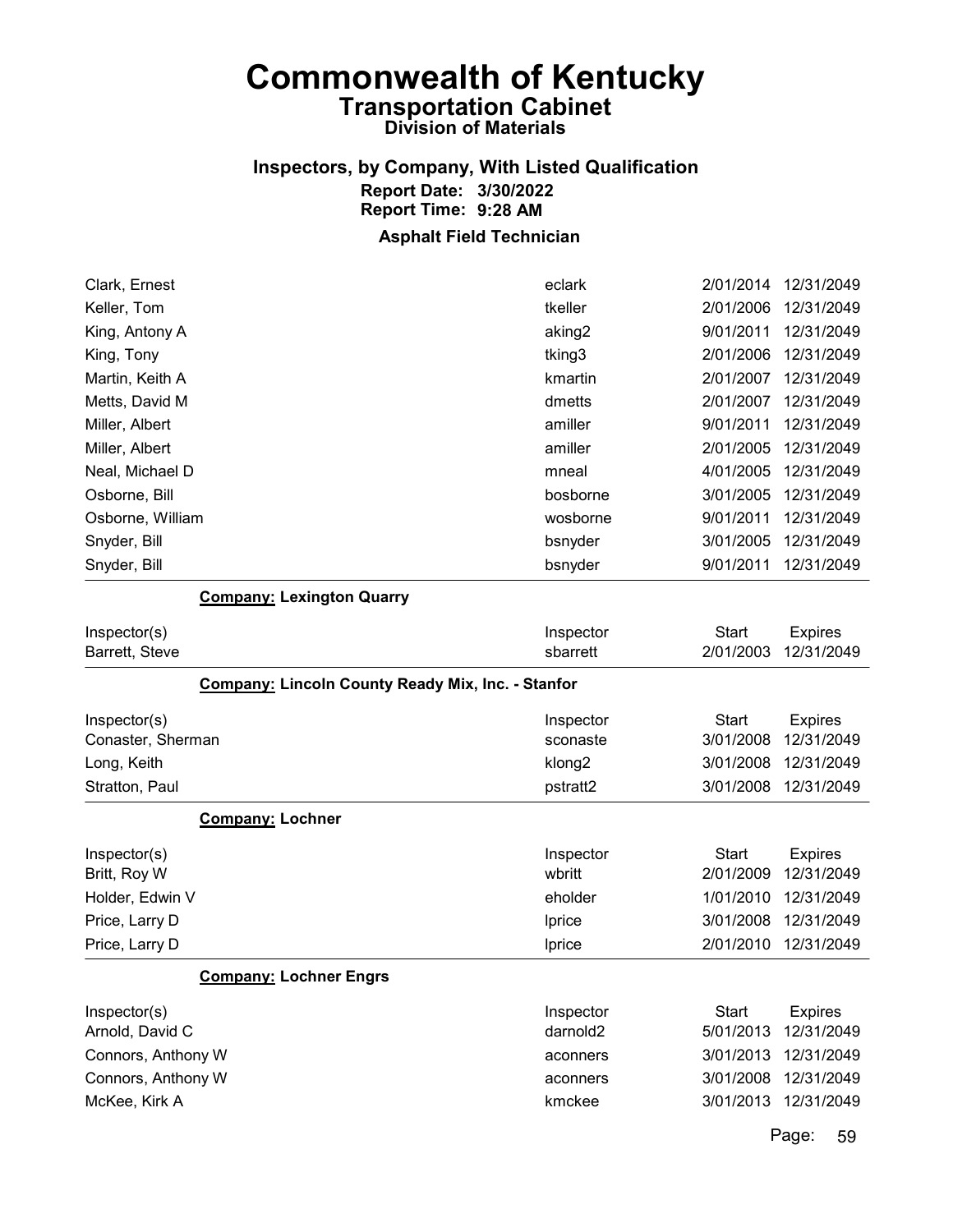### Inspectors, by Company, With Listed Qualification Report Date: 3/30/2022 Report Time: 9:28 AM

### Asphalt Field Technician

| Miller, Michael R                           | mmiller4  | 6/01/2010    | 12/31/2049            |
|---------------------------------------------|-----------|--------------|-----------------------|
| Willey, Gary D                              | gwilley   | 2/01/2009    | 12/31/2049            |
| <b>Company: Louisville Metro Government</b> |           |              |                       |
| Inspector(s)                                | Inspector | <b>Start</b> | <b>Expires</b>        |
| Akridge, John L                             | jakridge  | 8/01/2013    | 12/31/2049            |
| Akridge, John L                             | jakridge  | 9/01/2009    | 12/31/2049            |
| Barr, Gerald F                              | gbarr     | 9/01/2012    | 12/31/2049            |
| Bland, James H                              | jbland    | 2/01/2009    | 12/31/2049            |
| Bland, James H                              | jbland    | 6/01/2016    | 12/31/2049            |
| Blishak, Julie A                            | jblishak  |              | 10/01/2010 12/31/2049 |
| Brannon, Thomas P                           | tbrannon  |              | 10/01/2010 12/31/2049 |
| Cantrell, Jerry A                           | jcantre3  | 9/01/2009    | 12/31/2049            |
| Caudill, Mike                               | mcaudill  | 2/01/2005    | 12/31/2049            |
| Coomer, Darrell                             | dcoomer   | 9/01/2009    | 12/31/2049            |
| Eisinger, John                              | jeisinge  | 9/01/2009    | 12/31/2049            |
| Farris, Ishmael L                           | ifarris   |              | 10/01/2010 12/31/2049 |
| Gordon, Barbara A                           | bgordon   |              | 10/01/2010 12/31/2049 |
| Hood, Thomas K                              | thood     | 9/01/2009    | 12/31/2049            |
| Koch, Justin                                | jkoch     | 9/01/2009    | 12/31/2049            |
| Lesher, Eric                                | elesher   | 9/01/2009    | 12/31/2049            |
| Luckett, Jr., Daniel R                      | dluckett  | 9/01/2009    | 12/31/2049            |
| Medley, Brian                               | bmedley   | 9/01/2013    | 12/31/2049            |
| Metcalfe, Andrew J                          | ametcalf  | 9/01/2009    | 12/31/2049            |
| Metcalfe, Andrew J                          | ametcalf  | 1/01/2014    | 12/31/2049            |
| Moser, Scott                                | smoser    |              | 10/01/2010 12/31/2049 |
| Oesterling, Jeff                            | joesterl  | 9/01/2009    | 12/31/2049            |
| Pennington, James A                         | jpenning  |              | 10/01/2010 12/31/2049 |
| Rambo, Nicholas J                           | nrambo    | 9/01/2009    | 12/31/2049            |
| Readus-Wright, Mache                        | mreadusw  |              | 10/01/2010 12/31/2049 |
| Robinson, Bill                              | brobins2  | 1/01/2014    | 12/31/2049            |
| Robinson, Bill                              | brobins2  | 9/01/2009    | 12/31/2049            |
| Rohrman, Ronald                             | rrohrman  | 8/01/2014    | 12/31/2049            |
| Rohrman, Ronald                             | rrohrman  | 9/01/2009    | 12/31/2049            |
| Schaaf, Matthew                             | mschaaf   |              | 10/01/2010 12/31/2049 |
| Shartzer, Stephen K                         | kshartze  |              | 2/01/2009 12/31/2049  |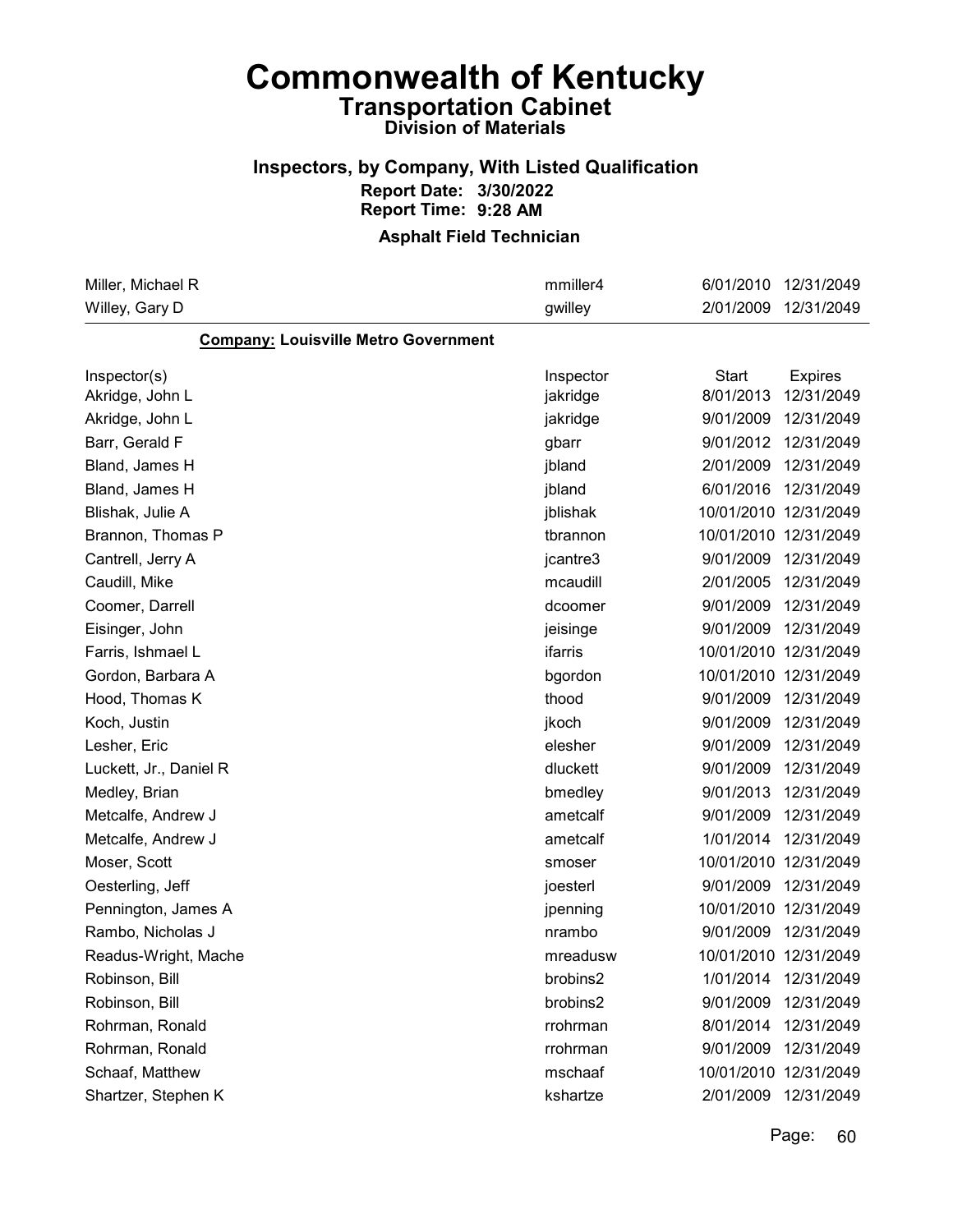### Inspectors, by Company, With Listed Qualification Report Date: 3/30/2022 Report Time: 9:28 AM

| Shartzer, Stephen K                           | kshartze  | 9/01/2009             | 12/31/2049           |
|-----------------------------------------------|-----------|-----------------------|----------------------|
| Starnes, Adam T                               | astarnes  | 9/01/2009             | 12/31/2049           |
| Sullivan, Leonard M                           | Isulliva  | 9/01/2009             | 12/31/2049           |
| Trent, Gregory P                              | gtrent    | 10/01/2010 12/31/2049 |                      |
| Wheatley, John J                              | jwheatle  |                       | 9/01/2012 12/31/2049 |
| Willen, Daniel E                              | dwillen   | 10/01/2010 12/31/2049 |                      |
| Young, Charles R                              | cyoung3   | 10/01/2010 12/31/2049 |                      |
| Company: MAC Construction - AMP050101         |           |                       |                      |
| Inspector(s)                                  | Inspector | Start                 | <b>Expires</b>       |
| Downs, Dick P                                 | ddowns    | 3/01/2008             | 12/31/2049           |
| Downs, Dick P                                 | ddowns    | 2/01/2003             | 12/31/2049           |
| Glasser, Chris W                              | cglasser  | 1/01/2013             | 12/31/2049           |
| <b>Company: MAC Construction - New Albany</b> |           |                       |                      |
| Inspector(s)                                  | Inspector | <b>Start</b>          | <b>Expires</b>       |
| Chapman, Torrance                             | tchapman  | 2/01/2005             | 12/31/2049           |
| Grant, Jr., Charles V                         | cgrant2   | 2/01/2005             | 12/31/2049           |
| Grant, Sr., Charles V                         | cgrant3   | 2/01/2010             | 12/31/2049           |
| Grant, Sr., Charles V                         | cgrant3   | 2/01/2005             | 12/31/2049           |
| Hile, Stephen P                               | shile     | 2/01/2005             | 12/31/2049           |
| Hile, Stephen P                               | shile     | 2/01/2010             | 12/31/2049           |
| Jarboe, Donnie                                | djarboe   | 2/01/2010             | 12/31/2049           |
| Jarboe, Donnie                                | djarboe   | 2/01/2006             | 12/31/2049           |
| Kerr, Kevin                                   | kkerr     | 2/01/2010             | 12/31/2049           |
| LaMaster, Rick L                              | rlamaste  | 2/01/2010             | 12/31/2049           |
| Leslie, Michael L                             | mleslie   | 2/01/2005             | 12/31/2049           |
| Linne, Dawn                                   | dlinne    | 2/01/2010             | 12/31/2049           |
| Paul, Gary                                    | gpaul     | 3/01/2008             | 12/31/2049           |
| Pawley, Jason E                               | jpawley   | 3/01/2008             | 12/31/2049           |
| Pawley, Jason E                               | jpawley   | 4/01/2012             | 12/31/2049           |
| Polston, Dale                                 | dpolston  | 3/01/2008             | 12/31/2049           |
| Rogers, Joe                                   | jrogers2  | 2/01/2005             | 12/31/2049           |
| Wheeler, Rob                                  | rwheeler  | 2/01/2006             | 12/31/2049           |
| Wheeler, Rob                                  | rwheeler  | 2/01/2012             | 12/31/2049           |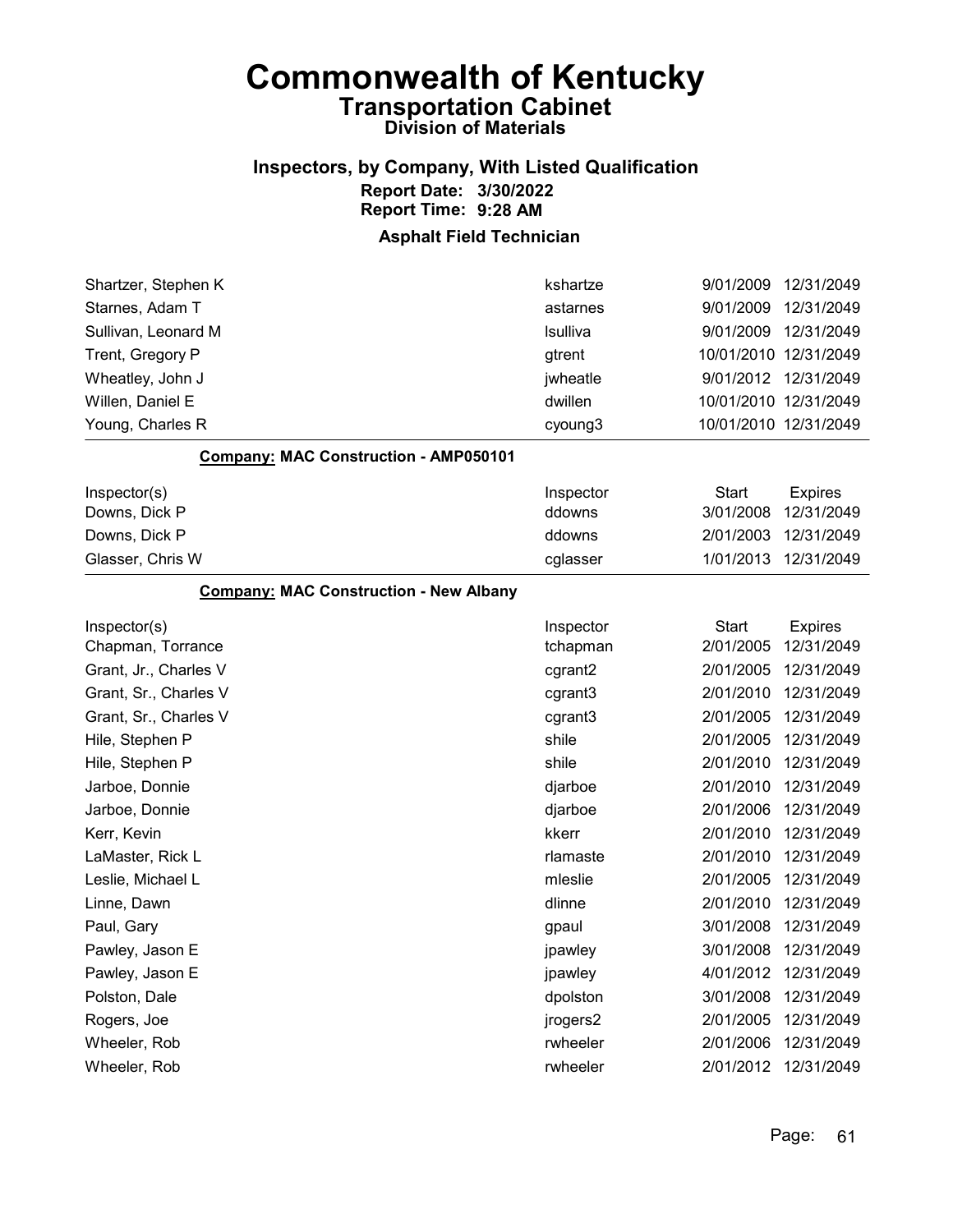## Inspectors, by Company, With Listed Qualification Report Date: 3/30/2022 Report Time: 9:28 AM

### Asphalt Field Technician

| <b>Company: MWH Global</b>                    |           |              |                |
|-----------------------------------------------|-----------|--------------|----------------|
| Inspector(s)                                  | Inspector | <b>Start</b> | <b>Expires</b> |
| Strode, Karl G                                | kstrode   | 2/01/2009    | 12/31/2049     |
| <b>Company: Madisonville Paving</b>           |           |              |                |
| Inspector(s)                                  | Inspector | <b>Start</b> | <b>Expires</b> |
| Johnson, Mark                                 | mjohnso3  | 3/01/2008    | 12/31/2049     |
| Kemp, William E                               | wkemp     | 3/01/2004    | 12/31/2049     |
| <b>Company: Mago Construction - AMP040102</b> |           |              |                |
| Inspector(s)                                  | Inspector | Start        | <b>Expires</b> |
| Clark, Rebecca                                | rclark4   | 2/01/2012    | 12/31/2049     |
| Gander, David L                               | dgander   | 2/01/2011    | 12/31/2049     |
| Greer, William O                              | wgreer    | 3/01/2008    | 12/31/2049     |
| Kays, Dickie                                  | dkays     | 2/01/2014    | 12/31/2049     |
| Lee, Roger                                    | rlee2     | 3/01/2008    | 12/31/2049     |
| Mudd, Kenneth W                               | kmudd     | 3/01/2008    | 12/31/2049     |
| Mudd, Kenneth W                               | kmudd     | 3/01/2013    | 12/31/2049     |
| Noe, Charles D                                | cnoe      | 2/01/2014    | 12/31/2049     |
| Rogers, Jeff A                                | jrogers3  | 3/01/2008    | 12/31/2049     |
| Rogers, Jeff A                                | jrogers3  | 2/01/2014    | 12/31/2049     |
| Upchurch, Bobby G                             | bupchurc  | 5/01/2010    | 12/31/2049     |
| <b>Company: Mago Construction - Bardstown</b> |           |              |                |
| Inspector(s)                                  | Inspector | <b>Start</b> | <b>Expires</b> |
| Clinton, Timothy W                            | tclinton  | 2/01/2003    | 12/31/2049     |
| Conway, John W                                | jconway   | 3/01/2008    | 12/31/2049     |
| Conway, John W                                | jconway   | 2/01/2003    | 12/31/2049     |
| <b>Company: McCracken County Road</b>         |           |              |                |
| Inspector(s)                                  | Inspector | <b>Start</b> | <b>Expires</b> |
| Denton, Joseph R                              | jdenton2  | 3/01/2016    | 12/31/2049     |
| Gross, Eric                                   | egross    | 3/01/2016    | 12/31/2049     |
| Hobgood, Shane                                | shobgood  | 3/01/2016    | 12/31/2049     |
| Reeves, Roger                                 | rreeves   | 3/01/2016    | 12/31/2049     |
| Spears, David                                 | dspears   | 3/01/2016    | 12/31/2049     |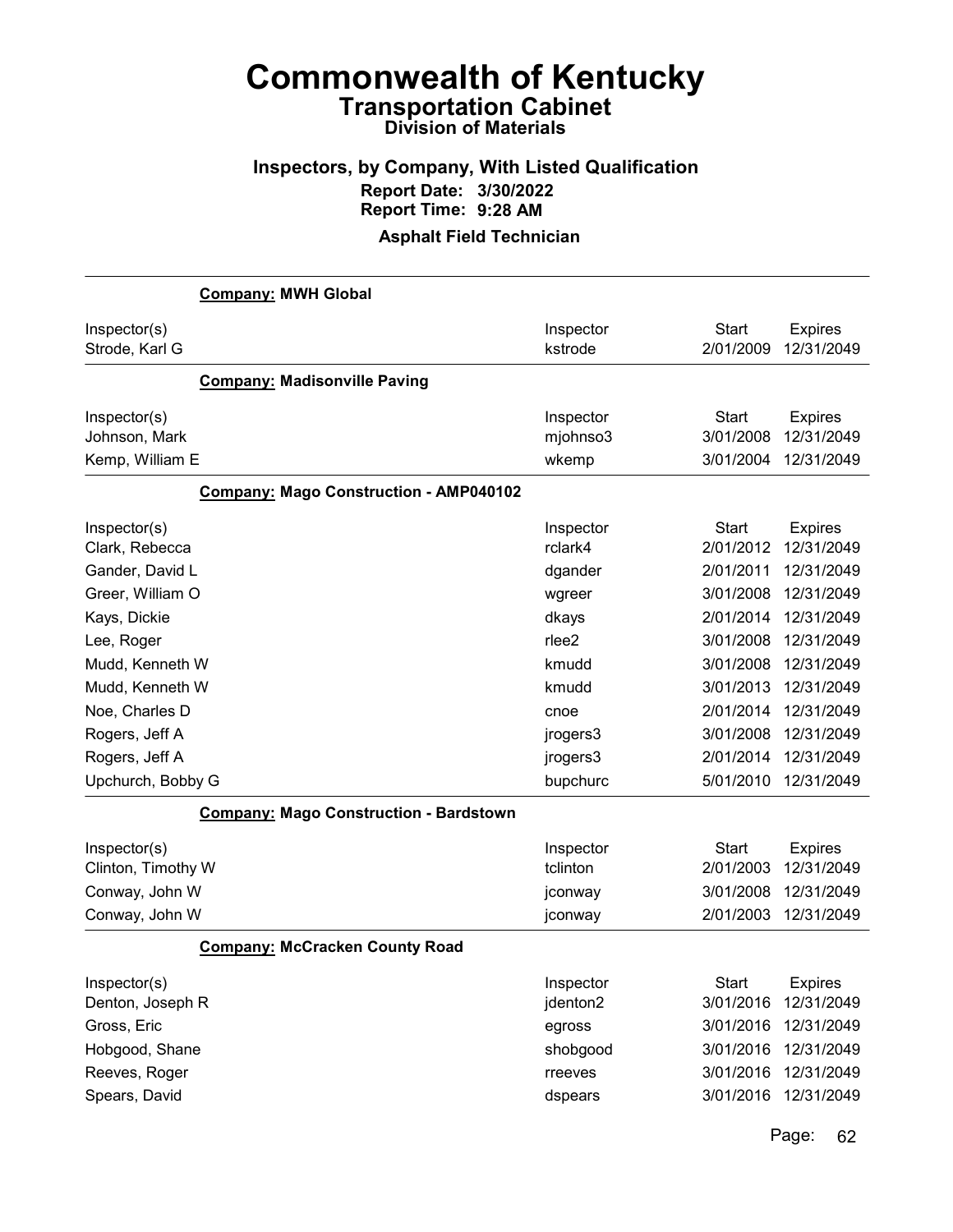### Inspectors, by Company, With Listed Qualification Report Date: 3/30/2022 Report Time: 9:28 AM

#### Asphalt Field Technician

| Wilson, Erik M                                   | ewilson2                          | 3/01/2016                              | 12/31/2049                                 |
|--------------------------------------------------|-----------------------------------|----------------------------------------|--------------------------------------------|
| Wurth, Josh                                      | jwurth                            | 3/01/2016                              | 12/31/2049                                 |
| <b>Company: Michael Baker International</b>      |                                   |                                        |                                            |
| Inspector(s)<br>Rhody, Brent E                   | Inspector<br>brhody               | <b>Start</b><br>3/01/2008              | <b>Expires</b><br>12/31/2049               |
| Company: Michael Baker Jr. Inc.                  |                                   |                                        |                                            |
| Inspector(s)<br>Collins, Larry S                 | Inspector<br>Icollins             | <b>Start</b><br>2/01/2013              | <b>Expires</b><br>12/31/2049               |
| Collins, Larry S                                 | <b>Icollins</b>                   | 2/01/2005                              | 12/31/2049                                 |
| Greene, Shawn L                                  | sgreene                           | 2/01/2013                              | 12/31/2049                                 |
| Keith, Dell R                                    | dkeith                            | 3/01/2005                              | 12/31/2049                                 |
| Keith, Dell R                                    | dkeith                            | 2/01/2010                              | 12/31/2049                                 |
| Kessinger, Dav T                                 | dkessing                          | 2/01/2010                              | 12/31/2049                                 |
| Kessinger, Dav T                                 | dkessing                          | 2/01/2005                              | 12/31/2049                                 |
| Levett Sr, Steven J                              | slevett                           | 3/01/2008                              | 12/31/2049                                 |
| Perry, Jeffrey M                                 | mperry                            | 3/01/2005                              | 12/31/2049                                 |
| Perry, Jeffrey M                                 | mperry                            | 2/01/2011                              | 12/31/2049                                 |
| Riley, Alan J                                    | ariley                            | 8/01/2014                              | 12/31/2049                                 |
| Satterly, Gayle E                                | gsatterl                          | 4/01/2012                              | 12/31/2049                                 |
| Satterly, Gayle E                                | gsatterl                          | 2/01/2009                              | 12/31/2049                                 |
| Satterly, Gayle E                                | gsatterl                          | 2/01/2004                              | 12/31/2049                                 |
| White, William G                                 | wwhite                            | 2/01/2010                              | 12/31/2049                                 |
| White, William G                                 | wwhite                            | 4/01/2010                              | 12/31/2049                                 |
| <b>Company: Michels Paving - P180601</b>         |                                   |                                        |                                            |
| Inspector(s)<br>Michels, John<br>Reeves, Mike    | Inspector<br>jmichels<br>mreeves2 | <b>Start</b><br>1/01/2010<br>1/01/2010 | <b>Expires</b><br>12/31/2049<br>12/31/2049 |
|                                                  |                                   |                                        |                                            |
| <b>Company: Milestone Contractors L.P.</b>       |                                   |                                        |                                            |
| Inspector(s)<br>Hall, Jason                      | Inspector<br>jhall6               | <b>Start</b><br>2/01/2009              | <b>Expires</b><br>12/31/2049               |
| <b>Company: Mountain Enterprises - AMP090105</b> |                                   |                                        |                                            |
| Inspector(s)                                     | Inspector                         | <b>Start</b>                           | <b>Expires</b>                             |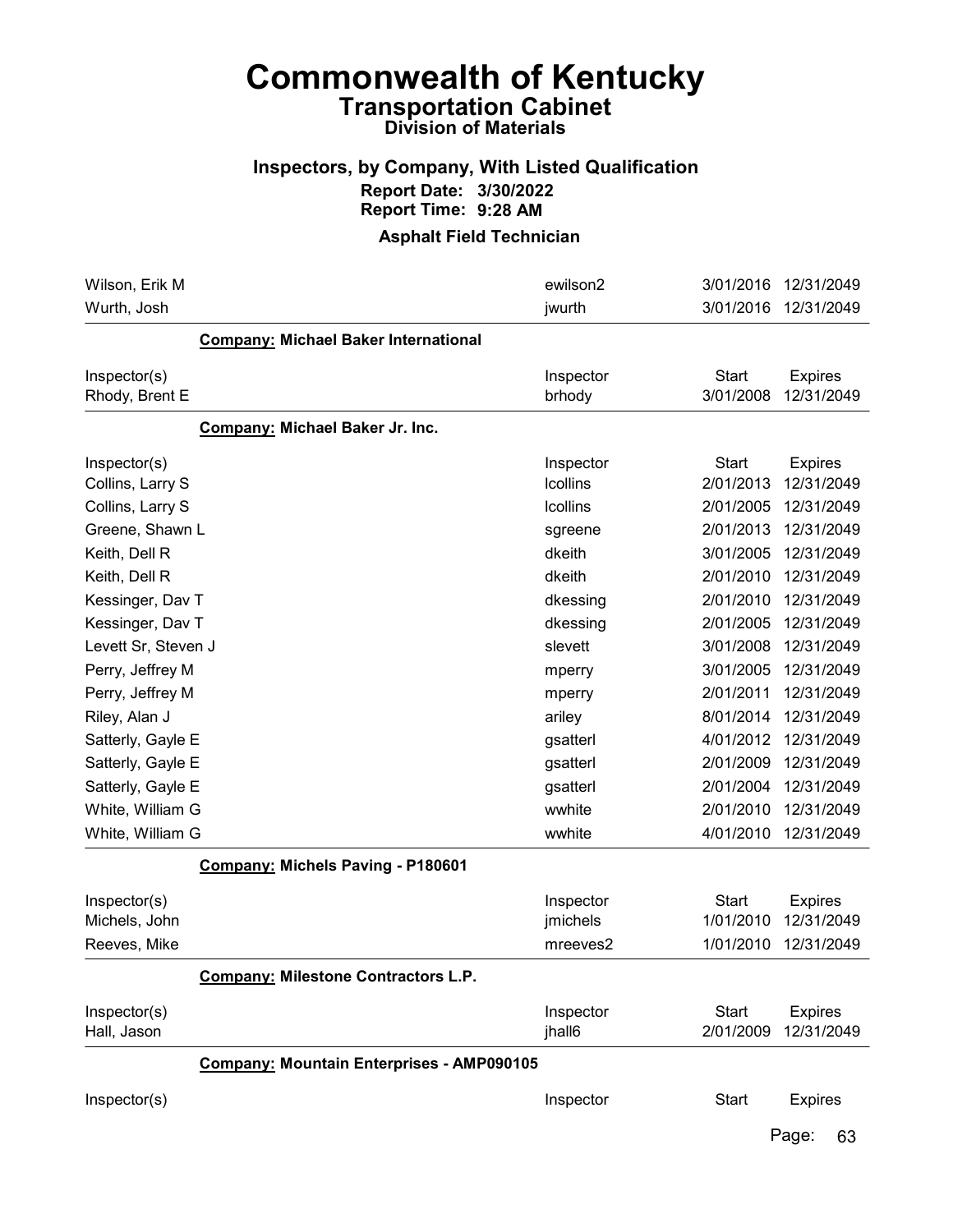# Commonwealth of Kentucky Transportation Cabinet

## Division of Materials

### Inspectors, by Company, With Listed Qualification Report Date: 3/30/2022 Report Time: 9:28 AM

| Barton, Allen                                     | abarton   | 3/01/2008    | 12/31/2049     |
|---------------------------------------------------|-----------|--------------|----------------|
| Collins, John B                                   | jcollin2  | 3/01/2008    | 12/31/2049     |
| Hatmaker, Mark A                                  | mhatmake  | 3/01/2008    | 12/31/2049     |
| Company: Mountain Enterprises - AMP120305         |           |              |                |
| Inspector(s)                                      | Inspector | <b>Start</b> | <b>Expires</b> |
| Cain, Tommy                                       | tcain     | 3/01/2008    | 12/31/2049     |
| Coleman, Donald W                                 | dcolema2  | 3/01/2008    | 12/31/2049     |
| <b>Company: Mountain Enterprises - Hager Hill</b> |           |              |                |
| Inspector(s)                                      | Inspector | <b>Start</b> | <b>Expires</b> |
| Barton, Barry                                     | bbarton   | 2/01/2006    | 12/31/2049     |
| Patrick, Justin                                   | jpatric2  | 2/01/2010    | 12/31/2049     |
| <b>Company: Mountain Enterprises - Lexington</b>  |           |              |                |
| Inspector(s)                                      | Inspector | <b>Start</b> | <b>Expires</b> |
| Arnett, Michael                                   | marnett   | 2/01/2009    | 12/31/2049     |
| Asmus, Scott                                      | sasmus    | 2/01/2009    | 12/31/2049     |
| Barker, Joe                                       | jbarker   | 2/01/2010    | 12/31/2049     |
| Barker, Joe                                       | jbarker   | 2/01/2005    | 12/31/2049     |
| Barton, Mark                                      | mbarton   | 2/01/2009    | 12/31/2049     |
| Barton, Mark                                      | mbarton   | 2/01/2004    | 12/31/2049     |
| Barton, Stephen M                                 | sbarton   | 3/01/2008    | 12/31/2049     |
| Billings, Brian R                                 | bbilling  | 2/01/2003    | 12/31/2049     |
| Bishop, Larry                                     | Ibishop   | 2/01/2010    | 12/31/2049     |
| Bishop, Larry                                     | Ibishop   | 2/01/2005    | 12/31/2049     |
| Collins, Ruth S                                   | rcollin2  | 2/01/2014    | 12/31/2049     |
| Collins, Ruth S                                   | rcollin2  | 3/01/2008    | 12/31/2049     |
| Cooper, Larry                                     | Icooper   | 2/01/2004    | 12/31/2049     |
| Cooper, Larry                                     | Icooper   | 2/01/2009    | 12/31/2049     |
| Cox, Jimmy                                        | jcox3     | 2/01/2009    | 12/31/2049     |
| Cox, Jimmy                                        | jcox3     | 2/01/2004    | 12/31/2049     |
| Fox, Scott M                                      | sfox3     | 2/01/2005    | 12/31/2049     |
| Graves, Bob                                       | bgraves   | 2/01/2004    | 12/31/2049     |
| Graves, Robert C                                  | rgraves   | 2/01/2009    | 12/31/2049     |
| Graves, Robert C                                  | rgraves   | 2/01/2014    | 12/31/2049     |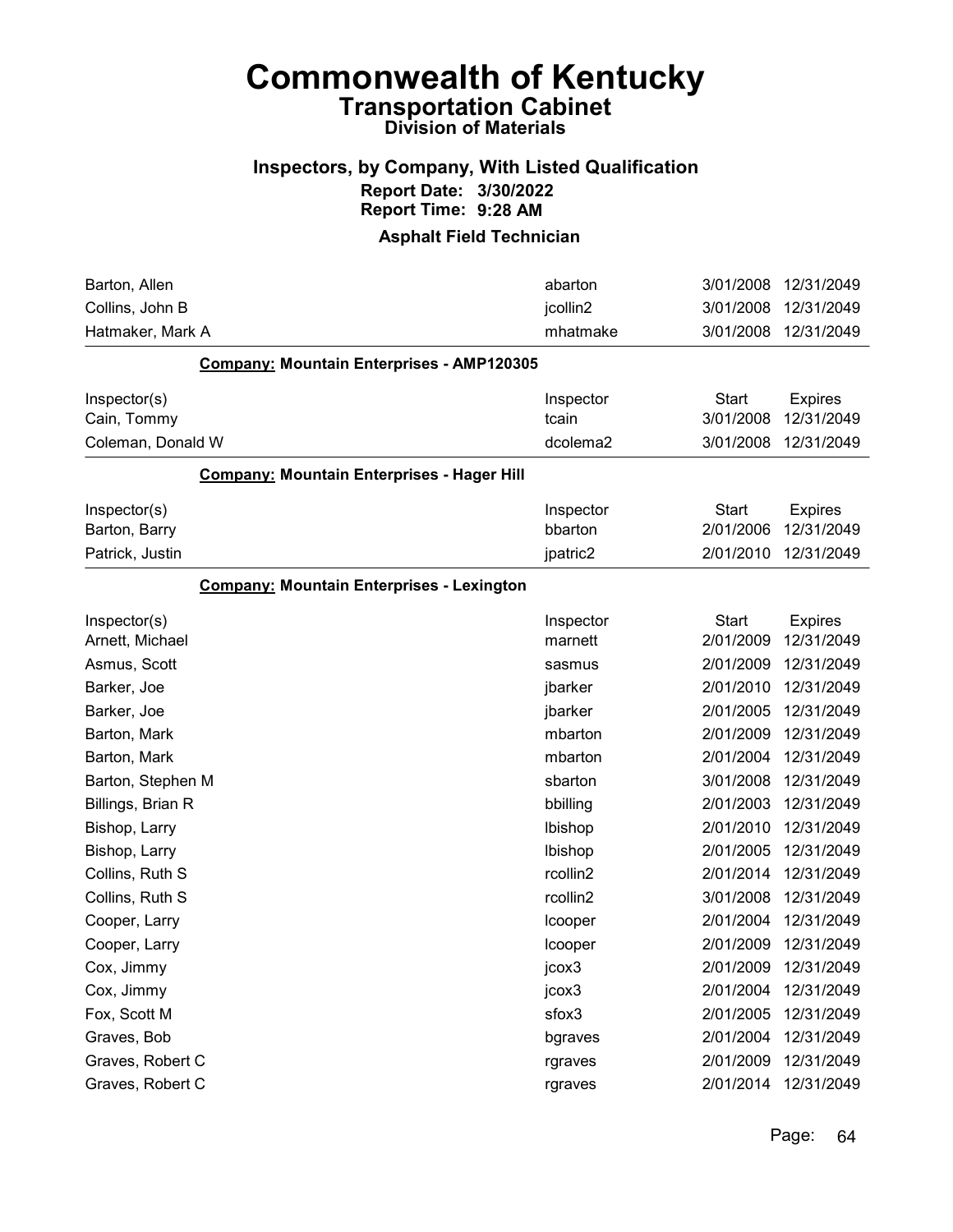### Inspectors, by Company, With Listed Qualification Report Date: 3/30/2022 Report Time: 9:28 AM

### Asphalt Field Technician

| Trujillo, Michael C | mtrujill | 2/01/2009 | 12/31/2049 |
|---------------------|----------|-----------|------------|
| Stephens, Jeffery D | jstephe3 | 2/01/2005 | 12/31/2049 |
| Rodabaugh, Andre    | arodabau | 2/01/2009 | 12/31/2049 |
| Ray, Shawn          | sray     | 2/01/2010 | 12/31/2049 |
| Prince, Raymond     | rprince  | 2/01/2009 | 12/31/2049 |
| Prince, Raymond     | rprince  | 2/01/2004 | 12/31/2049 |
| Mathis, Michael     | mmathis  | 2/01/2009 | 12/31/2049 |
| Helton, Edgar       | ehelton2 | 3/01/2008 | 12/31/2049 |

#### Company: Mulzer Crushed Stone, Inc. - Charleston

| Inspector(s)<br>Stewart, Thomas J              | Inspector<br>tstewart | Start<br>2/01/2009 | <b>Expires</b><br>12/31/2049 |
|------------------------------------------------|-----------------------|--------------------|------------------------------|
| <b>Company: Murray Paving - AMP010102</b>      |                       |                    |                              |
| Inspector(s)                                   | Inspector             | Start              | <b>Expires</b>               |
| Davis, Chris L                                 | cdavis                | 6/01/2008          | 12/31/2049                   |
| Geurin, Ronnie                                 | rgeurin               | 6/01/2008          | 12/31/2049                   |
| Sullivan, Randy D                              | rsulliva              | 3/01/2004          | 12/31/2049                   |
| <b>Company: N. K. Area Planning Commission</b> |                       |                    |                              |

| Inspector(s)         | Inspector | Start     | <b>Expires</b>       |
|----------------------|-----------|-----------|----------------------|
| Edwards, Don L       | dedward1  | 2/01/2011 | 12/31/2049           |
| Lilly, Steven C      | slilly    | 2/01/2006 | 12/31/2049           |
| Lilly, Steven C      | slilly    |           | 2/01/2011 12/31/2049 |
| Schroeder, Bernard J | bschroed  |           | 2/01/2006 12/31/2049 |
| Zwick, Robert J      | rzwick    | 2/01/2006 | 12/31/2049           |
| Zwick, Robert J      | rzwick    | 2/01/2011 | 12/31/2049           |

#### Company: NO LONGER EMPLOYED

| Inspector(s)           | Inspector      | Start     | <b>Expires</b> |
|------------------------|----------------|-----------|----------------|
| Basic, Meho            | mbasic         | 2/01/2006 | 12/31/2049     |
| Baumgardner, Stephen L | sbaumgar       | 3/01/2009 | 12/31/2049     |
| Beasley, Bryan H       | bbeasley       | 1/01/2013 | 12/31/2049     |
| Carson, Larry G        | <b>Icarson</b> | 3/01/2011 | 12/31/2049     |
| Carson, Larry G        | <b>Icarson</b> | 3/01/2006 | 12/31/2049     |
| Cook, Gary W           | gcook          | 3/01/2005 | 12/31/2049     |
| Day, Carl J            | cday           | 2/01/2003 | 12/31/2049     |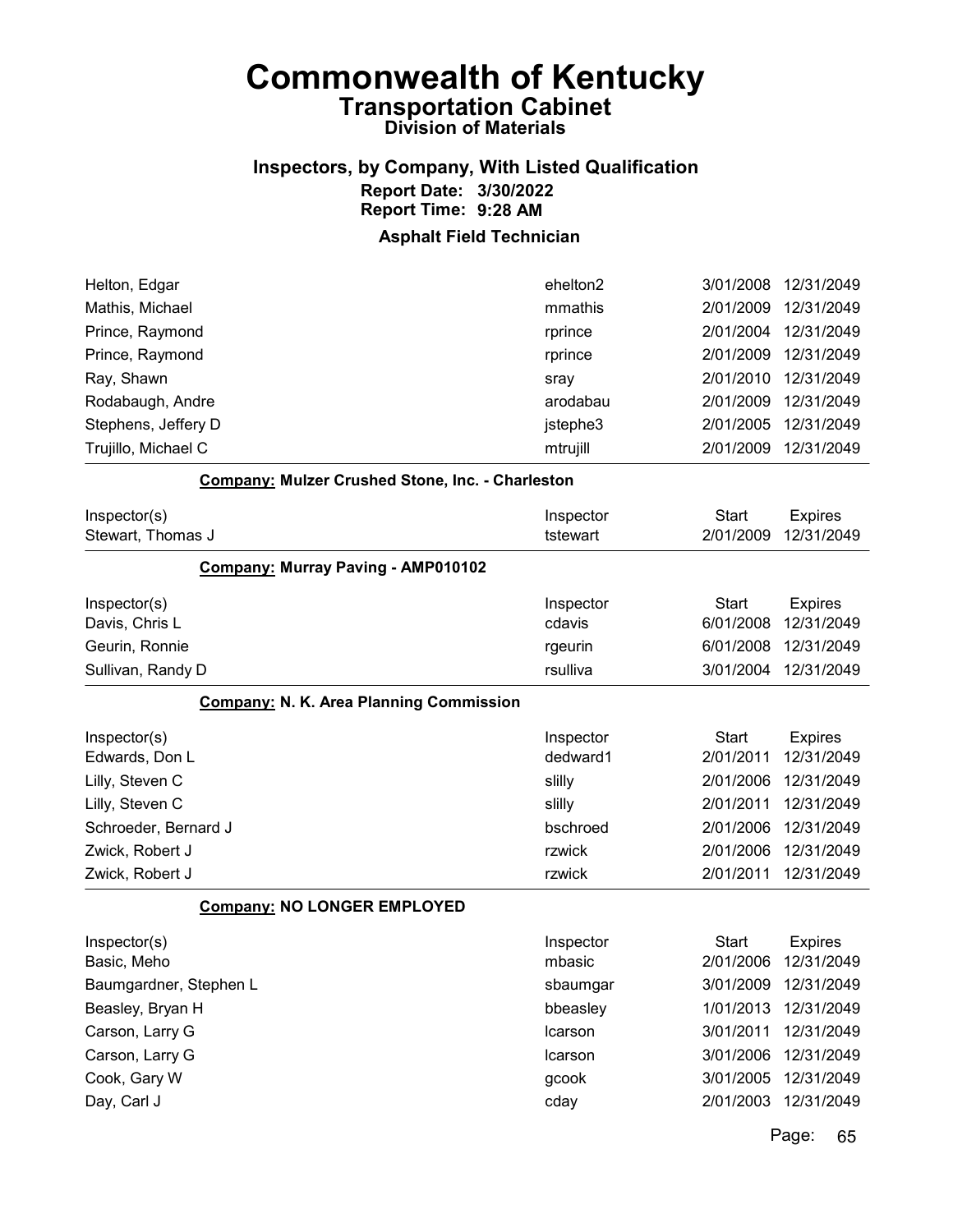# Inspectors, by Company, With Listed Qualification Report Date: 3/30/2022 Report Time: 9:28 AM

### Asphalt Field Technician

| Gallagher, Tammy L    | tgallagh | 2/01/2007 | 12/31/2049 |
|-----------------------|----------|-----------|------------|
| Gibbs, William D      | dgibbs   | 3/01/2006 | 12/31/2049 |
| Gray, Cindy L         | cgray    | 3/01/2006 | 12/31/2049 |
| Hayden, Shawn T       | shayden2 | 3/01/2004 | 12/31/2049 |
| Holland, Anthony D    | tholland | 3/01/2011 | 12/31/2049 |
| Holland, Anthony D    | tholland | 3/01/2006 | 12/31/2049 |
| Holland, Sr., James W | jholland | 3/01/2011 | 12/31/2049 |
| Holland, Sr., James W | jholland | 2/01/2005 | 12/31/2049 |
| Hudson, Jim W         | jhudson  | 2/01/2013 | 12/31/2049 |
| Hudson, Jim W         | jhudson  | 3/01/2008 | 12/31/2049 |
| Kidd, David L         | dkidd    | 3/01/2006 | 12/31/2049 |
| Ledford, Brenda F     | bledford | 3/01/2011 | 12/31/2049 |
| Lickteig, John M      | jlicktei | 2/01/2006 | 12/31/2049 |
| Lutz, Andy C          | alutz    | 3/01/2004 | 12/31/2049 |
| McNeely, David R      | dmcneely | 2/01/2013 | 12/31/2049 |
| Nance, Larry D        | Inance   | 3/01/2011 | 12/31/2049 |
| Newsome, Garland A    | anewsome | 3/01/2006 | 12/31/2049 |
| Parks, Joseph D       | jparks2  | 3/01/2014 | 12/31/2049 |
| Sallie, Chris         | csallie  | 3/01/2008 | 12/31/2049 |
| Schroader, Thomas R   | tschroad | 3/01/2011 | 12/31/2049 |
| Shuecraft, Michael L  | mshuecra | 3/01/2006 | 12/31/2049 |
| Shuecraft, Michael L  | mshuecra | 3/01/2011 | 12/31/2049 |
| Sparks, William C     | wsparks  | 2/01/2005 | 12/31/2049 |
| Spears, Jerry K       | jspears  | 3/01/2006 | 12/31/2049 |
| Spears, Jerry K       | jspears  | 2/01/2010 | 12/31/2049 |
| Tracy, Joel L         | jtracy   | 3/01/2011 | 12/31/2049 |
| Williams, James R     | rwillia6 | 5/01/2013 | 12/31/2049 |
| Wilson, Philip D      | pwilson  | 3/01/2013 | 12/31/2049 |
| Wilson, Philip D      | pwilson  | 3/01/2008 | 12/31/2049 |
| Witt, Jason           | jwitt2   | 3/01/2008 | 12/31/2049 |
|                       |          |           |            |

### Company: Nally & Gibson - Georgetown

| Inspector(s) | Inspector | Start | Expires              |
|--------------|-----------|-------|----------------------|
| Fry, Mark A  | mfrv      |       | 2/01/2014 12/31/2049 |
| Fry, Mark A  | mfry      |       | 2/01/2009 12/31/2049 |
| Fry, Mark A  | mfry      |       | 3/01/2004 12/31/2049 |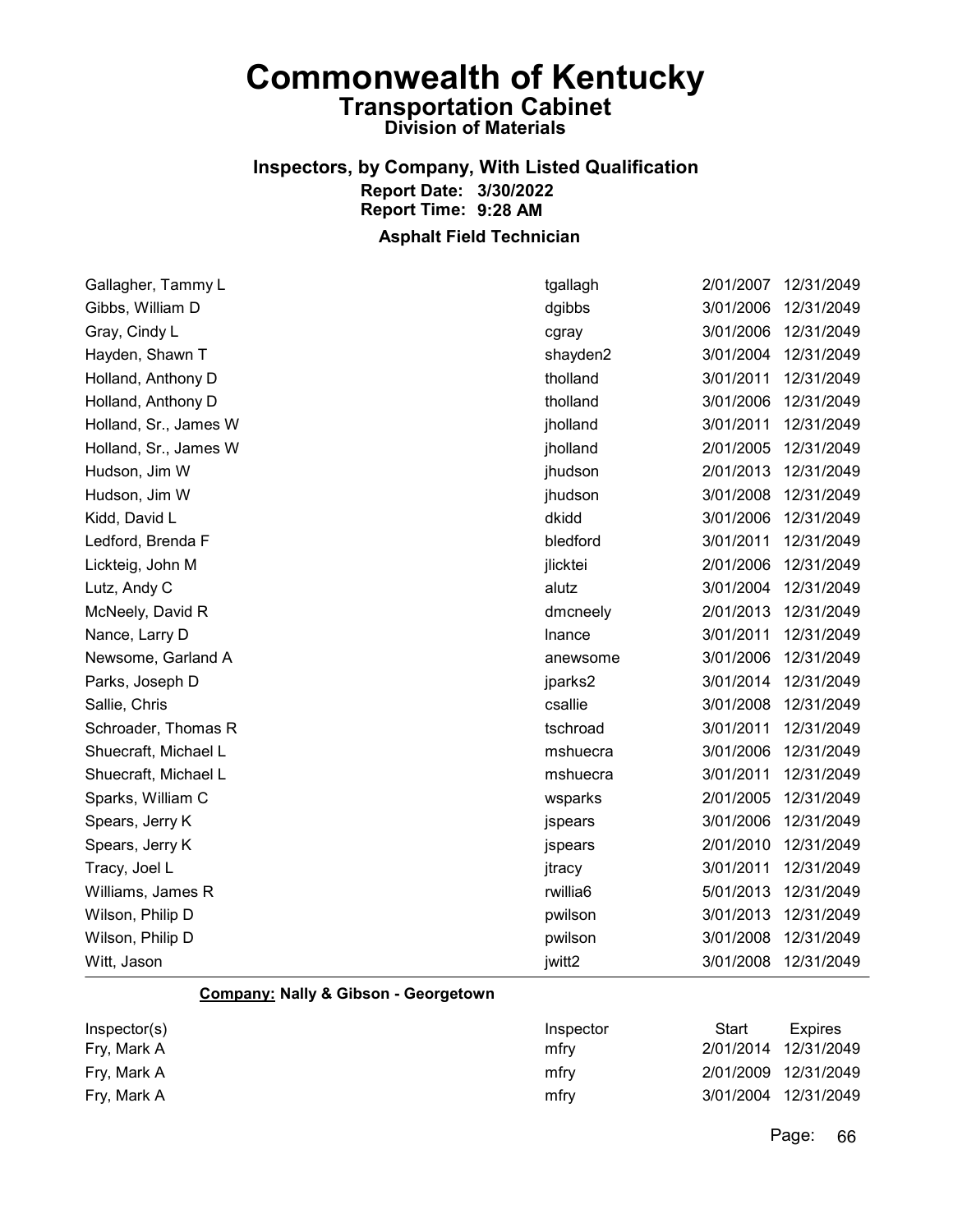# Inspectors, by Company, With Listed Qualification Report Date: 3/30/2022 Report Time: 9:28 AM

### Asphalt Field Technician

| <b>Company: Nolen's Construction Inc.</b> |                                                  |              |                |
|-------------------------------------------|--------------------------------------------------|--------------|----------------|
| Inspector(s)                              | Inspector                                        | <b>Start</b> | <b>Expires</b> |
| Conley, Stacy L                           | sconley2                                         | 4/01/2011    | 12/31/2049     |
| Nolen, John W                             | jnolen                                           | 4/01/2011    | 12/31/2049     |
| <b>Company: Nolin RECC</b>                |                                                  |              |                |
| Inspector(s)                              | Inspector                                        | <b>Start</b> | <b>Expires</b> |
| Hamilton, Brian W                         | bhamilt2                                         | 1/01/2013    | 12/31/2049     |
| Hamilton, Brian W                         | bhamilt2                                         | 3/01/2008    | 12/31/2049     |
| <b>Company: None</b>                      |                                                  |              |                |
| Inspector(s)                              | Inspector                                        | Start        | <b>Expires</b> |
| Baird, Steve                              | sbaird                                           | 6/01/2010    | 12/31/2049     |
| Canchola, Michael A                       | mcanchol                                         | 2/01/2011    | 12/31/2049     |
| Canchola, Michael A                       | mcanchol                                         | 3/01/2005    | 12/31/2049     |
| Drury, II, Charles P                      | cdrury                                           | 3/01/2004    | 12/31/2049     |
| Dye, Bryan K                              | bdye                                             | 3/01/2004    | 12/31/2049     |
| Gardner, Judy G                           | jgardner                                         | 3/01/2004    | 12/31/2049     |
| Humphrey, James M                         | mhumphre                                         | 3/01/2004    | 12/31/2049     |
| Lightfoot, Carnell                        | clightfo                                         | 6/01/2004    | 12/31/2049     |
| McKinnis, Ronnie                          | rmckinni                                         | 3/01/2004    | 12/31/2049     |
| Morrison, Robert T                        | tmorriso                                         | 1/01/2010    | 12/31/2049     |
| Nichols, Grant                            | gnichol2                                         | 4/01/2013    | 12/31/2049     |
| Scott, Chris L                            | cscott                                           | 3/01/2004    | 12/31/2049     |
| Spain, Michael L                          | mspain                                           | 3/01/2004    | 12/31/2049     |
| Stevenson, Mark A                         | msteven4                                         | 3/01/2006    | 12/31/2049     |
| Test, Test                                | Test1                                            | 1/01/2014    | 12/31/2049     |
| Thomas, Terry L                           | tthomas                                          | 3/01/2004    | 12/31/2049     |
| Thomason, Ethan                           | ethomaso                                         | 3/01/2014    | 12/31/2049     |
| Vibbert, Timothy D                        | tvibbert                                         | 2/01/2006    | 12/31/2049     |
|                                           | <b>Company: Ohio Valley Asphalt - Carrollton</b> |              |                |
| Inspector(s)                              | Inspector                                        | Start        | <b>Expires</b> |

| $1.10$ povio $1,0$ | 1110000101 | $\sim$ | $ \sim$ $\sim$ $\sim$ |
|--------------------|------------|--------|-----------------------|
| Bartley, Chris     | cbartley   |        | 2/01/2003 12/31/2049  |
| Bartley, Chris     | cbartley   |        | 3/01/2008 12/31/2049  |
| Bartley, Chris     | cbartley   |        | 2/01/2010 12/31/2049  |
|                    |            |        |                       |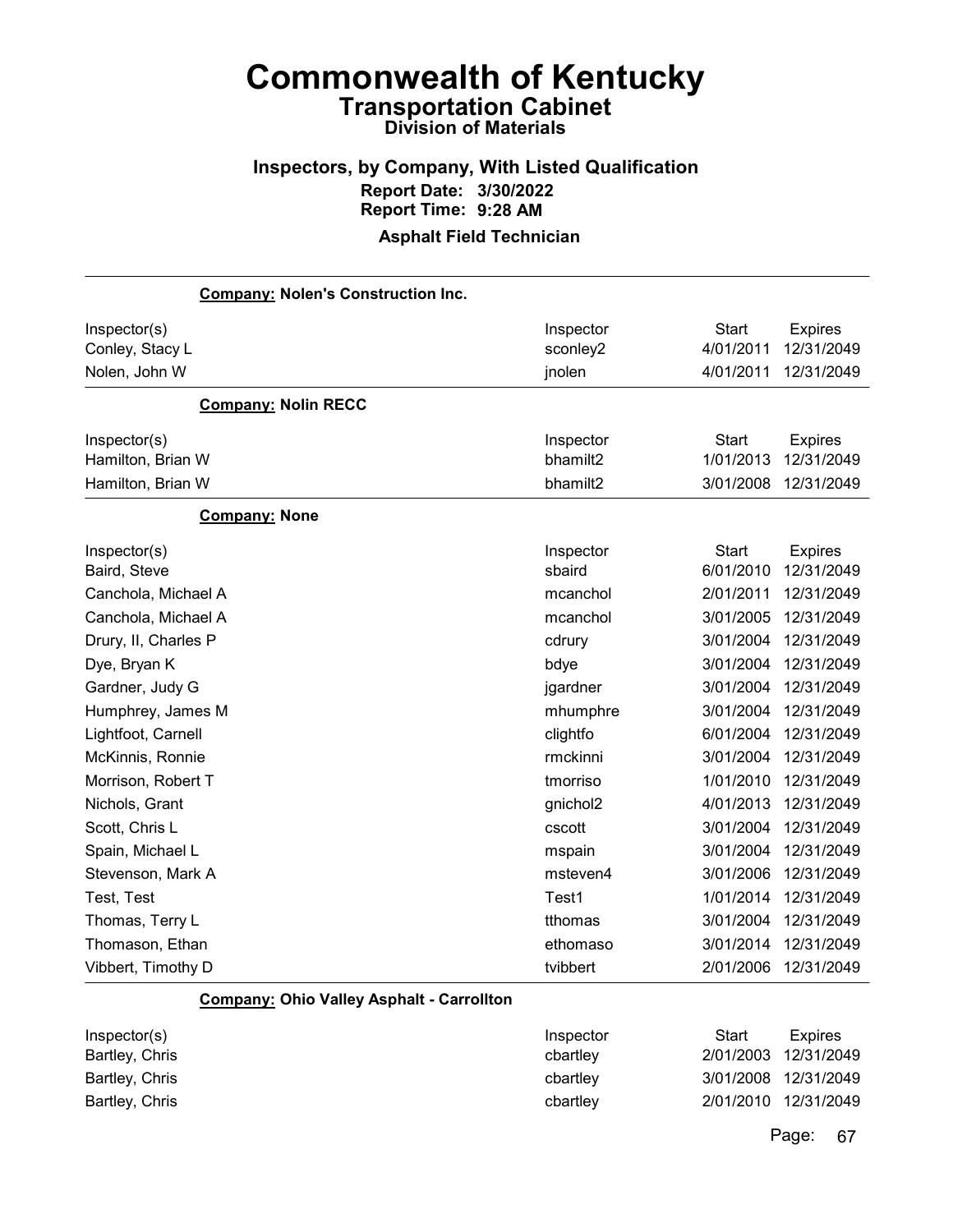### Inspectors, by Company, With Listed Qualification Report Date: 3/30/2022 Report Time: 9:28 AM

| tcalvert                                                   | 2/01/2007                                                | 12/31/2049                   |
|------------------------------------------------------------|----------------------------------------------------------|------------------------------|
| tcalvert                                                   | 2/01/2012                                                | 12/31/2049                   |
| jstover                                                    | 2/01/2005                                                | 12/31/2049                   |
| jstover                                                    | 2/01/2010                                                | 12/31/2049                   |
| oyocum                                                     | 2/01/2003                                                | 12/31/2049                   |
|                                                            |                                                          |                              |
| Inspector                                                  | <b>Start</b>                                             | <b>Expires</b>               |
| vpeak                                                      | 1/01/2010                                                | 12/31/2049                   |
|                                                            |                                                          |                              |
| Inspector                                                  | <b>Start</b>                                             | <b>Expires</b>               |
| mhusband                                                   | 2/01/2006                                                | 12/31/2049                   |
| gmiller                                                    | 6/01/2016                                                | 12/31/2049                   |
| wwillia2                                                   | 6/01/2016                                                | 12/31/2049                   |
| twoosley                                                   | 2/01/2006                                                | 12/31/2049                   |
|                                                            |                                                          |                              |
| Inspector<br>jnorthin                                      | <b>Start</b><br>3/01/2011                                | <b>Expires</b><br>12/31/2049 |
|                                                            |                                                          |                              |
|                                                            |                                                          |                              |
| Inspector                                                  | <b>Start</b>                                             | <b>Expires</b>               |
| tellis                                                     | 4/01/2013                                                | 12/31/2049                   |
| zreicher                                                   | 3/01/2014                                                | 12/31/2049                   |
| jtotty                                                     | 4/01/2013                                                | 12/31/2049                   |
|                                                            |                                                          |                              |
| Inspector                                                  | <b>Start</b>                                             | <b>Expires</b>               |
| menyart                                                    | 5/01/2013                                                | 12/31/2049                   |
| rfisher                                                    | 5/01/2013                                                | 12/31/2049                   |
| <b>Company: Parsons, Cuningham &amp; Sharice Engineers</b> |                                                          |                              |
| Inspector                                                  | <b>Start</b>                                             | <b>Expires</b>               |
| Ibenejam                                                   | 3/01/2014                                                | 12/31/2049                   |
|                                                            | <b>Company: Oldham County Fiscal Court - Eng. Office</b> |                              |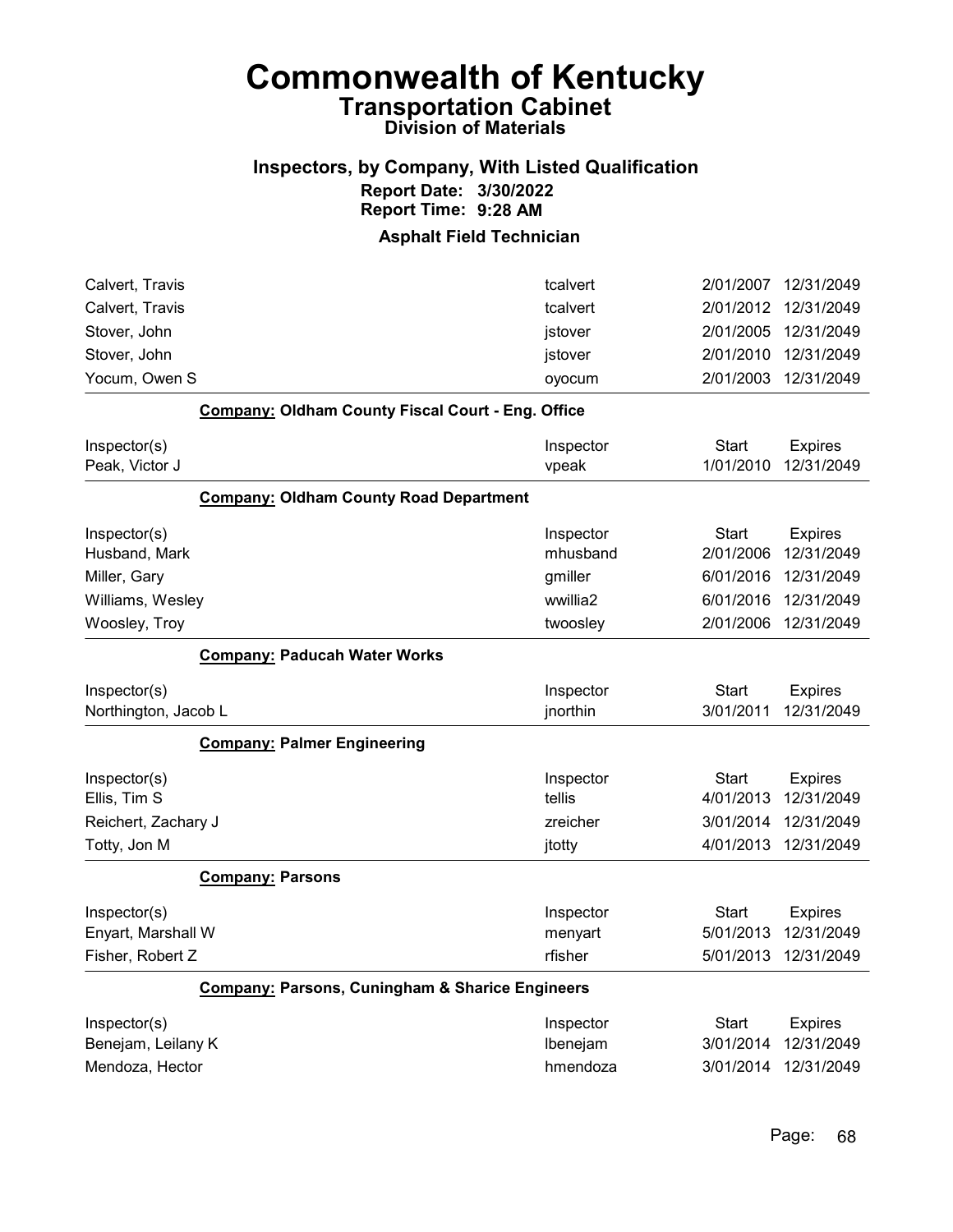## Inspectors, by Company, With Listed Qualification Report Date: 3/30/2022 Report Time: 9:28 AM

| <b>Company: Patriot Construction Co.</b>         |           |              |                |
|--------------------------------------------------|-----------|--------------|----------------|
| Inspector(s)                                     | Inspector | <b>Start</b> | <b>Expires</b> |
| Sullivan, Darius L                               | dsulliv2  | 2/01/2005    | 12/31/2049     |
| <b>Company: Patriot Engineering - Louisville</b> |           |              |                |
| Inspector(s)                                     | Inspector | <b>Start</b> | <b>Expires</b> |
| Daunhauer, Jason G                               | jdaunhau  | 4/01/2010    | 12/31/2049     |
| <b>Company: Pennyrile Asphalt</b>                |           |              |                |
| Inspector(s)                                     | Inspector | <b>Start</b> | <b>Expires</b> |
| Collins, Carroll M                               | ccollins  | 3/01/2004    | 12/31/2049     |
| Lacy, Perry L                                    | placy     | 2/01/2010    | 12/31/2049     |
| Laurent, Craig                                   | claurent  | 2/01/2012    | 12/31/2049     |
| Mosley, Jerry D                                  | jmosley   | 5/01/2013    | 12/31/2049     |
| <b>Company: Pyles Concrete</b>                   |           |              |                |
| Inspector(s)                                     | Inspector | <b>Start</b> | <b>Expires</b> |
| Singleton, James S                               | jsinglet  | 5/01/2016    | 12/31/2049     |
| <b>Company: QK4</b>                              |           |              |                |
| Inspector(s)                                     | Inspector | <b>Start</b> | <b>Expires</b> |
| Collins, Kevin W                                 | kcollins  | 1/01/2010    | 12/31/2049     |
| Cooley, Aaron A                                  | acooley   | 5/01/2010    | 12/31/2049     |
| Coulter, Jeffery S                               | jcoulter  | 5/01/2010    | 12/31/2049     |
| Coulter, Jeffery S                               | jcoulter  | 3/01/2004    | 12/31/2049     |
| Ferraro, Terry G                                 | tferraro  | 3/01/2014    | 12/31/2049     |
| Fuller, Bryce                                    | bfuller   | 5/01/2010    | 12/31/2049     |
| Heberle, Douglas J                               | dheberle  | 2/01/2011    | 12/31/2049     |
| Holtz, Keith                                     | kholtz    | 5/01/2010    | 12/31/2049     |
| Holz, Keith R                                    | kholz     | 2/01/2011    | 12/31/2049     |
| Hubbard, George A                                | ghubbard  | 2/01/2005    | 12/31/2049     |
| Hubbard, George A                                | ghubbard  | 3/01/2013    | 12/31/2049     |
| Lewis, Joseph M                                  | jlewis4   | 8/01/2012    | 12/31/2049     |
| Marling, Michael T                               | mmarling  | 6/01/2016    | 12/31/2049     |
| Martin, Robert (Rob) D                           | rmartin   | 2/01/2009    | 12/31/2049     |
| Melhart, Charles J                               | cmelhart  | 5/01/2010    | 12/31/2049     |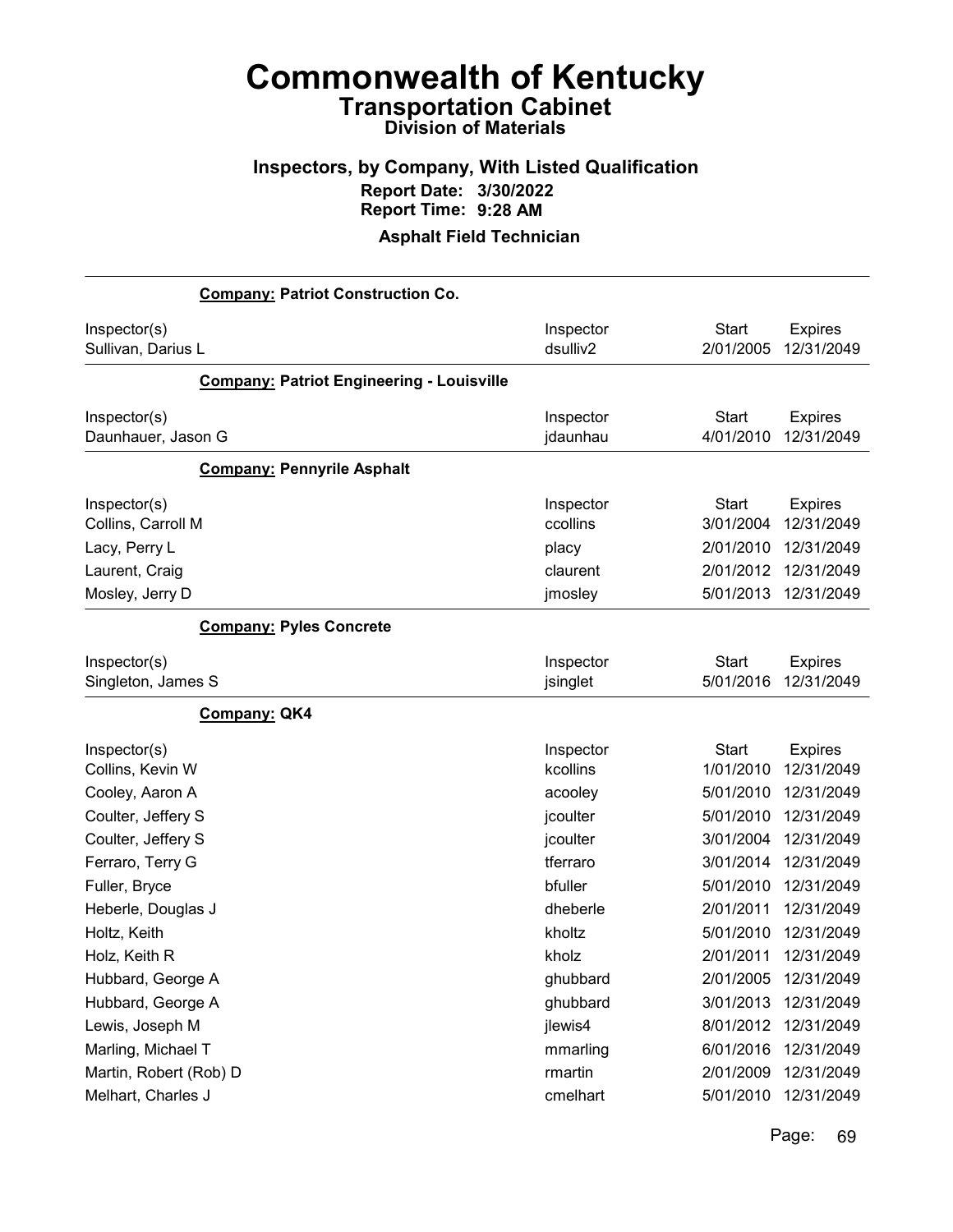## Inspectors, by Company, With Listed Qualification Report Date: 3/30/2022 Report Time: 9:28 AM

| Moore, Robert S                                 | rmoore2             | 1/01/2014    | 12/31/2049     |
|-------------------------------------------------|---------------------|--------------|----------------|
| Moore, Robert S                                 | rmoore2             | 3/01/2008    | 12/31/2049     |
| Mulvany, Daryl                                  | dmulvany            | 5/01/2010    | 12/31/2049     |
| Nolan, William L                                | wnolan2             | 1/01/2010    | 12/31/2049     |
| Nolan, William L                                | wnolan2             | 2/01/2014    | 12/31/2049     |
| Renfrow, Darryl B                               | drenfrow            | 5/01/2010    | 12/31/2049     |
| Slone, Ronald E                                 | rslone              | 3/01/2006    | 12/31/2049     |
| Vowels, Thomas K                                | tvowels             | 4/01/2010    | 12/31/2049     |
| <b>Company: Qualified Paving LLC</b>            |                     |              |                |
| Inspector(s)                                    | Inspector           | Start        | <b>Expires</b> |
| Richards, Matthew                               | mrichard            | 2/01/2006    | 12/31/2049     |
| Tayman, Andy                                    | atayman             | 2/01/2006    | 12/31/2049     |
| <b>Company: Quality Control Services</b>        |                     |              |                |
| Inspector(s)                                    | Inspector           | Start        | <b>Expires</b> |
| Pahlevani, Reza                                 | rpahleva            | 6/01/2016    | 12/31/2049     |
| <b>Company: RETIRED</b>                         |                     |              |                |
| Inspector(s)                                    | Inspector           | Start        | <b>Expires</b> |
| Arnold, Daniel L                                | darnold             | 3/01/2004    | 12/31/2049     |
| Bushey, Carol J                                 | cbushey             | 3/01/2008    | 12/31/2049     |
| Kent, Aaron M                                   | akent               | 3/01/2004    | 12/31/2049     |
| Lewis, Robert C                                 | rlewis              | 2/01/2006    | 12/31/2049     |
| McKinney, John R                                | jmckinne            | 4/01/2005    | 12/31/2049     |
| Nunn, Michael D                                 | mnunn               | 3/01/2005    | 12/31/2049     |
| Perraut, Joe P                                  | jperraut            | 2/01/2004    | 12/31/2049     |
| Phillips, Cheryl A                              | cphillip            | 3/01/2006    | 12/31/2049     |
| Reid, Larry B                                   | Ireid               | 2/01/2004    | 12/31/2049     |
| Roach, Bernard L                                | broach              | 2/01/2003    | 12/31/2049     |
| <b>Company: Randle-Daviess Construction Co.</b> |                     |              |                |
| Inspector(s)                                    | Inspector           | <b>Start</b> | <b>Expires</b> |
| Day, Lester                                     | Iday                | 3/01/2009    | 12/31/2049     |
| Smith, Mitch                                    | msmith <sub>8</sub> | 3/01/2009    | 12/31/2049     |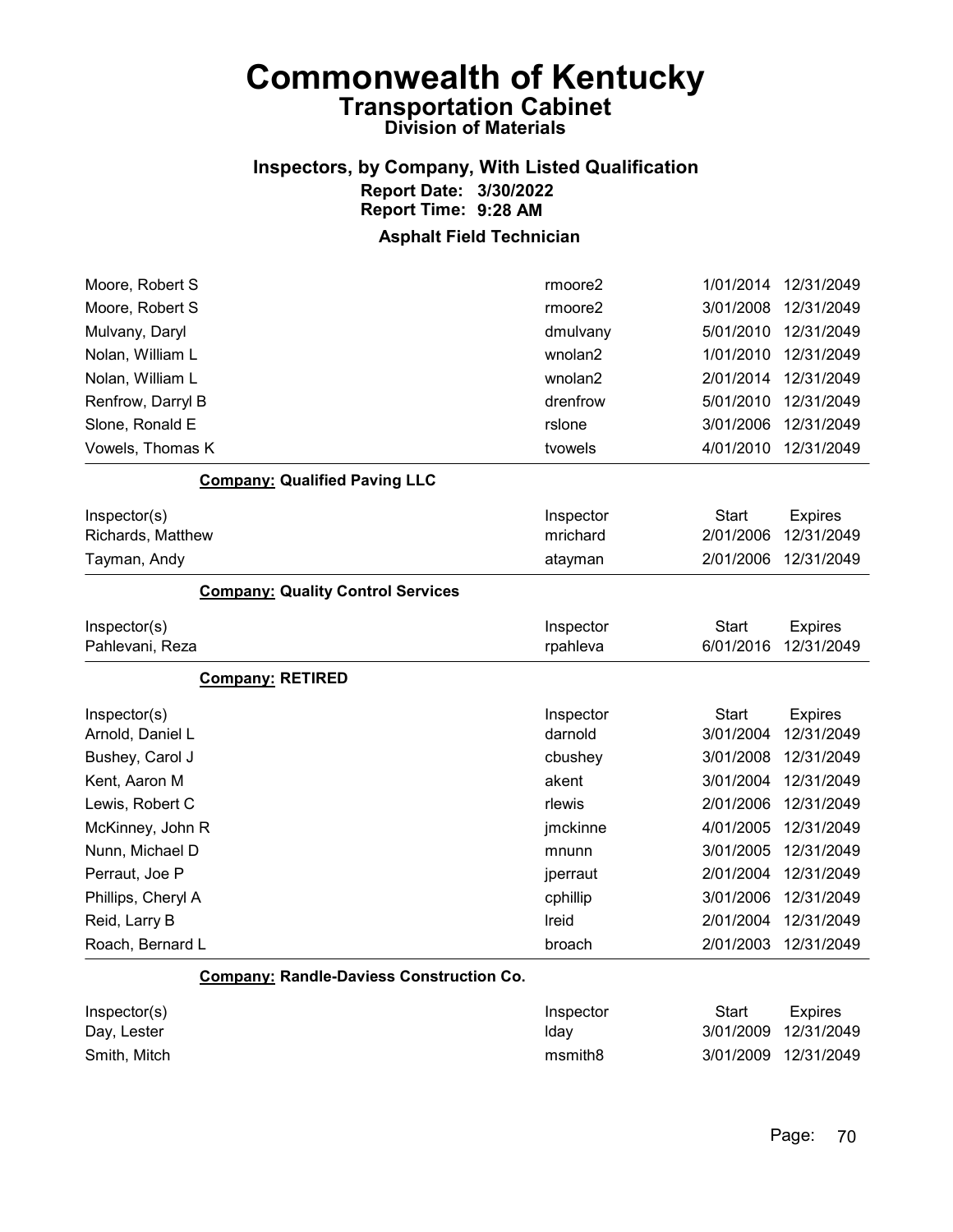### Inspectors, by Company, With Listed Qualification Report Date: 3/30/2022 Report Time: 9:28 AM

Asphalt Field Technician

|                                                                                            | <b>Company: Reclamation Services Unl., Inc.</b>          |                                                       |                                                                  |                                                                        |  |
|--------------------------------------------------------------------------------------------|----------------------------------------------------------|-------------------------------------------------------|------------------------------------------------------------------|------------------------------------------------------------------------|--|
| Inspector(s)<br>Cardwell, Sue P                                                            |                                                          | Inspector<br>scardwel                                 | <b>Start</b><br>4/01/2011                                        | <b>Expires</b><br>12/31/2049                                           |  |
|                                                                                            | <b>Company: Redwing Ecological Services Inc.</b>         |                                                       |                                                                  |                                                                        |  |
| Inspector(s)<br>Blake, Matt<br>Rich, Michael                                               |                                                          | Inspector<br>mblake2<br>mrich                         | <b>Start</b><br>8/01/2014<br>8/01/2013                           | <b>Expires</b><br>12/31/2049<br>12/31/2049                             |  |
|                                                                                            | <b>Company: Retired</b>                                  |                                                       |                                                                  |                                                                        |  |
| Inspector(s)<br>King, David C                                                              |                                                          | Inspector<br>dking                                    | <b>Start</b><br>3/01/2004                                        | <b>Expires</b><br>12/31/2049                                           |  |
|                                                                                            | <b>Company: Rieth Riley Construction Co., Inc.</b>       |                                                       |                                                                  |                                                                        |  |
| Inspector(s)<br>Stout, Kimberly<br>Stout, Steven A                                         |                                                          | Inspector<br>kstout<br>sstout                         | <b>Start</b><br>3/01/2008<br>3/01/2008                           | <b>Expires</b><br>12/31/2049<br>12/31/2049                             |  |
|                                                                                            | Company: Riverside Paving - AMP050202                    |                                                       |                                                                  |                                                                        |  |
| Inspector(s)<br>Manford II, Donnie<br>Tucker, Donald K                                     |                                                          | Inspector<br>dmanford<br>dtucker                      | <b>Start</b><br>3/01/2013<br>3/01/2013                           | <b>Expires</b><br>12/31/2049<br>12/31/2049                             |  |
|                                                                                            | <b>Company: Road Builders</b>                            |                                                       |                                                                  |                                                                        |  |
| Inspector(s)<br>Boucherie, Kenneth E                                                       |                                                          | Inspector<br>kboucher                                 | <b>Start</b><br>9/01/2013                                        | <b>Expires</b><br>12/31/2049                                           |  |
|                                                                                            | <b>Company: Road Builders &amp; Parkway Construction</b> |                                                       |                                                                  |                                                                        |  |
| Inspector(s)<br>Southard, Andrew C                                                         |                                                          | Inspector<br>asoutha2                                 | Start<br>3/01/2012                                               | <b>Expires</b><br>12/31/2049                                           |  |
|                                                                                            | <b>Company: Road Builders Parkway Construction</b>       |                                                       |                                                                  |                                                                        |  |
| Inspector(s)<br>Dozer, Jerry R<br>Dozer, Jerry R<br>Johnson, Dannie G<br>Johnson, Dannie G |                                                          | Inspector<br>jdozer<br>jdozer<br>djohnso2<br>djohnso2 | <b>Start</b><br>3/01/2004<br>2/01/2003<br>3/01/2004<br>2/01/2009 | <b>Expires</b><br>12/31/2049<br>12/31/2049<br>12/31/2049<br>12/31/2049 |  |
|                                                                                            |                                                          |                                                       |                                                                  |                                                                        |  |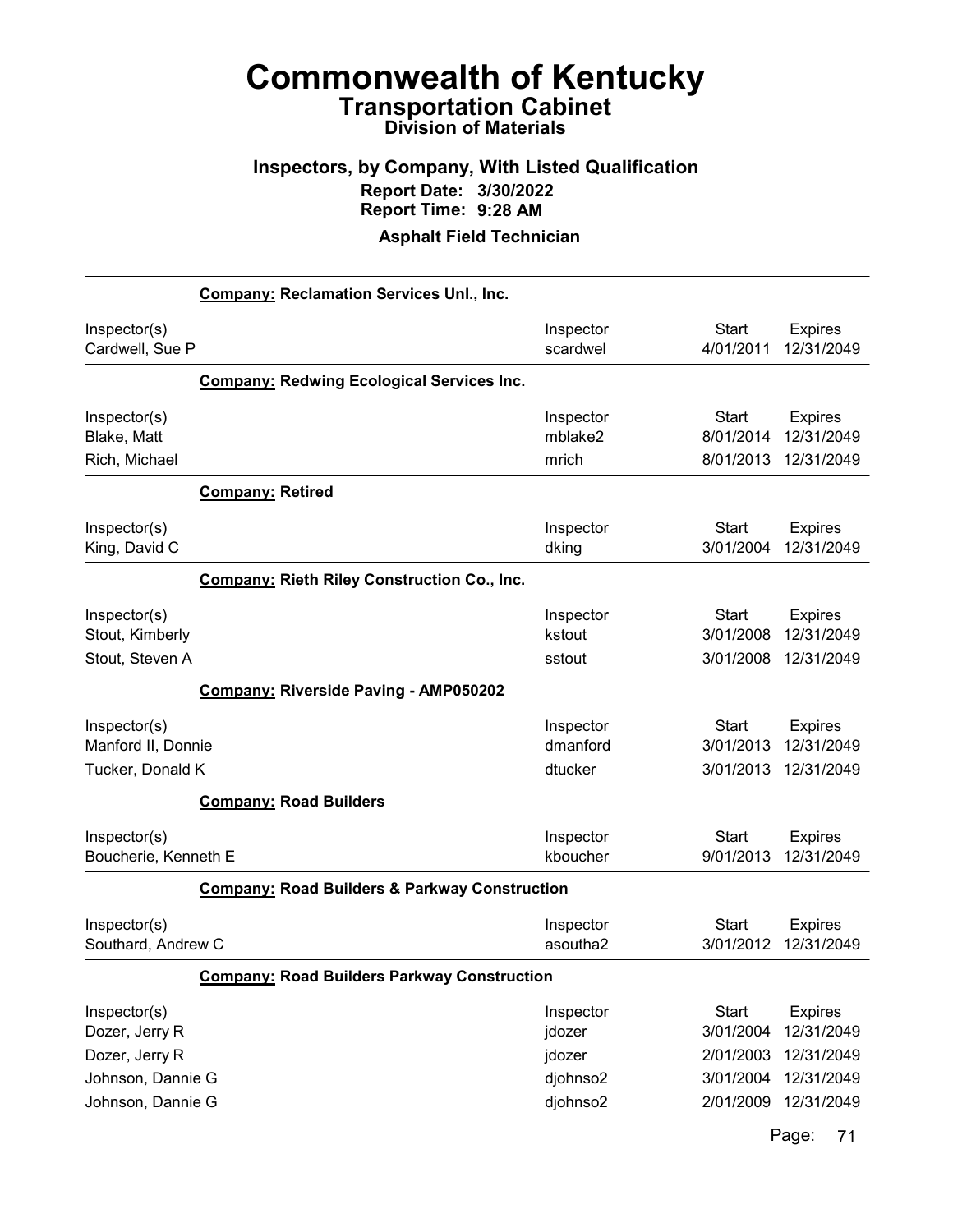### Inspectors, by Company, With Listed Qualification Report Date: 3/30/2022 Report Time: 9:28 AM

### Asphalt Field Technician

| Woodward, Paul D                            | pwoodwar            | 3/01/2004    | 12/31/2049     |
|---------------------------------------------|---------------------|--------------|----------------|
| <b>Company: Rogers Group - Hopkinsville</b> |                     |              |                |
| Inspector(s)                                | Inspector           | <b>Start</b> | <b>Expires</b> |
| Allinder, Marty                             | mallinde            | 2/01/2005    | 12/31/2049     |
| Allinder, Marty                             | mallinde            | 2/01/2010    | 12/31/2049     |
| Allinder, Marty                             | mallinde            | 1/01/2013    | 12/31/2049     |
| Askew, Paul W                               | paskew              | 1/01/2013    | 12/31/2049     |
| Bailey, Marc                                | mbailey             | 2/01/2005    | 12/31/2049     |
| Bailey, Marc                                | mbailey             | 2/01/2010    | 12/31/2049     |
| Bailey, Marc                                | mbailey             | 2/01/2014    | 12/31/2049     |
| Beckham, Shane                              | sbeckham            | 2/01/2010    | 12/31/2049     |
| Cotton, Jewel                               | jcotton             | 3/01/2008    | 12/31/2049     |
| Croney, Michael A                           | mcroney             | 6/01/2004    | 12/31/2049     |
| Foster, Lowell C                            | Ifoster             | 3/01/2004    | 12/31/2049     |
| Haberlock, Rob                              | rhaberlo            | 3/01/2009    | 12/31/2049     |
| Haberlock, Rob                              | rhaberlo            | 3/01/2004    | 12/31/2049     |
| Hutcheison, Mitchell D                      | mhutch              | 3/01/2008    | 12/31/2049     |
| Johnson, Troy W                             | tjohnso3            | 3/01/2009    | 12/31/2049     |
| Johnson, Troy W                             | tjohnso3            | 1/01/2013    | 12/31/2049     |
| Johnson, Troy W                             | tjohnso3            | 3/01/2004    | 12/31/2049     |
| Jones, David T                              | djones2             | 3/01/2006    | 12/31/2049     |
| Jones, David T                              | djones2             | 3/01/2011    | 12/31/2049     |
| Loughan, Brian J                            | bloughan            | 5/01/2013    | 12/31/2049     |
| Loughan, Brian J                            | bloughan            | 2/01/2014    | 12/31/2049     |
| Lynch, Greg A                               | glynch <sub>2</sub> | 2/01/2011    | 12/31/2049     |
| Mann, Russell C                             | rmann               | 3/01/2004    | 12/31/2049     |
| Mann, Russell C                             | rmann               | 2/01/2003    | 12/31/2049     |
| Scheidler, Jason                            | jscheidl            | 3/01/2008    | 12/31/2049     |
| Slusser, Michael R                          | mslusser            | 3/01/2004    | 12/31/2049     |
| Summers, Eddie                              | esummers            | 3/01/2008    | 12/31/2049     |

#### Company: Rogers Group - AMP010305

| Inspector(s)     | Inspector | Start                | <b>Expires</b> |
|------------------|-----------|----------------------|----------------|
| Meadows, Jacob E | imeadows  | 3/01/2009 12/31/2049 |                |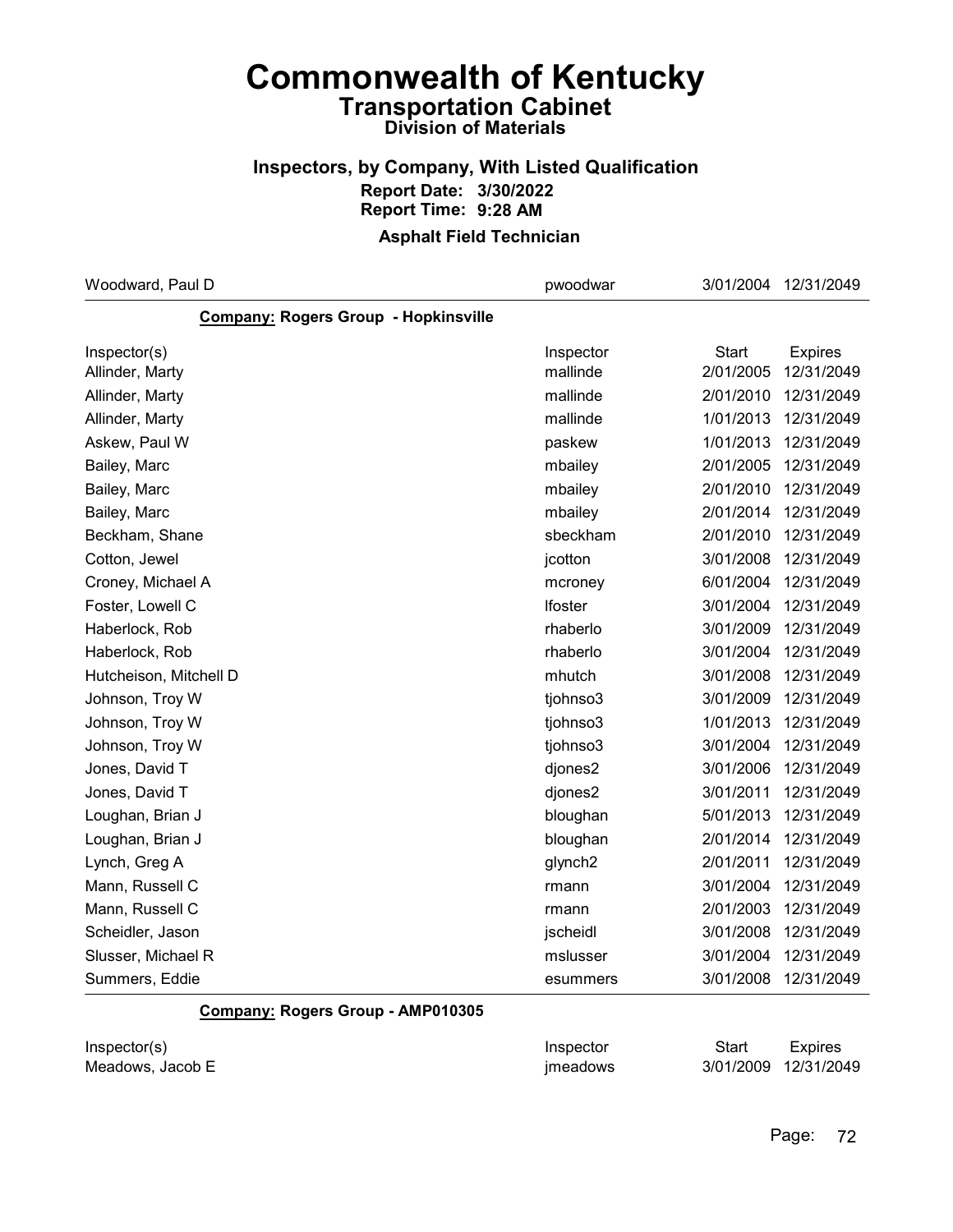## Inspectors, by Company, With Listed Qualification Report Date: 3/30/2022 Report Time: 9:28 AM

| <b>Company: Rogers Group - Gallatin</b>          |                   |                           |                              |
|--------------------------------------------------|-------------------|---------------------------|------------------------------|
| Inspector(s)<br>Nix, Jared B                     | Inspector<br>jnix | <b>Start</b><br>3/01/2004 | <b>Expires</b><br>12/31/2049 |
| Nix, Jared B                                     | jnix              | 2/01/2009                 | 12/31/2049                   |
| Company: S&ME, Inc.                              |                   |                           |                              |
| Inspector(s)                                     | Inspector         | Start                     | <b>Expires</b>               |
| Beckham, Justin L                                | jbeckham          | 5/01/2013                 | 12/31/2049                   |
| Bickers, Carlon W                                | cbickers          | 2/01/2004                 | 12/31/2049                   |
| Craig, Brian C                                   | bcraig            | 2/01/2006                 | 12/31/2049                   |
| Cyrus, Harry R                                   | hcyrus            | 2/01/2007                 | 12/31/2049                   |
| Glass, Michael L                                 | mglass            | 2/01/2007                 | 12/31/2049                   |
| Hale, Jonathan L                                 | jhale2            | 3/01/2013                 | 12/31/2049                   |
| Jackson, Bobby B                                 | bjackso3          | 8/01/2014                 | 12/31/2049                   |
| Kirkpatrick, Christopher S                       | ckirkpat          | 4/01/2013                 | 12/31/2049                   |
| Kiser, Klint                                     | kkiser            | 2/01/2006                 | 12/31/2049                   |
| Rayburn, Rodger D                                | rrayburn          | 3/01/2008                 | 12/31/2049                   |
| Rayburn, Rodger D                                | rrayburn          | 4/01/2013                 | 12/31/2049                   |
| Ritchie, Chad O                                  | critchie          | 4/01/2013                 | 12/31/2049                   |
| Stump, Ricky J                                   | rstump            | 3/01/2013                 | 12/31/2049                   |
| Tolley, Robert H                                 | rtolley           | 3/01/2013                 | 12/31/2049                   |
| Vincent, Adam H                                  | avincent          | 2/01/2006                 | 12/31/2049                   |
| Watson, Nicole                                   | nwatson           | 8/01/2014                 | 12/31/2049                   |
| <b>Company: Scotty's Contracting - AMP020108</b> |                   |                           |                              |
| Inspector(s)                                     | Inspector         | <b>Start</b>              | <b>Expires</b>               |
| Decker, Jeanine                                  | jdecker3          | 3/01/2008                 | 12/31/2049                   |
| Francis, Todd                                    | tfrancis          | 3/01/2008                 | 12/31/2049                   |
| Francis, Todd                                    | tfrancis          | 2/01/2010                 | 12/31/2049                   |
| Smith, Kenny                                     | ksmith4           | 3/01/2008                 | 12/31/2049                   |
| <b>Company: Scotty's Contracting - AMP020311</b> |                   |                           |                              |
| Inspector(s)                                     | Inspector         | <b>Start</b>              | <b>Expires</b>               |
| Carter, Charles K                                | ccarter2          | 2/01/2006                 | 12/31/2049                   |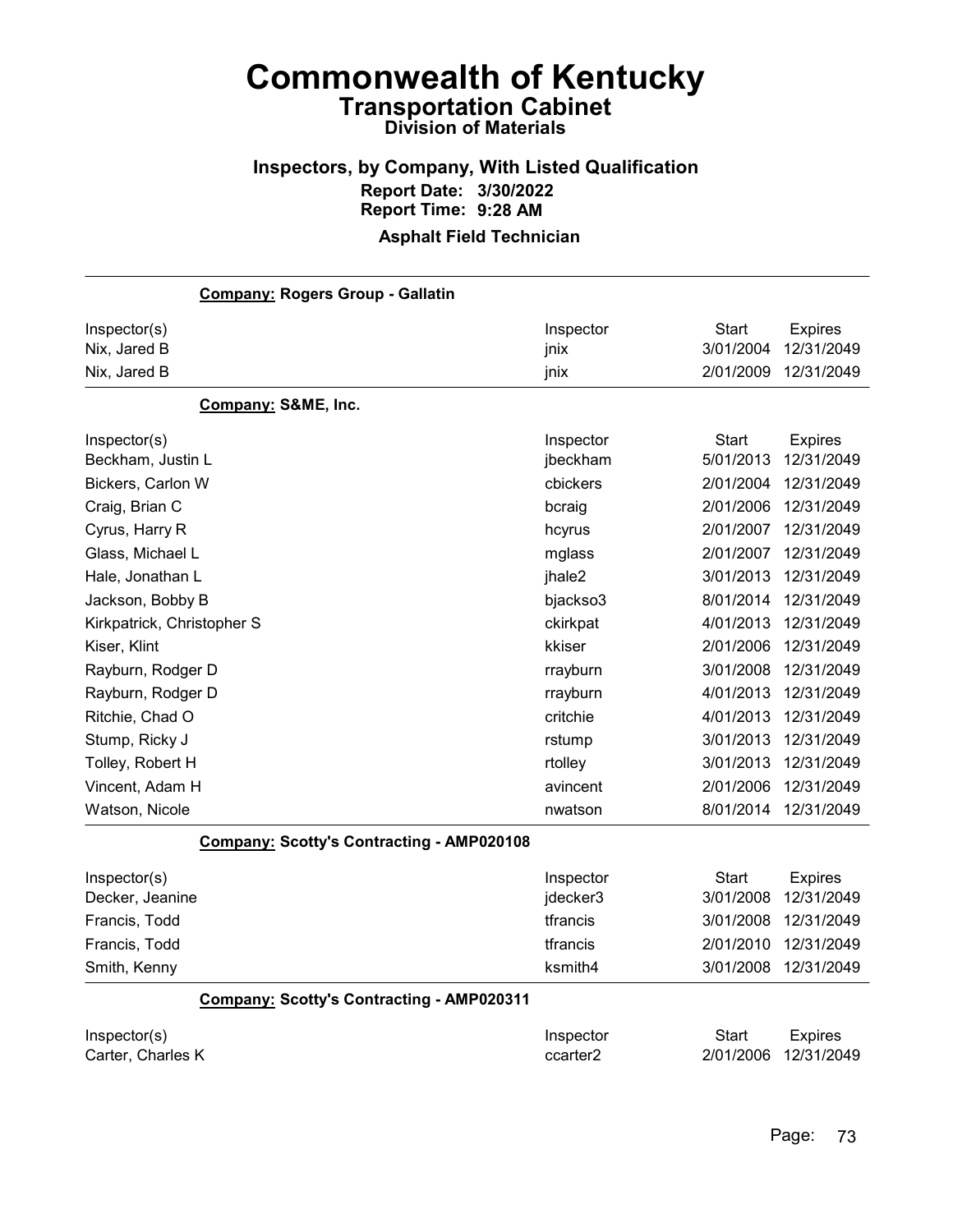## Inspectors, by Company, With Listed Qualification Report Date: 3/30/2022 Report Time: 9:28 AM

### Asphalt Field Technician

| Company: Scotty's Contracting - AMP030102      |                      |                           |                              |
|------------------------------------------------|----------------------|---------------------------|------------------------------|
| Inspector(s)<br>Carter, Keith                  | Inspector<br>kcarter | <b>Start</b><br>3/01/2008 | <b>Expires</b><br>12/31/2049 |
| Nance, William C                               | wnance               | 1/01/2014                 | 12/31/2049                   |
| O'Brien, Sean                                  | sobrien              | 2/01/2009                 | 12/31/2049                   |
| <b>Company: Scotty's Contracting - B-Green</b> |                      |                           |                              |
| Inspector(s)                                   | Inspector            | <b>Start</b>              | <b>Expires</b>               |
| Adwell, Linda                                  | ladwell              | 2/01/2003                 | 12/31/2049                   |
| Alsup, Terry L                                 | talsup               | 2/01/2007                 | 12/31/2049                   |
| Alsup, Terry L                                 | talsup               | 3/01/2012                 | 12/31/2049                   |
| Baird, Dennis O                                | dbaird               | 2/01/2005                 | 12/31/2049                   |
| Doig, Derek                                    | ddoig                | 2/01/2005                 | 12/31/2049                   |
| Gerwitz, Charles                               | cgerwitz             | 2/01/2006                 | 12/31/2049                   |
| Hines, Kevin                                   | khines               | 2/01/2005                 | 12/31/2049                   |
| Hines, Kevin                                   | khines               | 2/01/2010                 | 12/31/2049                   |
| Kemp, Jonathan T                               | jkemp4               | 5/01/2010                 | 12/31/2049                   |
| Kemp, Jonathan T                               | jkemp4               | 2/01/2005                 | 12/31/2049                   |
| Kemp, Phillip                                  | pkemp                | 2/01/2006                 | 12/31/2049                   |
| Kemp, Thomas M                                 | tkemp                | 2/01/2005                 | 12/31/2049                   |
| Kiper, Donna                                   | dkiper               | 2/01/2003                 | 12/31/2049                   |
| Kiper, Donna                                   | dkiper               | 3/01/2008                 | 12/31/2049                   |
| Law, Michael D                                 | mlaw                 | 2/01/2003                 | 12/31/2049                   |
| Moody, Linda                                   | Imoody               | 3/01/2008                 | 12/31/2049                   |
| Quinn, Jasson                                  | jquinn               | 2/01/2005                 | 12/31/2049                   |
| Quinn, Jasson                                  | jquinn               | 2/01/2010                 | 12/31/2049                   |
| Ramsey, Michael                                | mramsey              | 2/01/2005                 | 12/31/2049                   |
| Richards, William S                            | wrichard             | 3/01/2004                 | 12/31/2049                   |
| Roberts, Nathan A                              | nrobert3             | 2/01/2011                 | 12/31/2049                   |
| Sowers, Jim                                    | jsowers              | 2/01/2005                 | 12/31/2049                   |
| Sowers, Shawn                                  | ssowers              | 2/01/2005                 | 12/31/2049                   |
| Wilkins, Lindsy L                              | <b>Iwilkins</b>      | 3/01/2004                 | 12/31/2049                   |

Company: Scotty's Contracting - E-Town

Inspector(s) **Inspector** Start Expires

Page: 74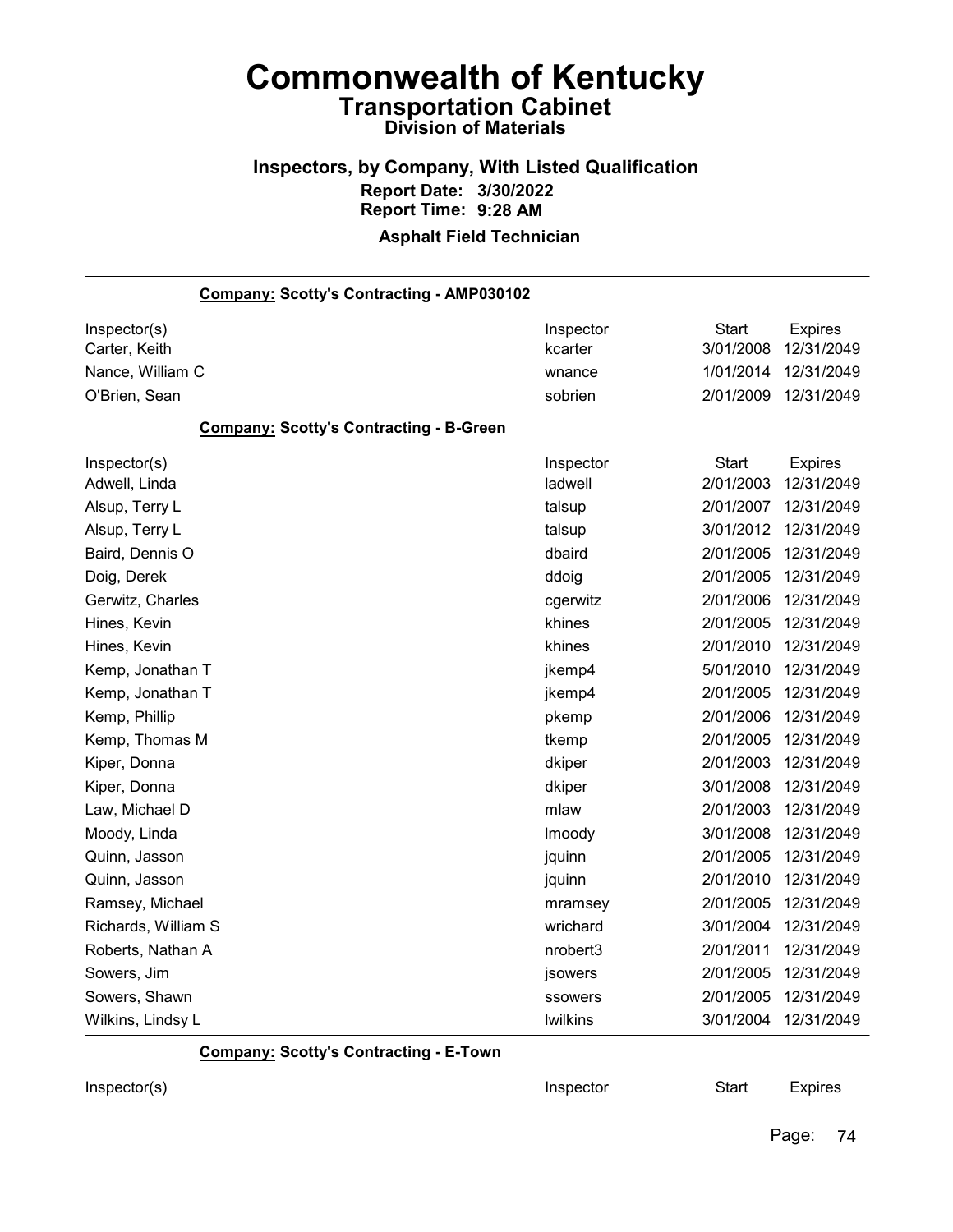### Inspectors, by Company, With Listed Qualification Report Date: 3/30/2022 Report Time: 9:28 AM

### Asphalt Field Technician

| McCamish, Ralph E    |                                                   | rmccamis  | 2/01/2010    | 12/31/2049     |
|----------------------|---------------------------------------------------|-----------|--------------|----------------|
| McCamish, Ralph E    |                                                   | rmccamis  | 2/01/2005    | 12/31/2049     |
| Ouelletto, Clark     |                                                   | couellet  | 2/01/2005    | 12/31/2049     |
| Reed, Sammy L        |                                                   | sreed     | 2/01/2005    | 12/31/2049     |
| Reed, Sammy L        |                                                   | sreed     | 2/01/2010    | 12/31/2049     |
|                      | Company: Sellersburg Stone (Gohman) - AMP050304   |           |              |                |
| Inspector(s)         |                                                   | Inspector | <b>Start</b> | <b>Expires</b> |
| Bullock, Robert J    |                                                   | rbulloc2  | 2/01/2014    | 12/31/2049     |
| Bullock, Robert J    |                                                   | rbulloc2  | 3/01/2009    | 12/31/2049     |
| Miller, Jordan C     |                                                   | jmille10  | 2/01/2011    | 12/31/2049     |
| Naugle, Evan         |                                                   | enaugle   | 2/01/2014    | 12/31/2049     |
| Stroud, Stephen M    |                                                   | sstroud   | 3/01/2009    | 12/31/2049     |
| Voyles, Jeremy       |                                                   | jvoyles2  | 3/01/2012    | 12/31/2049     |
|                      | <b>Company: Shelby County Road</b>                |           |              |                |
| Inspector(s)         |                                                   | Inspector | <b>Start</b> | <b>Expires</b> |
| Johnston, Mark       |                                                   | mjohnsto  | 3/01/2014    | 12/31/2049     |
| Wallace, Danny K     |                                                   | dwallace  | 3/01/2014    | 12/31/2049     |
|                      | <b>Company: Standafer Builders Inc.</b>           |           |              |                |
| Inspector(s)         |                                                   | Inspector | <b>Start</b> | <b>Expires</b> |
| Standafer, John      |                                                   | jstandaf  | 2/01/2009    | 12/31/2049     |
|                      | <b>Company: Stantec Consulting</b>                |           |              |                |
| Inspector(s)         |                                                   | Inspector | <b>Start</b> | <b>Expires</b> |
| Houser, Tony A       |                                                   | thouser   | 3/01/2011    | 12/31/2049     |
|                      | <b>Company: Stantec Consulting Services, Inc.</b> |           |              |                |
| Inspector(s)         |                                                   | Inspector | <b>Start</b> | <b>Expires</b> |
| Beisler, III, John E |                                                   | jbeisler  | 3/01/2005    | 12/31/2049     |
| Benifield, Bruce E   |                                                   | bbenifie  | 3/01/2008    | 12/31/2049     |
| Benifield, Bruce E   |                                                   | bbenifie  | 2/01/2013    | 12/31/2049     |
| Criswell, Steven D   |                                                   | scriswel  | 2/01/2004    | 12/31/2049     |
| Durbin, Andrew L     |                                                   | adurbin   | 2/01/2009    | 12/31/2049     |
| Farmer, Steve        |                                                   | sfarmer   | 2/01/2005    | 12/31/2049     |
| Frazier, Jeffrey S   |                                                   | jfrazier  | 2/01/2004    | 12/31/2049     |

Page: 75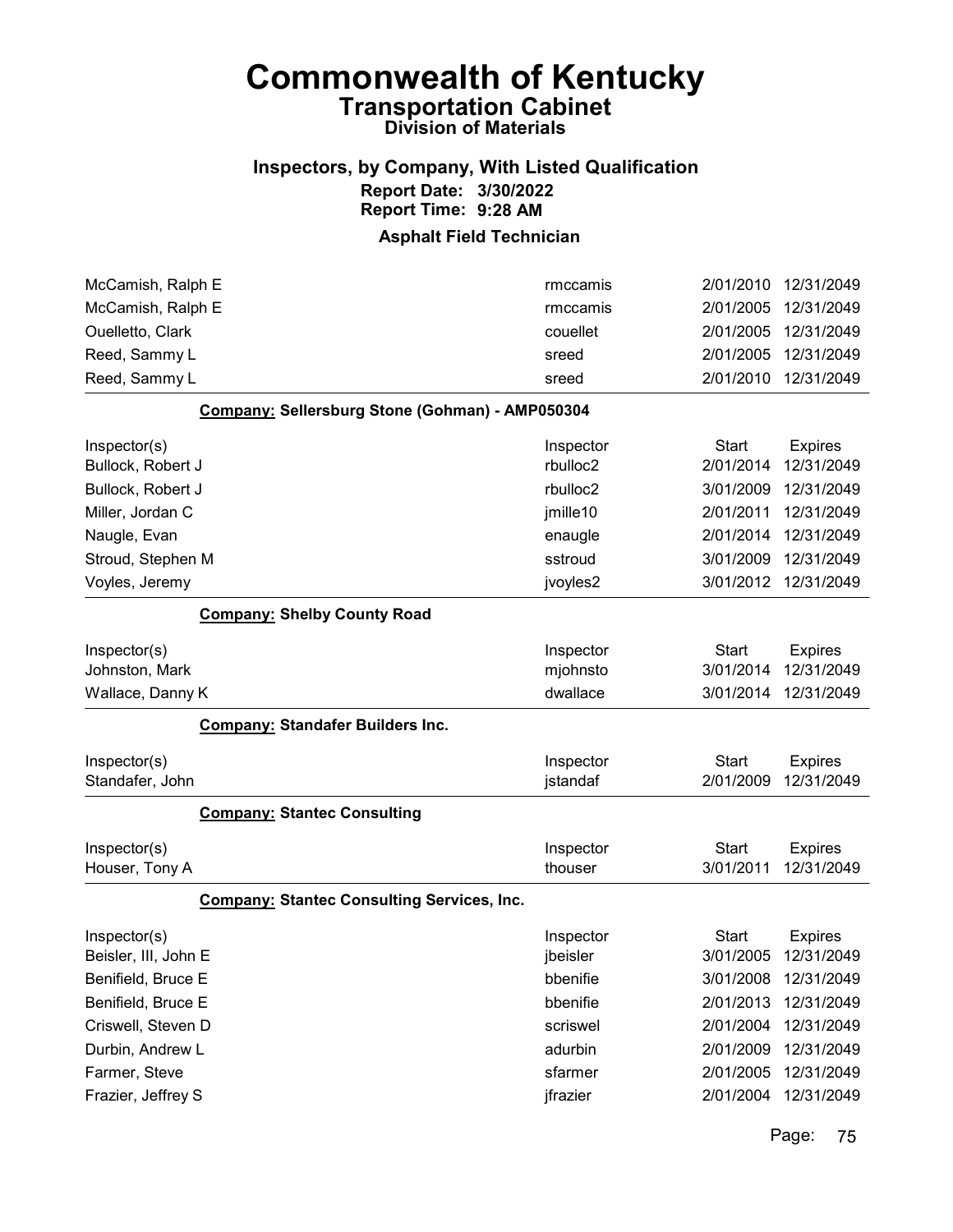## Inspectors, by Company, With Listed Qualification Report Date: 3/30/2022 Report Time: 9:28 AM

### Asphalt Field Technician

| Guess, Jonathan D                      | jguess    | 5/01/2013    | 12/31/2049     |
|----------------------------------------|-----------|--------------|----------------|
| Stevens, Mark R                        | msteven3  | 2/01/2006    | 12/31/2049     |
| Stevens, Mark R                        | msteven3  | 4/01/2013    | 12/31/2049     |
| Stewart, James E                       | jstewart  | 3/01/2008    | 12/31/2049     |
| Stewart, James E                       | jstewart  | 2/01/2003    | 12/31/2049     |
| <b>Company: Terracon</b>               |           |              |                |
| Inspector(s)                           | Inspector | <b>Start</b> | <b>Expires</b> |
| Burns, Jonathan K                      | burnsj    | 4/01/2012    | 12/31/2049     |
| Eger, Christopher A                    | ceger     | 3/01/2013    | 12/31/2049     |
| Klaber, Rusty                          | rklaber   | 2/01/2009    | 12/31/2049     |
| Snyder, Mark E                         | msnyder   | 4/01/2010    | 12/31/2049     |
| White, Gregory R                       | gwhite2   | 4/01/2012    | 12/31/2049     |
| Wilson, Gerald                         | wilsong   | 4/01/2012    | 12/31/2049     |
| <b>Company: TesTech</b>                |           |              |                |
| Inspector(s)                           | Inspector | <b>Start</b> | <b>Expires</b> |
| Beyer, Miguel A                        | mbeyer    | 3/01/2011    | 12/31/2049     |
| <b>Trissel, Scott</b>                  | strissel  | 2/01/2011    | 12/31/2049     |
| Company: The Allen Company - AMP070301 |           |              |                |
| Inspector(s)                           | Inspector | <b>Start</b> | <b>Expires</b> |
| Carpenter, Holt D                      | hcarpent  | 3/01/2008    | 12/31/2049     |
| Conatser, John M                       | jconatse  | 3/01/2008    | 12/31/2049     |
| Jones, Codi                            | cjones4   | 3/01/2008    | 12/31/2049     |
| Morgan, Shane                          | smorgan   | 3/01/2008    | 12/31/2049     |
| Patton, Terry                          | tpatton   | 3/01/2008    | 12/31/2049     |
| Company: The Allen Company - AMP070304 |           |              |                |
| Inspector(s)                           | Inspector | <b>Start</b> | <b>Expires</b> |
| Allen, Stephen C                       | sallen    | 2/01/2004    | 12/31/2049     |
| Allen, Stephen C                       | sallen    | 3/01/2009    | 12/31/2049     |
| Morgan, Lee S                          | Imorgan2  | 2/01/2003    | 12/31/2049     |
| Company: The Allen Company - AMP070501 |           |              |                |
| Inspector(s)                           | Inspector | <b>Start</b> | <b>Expires</b> |
| Holt, Adam B                           | aholt     | 1/01/2010    | 12/31/2049     |

Page: 76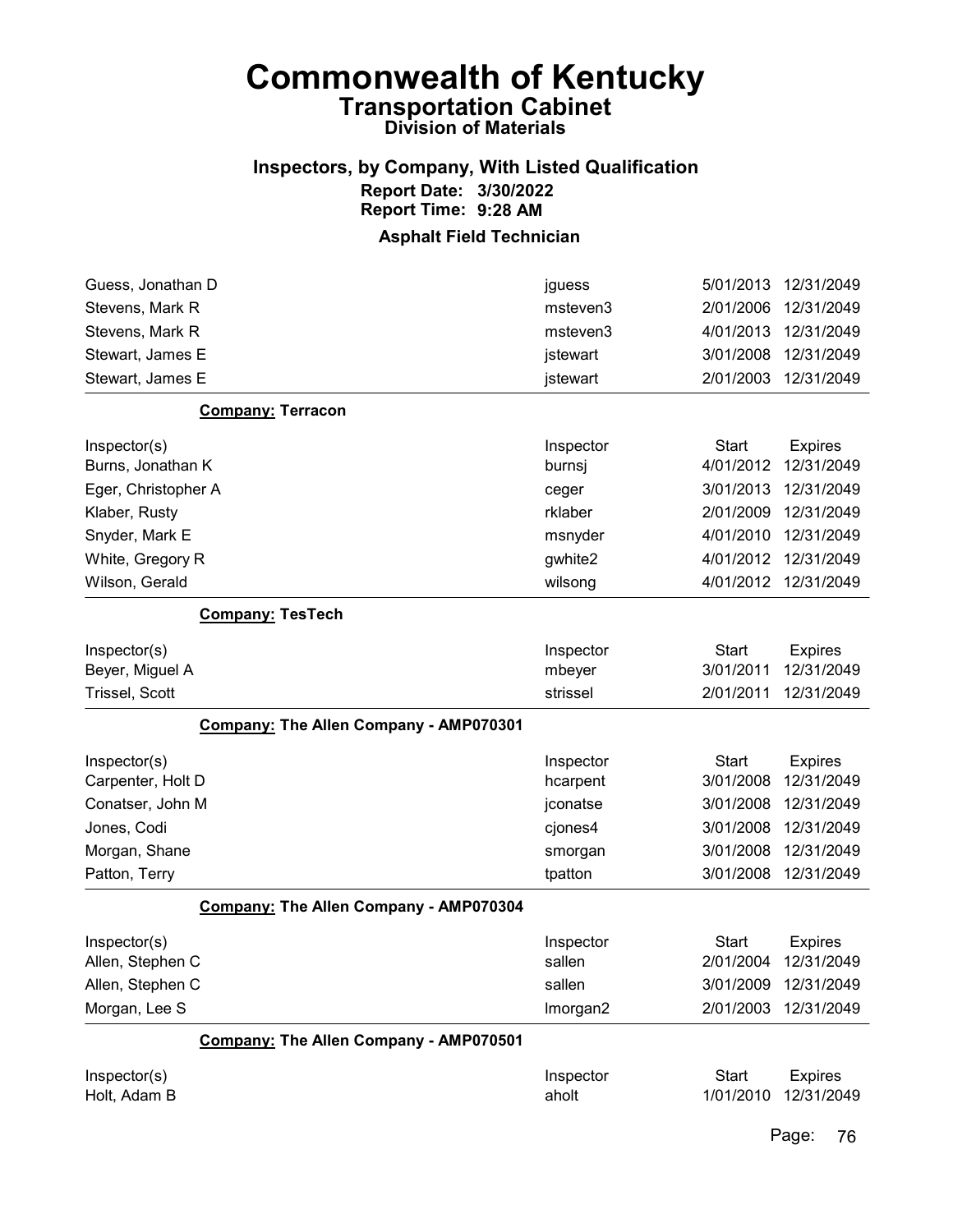### Inspectors, by Company, With Listed Qualification Report Date: 3/30/2022 Report Time: 9:28 AM

| Holt, Adam B                                                                            | aholt                                                |                                                           | 2/01/2005 12/31/2049                                                   |
|-----------------------------------------------------------------------------------------|------------------------------------------------------|-----------------------------------------------------------|------------------------------------------------------------------------|
| <b>Company: The Allen Company - Boonesboro</b>                                          |                                                      |                                                           |                                                                        |
| Inspector(s)<br>Johnson, Roy S                                                          | Inspector<br>rjohnso5                                | Start<br>1/01/2010                                        | <b>Expires</b><br>12/31/2049                                           |
| <b>Company: The Allen Company - Richmond</b>                                            |                                                      |                                                           |                                                                        |
| Inspector(s)<br>Branton, Teddy                                                          | Inspector<br>tbranton                                | Start<br>2/01/2005                                        | <b>Expires</b><br>12/31/2049                                           |
| Branton, Teddy                                                                          | tbranton                                             | 1/01/2010                                                 | 12/31/2049                                                             |
| Frazier, Chris M                                                                        | cfrazier                                             | 3/01/2008                                                 | 12/31/2049                                                             |
| Salyers, Chris B                                                                        | csalyers                                             | 2/01/2012                                                 | 12/31/2049                                                             |
| <b>Company: The Allen Company - Winchester</b>                                          |                                                      |                                                           |                                                                        |
| Inspector(s)<br>Holloway, William C<br>Holloway, William C                              | Inspector<br>chollowa<br>chollowa                    | <b>Start</b><br>1/01/2010<br>2/01/2005                    | <b>Expires</b><br>12/31/2049<br>12/31/2049                             |
| <b>Company: The Lane Construction Corporation</b>                                       |                                                      |                                                           |                                                                        |
| Inspector(s)<br>Robinson, Robbie                                                        | Inspector<br>rrobins2                                | Start<br>6/01/2008                                        | <b>Expires</b><br>12/31/2049                                           |
| <b>Company: Thelen &amp; Associates - Cincinnati</b>                                    |                                                      |                                                           |                                                                        |
| Inspector(s)<br>Davis, Seth M<br>Fields, Doug L<br>Kegley, Phil                         | Inspector<br>sdavis3<br>dfields4<br>pkegley          | Start<br>1/01/2014<br>3/01/2013<br>8/01/2013              | <b>Expires</b><br>12/31/2049<br>12/31/2049<br>12/31/2049               |
| Perkins, Mike W                                                                         | mperkins                                             | 1/01/2014                                                 | 12/31/2049                                                             |
| <b>Company: Thelen &amp; Associates - Erlanger</b>                                      |                                                      |                                                           |                                                                        |
| Inspector(s)<br>Darby, George G<br>Denton, Felix M<br>Prindle, Donald B<br>Reed, Paul V | Inspector<br>gdarby2<br>fdenton<br>dprindle<br>preed | Start<br>3/01/2013<br>2/01/2007<br>1/01/2014<br>3/01/2013 | <b>Expires</b><br>12/31/2049<br>12/31/2049<br>12/31/2049<br>12/31/2049 |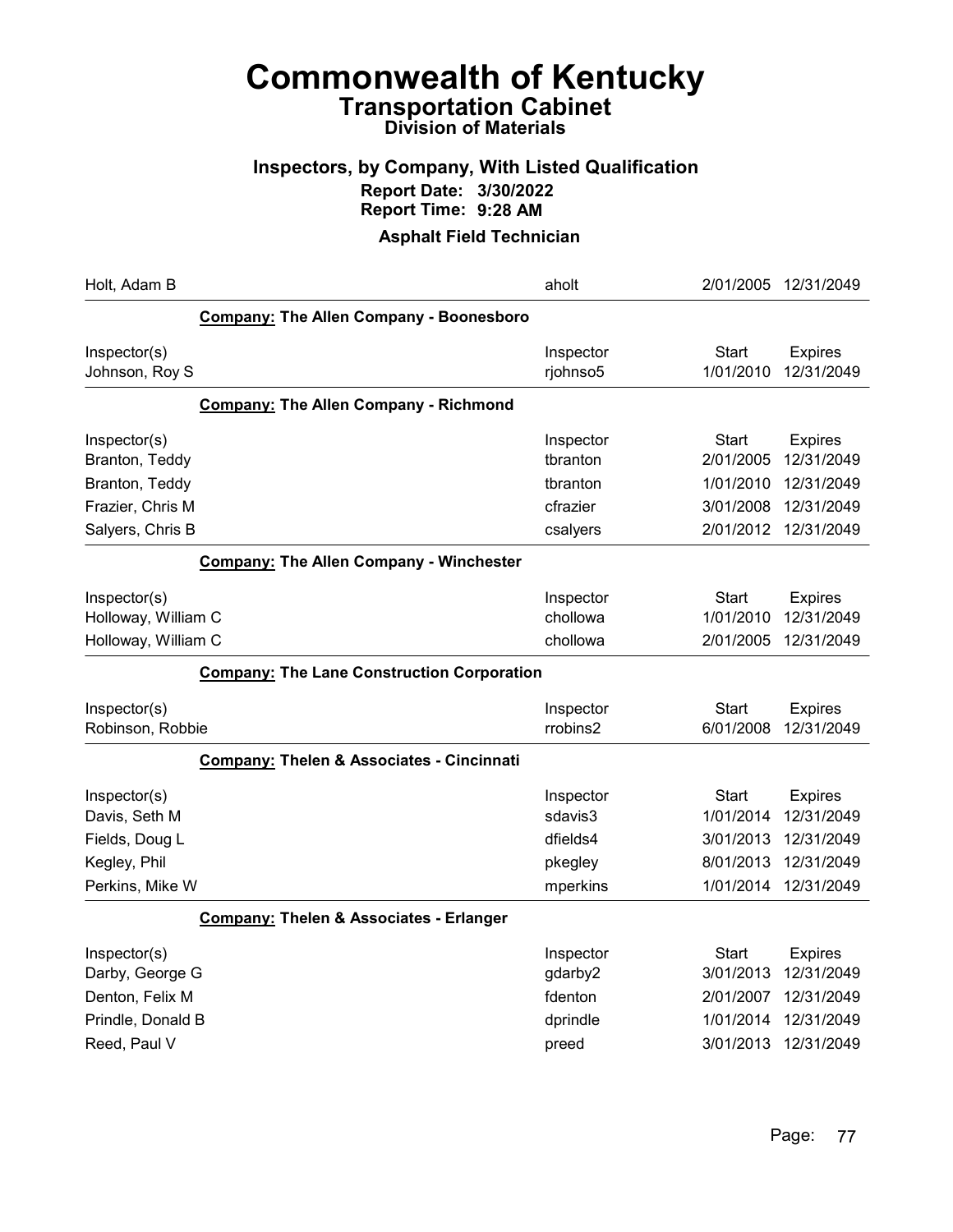### Inspectors, by Company, With Listed Qualification Report Date: 3/30/2022 Report Time: 9:28 AM

|                                                     | <b>Company: Tri-Cities Paving &amp; Contracting</b> |                                   |                                        |                                            |
|-----------------------------------------------------|-----------------------------------------------------|-----------------------------------|----------------------------------------|--------------------------------------------|
| Inspector(s)<br>Butler, Timothy G<br>Seaton, Lee S  |                                                     | Inspector<br>tbutler<br>Iseaton   | <b>Start</b><br>3/01/2008<br>4/01/2013 | <b>Expires</b><br>12/31/2049<br>12/31/2049 |
|                                                     | <b>Company: Trimble County Fiscal Court</b>         |                                   |                                        |                                            |
| Inspector(s)<br>Hamilton, Nolan                     |                                                     | Inspector<br>nhamilt2             | <b>Start</b><br>6/01/2016              | <b>Expires</b><br>12/31/2049               |
|                                                     | <b>Company: Triple D Communications LLC</b>         |                                   |                                        |                                            |
| Inspector(s)<br>Dick, Gerald W                      |                                                     | Inspector<br>gdick                | <b>Start</b><br>5/01/2016              | <b>Expires</b><br>12/31/2049               |
|                                                     | <b>Company: URS-Energy and Construction</b>         |                                   |                                        |                                            |
| Inspector(s)<br>McBride, Thomas W                   |                                                     | Inspector<br>wmcbride             | <b>Start</b><br>2/01/2006              | <b>Expires</b><br>12/31/2049               |
|                                                     | <b>Company: US Army Corps Of Engineers</b>          |                                   |                                        |                                            |
| Inspector(s)<br>Piedmonte, Darren L                 |                                                     | Inspector<br>dpiedmon             | <b>Start</b><br>2/01/2005              | <b>Expires</b><br>12/31/2049               |
|                                                     | <b>Company: Valley Asphalt Corporation</b>          |                                   |                                        |                                            |
| Inspector(s)<br>Jimison, Jordan L<br>Pangallo, Alex |                                                     | Inspector<br>jjimison<br>apangall | <b>Start</b><br>3/01/2011<br>2/01/2010 | <b>Expires</b><br>12/31/2049<br>12/31/2049 |
| Shafer, Mark                                        |                                                     | mshafer                           | 2/01/2010                              | 12/31/2049                                 |
|                                                     | <b>Company: Vaughnn &amp; Melton Engineers</b>      |                                   |                                        |                                            |
| Inspector(s)<br>Baker, Donald R                     |                                                     | Inspector<br>dbaker2              | <b>Start</b><br>4/01/2013              | <b>Expires</b><br>12/31/2049               |
| Baker, Donald R<br>Helm, Richard W                  |                                                     | dbaker2<br>rhelm                  | 2/01/2006<br>2/01/2007                 | 12/31/2049<br>12/31/2049                   |
| Holderby, Walter J                                  |                                                     | jholderb                          | 4/01/2013                              | 12/31/2049                                 |
| Jones, Daniel B                                     |                                                     | djones4                           | 2/01/2007                              | 12/31/2049                                 |
| Keck, Ronald D                                      |                                                     | rkeck                             | 4/01/2013                              | 12/31/2049                                 |
| Keck, Ronald D                                      |                                                     | rkeck                             | 2/01/2006                              | 12/31/2049                                 |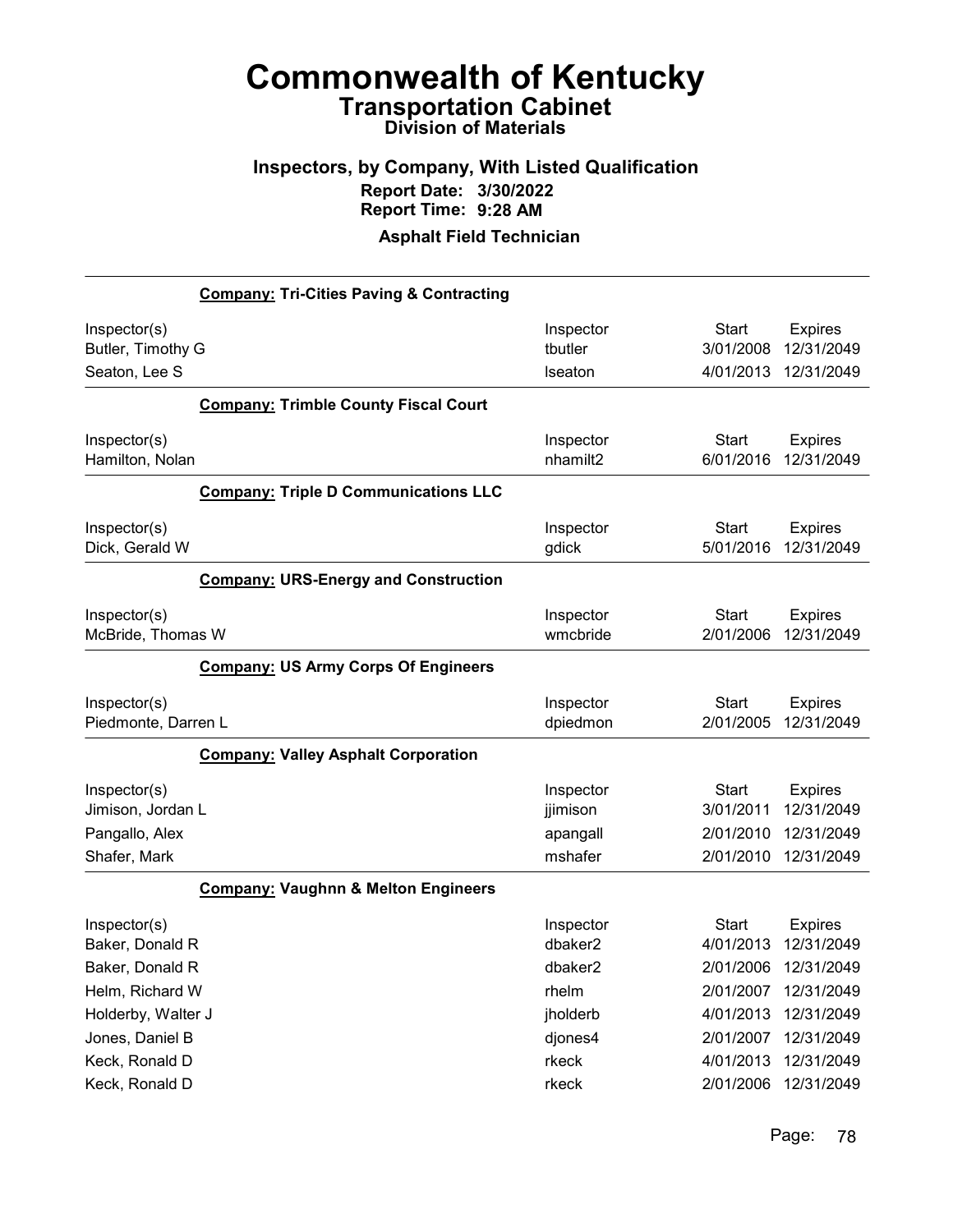## Inspectors, by Company, With Listed Qualification Report Date: 3/30/2022 Report Time: 9:28 AM

| Lawson, Bobby G                     | blawson   | 2/01/2006    | 12/31/2049     |
|-------------------------------------|-----------|--------------|----------------|
| LeMay, Dudley G                     | dlemay    | 2/01/2007    | 12/31/2049     |
| Owens, Donnie K                     | dowens2   | 3/01/2008    | 12/31/2049     |
| Perkins, Dwight A                   | dperkins  | 2/01/2006    | 12/31/2049     |
| Powell, William L                   | wpowell   | 2/01/2006    | 12/31/2049     |
| Powell, William L                   | wpowell   | 4/01/2013    | 12/31/2049     |
| Prater, John F                      | jprater   | 2/01/2011    | 12/31/2049     |
| Prater, John F                      | jprater   | 2/01/2006    | 12/31/2049     |
| Richey, Joseph L                    | jrichey   | 2/01/2007    | 12/31/2049     |
| Scott, Natchie B                    | nscott    | 2/01/2007    | 12/31/2049     |
| Scott, Natchie B                    | nscott    | 4/01/2013    | 12/31/2049     |
| Varney, Danny J                     | dvarney   | 4/01/2013    | 12/31/2049     |
| Varney, Danny J                     | dvarney   | 2/01/2006    | 12/31/2049     |
| Watts, Jay                          | jwatts3   | 3/01/2008    | 12/31/2049     |
| Weddington, William B               | wwedding  | 2/01/2006    | 12/31/2049     |
| <b>Company: Vorst Paving</b>        |           |              |                |
| Inspector(s)                        | Inspector | <b>Start</b> | <b>Expires</b> |
| Vorst, Brian                        | bvorst    | 3/01/2016    | 12/31/2049     |
| Vorst, Chad                         | cvorst    | 3/01/2016    | 12/31/2049     |
| Vorst, Joshua                       | jvorst    | 3/01/2016    | 12/31/2049     |
| <b>Company: WSP</b>                 |           |              |                |
| Inspector(s)                        | Inspector | <b>Start</b> | <b>Expires</b> |
| Rigdon, Derek S                     | drigdon   | 2/01/2011    | 12/31/2049     |
| Frisch, Michael J                   | mfrisch   | 2/01/2006    | 12/31/2049     |
| Moll, Casey A                       | cmoll     | 2/01/2011    | 12/31/2049     |
| Payton, Scottie L                   | spayton2  | 1/01/2010    | 12/31/2049     |
| Poe, Christopher D                  | cpoe      | 2/01/2009    | 12/31/2049     |
| Poe, Christopher D                  | cpoe      | 3/01/2004    | 12/31/2049     |
| <b>Company: Walker Construction</b> |           |              |                |
| Inspector(s)                        | Inspector | <b>Start</b> | <b>Expires</b> |
| Conley, Scott                       | sconley   | 3/01/2008    | 12/31/2049     |
| Copher, Ebony D                     | ecopher   | 2/01/2010    | 12/31/2049     |
| Copher, Ebony D                     | ecopher   | 2/01/2005    | 12/31/2049     |